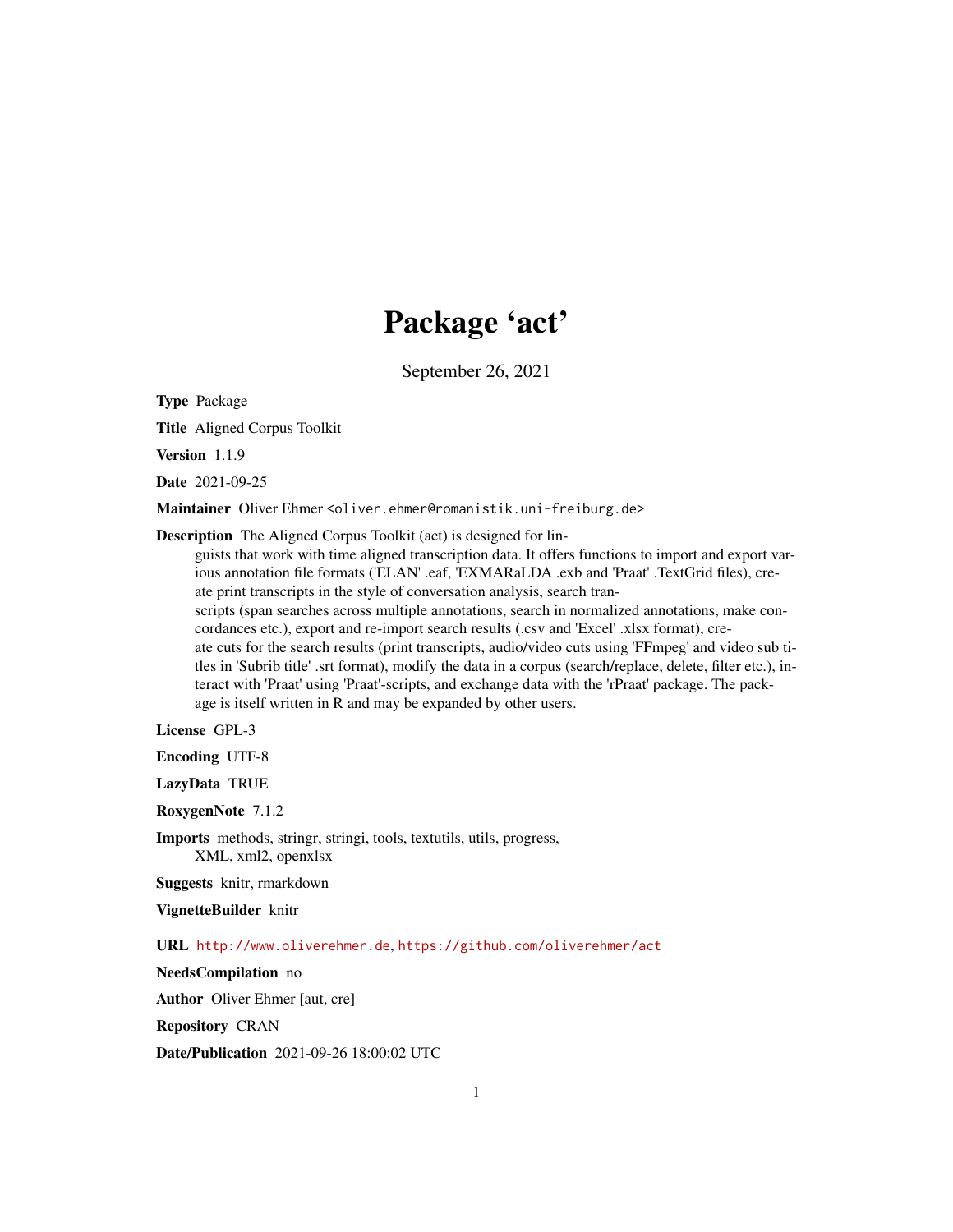# R topics documented:

| 3              |
|----------------|
| $\overline{7}$ |
| $\overline{7}$ |
| 8              |
| 10             |
| 11             |
| 13             |
| 14             |
| 16             |
| 17             |
| 19             |
| 21             |
| 22             |
| 24             |
| 25             |
| 26             |
| 28             |
| 29             |
| 30             |
| 31             |
| 32             |
| 34             |
| 35             |
| 36             |
| 37             |
| 38             |
| 40             |
| 41             |
| 42             |
| 44             |
| 45             |
| 46             |
| 47             |
| 48             |
| 49             |
| 50             |
| 51             |
| 52             |
| 52             |
| 53             |
| 54             |
| 56             |
| 57             |
| 59             |
| 62             |
| 64             |
|                |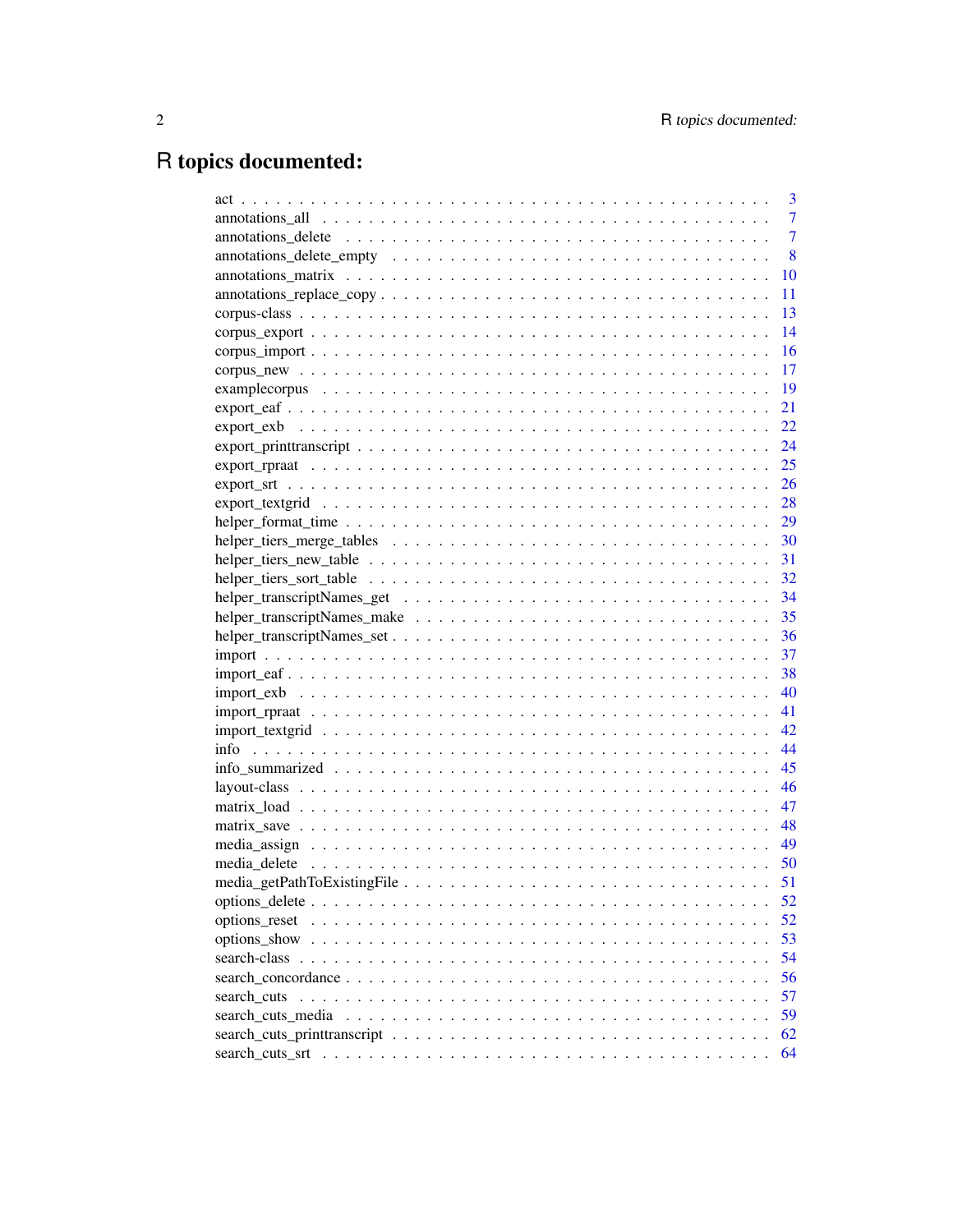<span id="page-2-0"></span>

|       | 71  |
|-------|-----|
|       | 72  |
|       | 74  |
|       | 75  |
|       | 76  |
|       | 77  |
|       | 78  |
|       | 79  |
|       | 81  |
|       | 81  |
|       | 82  |
|       | 84  |
|       | 85  |
|       | 87  |
|       | 88  |
|       | 89  |
|       | 90  |
|       | 92  |
|       | 93  |
|       | -94 |
|       | 96  |
|       | 98  |
|       |     |
|       |     |
|       |     |
|       |     |
|       |     |
|       |     |
|       |     |
| Index | 109 |

act *Aligned Corpus Toolkit*

#### Description

The Aligned Corpus Toolkit (act) is designed for linguists that work with time aligned transcription data. It offers functions to import and export various annotation file formats ('ELAN' .eaf, 'EXMARaLDA .exb and 'Praat' .TextGrid files), create print transcripts in the style of conversation analysis, search transcripts (span searches across multiple annotations, search in normalized annotations, make concordances etc.), export and re-import search results (.csv and 'Excel' .xlsx format), create cuts for the search results (print transcripts, audio/video cuts using 'FFmpeg' and video sub titles in 'Subrib title' .srt format), modify the data in a corpus (search/replace, delete, filter etc.), interact with 'Praat' using 'Praat'-scripts, and exchange data with the 'rPraat' package. The package is itself written in R and may be expanded by other users.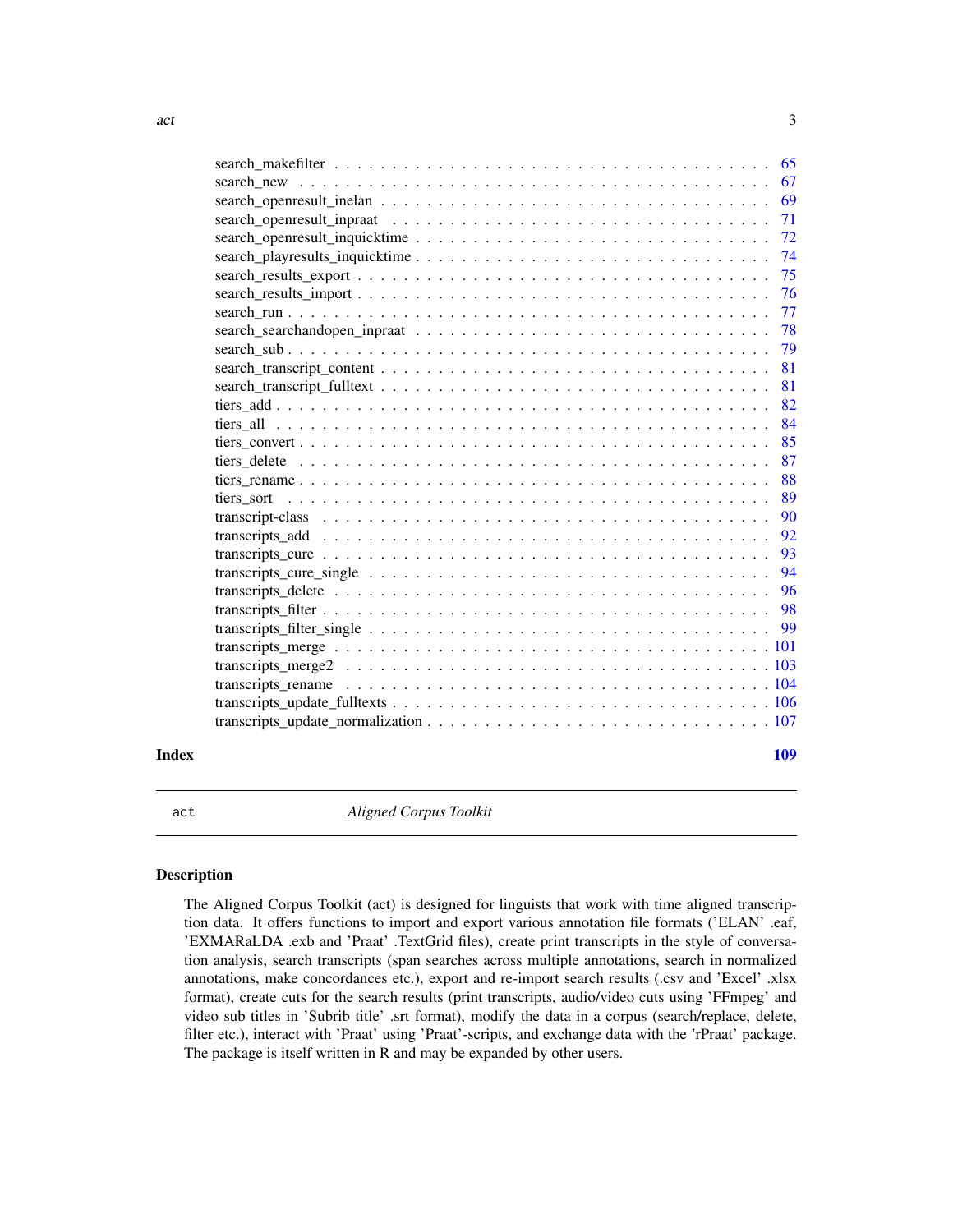#### act functions

...

#### Package options

The package has numerous options that change the internal workings of the package. Please see act::options\_show and the information given there.

# Examples

```
library(act)
```

```
# ========== Example data
# The act package comes with some example data.
# The data is stored at the following location:
path <- system.file("extdata", "examplecorpus", package="act")
# Since this folder is quite difficult to access, you might consider copying the
# contents of this folder to a more convenient location.
# The following commands will create a new folder called 'examplecorpus' in the
# folder 'path'.
# You will find the data there.
## Not run:
path <- "EXISTING_FOLDER_ON_YOUR_COMPUTER"
sourcepath <- system.file("extdata", "examplecorpus", package="act")
if (!dir.exists(path)) {dir.create(path)}
file.copy(sourcepath, dirname(path), recursive=TRUE)
## End(Not run)
# The example files that come with the package do only contain annotation files.
# Media files are not included.
# The following lines will download the data and create a new folder called
# 'examplecorpus' in the folder 'path'.
# You will find the data there.
## Not run:
path <- "EXISTING_FOLDER_ON_YOUR_COMPUTER"
sourceurl <-
"http://www.romanistik.uni-freiburg.de/ehmer/files/digitalhumanities/act_examplecorpus.zip"
temp <- tempfile()
download.file(sourceurl, temp)
unzip(zipfile=temp, exdir=path)
## End(Not run)
# ========== Create a corpus object and load data
```

```
# Now that we have the example data accessible, we can create a corpus object.
```
# The corpus object is a structured collection of all the information that you can # work with using act.

```
# It will contain the information of each transcript, links to media files and further
# meta data.
```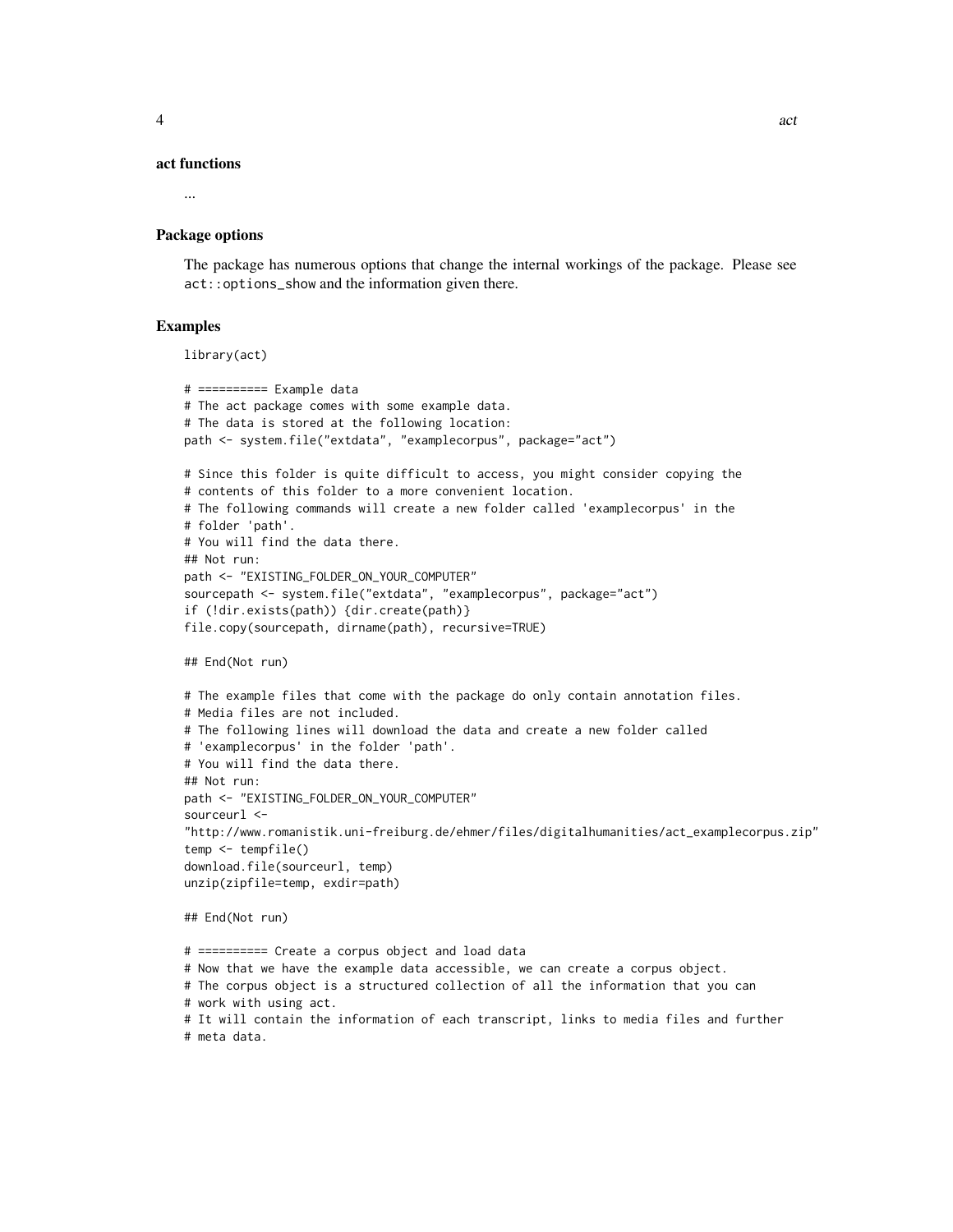```
# --- Locate folder with annotation files
# When creating a corpus object you will need to specify where your annotation
# files ('Praat' '.TextGrids' or 'ELAN' .eaf) are located.
# We will use the example data, that we have just located in 'path'.
path
# In case that you want to use your own data, you can set the path here:
## Not run:
path <- "EXISTING_FOLDER_ON_YOUR_COMPUTER"
## End(Not run)
# --- Create corpus object and load annotation files
# The following command will create a corpus object, with the name 'examplecorpus'.
examplecorpus <- act::corpus_new(
pathsAnnotationFiles = path,
pathsMediaFiles = path,
name = "examplecorpus"
\lambda# The act package assumes, that annotation files and media files have the same base
# name and differ only in the suffix (e.g. 'filename.TextGrid' and 'filename.wav'/
# 'filename.mp4').
# This allows act to automatically link media files to the transcripts.
# --- Information about your corpus
# The following command will give you a summary of the data contained in your corpus object.
examplecorpus
# More detailed information about the transcripts in your corpus object is available by
# calling the function act::info()
act::info(examplecorpus)
# If you are working in R studio, a nice way of inspecting this information is the following:
## Not run:
View(act::info(examplecorpus)$transcripts)
View(act::info(examplecorpus)$tiers)
## End(Not run)
# ========== all data
# You can also get all data that is in the loaded annotation files in a data frame:
all_annotations <- act::annotations_all(examplecorpus)
## Not run:
View(all_annotations)
## End(Not run)
# ========== Search
# Let's do some searches in the data.
# Search for the 1. Person Singular Pronoun in Spanish 'yo' in the examplecorpus
mysearch <- act::search_new(x=examplecorpus,
pattern= "yo")
# Have a look at the result:
mysearch
```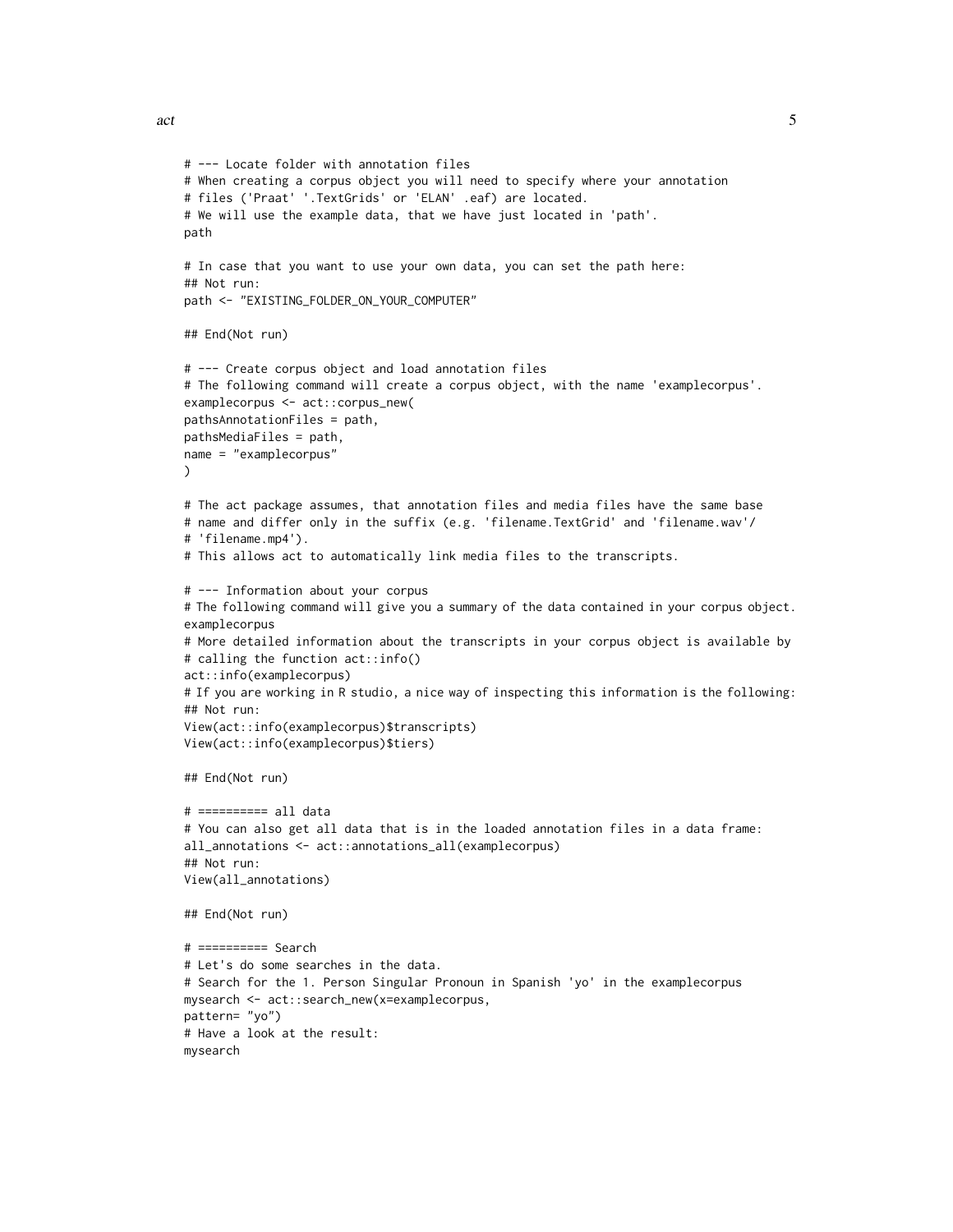```
# Directly view all search results in the viewer
## Not run:
View(mysearch@results)
## End(Not run)
# --- Search original vs. normalized content
# You can either search in the original 'content' of the annotations,
# or you can search in a 'normalized' version of the annotations.
# Let's compare the two modes.
mysearch.norm <- act::search_new(examplecorpus, pattern="yo", searchNormalized=TRUE)
mysearch.org <- act::search_new(examplecorpus, pattern="yo", searchNormalized=FALSE)
# There is a difference in the number of results.
mysearch.norm@results.nr
mysearch.org@results.nr
# The difference is because during in the normalized version, for instance, capital letters
# will be converted to small letters.
# In our case, one annotation in the example corpus contains a "yO" with a
# capital letter:
mysearch <- act::search_new(examplecorpus, pattern="yO", searchNormalized=FALSE)
mysearch@results$hit
# During normalization a range of normalization procedures will be applied, using a
# replacement matrix. This matrix searches and replaces certain patterns, that you want to
# exclude from the normalized content.
# By default, normalization gets rid of all transcription conventions of GAT.
# You may, in addition, also customize the replacement matrix to your own needs/transcription
# conventions.
# --- Search original content vs. full text
# There are two search modes.
# The 'fulltext' mode will will find matches across annotations.
# The 'content' mode will will respect the temporal boundaries of the original annotations.
# Let's define a search pattern with a certain span.
myRegEx <- "\\bno\\b.{1,20}pero"
# This regular expression matches the Spanish word "no" 'no' followed by a "pero" 'but'
# in a distance ranging from 1 to 20 characters.
# The 'content' search mode will not find any hit.
mysearch <- act::search_new(examplecorpus, pattern=myRegEx, searchMode="content")
mysearch@results.nr
# The 'fulltext' search mode will not find two hits that extend over several annotations.
mysearch <- act::search_new(examplecorpus, pattern=myRegEx, searchMode="fulltext")
mysearch@results.nr
cat(mysearch@results$hit[1])
cat(mysearch@results$hit[2])
```
 $\sim$  6 acts and  $\sim$  acts are set of  $\sim$  acts are set of  $\sim$  acts are set of  $\sim$  acts are set of  $\sim$  acts are set of  $\sim$  acts are set of  $\sim$  acts are set of  $\sim$  acts are set of  $\sim$  acts are set of  $\sim$  acts are se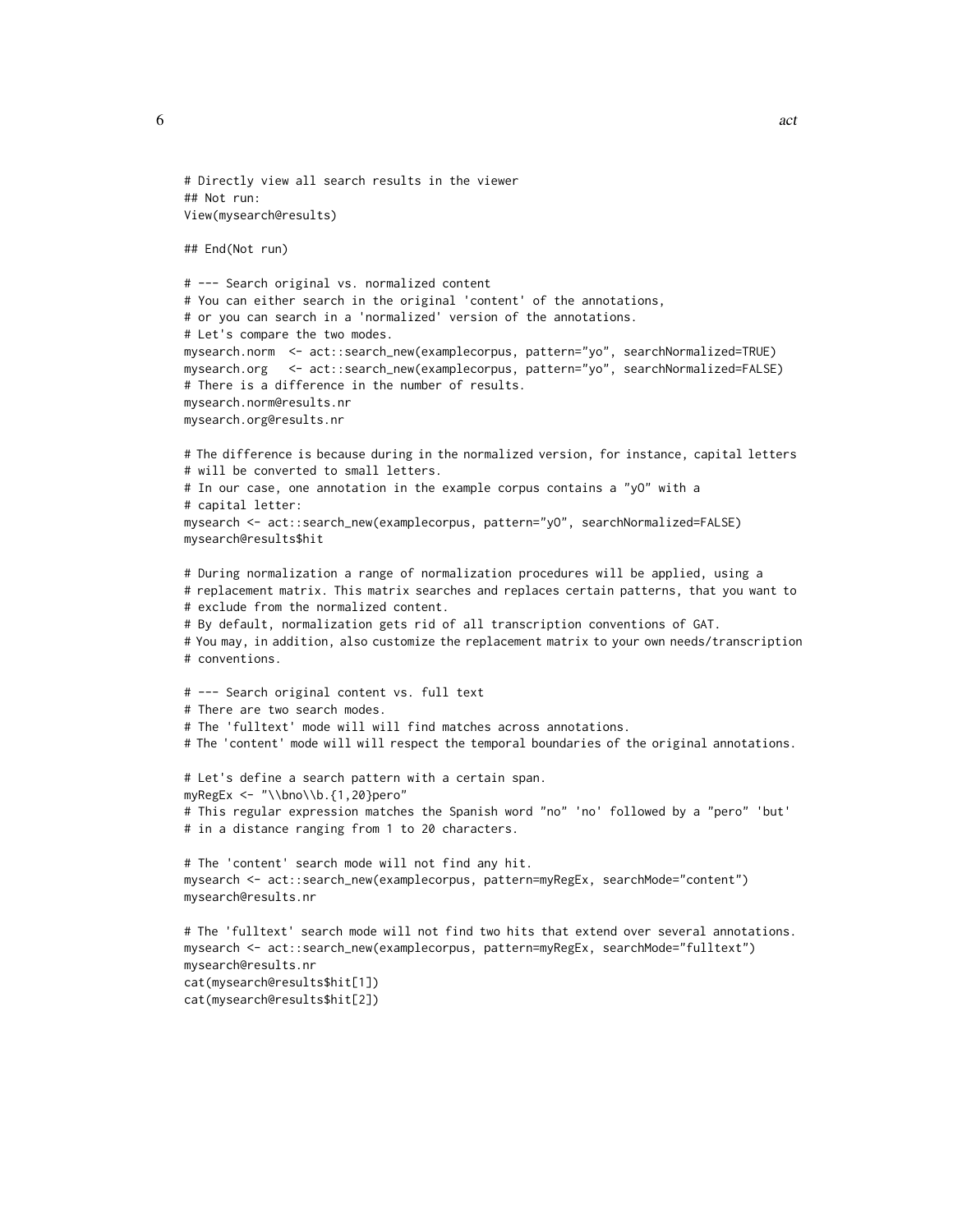<span id="page-6-0"></span>annotations\_all *All annotations in a corpus*

# Description

Merges annotations from all transcripts in a corpus and returns a data frame.

#### Usage

annotations\_all(x)

# Arguments

x Corpus object.

# Value

Data.frame.

# Examples

library(act)

#Get data frame with all annotations allannotations <- act::annotations\_all(examplecorpus)

```
#Have a look at the number of annotations
nrow(allannotations)
```
annotations\_delete *Delete annotations*

# Description

Delete annotations in a corpus object. If only certain transcripts or tiers should be affected set the parameter filterTranscriptNames and filterTierNames. In case that you want to select transcripts and/or tiers by using regular expressions use the function act::search\_makefilter first.

# Usage

```
annotations_delete(
 x,
 pattern = ",
 filterTranscriptNames = NULL,
  filterTierNames = NULL
)
```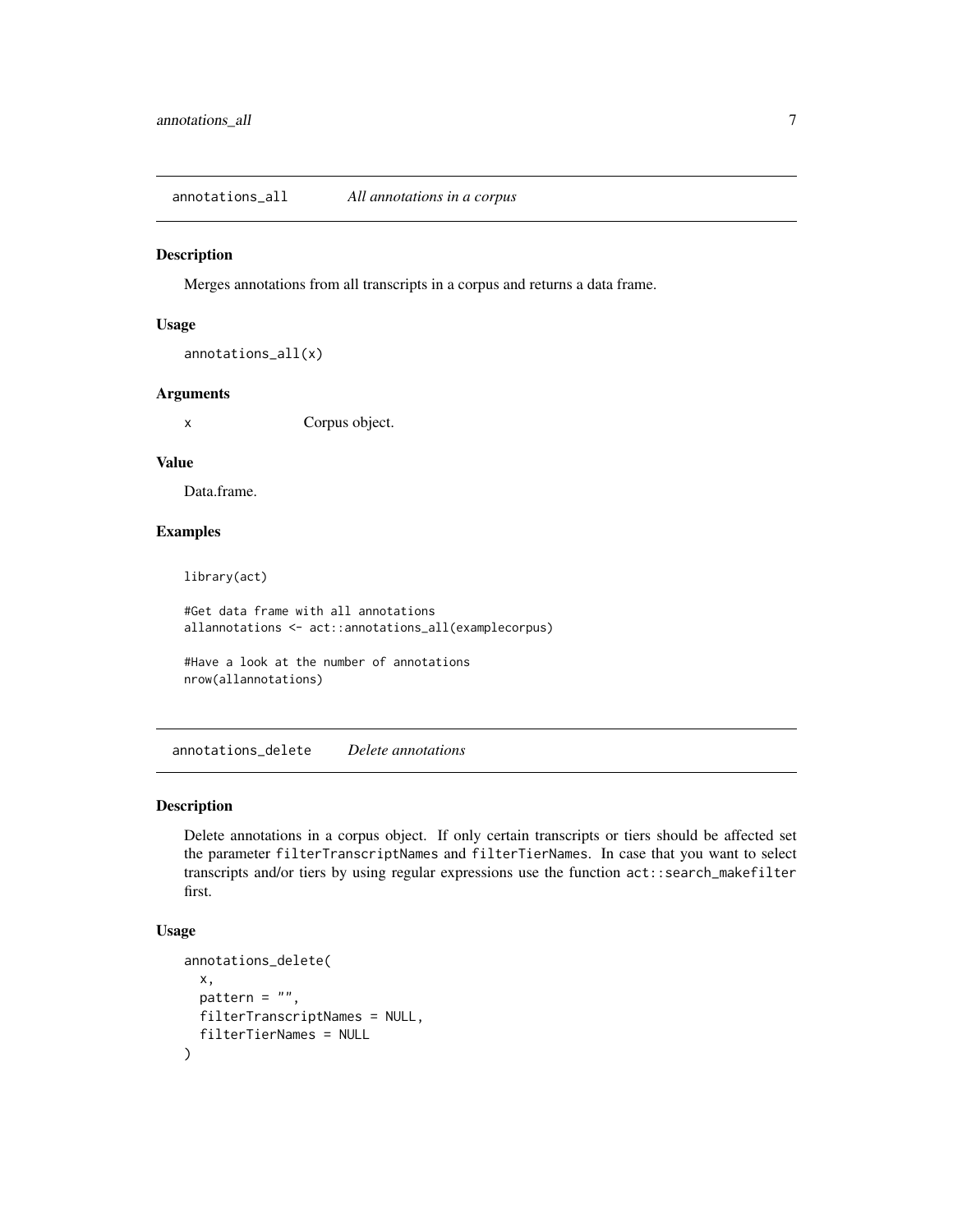<span id="page-7-0"></span>

| $\mathsf{x}$          | Corpus object.                                                                                       |  |
|-----------------------|------------------------------------------------------------------------------------------------------|--|
| pattern               | Character string; regular expression; all annotations that match this expression<br>will be deleted. |  |
| filterTranscriptNames |                                                                                                      |  |
|                       | Vector of character strings; names of the transcripts to be included.                                |  |
| filterTierNames       |                                                                                                      |  |
|                       | Character string; names of the tiers to be included.                                                 |  |

# Value

Corpus object.

#### Examples

```
library(act)
```

```
# Set the regular expression which annotations should be deleted.
# In this case: all annotations that contain the letter "a"
myRegEx <- "a"
```

```
# Have a look at all annotations in the first transcript
examplecorpus@transcripts[[1]]@annotations$content
```

```
# Some of them match to the regular expression
hits <- grep(pattern=myRegEx, x=examplecorpus@transcripts[[1]]@annotations$content)
examplecorpus@transcripts[[1]]@annotations$content[hits]
# Others don't match the regular expression
examplecorpus@transcripts[[1]]@annotations$content[-hits]
```

```
# Run the function and delete the annotations that match the regular expression
test <- act::annotations_delete (x=examplecorpus, pattern=myRegEx)
```

```
# Compare how many data rows are in the first transcript in
# the example corpus and in the newly created test corpus:
nrow(examplecorpus@transcripts[[1]]@annotations)
nrow(test@transcripts[[1]]@annotations)
```

```
# Only the annotations are left, that did not match the regular expression:
test@transcripts[[1]]@annotations$content
```

```
annotations_delete_empty
```
*Delete empty annotations*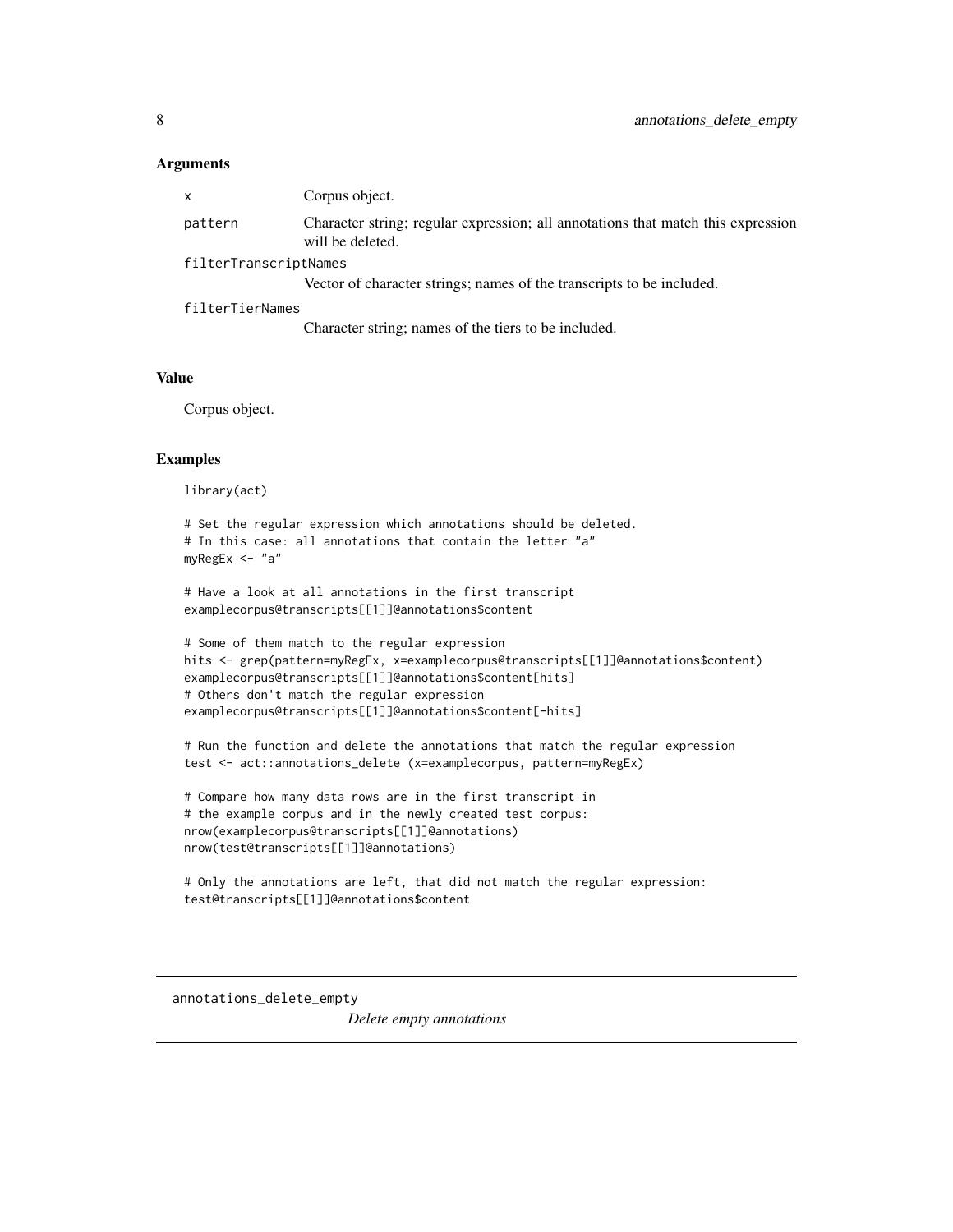#### Description

Delete empty annotations in a corpus object. If only certain transcripts or tiers should be affected set the parameter filterTranscriptNames and filterTierNames. In case that you want to select transcripts and/or tiers by using regular expressions use the function act::search\_makefilter first.

# Usage

```
annotations_delete_empty(
  x,
  trimBeforeCheck = FALSE,
 filterTranscriptNames = NULL,
  filterTierNames = NULL
)
```
# Arguments

x Corpus object.

trimBeforeCheck

Logical; if TRUE leading and trailing spaces will be deleted before checking (as a consequence record sets that contain only spaces will be deleted, too).

filterTranscriptNames

Vector of character strings; names of the transcripts to be included.

filterTierNames

Character string; names of the tiers to be included.

# Value

Corpus object.

# Examples

library(act)

# In the example corpus are no empty annotations.

# Empty annotations are deleted by default when annotation files are loaded.

# So let's first make an empty annotation.

# Check the first annotation in the first transcript examplecorpus@transcripts[[1]]@annotations\$content[[1]]

```
# Empty the contents of this annotation
examplecorpus@transcripts[[1]]@annotations$content[[1]] <- ""
```

```
# Run the function
test <- act::annotations_delete_empty (x=examplecorpus)
```
# Compare how many data rows are in the first transcript in # the example corpus and in the newly created test corpus: nrow(examplecorpus@transcripts[[1]]@annotations)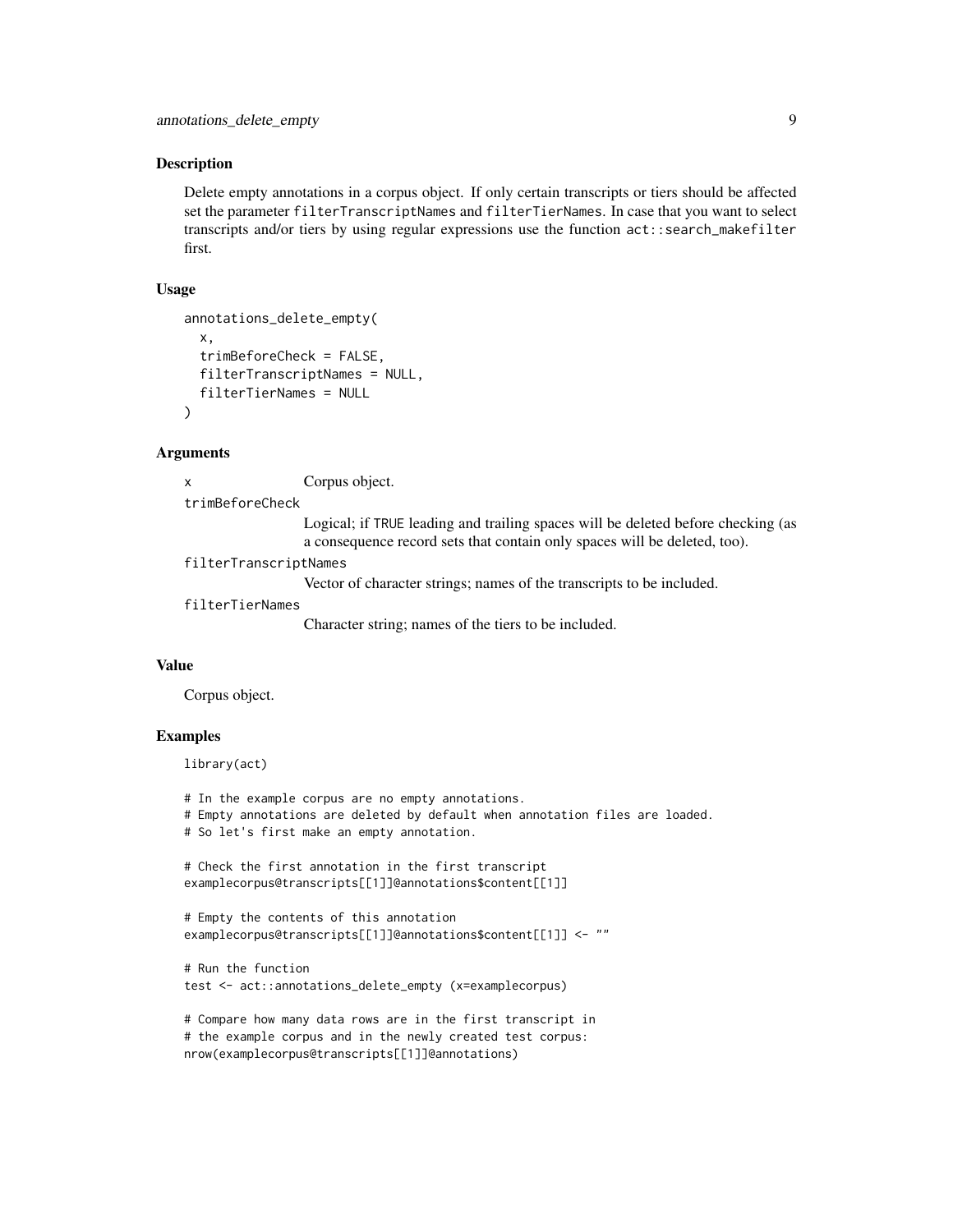nrow(test@transcripts[[1]]@annotations)

annotations\_matrix *Search and replace contents of annotations using a matrix*

#### Description

This functions performs a search and replace in the contents of an annotation. A simple matrix consisting of two columns will be used. The first column of the matrix needs to contain the search string, the second column the replacement string. The matrix needs to be in CSV format.

#### Usage

```
annotations_matrix(x, path_replacementMatrixCSV, filterTranscriptNames = NULL)
```
#### Arguments

| $\mathsf{X}$              | Corpus object.                                                        |
|---------------------------|-----------------------------------------------------------------------|
| path_replacementMatrixCSV |                                                                       |
|                           | Character string; path to replacement matrix (a CSV file).            |
| filterTranscriptNames     |                                                                       |
|                           | Vector of character strings; names of the transcripts to be included. |

#### Value

Corpus object.

#### See Also

[matrix\_load()] for loading the matrix and [matrix\_save()] for saving the matrix to a CSV file.

If only certain transcripts or tiers should be affected set the parameter filterTranscriptNames. In case that you want to select transcripts by using regular expressions use the function act::search\_makefilter first.

[media\\_delete,](#page-49-1) [media\\_getPathToExistingFile](#page-50-1)

# Examples

```
library(act)
```

```
# An example replacement matrix comes with the package.
# It replaces most of the GAT conventions.
path <- system.file("extdata", "normalization", "normalizationMatrix.csv", package="act")
# Have a look at the matrix
mymatrix <- act::matrix_load(path)
mymatrix
```
<span id="page-9-0"></span>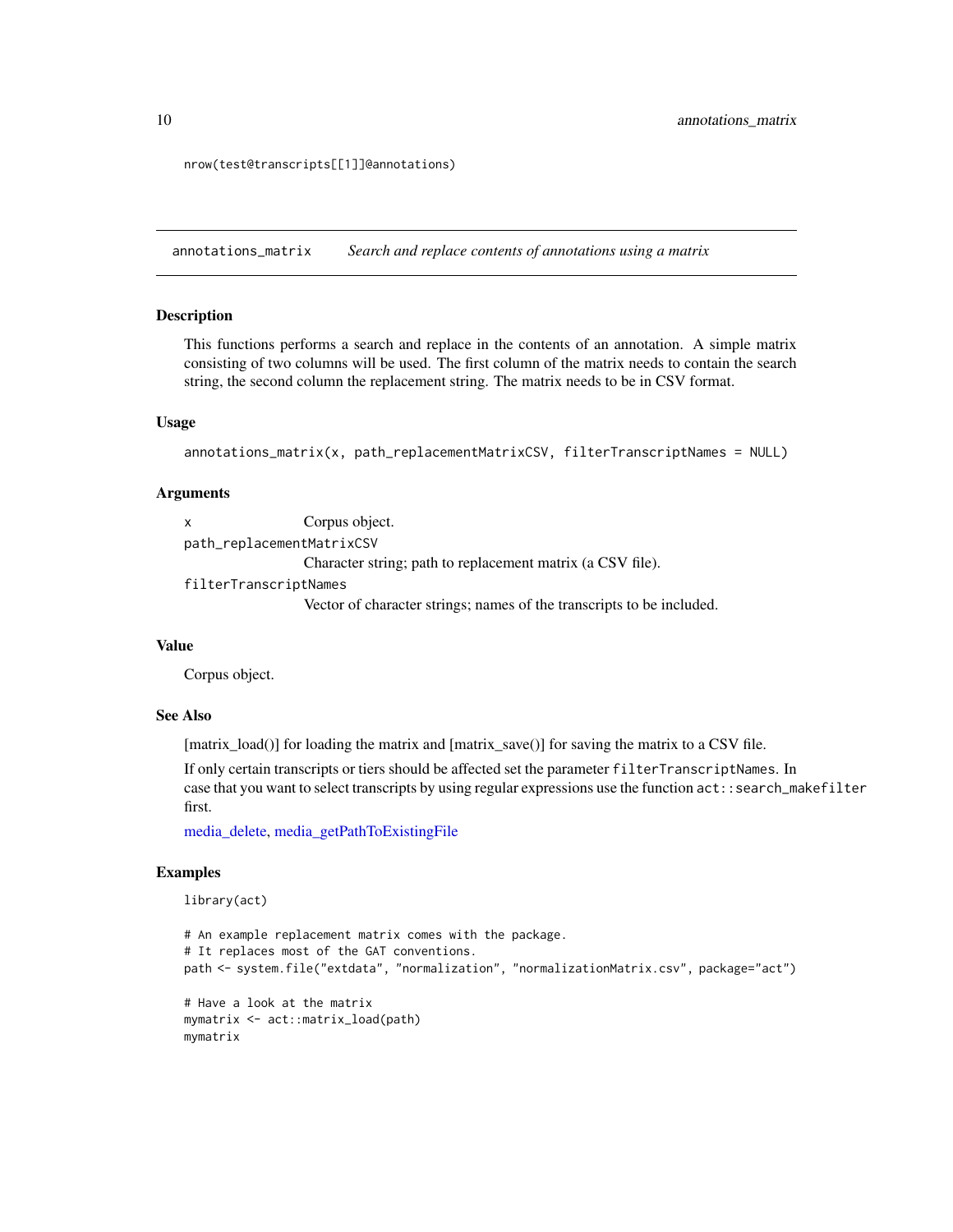```
# Apply matrix to examplecorpus
test <- act::annotations_matrix(x=examplecorpus, path_replacementMatrixCSV=path)
# Compare some annotations in the original examplecorpus object and
# in the modified corpus object test
examplecorpus@transcripts[[1]]@annotations$content[[1]]
test@transcripts[[1]]@annotations$content[[1]]
examplecorpus@transcripts[[2]]@annotations$content[[3]]
test@transcripts[[2]]@annotations$content[[3]]
```
annotations\_replace\_copy

*Search, replace and copy the contents of annotations*

# Description

The function searches within the contents of annotations and replaces the search hits. In addition the search hit may be copied to another tier. In case that there is NO overlapping annotation in the destination tier a new annotation will be created (based on the time values of the original annotation). In case that there is an overlapping annotation in the destination tier, the search result will be added at the end.

#### Usage

```
annotations_replace_copy(
  x,
 pattern,
  replacement = NULL,
  destTier = NULL,
  addDestTierIfMissing = TRUE,
  filterTranscriptNames = NULL,
  filterTierNames = NULL,
  collapseString = " | "\lambda
```
#### **Arguments**

| x                    | Corpus object.                                                                                                                                                   |  |
|----------------------|------------------------------------------------------------------------------------------------------------------------------------------------------------------|--|
| pattern              | Character string; search pattern as regular expression.                                                                                                          |  |
| replacement          | Character string; replacement.                                                                                                                                   |  |
| destTier             | Character string; name of the tier to which the hit should be copied (if no copy-<br>ing is intended set to NA).                                                 |  |
| addDestTierIfMissing |                                                                                                                                                                  |  |
|                      | Logical; if TRUE the destination tier will be added if missing in the transcript<br>object, if FALSE an error will be raised if the destination tier is missing. |  |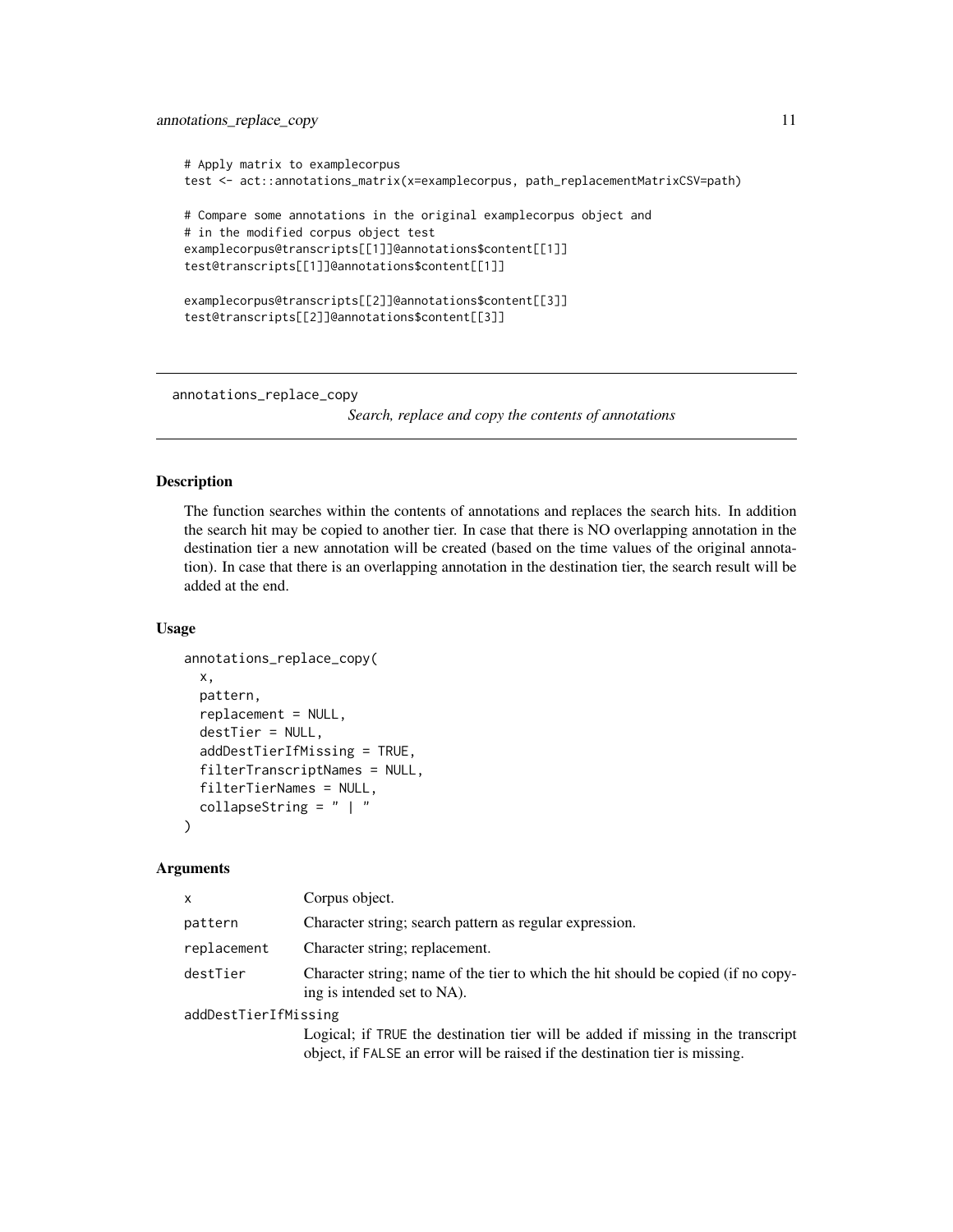filterTranscriptNames

Vector of character strings; names of the transcripts to be included.

filterTierNames

Character string; names of the tiers to be included.

collapseString Character string; will be used to collapse multiple search results into one string.

# Details

If only certain transcripts or tiers should be affected set the parameter filterTranscriptNames and filterTierNames. In case that you want to select transcripts and/or tiers by using regular expressions use the function act::search\_makefilter first.

#### Value

Corpus object.

#### Examples

library(act)

```
# Have a look at the first transcript in the examplecorpus:
printtranscript <- act::export_printtranscript(examplecorpus@transcripts[[1]])
cat(printtranscript)
# In line 01 there is the word "UN".
# Replace this word by "XXX" in the entire corpus
test <- act::annotations_replace_copy(x=examplecorpus,
 pattern="\\bUN\\b",
 replacement="XXX")
# Have a look at the first transcript in the corprus object test:
printtranscript <- act::export_printtranscript(test@transcripts[[1]])
cat(printtranscript)
# In line 01 there is now "XXX" instead of "UN"
# Insert a tier called "newTier" into all transcripts in the corpus:
for (t in examplecorpus@transcripts) {
sortVector <- c(t@tiers$name, "newTier")
examplecorpus <- act::tiers_sort(x=examplecorpus,
sortVector=sortVector,
filterTranscriptNames=t@name,
addMissingTiers=TRUE)
}
# Check that the first transcript now contains the newTier
examplecorpus@transcripts[[1]]@tiers
# Now replace "UN" by "YYY" in the entire corpus and
# copy the search hit to "newTier".
test <- act::annotations_replace_copy(x=examplecorpus,
 pattern="\\bUN\\b",
 replacement="YYY",
 destTier = "newTier")
```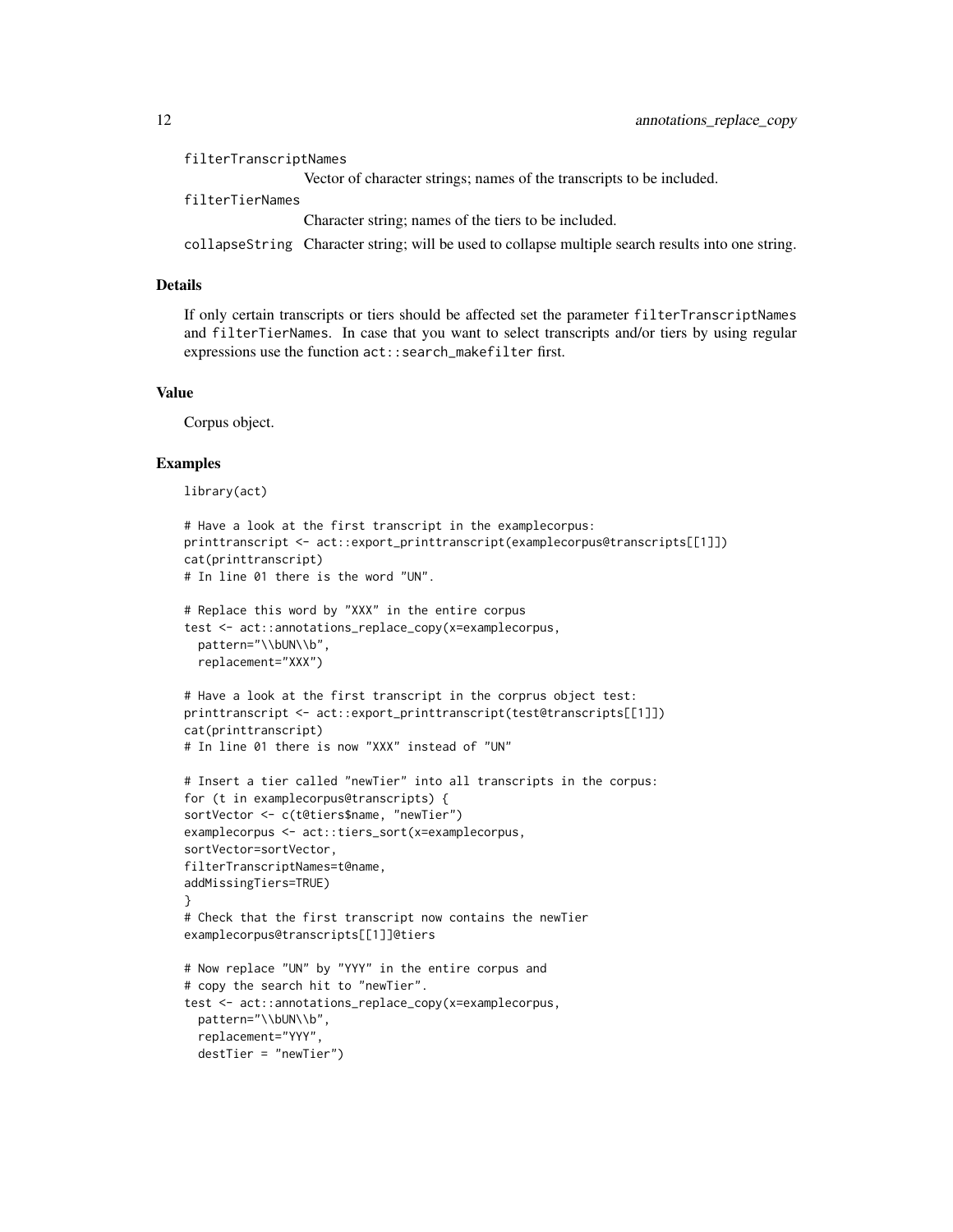```
# Have a look again at the first transcript in the corpus object test.
printtranscript <- act::export_printtranscript(test@transcripts[[1]])
cat(printtranscript)
# In line 01 you see that "UN" has been replaced by "YYY.
# In line 02 you see that it has been copied to the tier "newTier".
# If you only want to copy a search hit but not replace it in the original
# leave replacement="", which is the default
test <- act::annotations_replace_copy(x=examplecorpus,
 pattern="\\bUN\\b",
 destTier = "newTier")
printtranscript <- act::export_printtranscript(test@transcripts[[1]])
cat(printtranscript)
# In line 01 you see that "UN" has been maintained.
# In line 02 you see that "UN" it has been copied to the tier "newTier".
```

```
corpus-class Corpus object
```
#### **Description**

This is the main object the act package uses. It collects the annotations and meta data from loaded annotation files.

#### Details

Some of the slots are defined by the user. Some slots report results, such as @import.results and @history and . Other slots are settings and are used when performing functions on the corpus oibject. To change the normalization matrix use x@normalization.matrix <-act::matrix\_load(path="...")

# **Slots**

name Character string; Name of the corpus.

- transcripts List of transcript objects; Each annotation file that has been load is stored in this list as a transcript object.
- paths.annotation.files Vector of character strings; Path(s) to one or several folders where your annotation files are located.
- paths.media.files Vector of character strings; Path(s) to one or several folders where your media files are located.
- import.skip.double.files Logical; if TRUE files with the same names will be skipped (only one of them will be loaded), if FALSE transcripts will be renamed to make the names unique.
- import.modify.transcript.names List; Options how to modify the names of the transcript objects when they are added to the corpus. These options are useful, for instacne, if your annotation files contain character sequences that you do not want to include into the transcript name in the corpus (e.g. if you regularly add a date to the file name of your annotations files as 'myFile\_2020-09-21.TextGrid').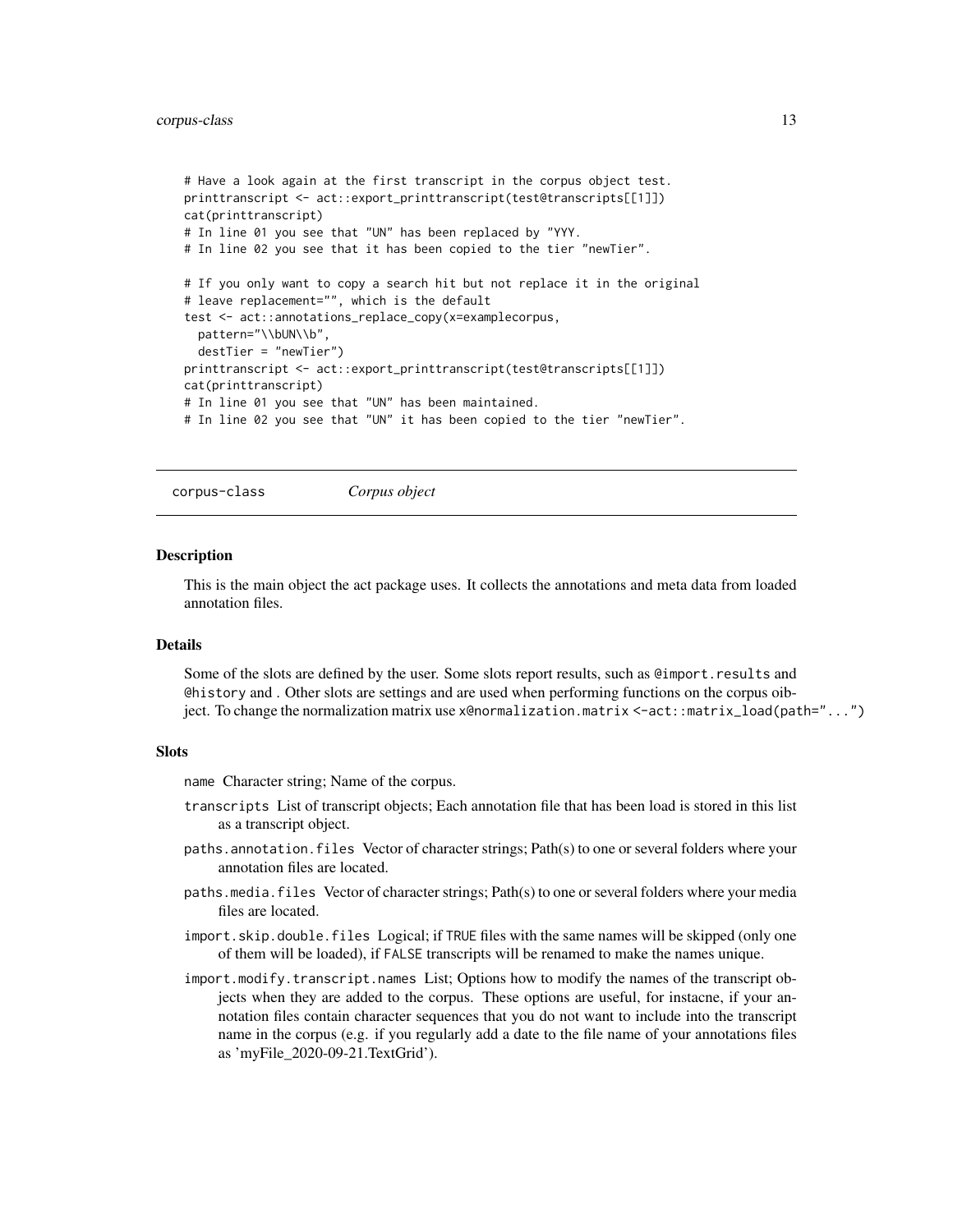import.results Data.frame; information about the import of the annotation files. normalization.matrix Data.frame; Replacement matrix used for normalizing the annotations. history List; History of modifications made by any of the package functions to the corpus.

# Examples

library(act)

examplecorpus

corpus\_export *Export transcripts of a corpus*

# Description

Exports all (or some) transcript objects in a corpus object to different annotation file formats. If only some transcripts or tiers should be affected set the parameter filterTranscriptNames and filterTierNames. In case that you want to select transcripts and/or tiers by using regular expressions use the function act::search\_makefilter first.

#### Usage

```
corpus_export(
  x,
  outputFolder,
  filterTranscriptNames = NULL,
  filterTierNames = NULL,
  formats = c("eaf", "exb", "srt", "textgrid", "printtranscript"),
  createMediaLinks = TRUE,
  createOutputfolder = TRUE,
  l = NULL)
```
#### Arguments

| x                     | Corpus object.                                                                                                                                           |  |
|-----------------------|----------------------------------------------------------------------------------------------------------------------------------------------------------|--|
| outputFolder          | Character string; path to a folder where the transcription files will be saved. By<br>default the forlder will be created recursively it does not exist. |  |
| filterTranscriptNames |                                                                                                                                                          |  |
|                       | Vector of character strings; names of transcripts to be included. If left unspeci-<br>fied, all transcripts will be exported.                            |  |
| filterTierNames       |                                                                                                                                                          |  |
|                       | Vector of character strings; names of tiers to be included. If left unspecified, all<br>tiers will be exported.                                          |  |

<span id="page-13-0"></span>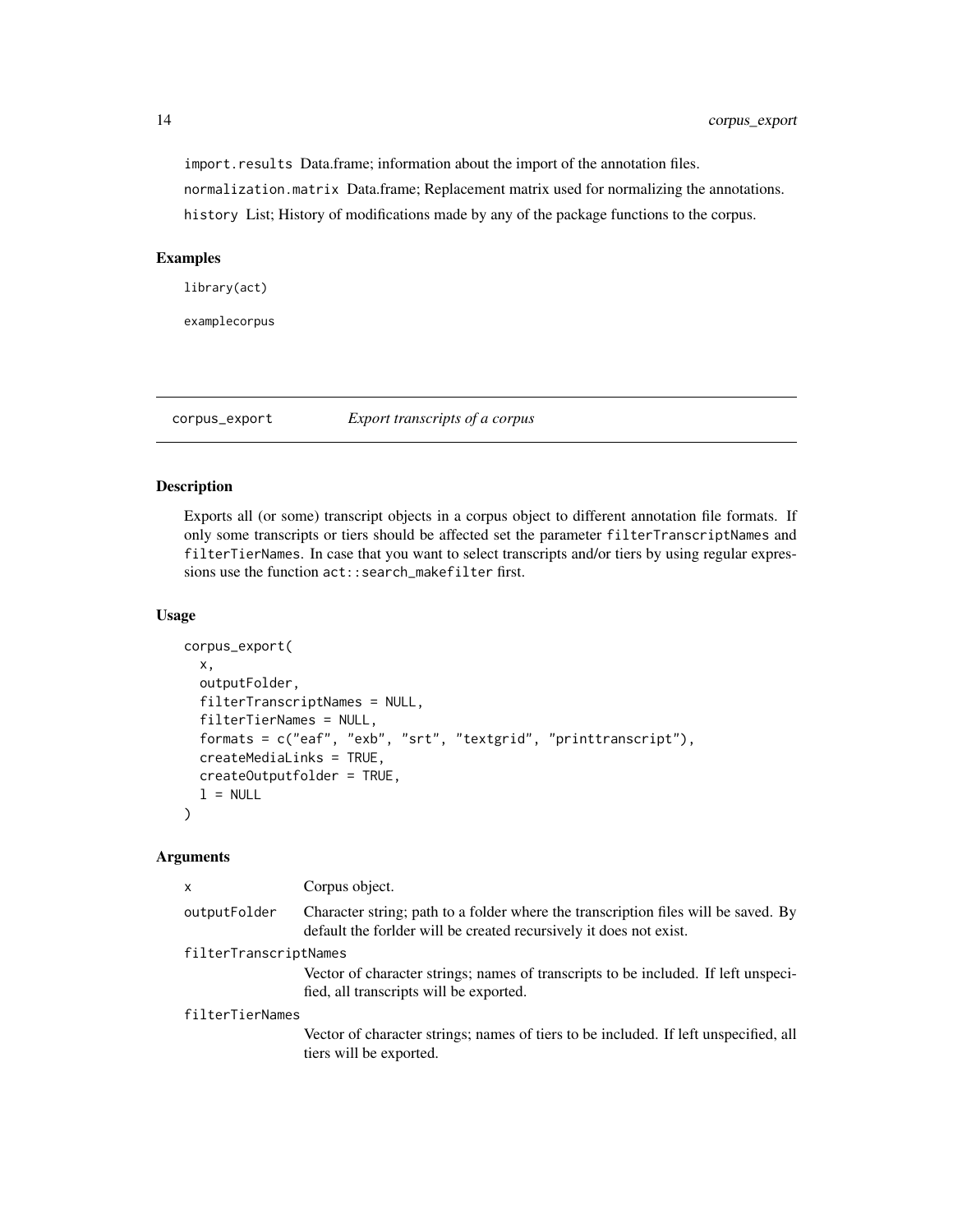# corpus\_export 15

| formats            | Vector with one or more character strings; output formats, accepted values:                      |
|--------------------|--------------------------------------------------------------------------------------------------|
|                    | 'eaf', 'exb', 'srt', 'textgrid', 'printtranscript'. If left unspecified, all supported           |
|                    | formats will be exported.                                                                        |
| createMediaLinks   |                                                                                                  |
|                    | Logical; if TRUE media links will be created (affects only 'eaf' and 'exb' files).               |
| createOutputfolder |                                                                                                  |
|                    | Logical; if TRUE the outputfolder will be created recursively in case that it does<br>not exist. |
| 1                  | Layout object. layout of print transcripts (affects only 'print transcript' files).              |
|                    |                                                                                                  |

# See Also

[export\\_eaf,](#page-20-1) [export\\_textgrid,](#page-27-1) [import\\_textgrid](#page-41-1)

# Examples

```
library(act)
```
# Set destination folder outputFolder <- tempdir()

```
# It makes more sense, however, to you define a folder
# that is easier to access on your computer
## Not run:
outputFolder <- "PATH_TO_AN_EMPTY_FOLDER_ON_YOUR_COMPUTER"
```
## End(Not run)

```
# Exports all transcript objects in all supported formats
act::corpus_export(x=examplecorpus,
  outputFolder=outputFolder)
```

```
# Exports all transcript objects in 'Praat' .TextGrid format
act::corpus_export(x=examplecorpus,
                             outputFolder=outputFolder,
                             formats="textgrid")
```

```
# Exports all transcript objects in 'ELAN' .eaf format.
# By default WITH media links
act::corpus_export(x=examplecorpus,
outputFolder=outputFolder,
formats="eaf")
```

```
# Same same, but now WITHOUT media links.
# Only Media links are only exported that are in
# the '@media.path' attribute in the transcript object(s))
act::corpus_export(x=examplecorpus,
outputFolder=outputFolder,
formats="eaf",
createMediaLinks=FALSE)
```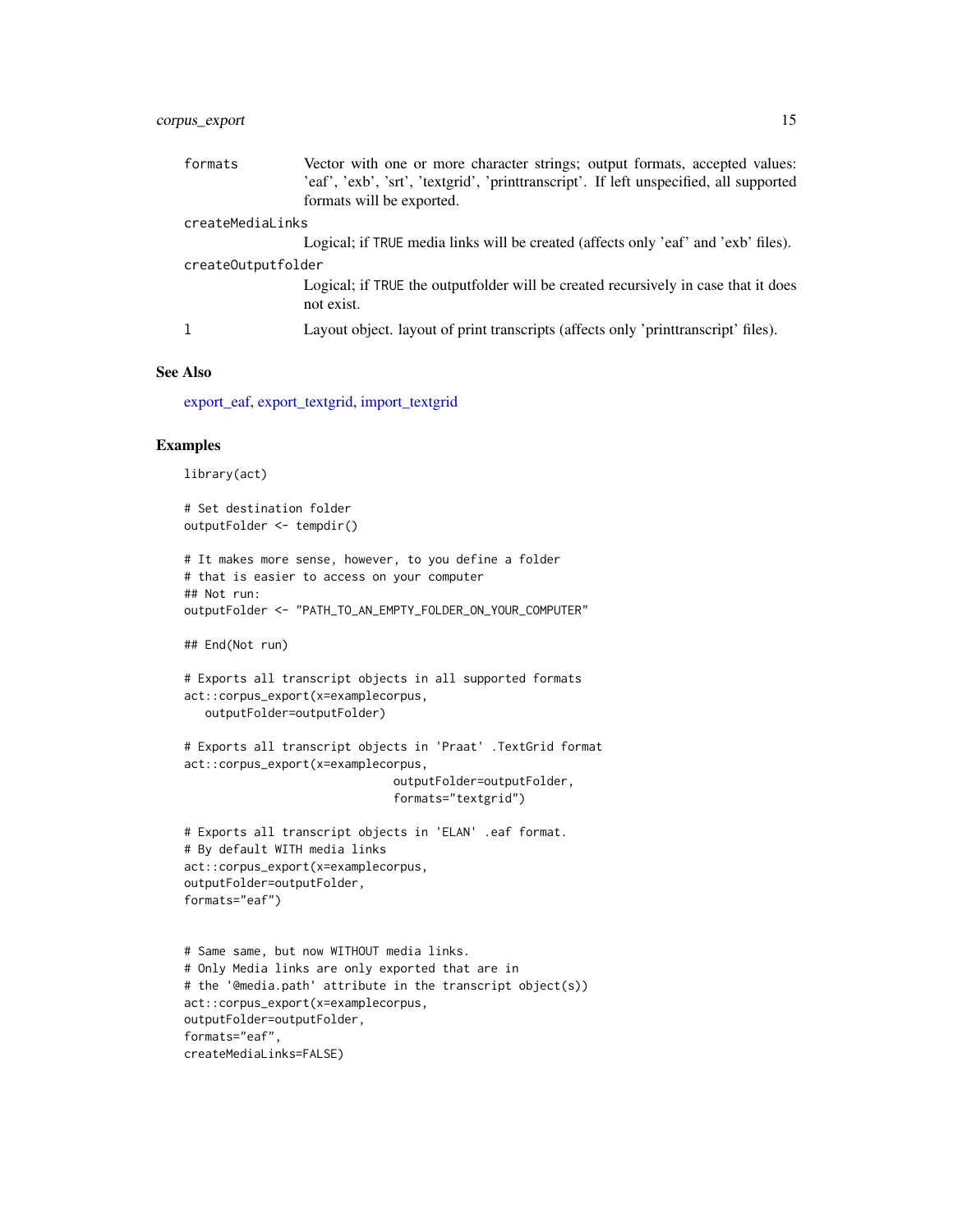```
# Exports in 'ELAN' .eaf and Praat' .TextGrid format
act::corpus_export(x=examplecorpus,
                                 outputFolder=outputFolder,
                                 formats=c("eaf", "textgrid"))
```
<span id="page-15-1"></span>corpus\_import *Import annotation files into corpus object*

#### Description

Scans all path specified in if x@paths.annotation.files for annotation files. Supported file formats will be loaded as transcript objects into the corpus object. All previously loaded transcript objects will be deleted.

#### Usage

```
corpus_import(
  x,
  filterFilesInclude = "",
  createFullText = TRUE,
  assignMedia = TRUE
)
```
# Arguments

| $\times$           | Corpus object.                                                                                                     |
|--------------------|--------------------------------------------------------------------------------------------------------------------|
| filterFilesInclude |                                                                                                                    |
|                    | Character string; Regular expression which files should be loaded.                                                 |
|                    | createFullText Logical; if TRUE full text will be created.                                                         |
| assignMedia        | Logical; if TRUE the folder(s) specified in @paths.media.files of your corpus<br>object will be scanned for media. |

# Details

If assignMedia=TRUE the paths defined in x@paths.media.files will be scanned for media files. Based on their file names the media files and annotations files will be matched. Only the the file types set in options()\$act.fileformats.audio and options()\$act.fileformats.video will be recognized. You can modify these options to recognize other media types.

See @import.results of the corpus object to check the results of importing the files. To get a detailed overview of the corpus object use  $act::info(x)$ , for a summary use  $act::info\_summarized(x)$ .

# Value

Corpus object.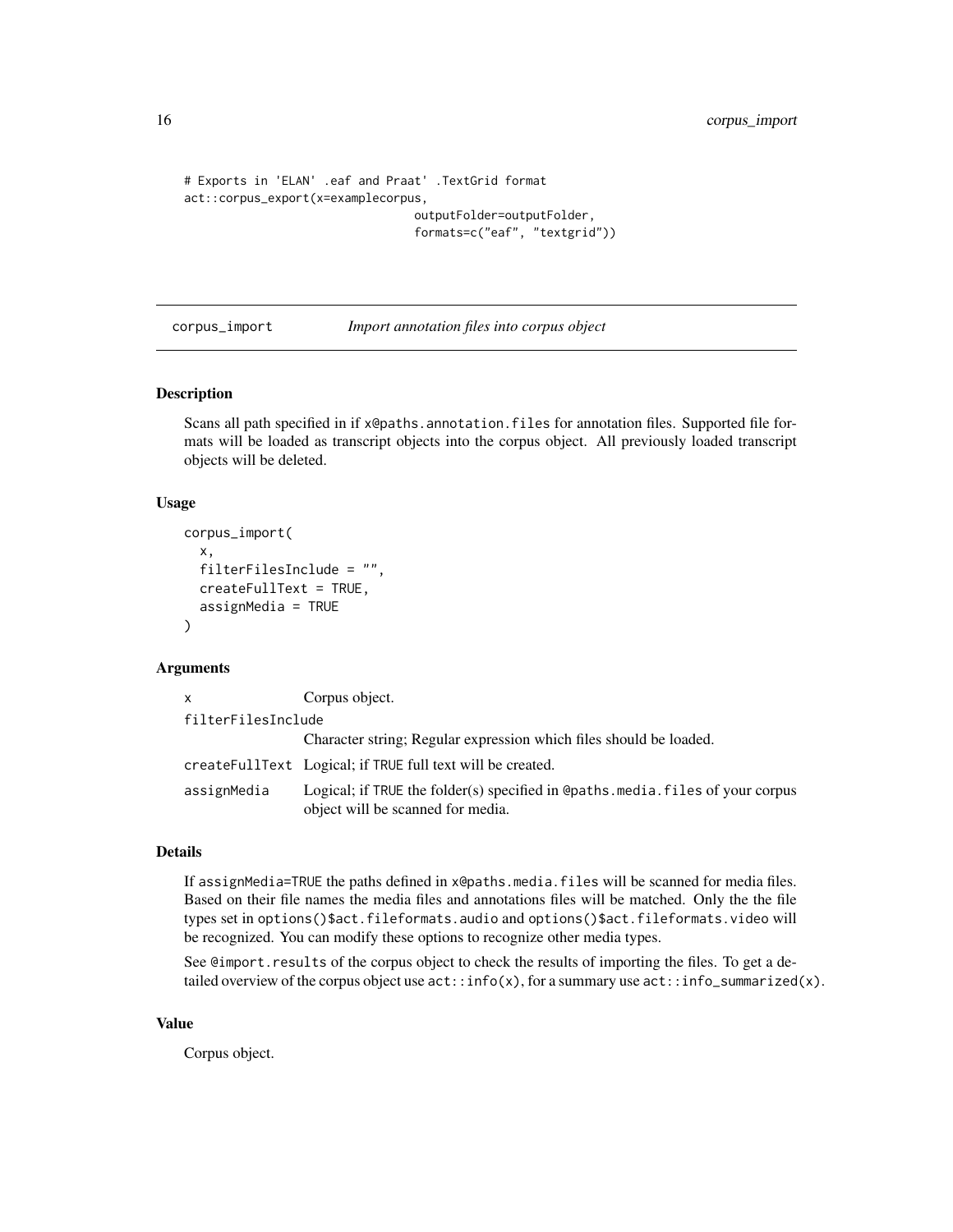<span id="page-16-0"></span>corpus\_new 17

#### See Also

[corpus\\_new,](#page-16-1) [examplecorpus](#page-18-1)

#### Examples

library(act)

# The example files that come with the act library are located here: path <- system.file("extdata", "examplecorpus", package="act")

# This is the examplecorpus object that comes with the library examplecorpus

# Make sure that the input folder of the example corpus object is set correctly examplecorpus@paths.annotation.files <- path examplecorpus@paths.media.files <- path

```
# Load annotation files into the corpus object (again)
examplecorpus <- act::corpus_import(x=examplecorpus)
```
# Creating the full texts may take a long time. # If you do NOT want to create the full texts immediately use the following command: examplecorpus <- act::corpus\_import(x=examplecorpus, createFullText=FALSE )

<span id="page-16-1"></span>

corpus\_new *Create a new corpus object*

#### Description

Create a new corpus object and loads annotation files. Currently 'ELAN' .eaf, 'EXMARaLDA .exb and 'Praat' .TextGrid files are supported.

The parameter pathsAnnotationFiles defines where the annotation files are located. If skipDoubleFiles=TRUE duplicated files will be skipped, otherwise the will be renamed. If importFiles=TRUE the corpus object will be created but files will not be loaded. To load the files then call [corpus\\_import.](#page-15-1)

#### Usage

```
corpus_new(
  pathsAnnotationFiles,
  pathsMediaFiles = NULL,
  name = "New Corpus",
  importFiles = TRUE,
  skipDoubleFiles = TRUE,
  createFullText = TRUE,
  assignMedia = TRUE,
  pathNormalizationMatrix = NULL,
  namesSearchPatterns = character(),
  namesSearchReplacements = character(),
```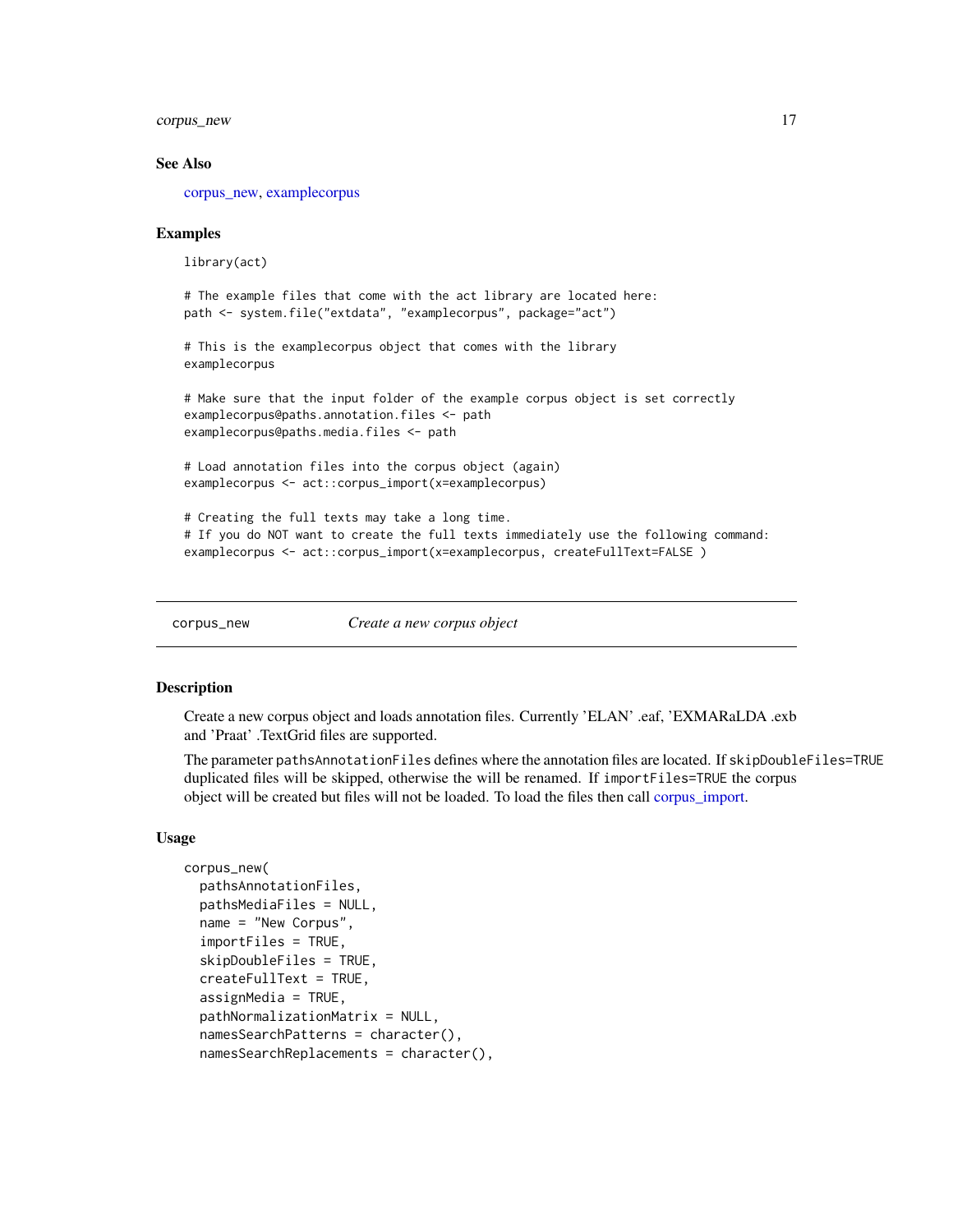```
namesToUpperCase = FALSE,
 namesToLowerCase = FALSE,
 namesTrim = TRUE,namesDefaultForEmptyNames = "no_name"
)
```

| pathsAnnotationFiles      |                                                                                                                                                                                     |  |
|---------------------------|-------------------------------------------------------------------------------------------------------------------------------------------------------------------------------------|--|
|                           | Vector of character strings; paths to annotations files or folders that contain an-<br>notation files.                                                                              |  |
| pathsMediaFiles           |                                                                                                                                                                                     |  |
|                           | Vector of character strings; paths to media files or folders that contain media<br>files.                                                                                           |  |
| name                      | Character string; name of the corpus to be created.                                                                                                                                 |  |
| importFiles               | Logical; if TRUE annotation files will be imported immediately when the function<br>is called, if FALSE corpus object will be created without importing the annotation<br>files.    |  |
| skipDoubleFiles           |                                                                                                                                                                                     |  |
|                           | Logical; if TRUE transcripts with the same names will be skipped (only one of<br>them will be added), if FALSE transcripts will be renamed to make the names<br>unique.             |  |
|                           | createFullText Logical; if TRUE full text will be created.                                                                                                                          |  |
| assignMedia               | Logical; if TRUE the folder(s) specified in @paths.media.files of your corpus<br>object will be scanned for media.                                                                  |  |
| pathNormalizationMatrix   |                                                                                                                                                                                     |  |
|                           | Character string; path to the replacement matrix used for normalizing the anno-<br>tations; if argument left open, the default normalization matrix of the package<br>will be used. |  |
| namesSearchPatterns       |                                                                                                                                                                                     |  |
|                           | Vector of character strings; Search pattern as regular expression. Leave empty<br>for no search-replace in the names.                                                               |  |
| namesSearchReplacements   |                                                                                                                                                                                     |  |
|                           | Vector of character strings; Replacements for search. Leave empty for no search-<br>replace in the names.                                                                           |  |
| namesToUpperCase          |                                                                                                                                                                                     |  |
|                           | Logical; Convert transcript names all to upper case.                                                                                                                                |  |
| namesToLowerCase          |                                                                                                                                                                                     |  |
|                           | Logical; Convert transcript names all to lower case.                                                                                                                                |  |
| namesTrim                 | Logical; Remove leading and trailing spaces in names.                                                                                                                               |  |
| namesDefaultForEmptyNames |                                                                                                                                                                                     |  |
|                           | Character string; Default value for empty transcript names (e.g., resulting from<br>search-replace operations)                                                                      |  |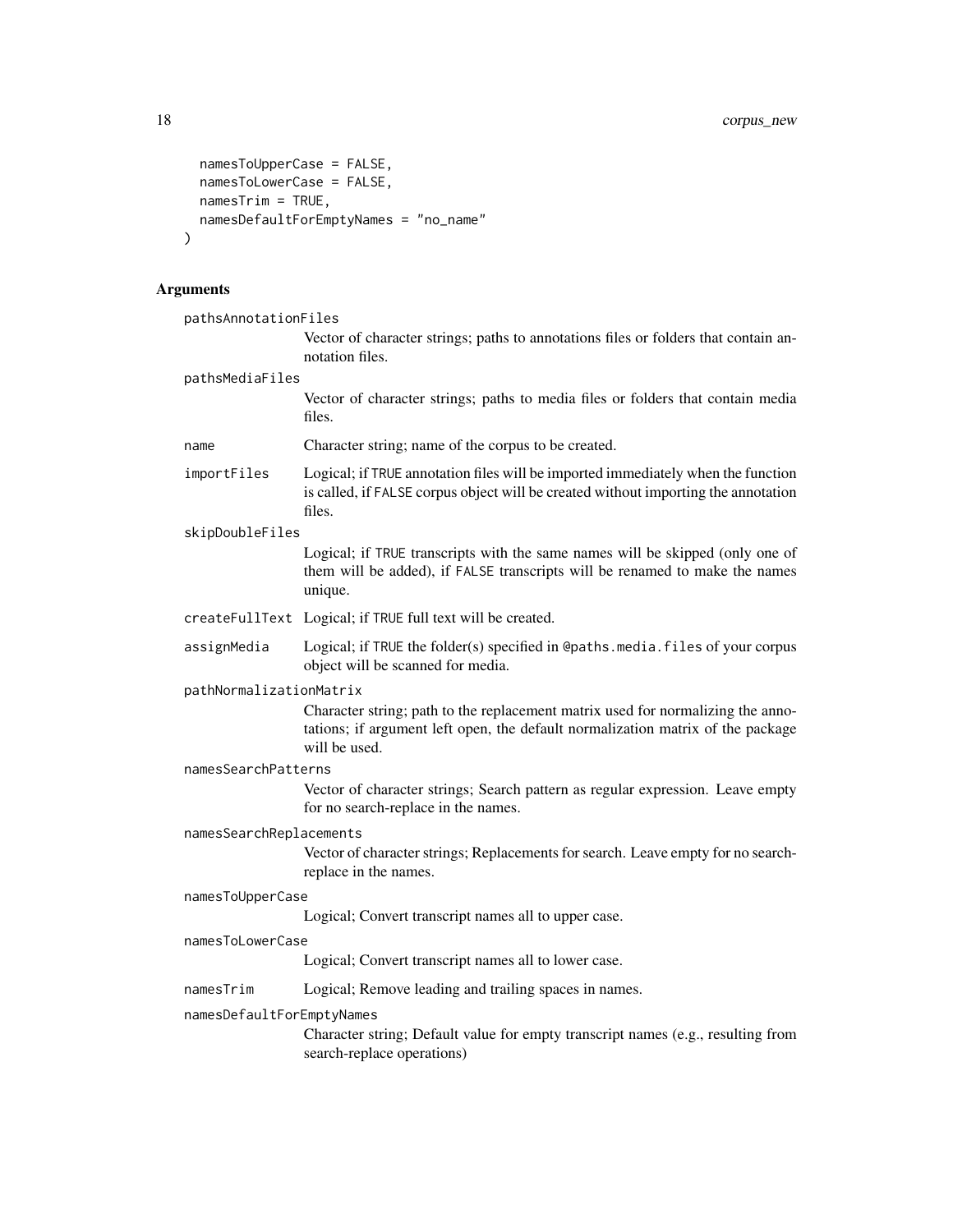# <span id="page-18-0"></span>examplecorpus 19

# Details

The parameter pathsMediaFiles defines where the corresponding media files are located. If assignMedia=TRUE the paths defined in x@paths.media.files will be scanned for media files and will be matched to the transcript object based on their names. Only the the file types set in options()\$act.fileformats.audio and options()\$act.fileformats.video will be recognized. You can modify these options to recognize other media types.

See @import.results of the corpus object to check the results of importing the files. To get a detailed overview of the corpus object use  $act::info(x)$ , for a summary use  $act::info\_summized(x)$ .

# Value

Corpus object.

# See Also

[corpus\\_import,](#page-15-1) [examplecorpus](#page-18-1)

#### Examples

library(act)

```
# The example files that come with the act library are located here:
path <- system.file("extdata", "examplecorpus", package="act")
# The example corpus comes without media files.
# It is recommended to download a full example corpus also including the media files.
# You can use the following commands.
## Not run:
  path <- "EXISTING_FOLDER_ON_YOUR_COMPUTER/examplecorpus"
  temp <- tempfile()
  download.file(options()$act.examplecorpusURL, temp)
  unzip(zipfile=temp, exdir=path)
## End(Not run)
# The following command creates a new corpus object
mycorpus <- act::corpus_new(name = "mycorpus",
pathsAnnotationFiles = path,
pathsMediaFiles = path)
# Get a summary
mycorpus
```
<span id="page-18-1"></span>examplecorpus *Example corpus for the act package*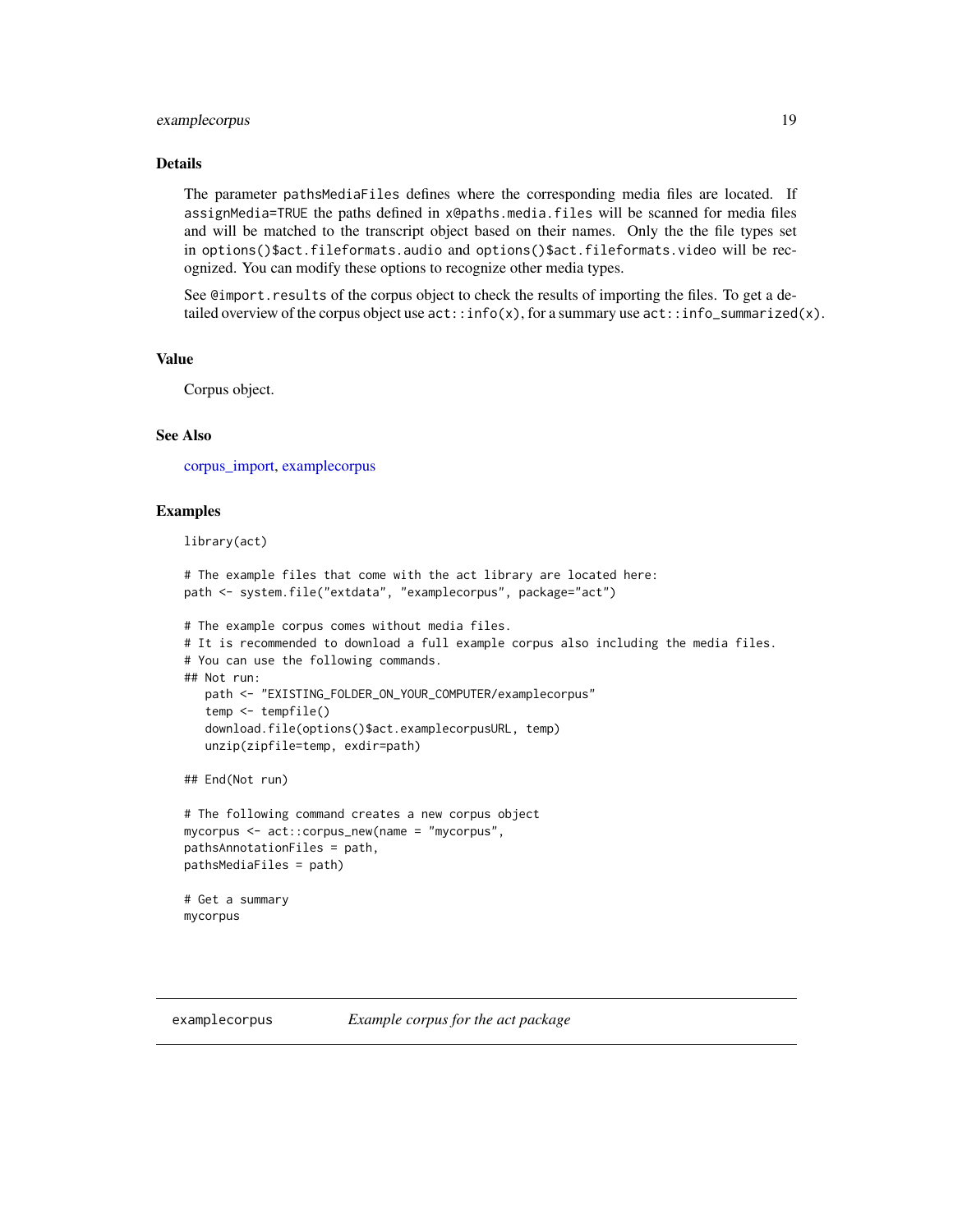20 examplecorpus

#### Description

Example corpus with data loaded from the example annotations files that come with the package

#### Usage

```
data(examplecorpus)
```
# Format

An object of class "corpus"

# Details

You can download the corresponding media files from www.oliverehmer.de in the section "Digital Humanities". Alternatively you can use the download commands in the example section.

#### Source

\* GAT: Ehmer, Oliver/Satti, Luis Ignacio/Martinez, Angelita/Pfaender, Stefan (2019): Un sistema para transcribir el habla en la interaccion: GAT 2.0 Gespraechsforschung - Online-Zeitschrift zur verbalen Interaktion (www.gespraechsforschung-ozs.de) 20, 64-114. http://www.gespraechsforschungonline.de/2019.html \* SYNC: Ehmer, Oliver (2020, in press): Synchronization in demonstrations. Multimodal practices for instructing body knowledge. Linguistics Vanguard. https://www.degruyter.com/view/journals/lingv overview.xml

#### See Also

, [corpus\\_new,](#page-16-1) [corpus\\_import](#page-15-1)

#### Examples

library(act)

```
# Summary of the data in the corpus
examplecorpus
# Summary of the data in th second transcripts in the corpus
examplecorpus@transcripts[[2]]
## Not run:
# Download example corpus with media files
destinationpath <- "/EXISTING_FOLDERON_YOUR_COMPUTER/examplecorpus"
temp <- tempfile()
download.file(options()$act.examplecorpusURL, temp)
unzip(zipfile=temp, exdir=destinationpath)
```
## End(Not run)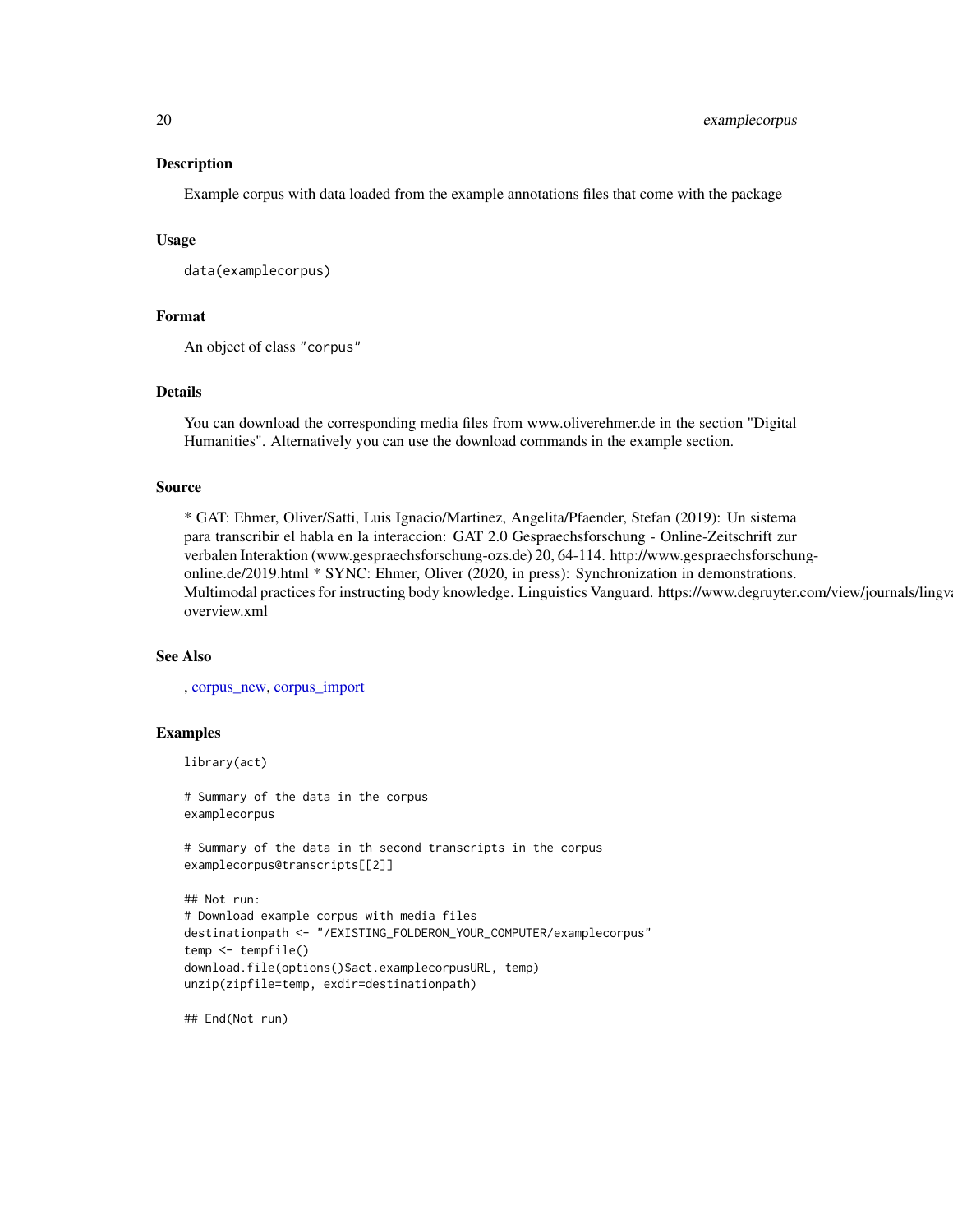<span id="page-20-1"></span><span id="page-20-0"></span>

# Description

Advice: In most situations it is more convenient to use act::corpus\_export for exporting annotation files.

# Usage

```
export_eaf(
  t,
  outputPath = NULL,
  filterTierNames = NULL,
  filterSectionStartsec = NULL,
  filterSectionEndsec = NULL,
  createMediaLinks = TRUE
\lambda
```
#### Arguments

| t                     | Transcript object; transcript to be exported.                                                                   |
|-----------------------|-----------------------------------------------------------------------------------------------------------------|
| outputPath            | Character string; path where eaf file will be saved.                                                            |
| filterTierNames       |                                                                                                                 |
|                       | Vector of character strings; names of tiers to be included. If left unspecified, all<br>tiers will be exported. |
| filterSectionStartsec |                                                                                                                 |
|                       | Double; start of selection in seconds.                                                                          |
| filterSectionEndsec   |                                                                                                                 |
|                       | Double; end of selection in seconds.                                                                            |

# createMediaLinks

Logical; if TRUE media links will be created.

# Details

The .eaf file will be written to the file specified in outputPath. If outputPath is left empty, the function will return the contents of the .eaf itself.

# Value

Contents of the .eaf file (only if outputPath is left empty)

# See Also

corpus\_export, export\_exb, export\_printtranscript, export\_rpraat, export\_srt, export\_textgrid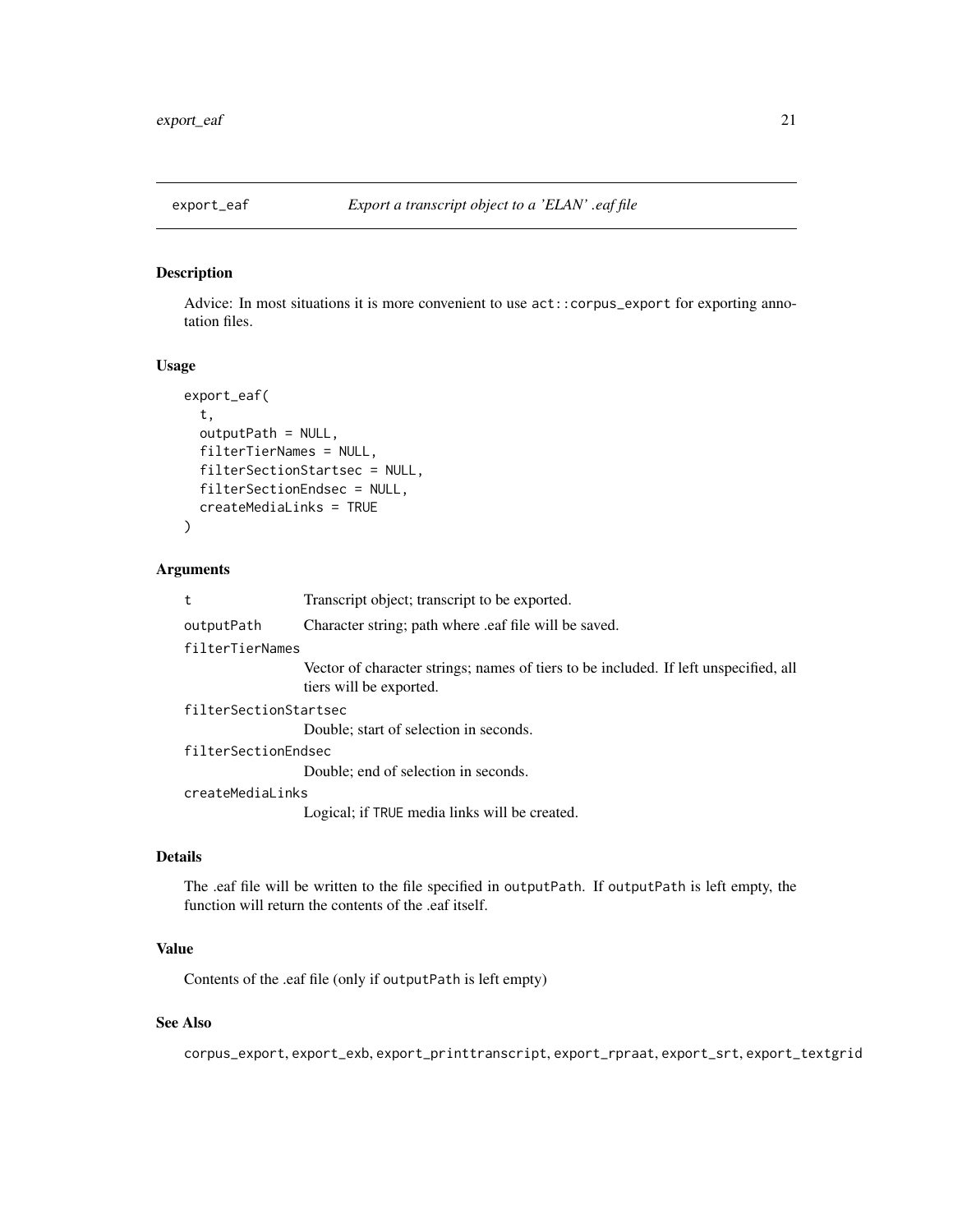# Examples

```
library(act)
# Get the transcript you want to export
t <- examplecorpus@transcripts[[1]]
# Create temporary file path
path \leq tempfile(pattern = t@name, tmpdir = tempdir(), fileext = ".eaf")
# It makes more sense, however, to you define a destination folder
# that is easier to access on your computer
## Not run:
path <- file.path("PATH_TO_AN_EXISTING_FOLDER_ON_YOUR_COMPUTER",
                   paste(t@name, ".eaf", sep=""))
## End(Not run)
# Export WITH media links
act::export_eaf(t=t, outputPath=path)
# Export WITHOUT media links
act::export_eaf(t=t, outputPath=path, createMediaLinks = FALSE)
```
export\_exb *Export a transcript object to a 'EXMARaLDA' .exb file*

# Description

Advice: In most situations it is more convenient to use act::corpus\_export for exporting annotation files.

#### Usage

```
export_exb(
  t,
 outputPath = NULL,
 filterTierNames = NULL,
 filterSectionStartsec = NULL,
 filterSectionEndsec = NULL,
  createMediaLinks = TRUE
)
```
#### Arguments

|            | Transcript object; transcript to be exported.         |
|------------|-------------------------------------------------------|
| outputPath | Character string; path where .exb file will be saved. |

<span id="page-21-0"></span>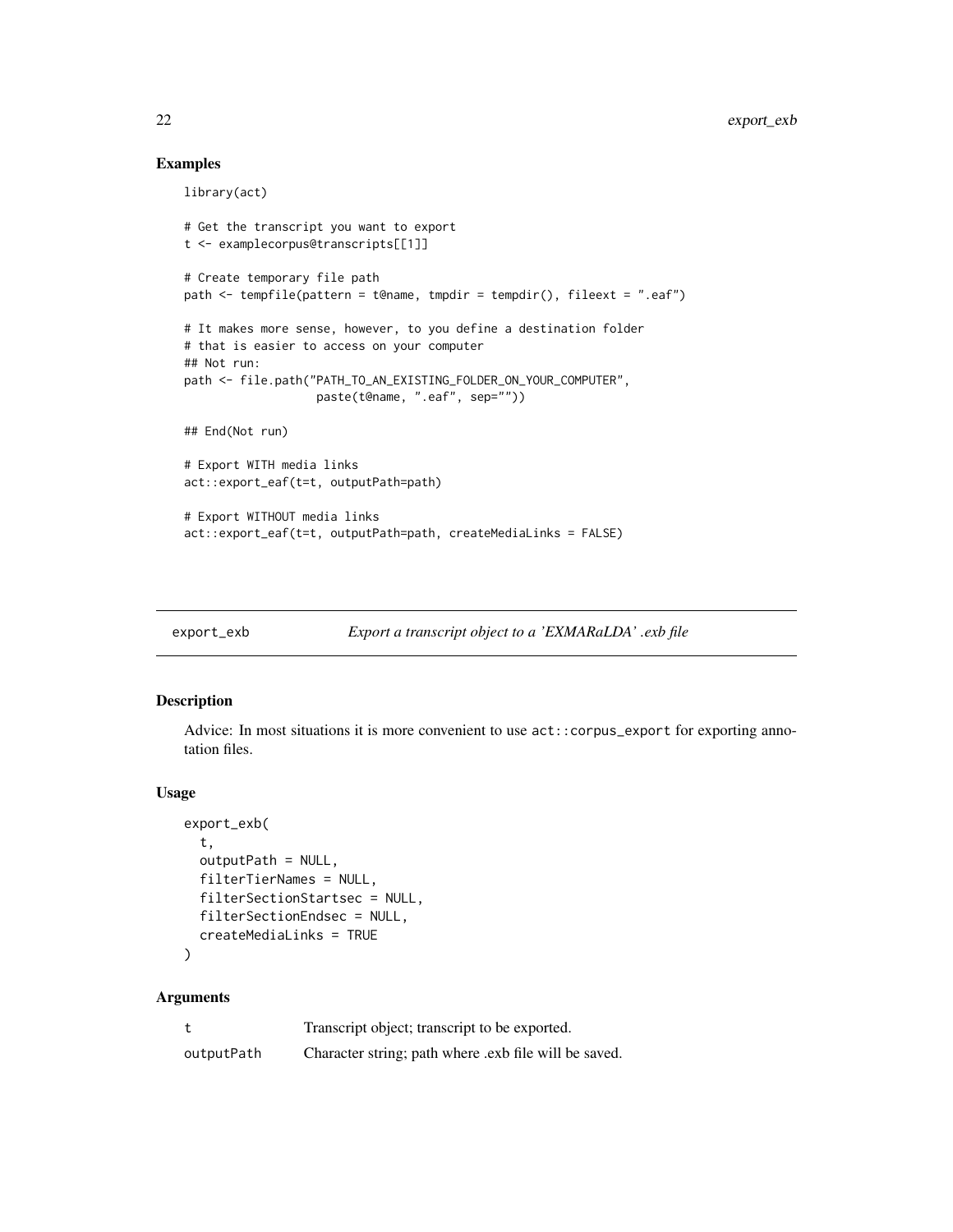# export\_exb 23

| filterTierNames       |                                                                                                                 |
|-----------------------|-----------------------------------------------------------------------------------------------------------------|
|                       | Vector of character strings; names of tiers to be included. If left unspecified, all<br>tiers will be exported. |
| filterSectionStartsec |                                                                                                                 |
|                       | Double; start of selection in seconds.                                                                          |
| filterSectionEndsec   |                                                                                                                 |
|                       | Double; end of selection in seconds.                                                                            |
| createMediaLinks      |                                                                                                                 |
|                       |                                                                                                                 |

# Logical; if TRUE media links will be created.

#### Details

The .exb file will be written to the file specified in outputPath. If outputPath is left empty, the function will return the contents of the .exb itself.

# Value

Contents of the .exb file (only if outputPath is left empty)

# See Also

corpus\_export, export\_eaf, export\_printtranscript, export\_rpraat, export\_srt, export\_textgrid

# Examples

```
library(act)
# Get the transcript you want to export
t <- examplecorpus@transcripts[[1]]
# Create temporary file path
path <- tempfile(pattern = t@name, tmpdir = tempdir(), fileext = ".exb")
# It makes more sense, however, to you define a destination folder
# that is easier to access on your computer
## Not run:
path <- file.path("PATH_TO_AN_EXISTING_FOLDER_ON_YOUR_COMPUTER",
                  paste(t@name, ".exb", sep=""))
## End(Not run)
# Export WITH media links
act::export_exb(t=t, outputPath=path)
# Export WITHOUT media links
act::export_exb(t=t, outputPath=path, createMediaLinks = FALSE)
```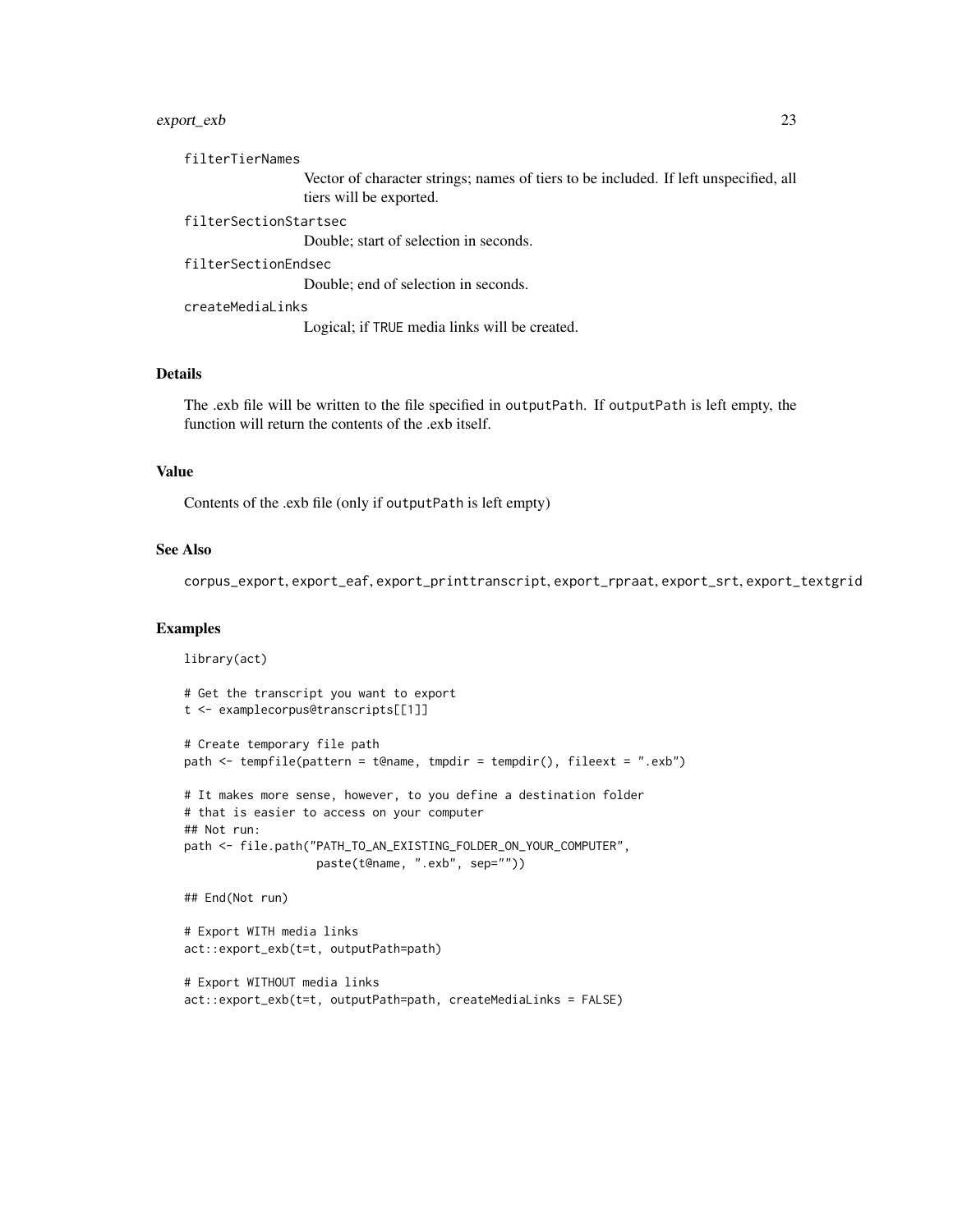<span id="page-23-0"></span>export\_printtranscript

*Export a transcript object to a print transcript*

# Description

If you want to modify the layout of the print transcripts, create a new layout object with mylayout <-methods::new("layout"), modify the settings and pass it as argument l. In the layout object you may also set additional filters to include/exclude tiers matching regular expressions.

# Usage

```
export_printtranscript(
  t,
 l = NULL,outputPath = NULL,
  filterTierNames = NULL,
  filterSectionStartsec = NULL,
  filterSectionEndsec = NULL,
  insert_arrow_annotationID = "",
  header_heading = "",
  header_firstinfo = "",
  collapse = TRUE
\mathcal{L}
```
# Arguments

| t                         | Transcript object.                                                                                                                                                |  |
|---------------------------|-------------------------------------------------------------------------------------------------------------------------------------------------------------------|--|
| 1                         | Layout object.                                                                                                                                                    |  |
| outputPath                | Character string; path where to save the transcript.                                                                                                              |  |
| filterTierNames           |                                                                                                                                                                   |  |
|                           | Vector of character strings; names of tiers to be included. If left unspecified, all<br>tiers will be exported.                                                   |  |
| filterSectionStartsec     |                                                                                                                                                                   |  |
|                           | Double; start of selection in seconds.                                                                                                                            |  |
| filterSectionEndsec       |                                                                                                                                                                   |  |
|                           | Double; end of selection in seconds.                                                                                                                              |  |
| insert_arrow_annotationID |                                                                                                                                                                   |  |
|                           | Integer; ID of the annotation in front of which the arrow will be placed.                                                                                         |  |
|                           | header_heading Character string; text that will be used as heading.                                                                                               |  |
| header_firstinfo          |                                                                                                                                                                   |  |
|                           | Character string; text that will used as first information in the header.                                                                                         |  |
| collapse                  | Logical; if FALSE a vector will be created, each element corresponding to one<br>annotation. if TRUE a single string will be created, collapsed by linebreaks \n. |  |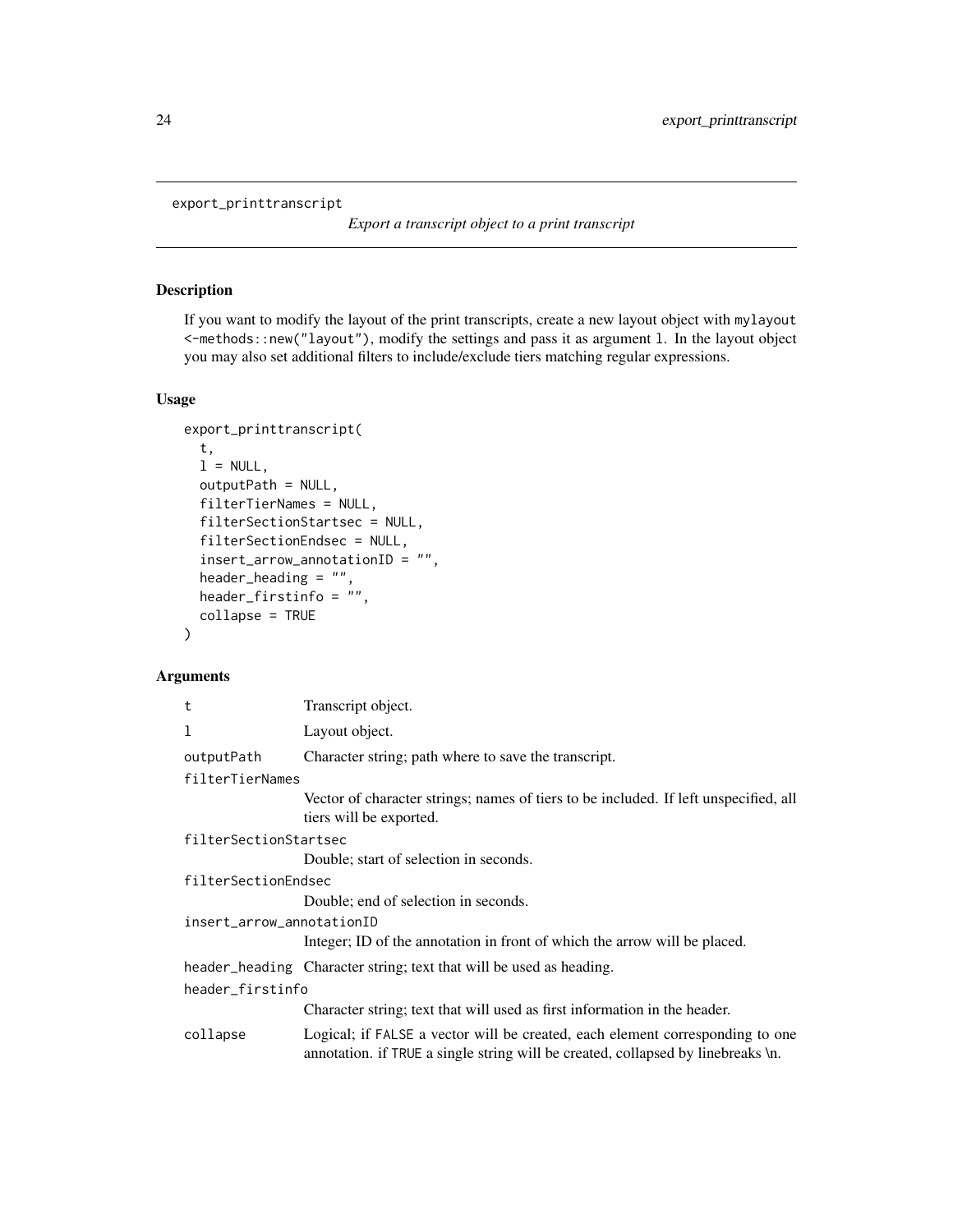# <span id="page-24-0"></span>export\_rpraat 25

# Value

Character string; transcript as text.

# See Also

```
corpus_export, export_eaf, export_exb, export_rpraat, export_srt, export_textgrid
```
# Examples

```
library(act)
```
cat(printtranscript)

```
# Get a transcript
t <- examplecorpus@transcripts[[1]]
# Create print transcript
printtranscript <- act::export_printtranscript (t=t)
# Display on screen
```
export\_rpraat *Export a transcript object to a 'rPraat' TextGrid object*

# Description

Advice: In most situations it is more convenient to use act::corpus\_export for exporting annotation files.

# Usage

```
export_rpraat(
  t,
 filterTierNames = NULL,
 filterSectionStartsec = NULL,
  filterSectionEndsec = NULL
)
```
# Arguments

```
t Transcript object; transcript to be converted.
```

```
filterTierNames
```
Vector of character strings; names of tiers to be included. If left unspecified, all tiers will be exported.

#### filterSectionStartsec

Double; start of selection in seconds.

#### filterSectionEndsec

Double; end of selection in seconds.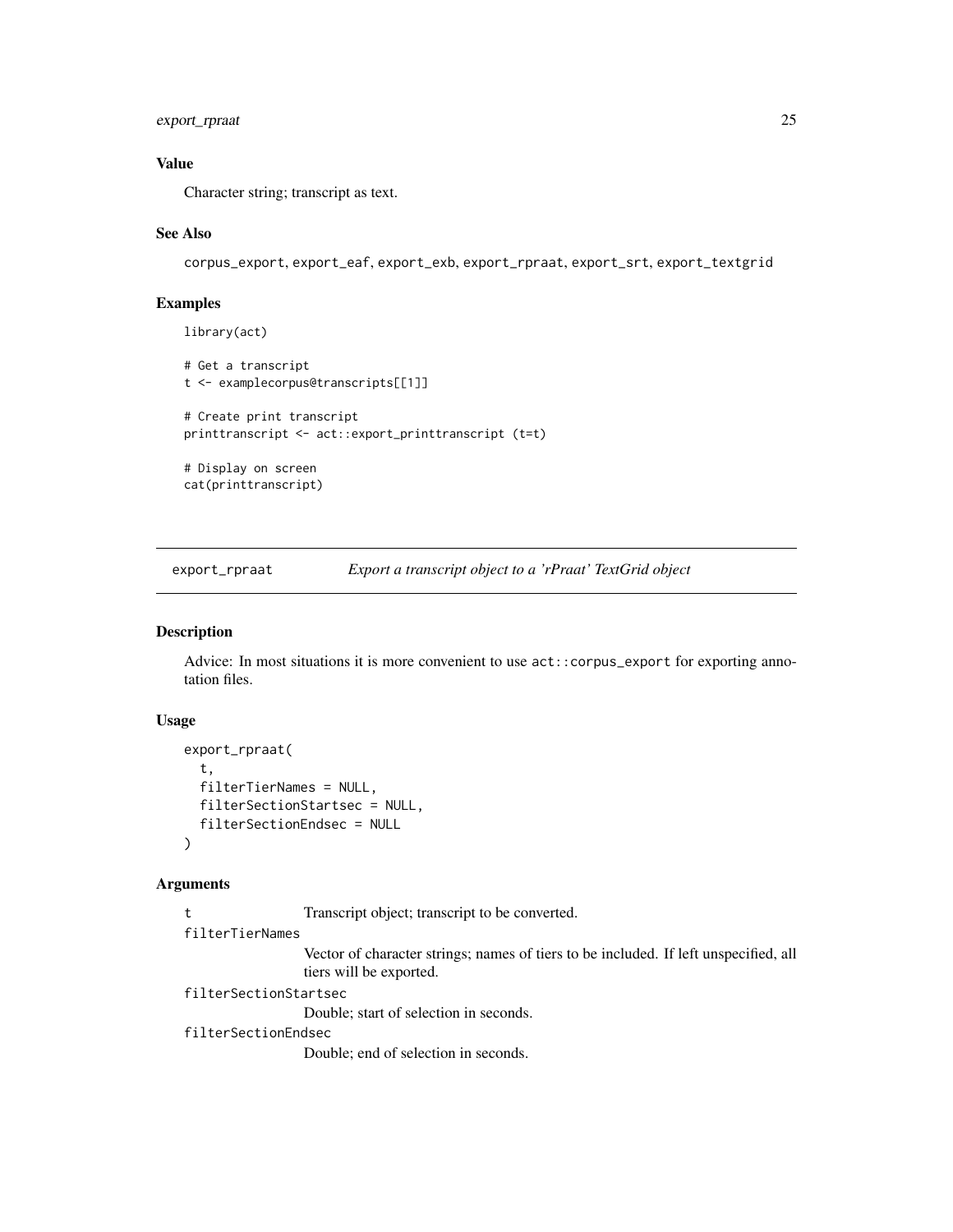# <span id="page-25-0"></span>Details

This function is to create compatibility with the rPraat package. It converts an act transcript to a rPraat TextGrid object.

Credits: Thanks to Tomáš Bořil, the author of the rPraat package, for commenting on the exchange functions.

# Value

rPraat TextGrid object

#### See Also

import\_rpraat, corpus\_export, export\_eaf, export\_exb, export\_printtranscript, export\_srt, export\_textgrid

# Examples

```
library(act)
```

```
# Convert
rpraat.tg <- act::export_rpraat(t=examplecorpus@transcripts[[1]])
# Now you can use the object in the rPraat pachage.
# For instance you can plot the TextGrid
## Not run:
rPraat::tg.plot(rpraat.tg)
## End(Not run)
```
export\_srt *Export a transcript object to a .srt subtitle file*

# Description

Advice: In most situations it is more convenient to use act::corpus\_export for exporting annotation files.

#### Usage

```
export_srt(
  t,
  outputPath = NULL,
  filterTierNames = NULL,
  filterSectionStartsec = NULL,
  filterSectionEndsec = NULL,
  speaker.show = TRUE,
  speaker.width = 3,
  speaker.ending = ":"
\mathcal{E}
```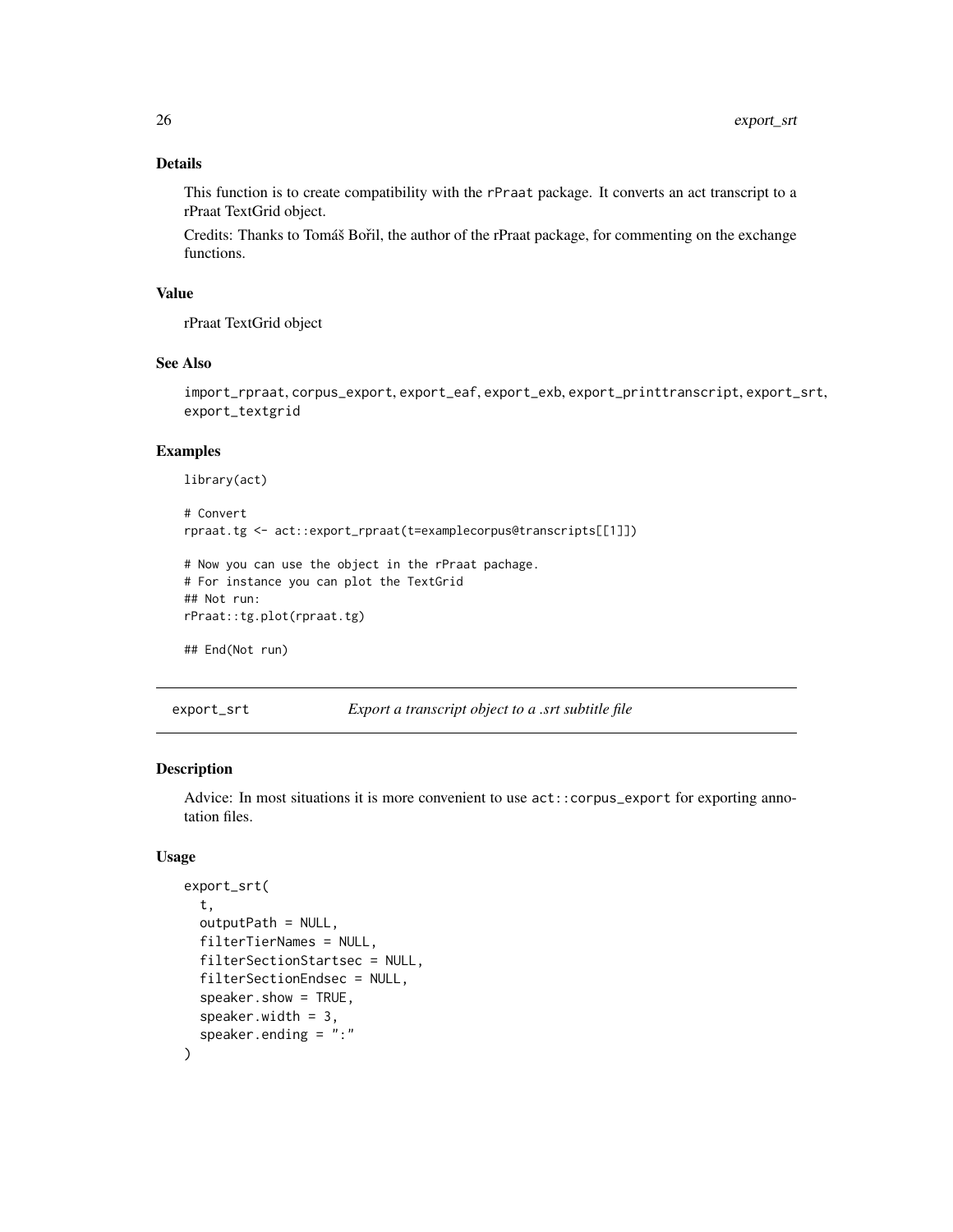#### export\_srt 27

# Arguments

| t                     | Transcript object; transcript to be saved.                                                                      |
|-----------------------|-----------------------------------------------------------------------------------------------------------------|
| outputPath            | Character string; path where .srt will be saved.                                                                |
| filterTierNames       |                                                                                                                 |
|                       | Vector of character strings; names of tiers to be included. If left unspecified, all<br>tiers will be exported. |
| filterSectionStartsec |                                                                                                                 |
|                       | Double; start of selection in seconds.                                                                          |
| filterSectionEndsec   |                                                                                                                 |
|                       | Double; end of selection in seconds.                                                                            |
| speaker.show          | Logical; if TRUE name of speaker will be shown before the content of the anno-<br>tation.                       |
| speaker.width         | Integer; width of speaker abbreviation, -1 for full name without shortening.                                    |
|                       | speaker, ending Character string; string that is added at the end of the speaker name.                          |

# Details

Creates a 'Subrip title' .srt subtitle file. It will be written to the file specified in outputPath. If outputPath is left empty, the function will return the contents of the .srt itself.

# Value

Contents of the .srt file (only if outputPath is left empty)

# See Also

corpus\_export, export\_eaf, export\_exb, export\_printtranscript, export\_rpraat, export\_textgrid

# Examples

```
library(act)
# Get the transcript you want to export
t <- examplecorpus@transcripts[[1]]
# Create temporary file path
path \leq tempfile(pattern = t@name, tmpdir = tempdir(),
                 fileext = ".str")# It makes more sense, however, to you define a destination folder
# that is easier to access on your computer:
## Not run:
path <- file.path("PATH_TO_AN_EXISTING_FOLDER_ON_YOUR_COMPUTER",
                    paste(t@name, ".srt", sep=""))
## End(Not run)
```
# Export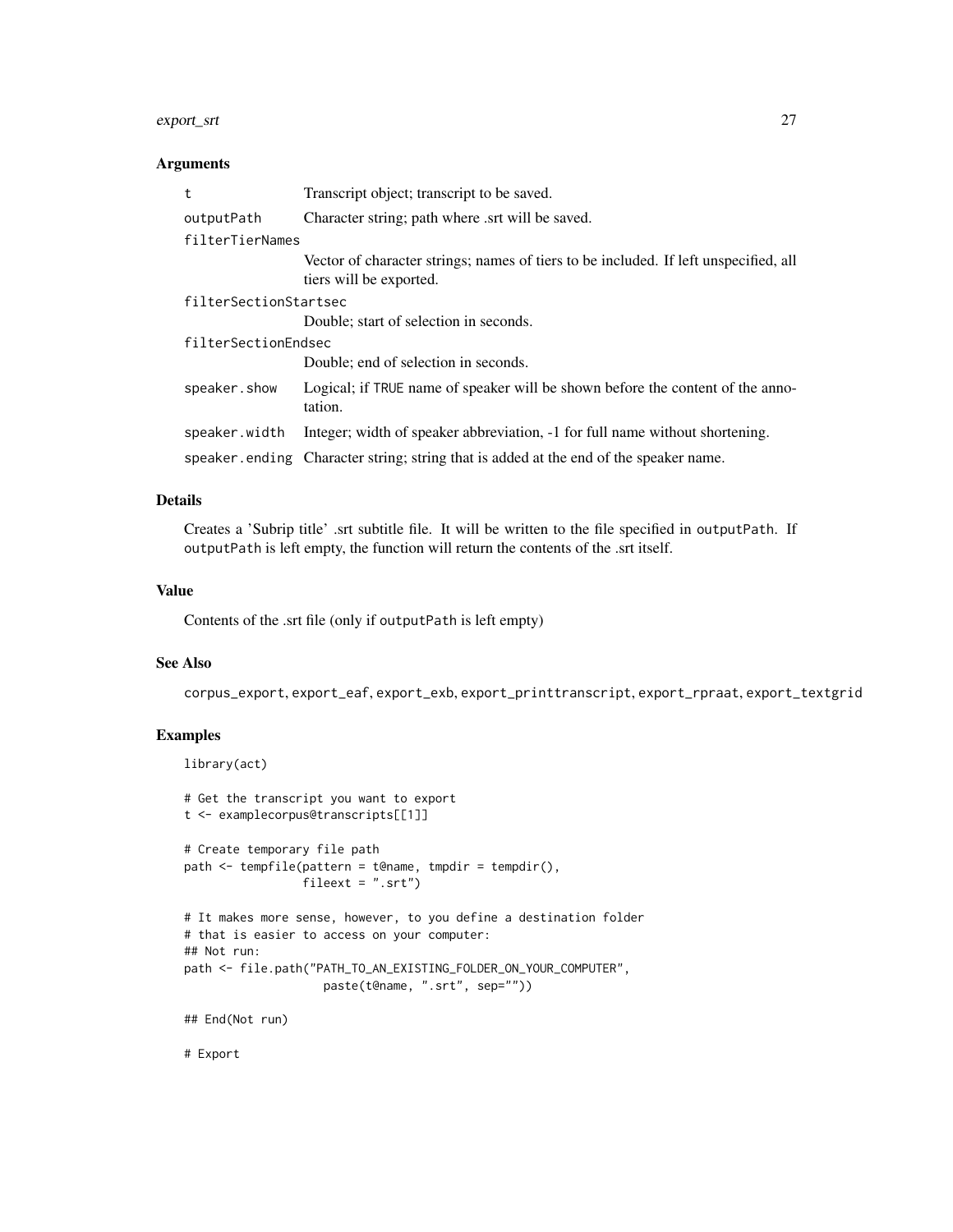```
act::export_srt(t=t, outputPath=path)
```
<span id="page-27-1"></span>export\_textgrid *Export a transcript object to a 'Praat' .TextGrid file*

# Description

Advice: In most situations it is more convenient to use act::corpus\_export for exporting annotation files.

# Usage

```
export_textgrid(
  t,
  outputPath = NULL,
  filterTierNames = NULL,
  filterSectionStartsec = NULL,
  filterSectionEndsec = NULL
)
```
# Arguments

| t                     | Transcript object; transcript to be saved.                                                                      |
|-----------------------|-----------------------------------------------------------------------------------------------------------------|
| outputPath            | Character string; path where .TextGrid will be saved.                                                           |
| filterTierNames       |                                                                                                                 |
|                       | Vector of character strings; names of tiers to be included. If left unspecified, all<br>tiers will be exported. |
| filterSectionStartsec |                                                                                                                 |
|                       | Double; start of selection in seconds.                                                                          |
| filterSectionEndsec   |                                                                                                                 |
|                       | Double; end of selection in seconds.                                                                            |
|                       |                                                                                                                 |

# Details

The .TextGrid file will be written to the file specified in outputPath. If outputPath is left empty, the function will return the contents of the .TextGrid itself.

# Value

Contents of the .TextGrid file (only if outputPath is left empty)

# See Also

corpus\_export, export\_eaf, export\_exb, export\_printtranscript, export\_rpraat, export\_srt

<span id="page-27-0"></span>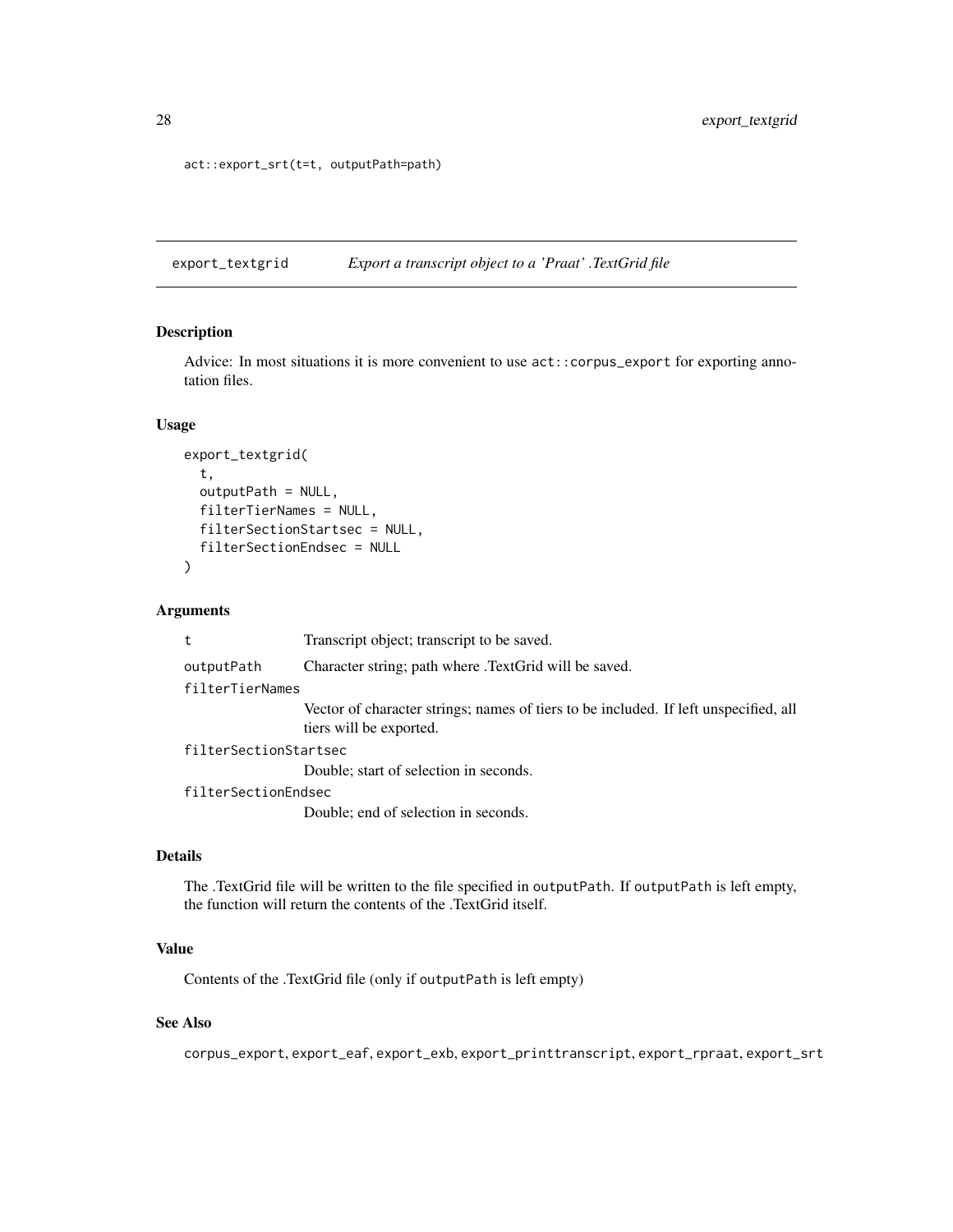# <span id="page-28-0"></span>helper\_format\_time 29

library(act)

# Examples

```
# Get the transcript you want to export
t <- examplecorpus@transcripts[[1]]
# Create temporary file path
path <- tempfile(pattern = t@name, tmpdir = tempdir(),
                fileext = ".TextGrid")
# It makes more sense, however, to you define a destination folder
# that is easier to access on your computer:
## Not run:
path <- file.path("PATH_TO_AN_EXISTING_FOLDER_ON_YOUR_COMPUTER",
                   paste(t@name, ".TextGrid", sep=""))
## End(Not run)
# Export
act::export_textgrid(t=t, outputPath=path)
```
helper\_format\_time *Formats time as HH:MM:SS,mmm*

# Description

Formats time as HH:MM:SS,mmm

#### Usage

```
helper_format_time(
  t,
  digits = 1,
  addHrsMinSec = FALSE,
  addTimeInSeconds = FALSE
)
```
# Arguments

| t                | Double; time in seconds.                                                     |
|------------------|------------------------------------------------------------------------------|
| digits           | Integer; number of digits.                                                   |
|                  | addHrsMinSec Logical; if TRUE 'hrs' 'min' 'sec' will be used instead of ':'. |
| addTimeInSeconds |                                                                              |
|                  |                                                                              |

Logical; if TRUE time value in seconds will be shown, too.

# Value

Character string.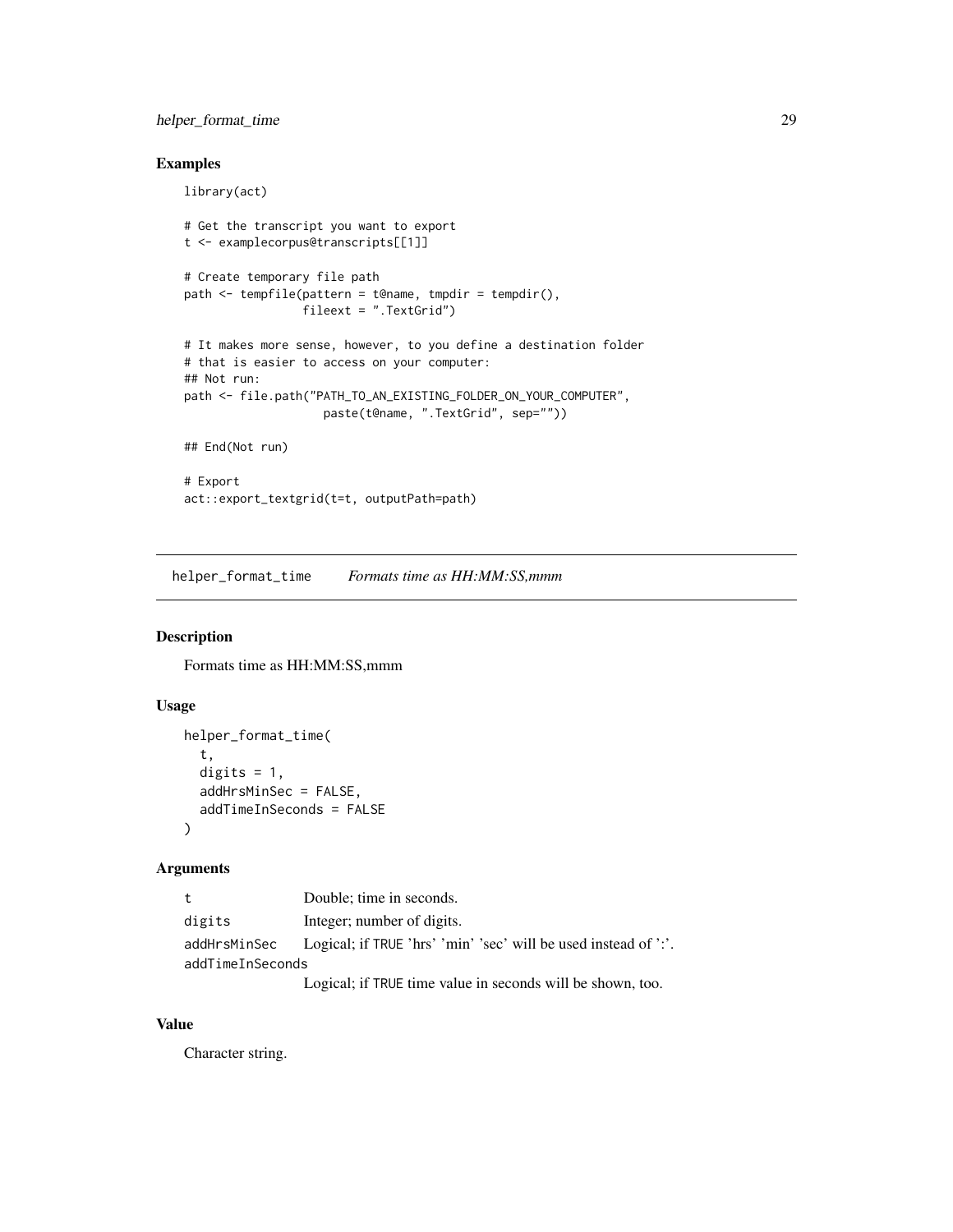# Examples

library(act)

```
helper_format_time(12734.2322345)
helper_format_time(2734.2322345)
helper_format_time(34.2322345)
helper_format_time(0.2322345)
```

```
helper_format_time(12734.2322345, addHrsMinSec=TRUE)
helper_format_time(2734.2322345, addHrsMinSec=TRUE)
helper_format_time(34.2322345, addHrsMinSec=TRUE)
helper_format_time(0.2322345, addHrsMinSec=TRUE)
```

```
helper_format_time(12734.2322345, digits=3)
helper_format_time(2734.2322345, digits=3)
helper_format_time(34.2322345, digits=3)
helper_format_time(0.2322345, digits=3)
```

```
helper_format_time(12734.2322345, addHrsMinSec=TRUE, digits=3)
helper_format_time(2734.2322345, addHrsMinSec=TRUE, digits=3)
helper_format_time(34.2322345, addHrsMinSec=TRUE, digits=3)
helper_format_time(0.2322345, addHrsMinSec=TRUE, digits=3)
```

```
helper_format_time(12734.2322345, addHrsMinSec=TRUE, addTimeInSeconds=TRUE)
helper_format_time(2734.2322345, addHrsMinSec=TRUE, addTimeInSeconds=TRUE)
helper_format_time(34.2322345, addHrsMinSec=TRUE, addTimeInSeconds=TRUE)
helper_format_time(0.2322345, addHrsMinSec=TRUE, addTimeInSeconds=TRUE)
```

```
helper_format_time(12734.2322345, addHrsMinSec=TRUE, digits=3, addTimeInSeconds=TRUE)
helper_format_time(2734.2322345, addHrsMinSec=TRUE, digits=3, addTimeInSeconds=TRUE)
helper_format_time(34.2322345, addHrsMinSec=TRUE, digits=3, addTimeInSeconds=TRUE)
helper_format_time(0.2322345, addHrsMinSec=TRUE, digits=3, addTimeInSeconds=TRUE)
```
<span id="page-29-1"></span>helper\_tiers\_merge\_tables *Helper: Merge tier tables*

#### Description

Merges several the tier tables into one tier table.

#### Usage

helper\_tiers\_merge\_tables(...)

<span id="page-29-0"></span>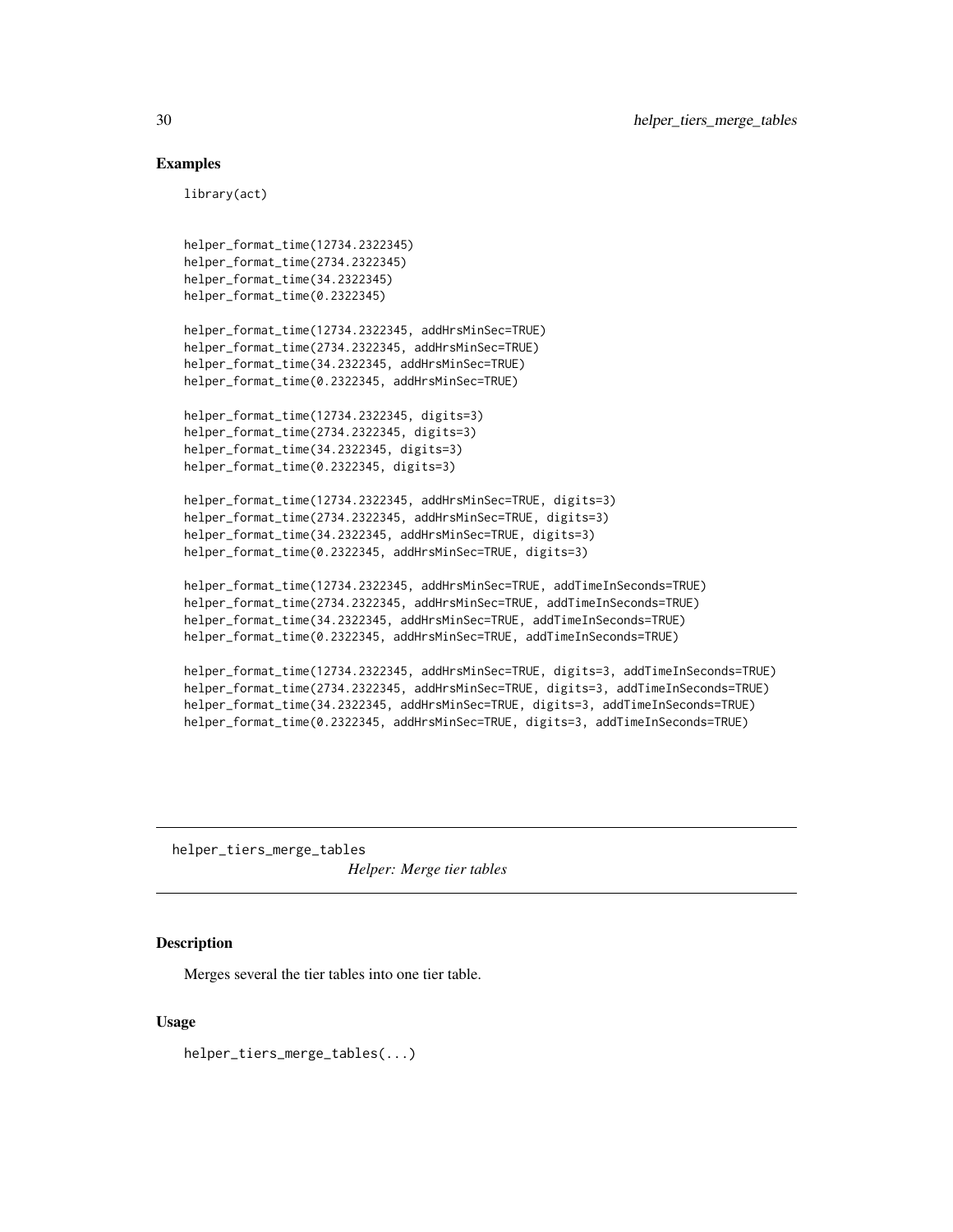<span id="page-30-0"></span>... accepts different kinds of objects; transcript objects, lists of transcript objects (as in @transcripts of a corpus object) and tier tables (as in @tiers of a transcript object).

# Details

NOTE: To actually modify the tiers in a transcript object or a corpus object corpus use the functions of the package, e.g. act::transcripts\_merge. This function is only a helper function and for people that like experiments. If tiers with the same name are of different types ('IntervalTier', 'TextTier') an error will be raised. In that case can use, for example, 'act::tier\_convert()' to change the tier types.

# Value

Data.frame

# See Also

[helper\\_tiers\\_sort\\_table,](#page-31-1) [helper\\_tiers\\_merge\\_tables,](#page-29-1) [tiers\\_convert,](#page-84-1) [tiers\\_rename,](#page-87-1) [tiers\\_sort,](#page-88-1) [transcripts\\_merge](#page-100-1)

#### Examples

library(act)

```
# --- Create two tier tables from scratch
tierTable1 <- act::helper_tiers_new_table(c("a","b","c","d"),
c("IntervalTier", "TextTier","IntervalTier","TextTier"))
tierTable2 <- act::helper_tiers_new_table(c("a","b","x","y"),
c("IntervalTier", "TextTier","IntervalTier","TextTier"))
tierTable3 <- act::helper_tiers_merge_tables(tierTable1,tierTable2)
tierTable3
```
<span id="page-30-1"></span>helper\_tiers\_new\_table

*Helper: Create a tier table*

#### Description

Creates a new tier table as necessary in @tiers of a transcript object.

#### Usage

```
helper_tiers_new_table(tierNames, tierTypes = NULL, tierPositions = NULL)
```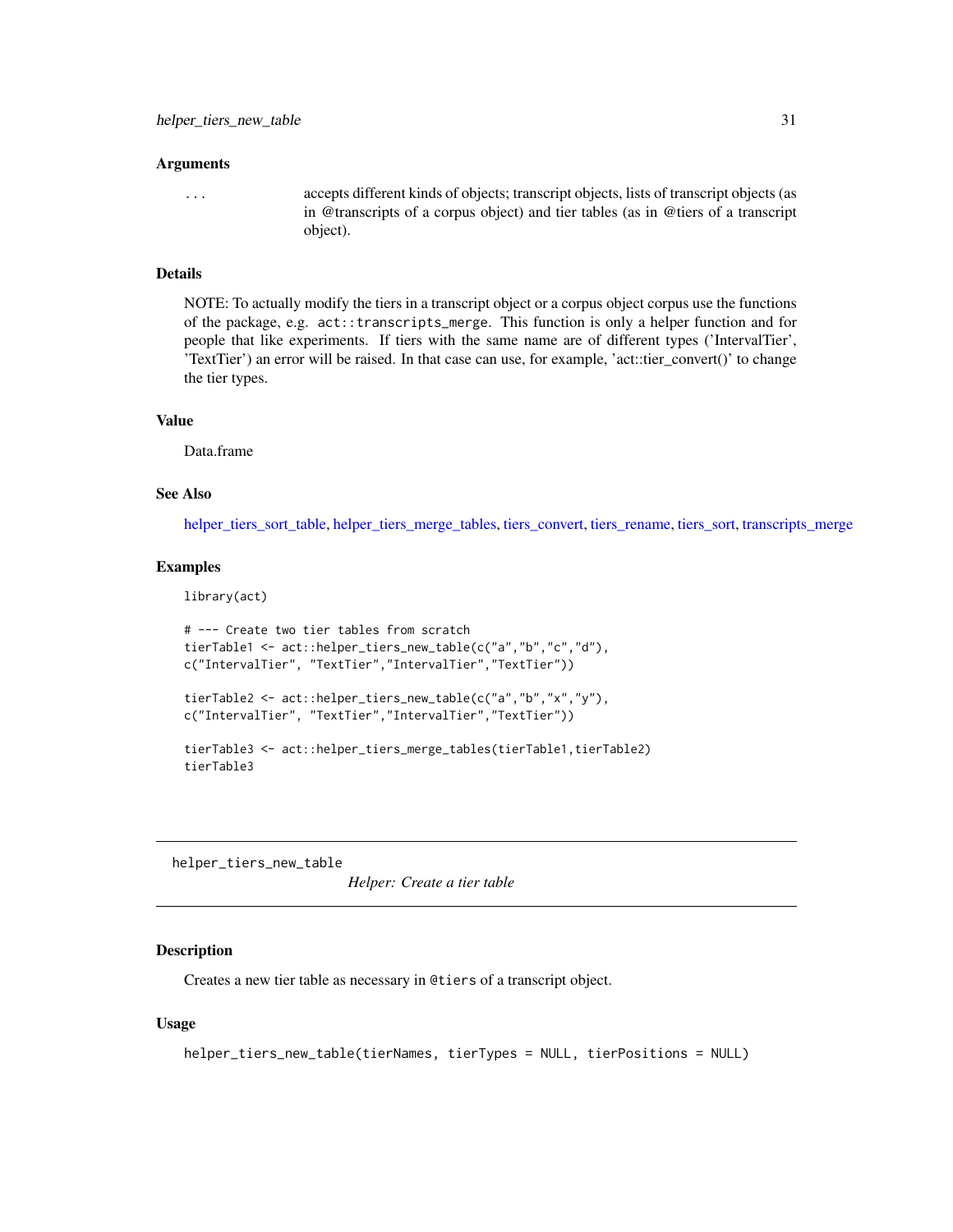<span id="page-31-0"></span>

| tierNames     | Vector of character strings; names of the tiers.                                                                                              |
|---------------|-----------------------------------------------------------------------------------------------------------------------------------------------|
| tierTypes     | Vector of character strings; types of the tiers. Allowed values: "IntervalTier", "TextTier".<br>Needs to have the same length as 'tierNames'. |
| tierPositions | Vector of integer values; Sort order of the tiers. Needs to have the same length<br>as 'tierNames'.                                           |

# Details

NOTE: To actually modify the tiers in a transcript object or a corpus object corpus use the functions of the package. This function is only a helper function and for people that like experiments.

#### Value

Data.frame

# See Also

[helper\\_tiers\\_sort\\_table,](#page-31-1) [helper\\_tiers\\_merge\\_tables,](#page-29-1) [tiers\\_convert,](#page-84-1) [tiers\\_rename,](#page-87-1) [tiers\\_sort](#page-88-1)

#### Examples

library(act)

```
# --- Create a tier table from scratch
tierTable <- act::helper_tiers_new_table(c("a","b","c", "d"),
c("IntervalTier", "TextTier","IntervalTier","TextTier"))
tierTable
```
<span id="page-31-1"></span>helper\_tiers\_sort\_table

*Helper: Sort a tier table*

# Description

NOTE: To actually reorder the tiers in a transcript object or a corpus object corpus use act::tiers\_sort. This function is only a helper function and for people that like experiments.

# Usage

```
helper_tiers_sort_table(
  tierTable,
  sortVector,
  addMissingTiers = TRUE,
  deleteTiersThatAreNotInTheSortVector = FALSE
)
```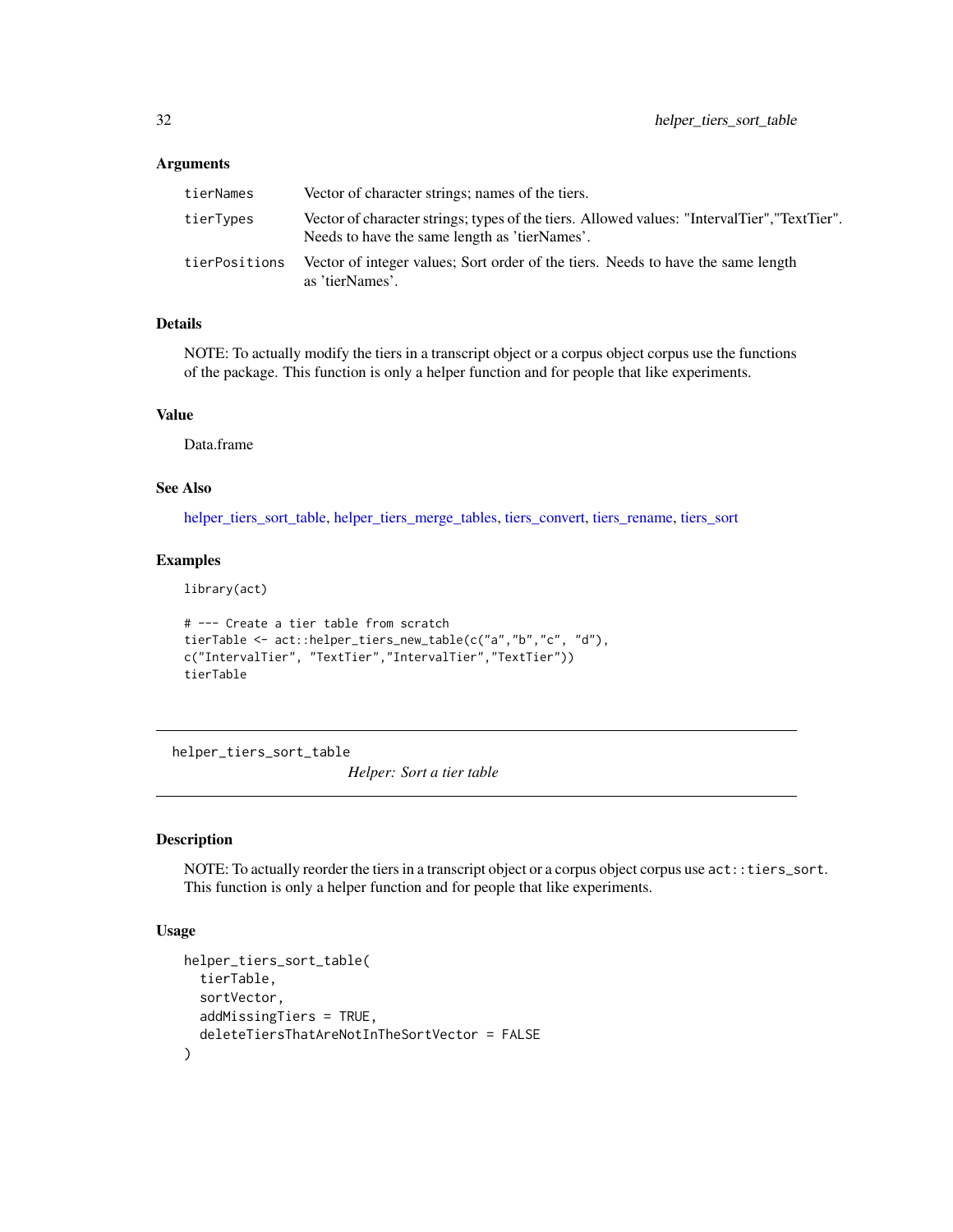| tierTable       | Data frame; tiers as specified and necessary in @tiers of a transcript object.                                                                                                                                                                                                                                 |
|-----------------|----------------------------------------------------------------------------------------------------------------------------------------------------------------------------------------------------------------------------------------------------------------------------------------------------------------|
| sortVector      | Vector of character strings; regular expressions to match the tier names. The<br>order within the vector presents the new order of the tiers. Use " $\aleph$ " (=two back-<br>slashes and a star) to indicate where tiers that are not present in the sort vector<br>but in the transcript should be inserted. |
| addMissingTiers |                                                                                                                                                                                                                                                                                                                |
|                 | Logical; if TRUE all tiers that are given in 'the 'sortVector' but are missing in<br>'tierTable' will be added.                                                                                                                                                                                                |
|                 | deleteTiersThatAreNotInTheSortVector                                                                                                                                                                                                                                                                           |
|                 | Logical; if TRUE tiers that are not matched by the regular expressions in 'sortVec-<br>tor' will be deleted. Otherwise the will be inserted at the end of the table or at<br>the position defined by ''\*' in 'sortVector.                                                                                     |

#### Details

Sort a tier table by a predefined vector of regular expression strings. Tiers that are missing in the table but are present in the sort vector may be inserted. Tiers that are present in the table but not in the sort vector may be deleted or inserted. These tiers will be inserted by default at the end of the table. You may also use a element '\\*' in 'sortVector' to define the position where they should be placed..

#### Value

Data.frame

# See Also

[tiers\\_sort,](#page-88-1) [helper\\_tiers\\_new\\_table,](#page-30-1) [helper\\_tiers\\_merge\\_tables](#page-29-1)

# Examples

# This function applies to the tier tables that are necessary in \code{@tiers} of a transcript. # object. For clarity, we will create such a table from scratch.

library(act)

```
# --- Create a tier table from scratch
tierTable <- helper_tiers_new_table(c("a","b","c", "d"),
c("IntervalTier", "TextTier","IntervalTier","TextTier"))
```

```
# --- Create a vector, defining the new order of the tiers.
sortVector <- c("c","a","d","b")
```

```
# Sort the table
tierTable.1 <- act::helper_tiers_sort_table(tierTable=tierTable, sortVector=sortVector)
tierTable.1
```

```
# --- Create a vector, in which the tier "c" is missing.
sortVector \leq c("a","b","d")
```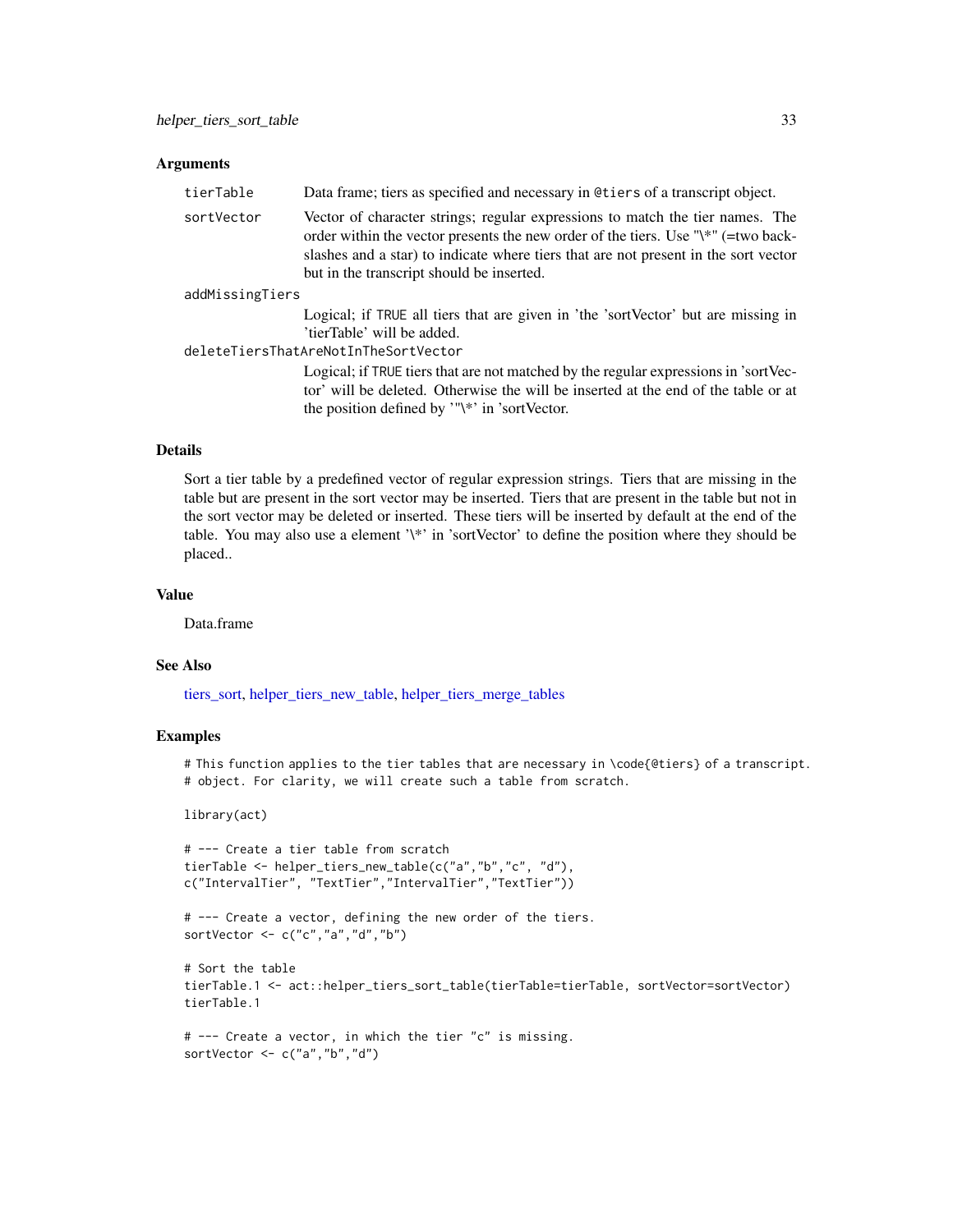```
# Sort the table, the missing tier will be inserted at the end.
tierTable.1 <- act::helper_tiers_sort_table(tierTable=tierTable, sortVector=sortVector)
tierTable.1
# --- Create a vector, in which the tier "c" is missing,
# but define the place, where missing tiers will be inserted by "*"
sortVector <- c("a","\\*", "b","d")
# Sort the table. The missing tier "c" will be inserted in second place.
tierTable.2 <- act::helper_tiers_sort_table(tierTable=tierTable, sortVector=sortVector)
tierTable.2
# Sort the table, but delete tiers that are missing in the sort vector
# Note: If 'deleteTiersThatAreNotInTheSortVector=TRUE' tiers that are missing in the
# will be deleted, even if the 'sortVector' contains a "\*".
tierTable.3 <- act::helper_tiers_sort_table(tierTable=tierTable,
sortVector=sortVector,
deleteTiersThatAreNotInTheSortVector=TRUE)
tierTable.3
# --- Create a vector, which contains tier names that are not present in 'tierTable'.
sortVector <- c("c","a","x", "y", "d","b")
tierTable.4 <- act::helper_tiers_sort_table(tierTable=tierTable, sortVector=sortVector)
tierTable.4
```
helper\_transcriptNames\_get *Helper: Get names of all transcripts in a corpus*

# **Description**

Gets the names of all transcript objects in a corpus object based from the @name attribute of each transcript.

#### Usage

```
helper_transcriptNames_get(x)
```
#### **Arguments**

x Corpus object

#### Value

List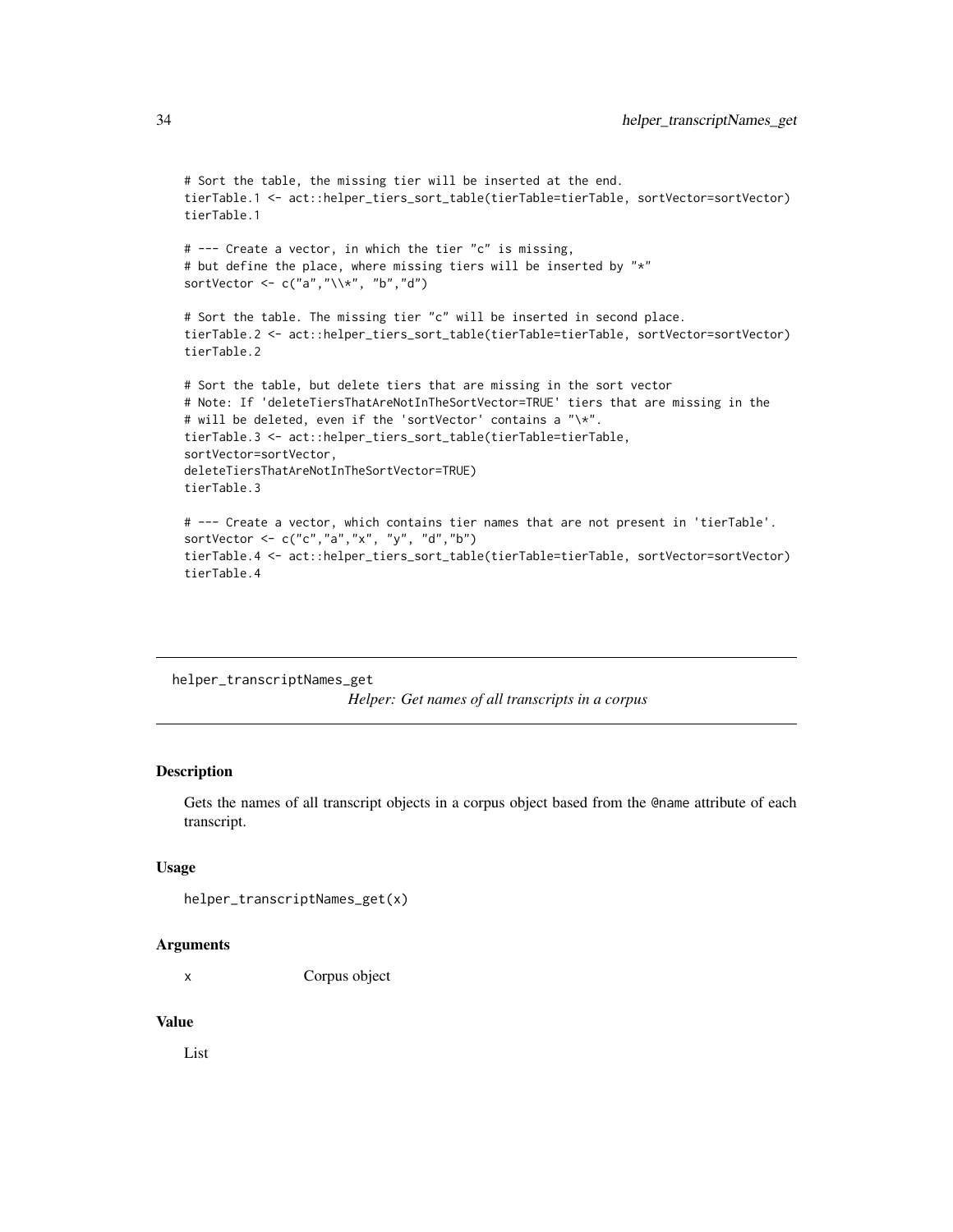# <span id="page-34-0"></span>Examples

library(act)

act::helper\_transcriptNames\_get(examplecorpus)

helper\_transcriptNames\_make

*Helper: Makes valid names for all transcripts in a corpus*

# Description

Makes valid names for all transcript objects in a corpus object based on the names passed in 'transcriptNames' parameter. In particular, the functions also corrects names, which have to be nonempty and unique. The following options are performed in the mentioned order.

#### Usage

```
helper_transcriptNames_make(
  transcriptNames,
  searchPatterns = character(),
  searchReplacements = character(),
  toUpperCase = FALSE,
  toLowerCase = FALSE,
  trim = FALSE,defaultForEmptyNames = "no_name"
)
```
# Arguments

| transcriptNames      |                                                                                                                                       |
|----------------------|---------------------------------------------------------------------------------------------------------------------------------------|
|                      | Vector of character strings; Names of the transcripts to validate.                                                                    |
|                      | search Patterns Vector of character strings; Search pattern as regular expression. Leave empty<br>for no search-replace in the names. |
| searchReplacements   |                                                                                                                                       |
|                      | Vector of character strings; Replacements for search. Leave empty for no search-<br>replace in the names.                             |
| toUpperCase          | Logical; Convert transcript names all to upper case.                                                                                  |
| toLowerCase          | Logical; Convert transcript names all to lower case.                                                                                  |
| trim                 | Logical; Remove leading and trailing spaces in names.                                                                                 |
| defaultForEmptyNames |                                                                                                                                       |
|                      | Character string; Default value for empty transcript names (e.g., resulting from<br>search-replace operations)                        |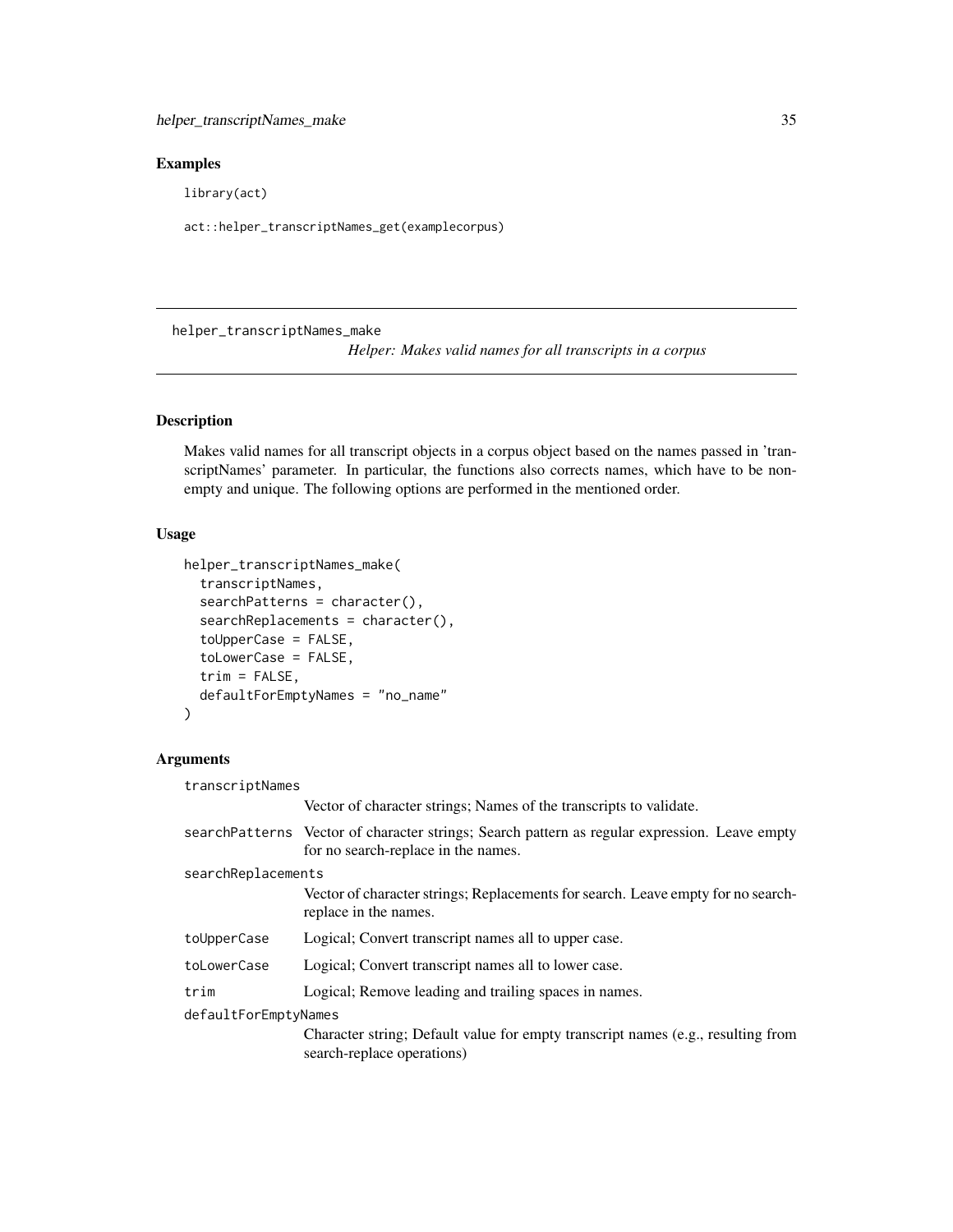#### Value

List

# Examples

library(act)

```
# make some names with an empty value "" and a duplivate "d"
transcriptNames <- c("a", "b", "", "d", "d")
act::helper_transcriptNames_make(transcriptNames)
```
helper\_transcriptNames\_set

*Helper: Set names of all transcripts in a corpus*

# Description

Sets the names of all transcript objects in a corpus object both in the names of the list x@transcripts and in the slot @name of each transcript.

#### Usage

helper\_transcriptNames\_set(x, transcriptNames)

# Arguments

x Corpus object

transcriptNames

Vector of character strings; new names.

#### Value

List

# Examples

library(act)

```
# get current names of the transcripts
names.old <- act::helper_transcriptNames_get(examplecorpus)
```

```
# rename giving numbers as names
names.test <- as.character(seq(1:length(names.old)))
test <- act::helper_transcriptNames_set(examplecorpus, names.test)
names(test@transcripts)
```
# create an error: empty name

<span id="page-35-0"></span>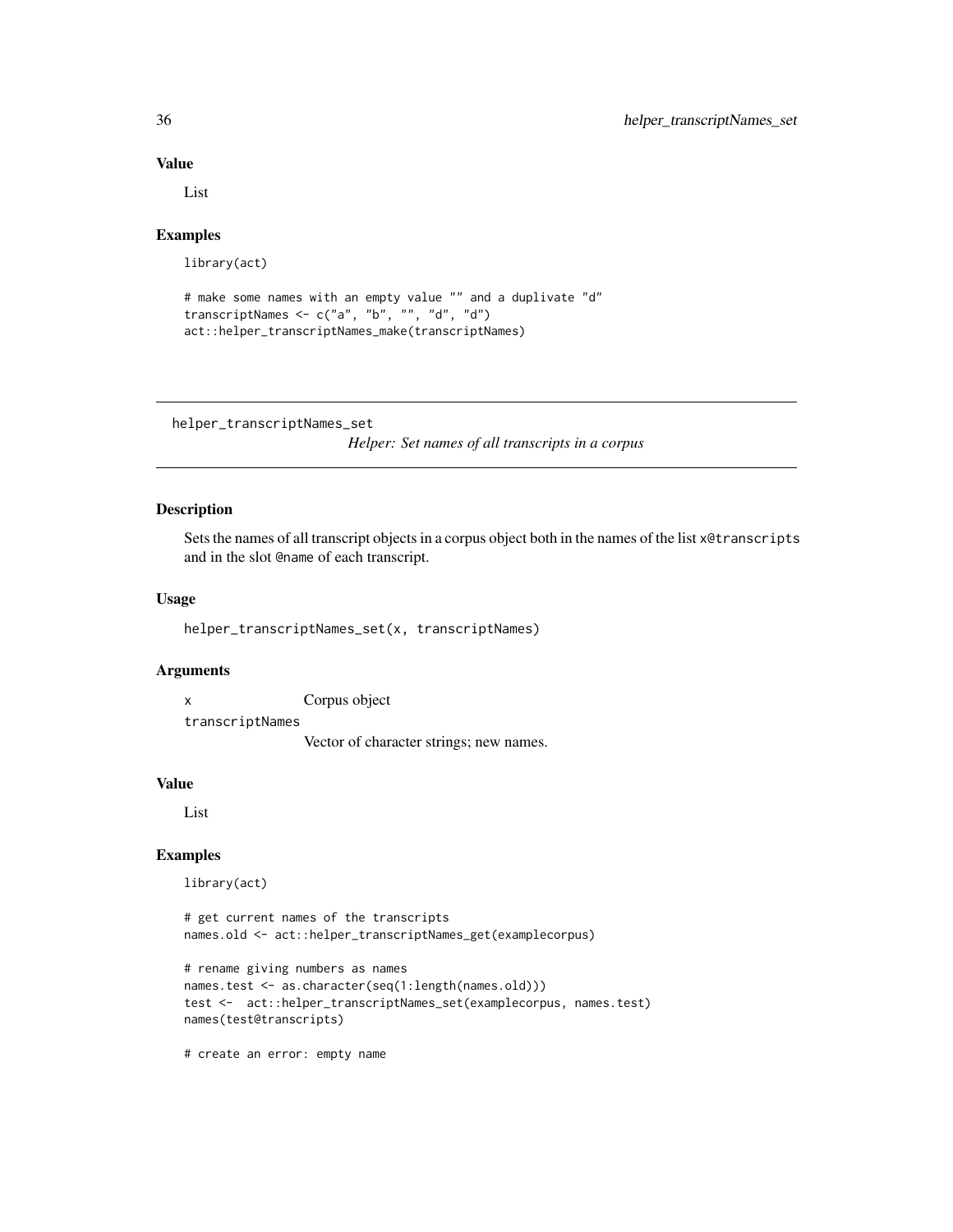#### import 37

```
## Not run:
names.test <- names.old
names.test[2] <- " "
test <- act::helper_transcriptNames_set(examplecorpus, names.test)
## End(Not run)
# create an error: double names
## Not run:
names.test <- names.old
names.test[2] <- names.test[1]
test <- act::helper_transcriptNames_set(examplecorpus, names.test)
```
## End(Not run)

<span id="page-36-0"></span>import *Import a single annotation file*

#### Description

Advice: In most situations it is more convenient to use act::corpus\_new, act::corpus\_import for importing annotation files.

#### Usage

import(..., transcriptName = NULL)

#### Arguments

| . | file path, contents of an annotation file or rPraat object; see description above.                   |
|---|------------------------------------------------------------------------------------------------------|
|   | transcript Name Character string; name of the transcript, if this parameter is set, the default name |
|   | of the transcript will be changed.                                                                   |

#### Details

Imports the contents of an annotation file and returns a transcript object.

The input to this function in the parameter '...' may either be (1) the path to an annotation file (Currently 'ELAN' .eaf, 'EXMARaLDA .exb and 'Praat' .TextGrid files), (2) the contents of an annotation file obtained from the @file.content or by reading the contents of the files directly with read.lines() or (3) a rPraat TextGrid object.

Only the first input to '...' will be processed

# Value

Transcript object.

### See Also

corpus\_import, corpus\_new, import\_eaf, import\_exb, import\_rpraat, import\_textgrid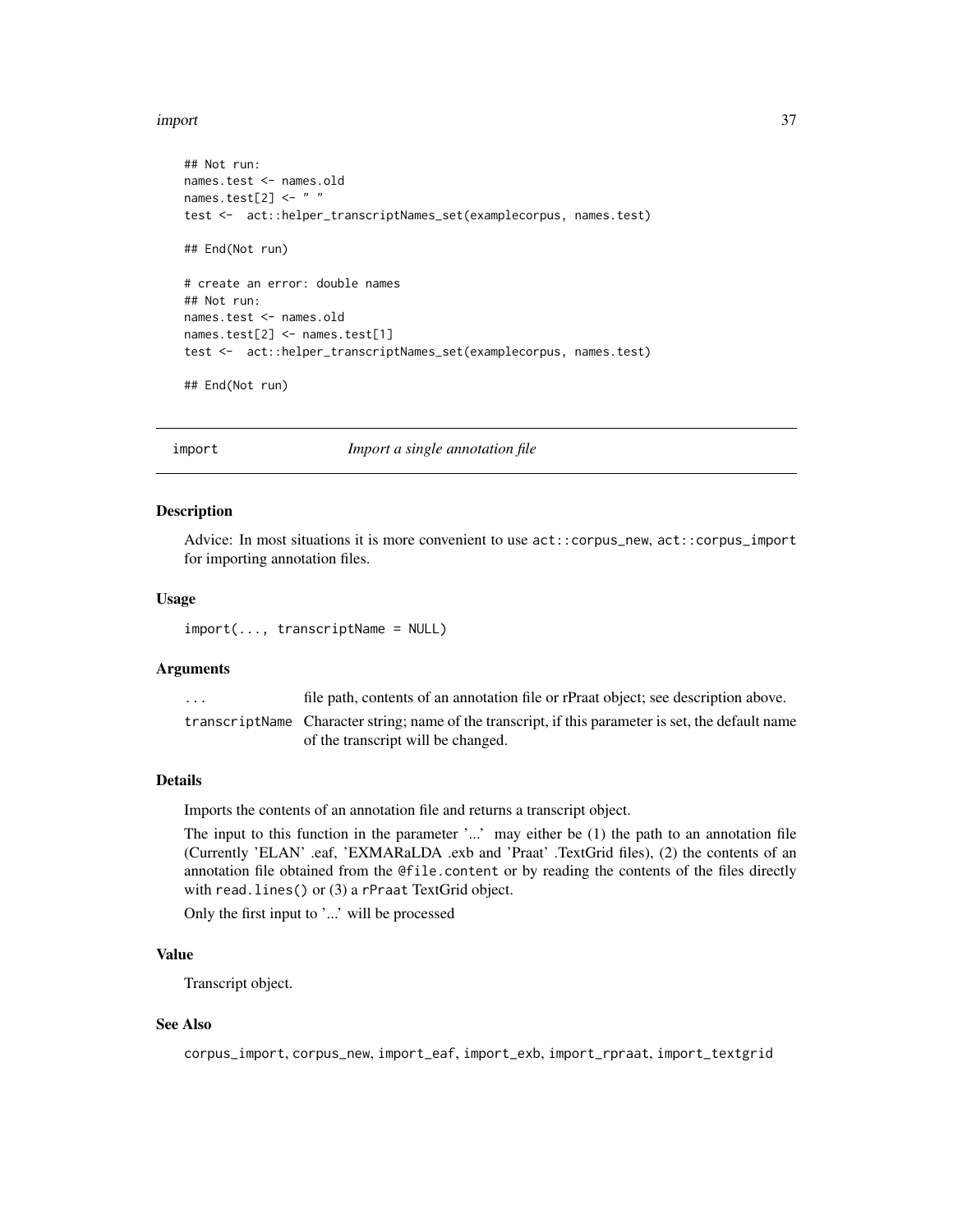# Examples

```
library(act)
# To import an annotation file of your choice:
## Not run:
path <- "PATH_TO_AN_EXISTING_FILE_ON_YOUR_COMPUTER"
## End(Not run)
# Path to a .TextGrid file that you want to read
filePath <- system.file("extdata", "examplecorpus", "GAT",
"ARG_I_PAR_Beto.TextGrid", package="act")
t <- act::import(filePath=filePath)
t
# Path to an .eaf file that you want to read
filePath <- system.file("extdata", "examplecorpus", "SYNC",
"SYNC_rotar_y_flexionar.eaf", package="act")
t <- act::import(filePath=filePath)
t
# Content of a .TextGrid file, e.g. as stored in \code{@file.content}
# of a transcript object.
fileContent <- examplecorpus@transcripts[['ARG_I_CHI_Santi']]@file.content
t <- act::import(fileContent=fileContent)
t
# Content of an .eaf file, e.g. as stored in \code{@file.content}
# of a transcript object.
fileContent <- examplecorpus@transcripts[['SYNC_rotar_y_flexionar']]@file.content
t <- act::import(fileContent=fileContent)
t
```
<span id="page-37-0"></span>import\_eaf *Import a single 'ELAN' '\*.eaf ' file*

# **Description**

Advice: In most situations it is more convenient to use act::corpus\_new, act::corpus\_import for importing annotation files.

Imports the contents of a 'ELAN' .eaf file and returns a transcript object. The input to this function is either the path to an .eaf file or the contents of a .eaf file obtained from the @file.content of an existing transcript object by readLines(). If you pass 'fileContent' you need to pass 'transcript-Name' as parameter, too.

### Usage

```
import_eaf(filePath = NULL, fileContent = NULL, transcriptName = NULL)
```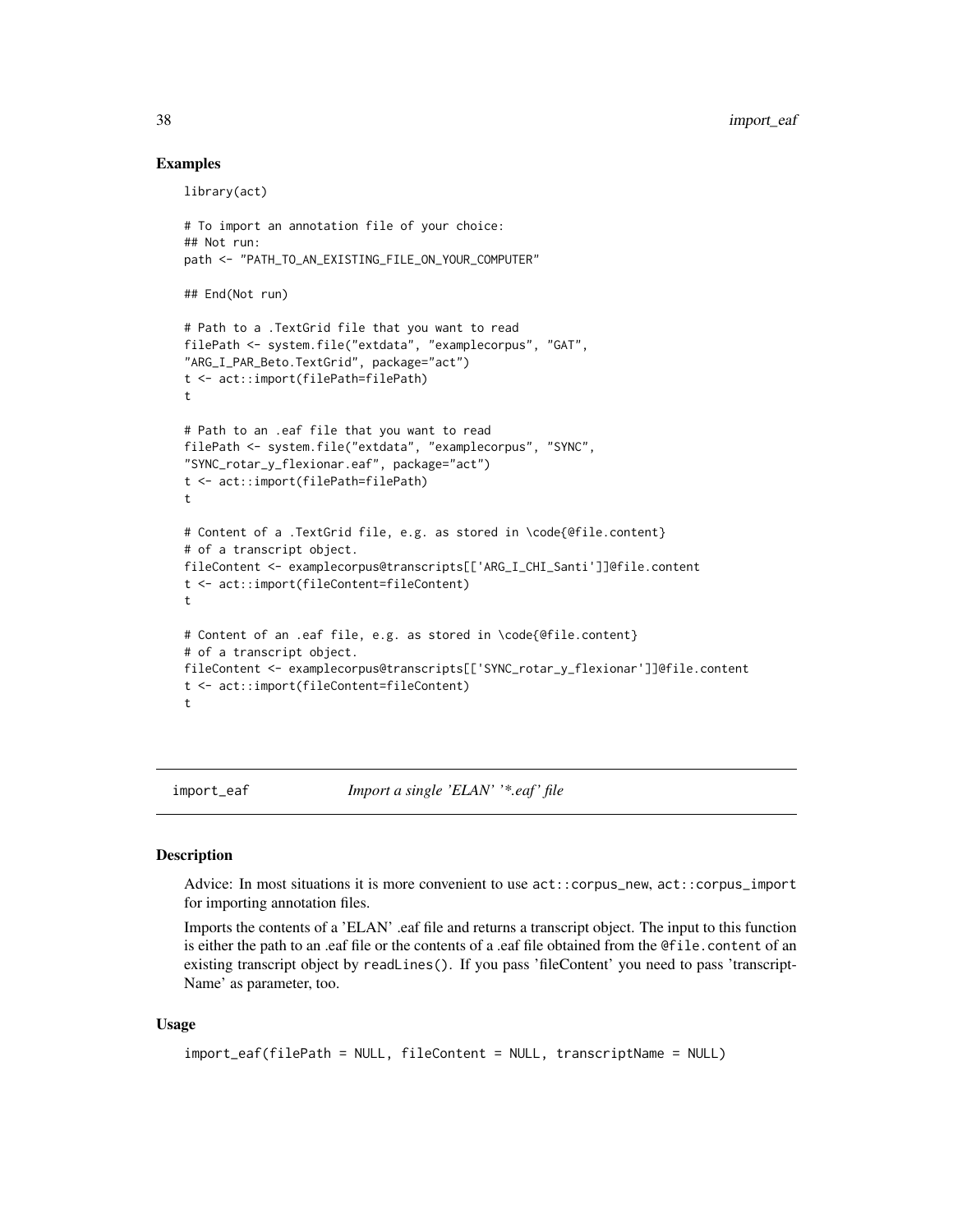# import\_eaf 39

#### Arguments

| filePath    | Character string; input path of a single 'ELAN' .eaf file.                       |
|-------------|----------------------------------------------------------------------------------|
| fileContent | Vector of character strings; contents of an 'ELAN' eaf file read by readLines(). |
|             | transcriptName Character string; name of the transcript.                         |

### Details

Please note: - 'ELAN' offers a variety of tier types, some including dependencies from other tiers. Therefore not all annotations do actually have a time value. Missing values will be detected in the superordinate tier or will be interpolated. You will not be able to recognize interpolated values in the annotations. - Please also note that dependencies between tiers in you .eaf file are not reflected in the transcript object within the act package.

#### Value

Transcript object.

# See Also

corpus\_import, corpus\_new, import, import\_exb, import\_rpraat, import\_textgrid

### Examples

library(act)

```
# Path to an .eaf file that you want to read
path <- system.file("extdata", "examplecorpus", "SYNC",
"SYNC_rotar_y_flexionar.eaf", package="act")
```

```
# To import a .eaf file of your choice:
## Not run:
path <- "PATH_TO_AN_EXISTING_EAF_ON_YOUR_COMPUTER"
```
## End(Not run)

```
t <- act::import_eaf(filePath=path)
t
```

```
# Content of an .eaf file (already read by \code{readLines}),
# e.g. from an existing transcript object:
mycontent <- examplecorpus@transcripts[['SYNC_rotar_y_flexionar']]@file.content
t <- act::import_eaf(fileContent=mycontent, transcriptName="test")
t
```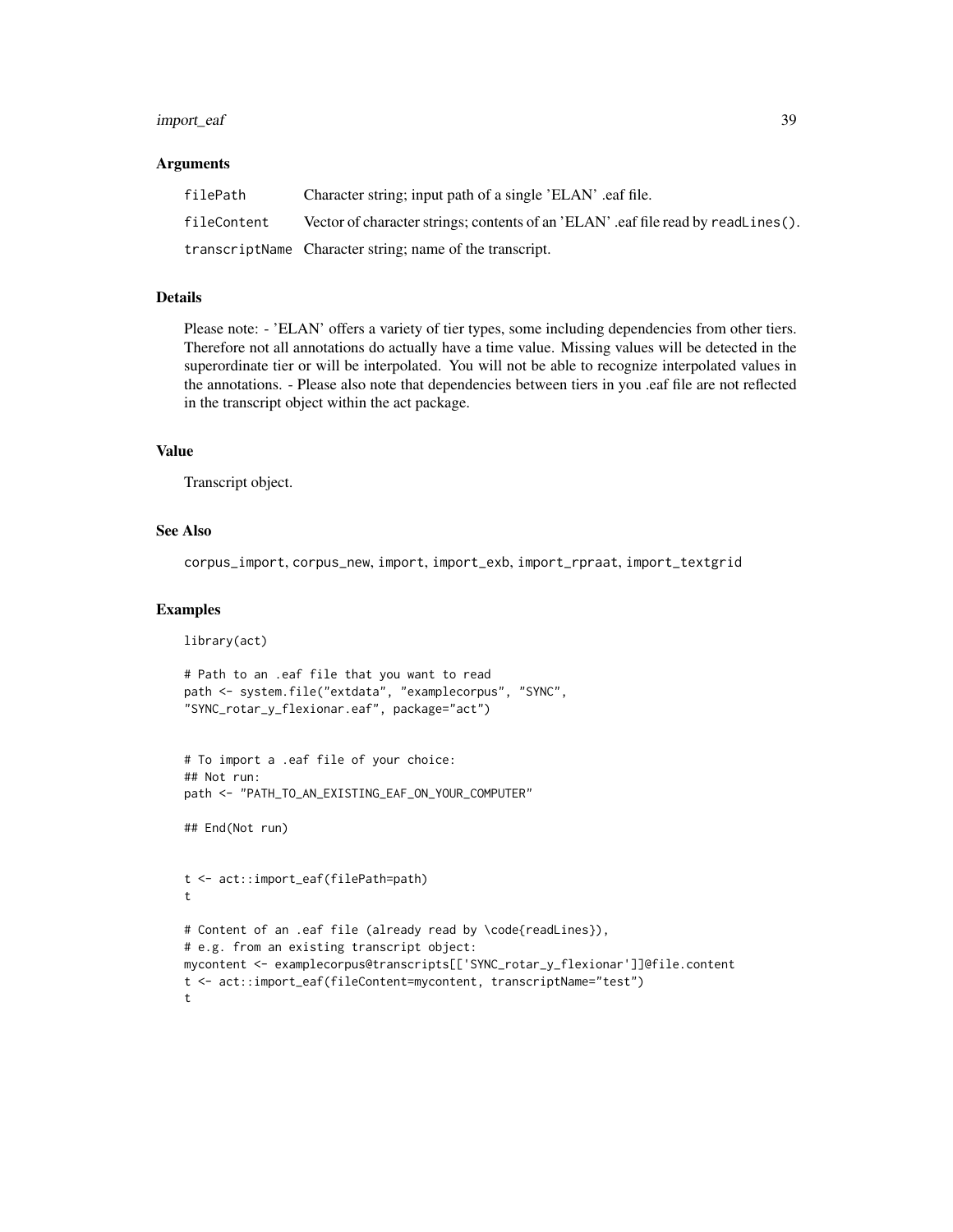Advice: In most situations it is more convenient to use act::corpus\_new, act::corpus\_import for importing annotation files.

### Usage

import\_exb(filePath = NULL, fileContent = NULL, transcriptName = NULL)

#### Arguments

| filePath    | Character string; input path of a single 'EXMARaLDA' .exb file.   |
|-------------|-------------------------------------------------------------------|
| fileContent | Vector of character strings; contents of a 'EXMARaLDA' .exb file. |
|             | transcriptName Character string; name of the transcript.          |

#### Details

Imports the contents of a 'EXMARaLDA' .exb file and returns a transcript object. The source is either the path to a .exb file or the contents of a .exb file obtained from the @file.content of an existing transcript object. If you pass 'fileContent' you need to pass 'transcriptName' as parameter, too.

Please note: - 'EXMARaLDA' allows for empty time slots without a time values. Missing values will be interpolated during the import. You will not be able to recognize interpolated values in the data. - Meta data for tiers (such as the display name etc.) will not be imported. - Media files are referenced not by their path but only as file names in .exb files. The names will be imported but will not work as paths in act.

#### Value

Transcript object.

#### See Also

corpus\_import, corpus\_new, import, import\_eaf, import\_rpraat, import\_textgrid

## Examples

```
library(act)
```

```
## Not run:
# To import a .TextGrid file of your choice:
filePath <- "PATH_TO_AN_EXISTING_TEXTGRID_ON_YOUR_COMPUTER"
```
t <- act::import\_exb(filePath=filePath)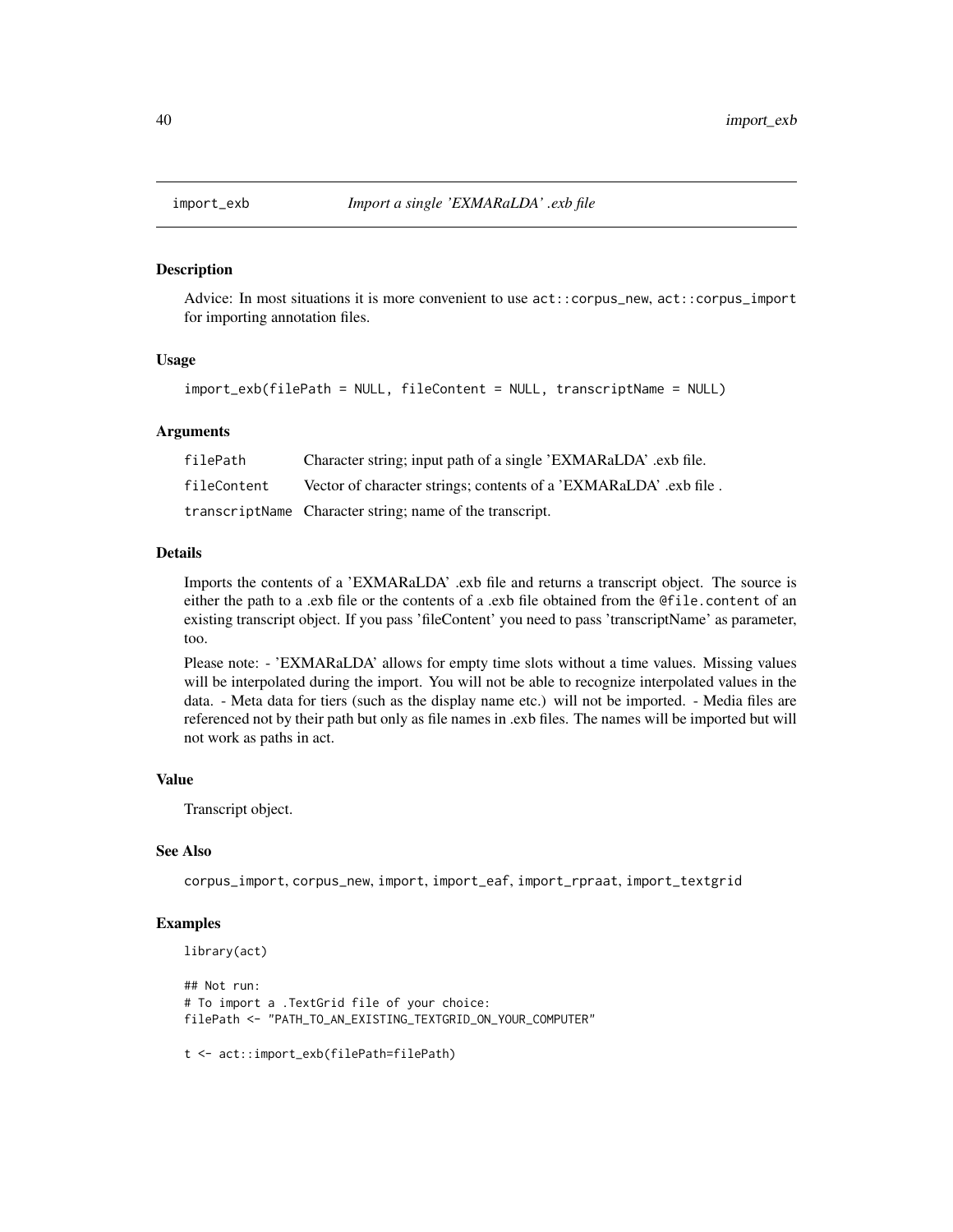# import\_rpraat 41

t

```
## End(Not run)
```
# import\_rpraat *Import a single 'rPraat' TextGrid object*

# Description

This function is to create compatibility with the rPraat package. It converts a 'rPraat' TextGrid object into an act transcript object.

#### Usage

import\_rpraat(rPraatTextGrid, transcriptName = NULL)

#### Arguments

rPraatTextGrid List; rPraat TextGrid object.

transcriptName Character string; name of the transcript.

#### Details

Please note: - Time values of annotations in TextGrids may be below 0 seconds. Negative time values will be recognized corretly in the first place. When exporting transcript object to other formats like 'ELAN' .eaf, 'EXMARaLDA' .exb ect. annotations that are completely before 0 sec will be deleted, annotations that start before but end after 0 sec will be truncated. Please see also the function act::transcripts\_cure\_single. - TextGrids and contained tiers may start and end at different times. These times do not need to match each other. The act package does not support start and end times of TextGrids and tiers and will. The default start of a TextGrid will be 0 seconds or the lowest value in case that annotations start below 0 seconds.

Credits: Thanks to Tomáš Bořil, the author of the rPraat package, for commenting on the exchange functions.

# Value

Transcript object.

# See Also

corpus\_import, corpus\_new, import, import\_eaf, import\_exb, import\_textgrid [export\\_rpraat,](#page-24-0) [import,](#page-36-0) [import\\_textgrid,](#page-41-0) [import\\_eaf](#page-37-0)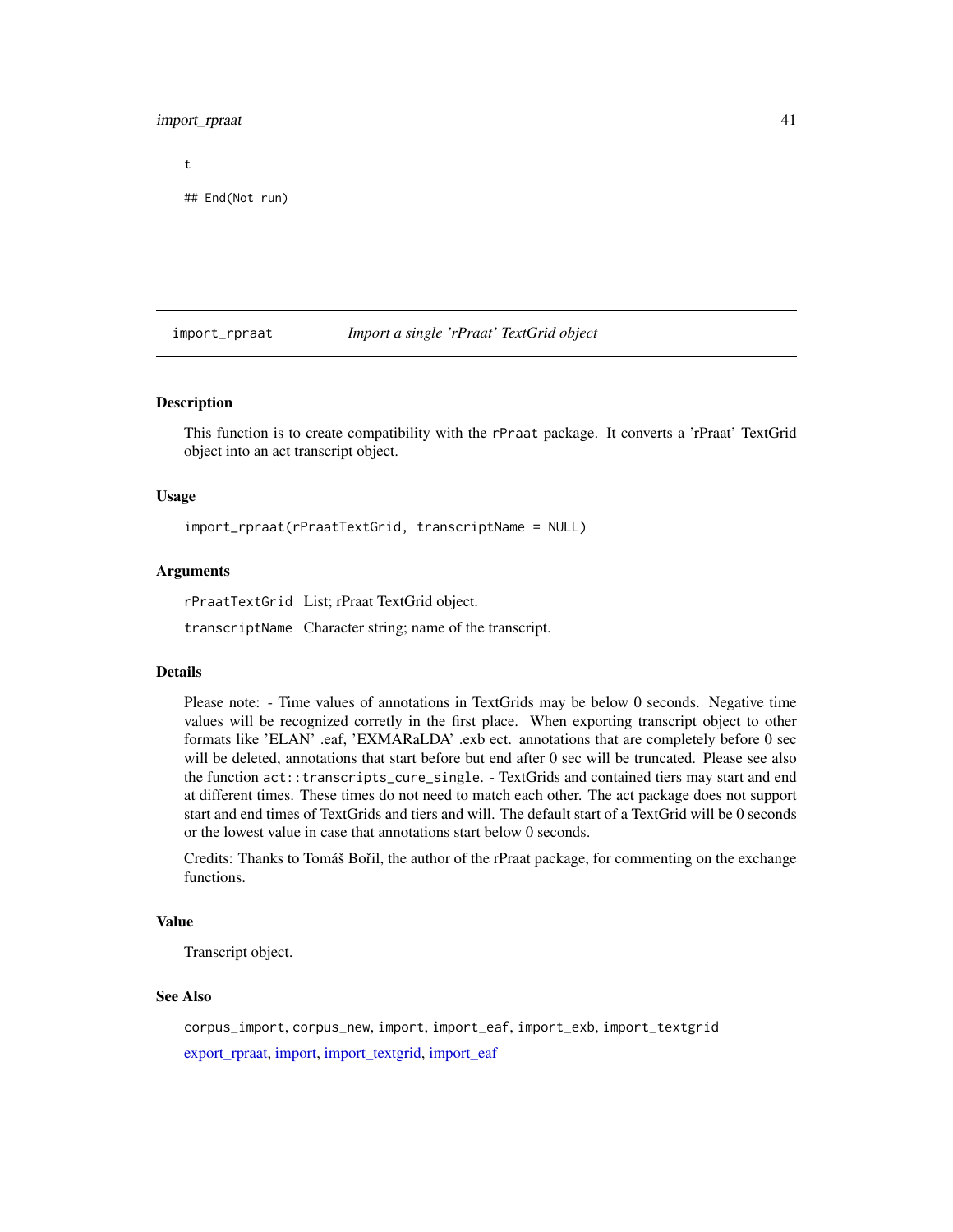# Examples

library(act)

```
# Path to the .TextGrid file that you want to read
path <- system.file("extdata", "examplecorpus", "GAT",
"ARG_I_PAR_Beto.TextGrid", package="act")
# To import a .TextGrid file of your choice:
## Not run:
path <- "PATH_TO_AN_EXISTING_TEXTGRID_ON_YOUR_COMPUTER"
## End(Not run)
# Make sure to have rPraat installed before you try the following
## Not run:
# Read TextGrid file with rPraat
rPraat.tg <- rPraat::tg.read(path)
# Convert to an act transcript
t <- act::import_rpraat(rPraat.tg)
# Change the name and add it to the examplecorpus
t@name <-"rpraat"
newcorpus <- act::transcripts_add(examplecorpus, t)
# Have a look
newcorpus@transcripts[["rpraat"]]
# Alternatively, you can use the general import function
t <- act::import(rPraat.tg)
```
## End(Not run)

<span id="page-41-0"></span>import\_textgrid *Import a single 'Praat' .TextGrid file*

#### Description

Advice: In most situations it is more convenient to use act::corpus\_new, act::corpus\_import for importing annotation files.

#### Usage

```
import_textgrid(filePath = NULL, fileContent = NULL, transcriptName = NULL)
```
#### Arguments

| filePath    | Character string; input path of a single 'Praat'. TextGrid file.                         |
|-------------|------------------------------------------------------------------------------------------|
| fileContent | Vector of character strings; contents of a 'Praat'. TextGrid file read with readLines(). |
|             | transcriptName Character string; name of the transcript.                                 |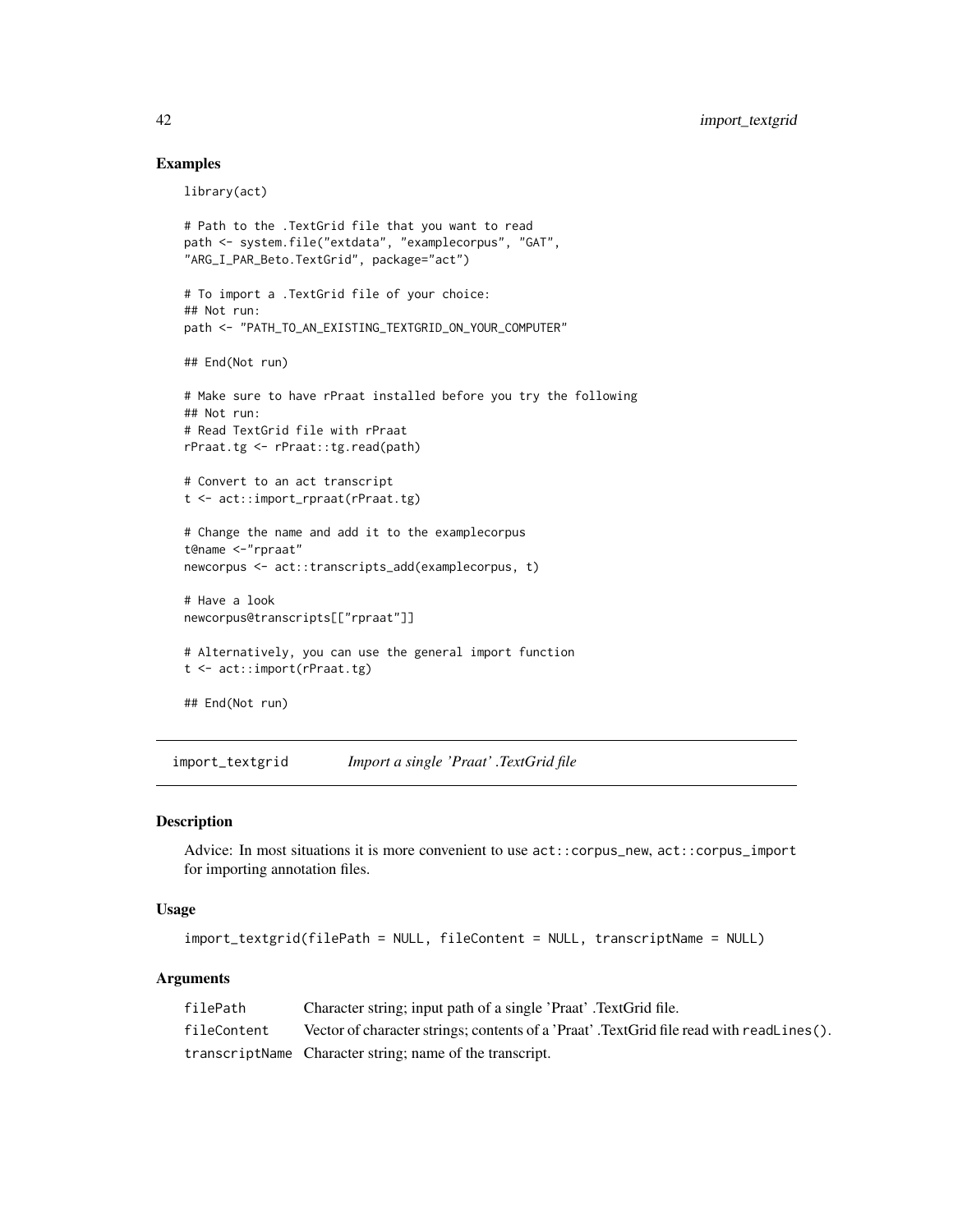### import\_textgrid 43

### Details

Imports the contents of a 'Praat' .TextGrid file and returns a transcript object. The source is either the path to a .TextGrid file or the contents of a .TextGrid file obtained from the @file.content of an existing transcript object by readLines(). If you pass 'fileContent' you need to pass 'transcript-Name' as parameter, too.

Please note: - Time values of annotations in TextGrids may be below 0 seconds. Negative time values will be recognized corretly in the first place. When exporting transcript object to other formats like 'ELAN' .eaf, 'EXMARaLDA' .exb ect. annotations that are completely before 0 sec will be deleted, annotations that start before but end after 0 sec will be truncated. Please see also the function act::transcripts\_cure\_single. - TextGrids and contained tiers may start and end at different times. These times do not need to match each other. The act package does not support start and end times of TextGrids and tiers and will. The default start of a TextGrid will be 0 seconds or the lowest value in case that annotations start below 0 seconds.

# Value

Transcript object.

# See Also

corpus\_import, corpus\_new, import, import\_eaf, import\_exb, import\_rpraat

#### Examples

```
library(act)
# Path to the .TextGrid file that you want to read
path <- system.file("extdata", "examplecorpus", "GAT",
"ARG_I_PAR_Beto.TextGrid", package="act")
# To import a .TextGrid file of your choice:
## Not run:
path <- "PATH_TO_AN_EXISTING_TEXTGRID_ON_YOUR_COMPUTER"
## End(Not run)
t <- act::import_textgrid(filePath=path)
t
# Content of a .TextGrid (already read by \code{readLines}),
# e.g. from an existing transcript object:
mycontent <- examplecorpus@transcripts[[1]]@file.content
t <- act::import_textgrid(fileContent=mycontent, transcriptName="test")
t
```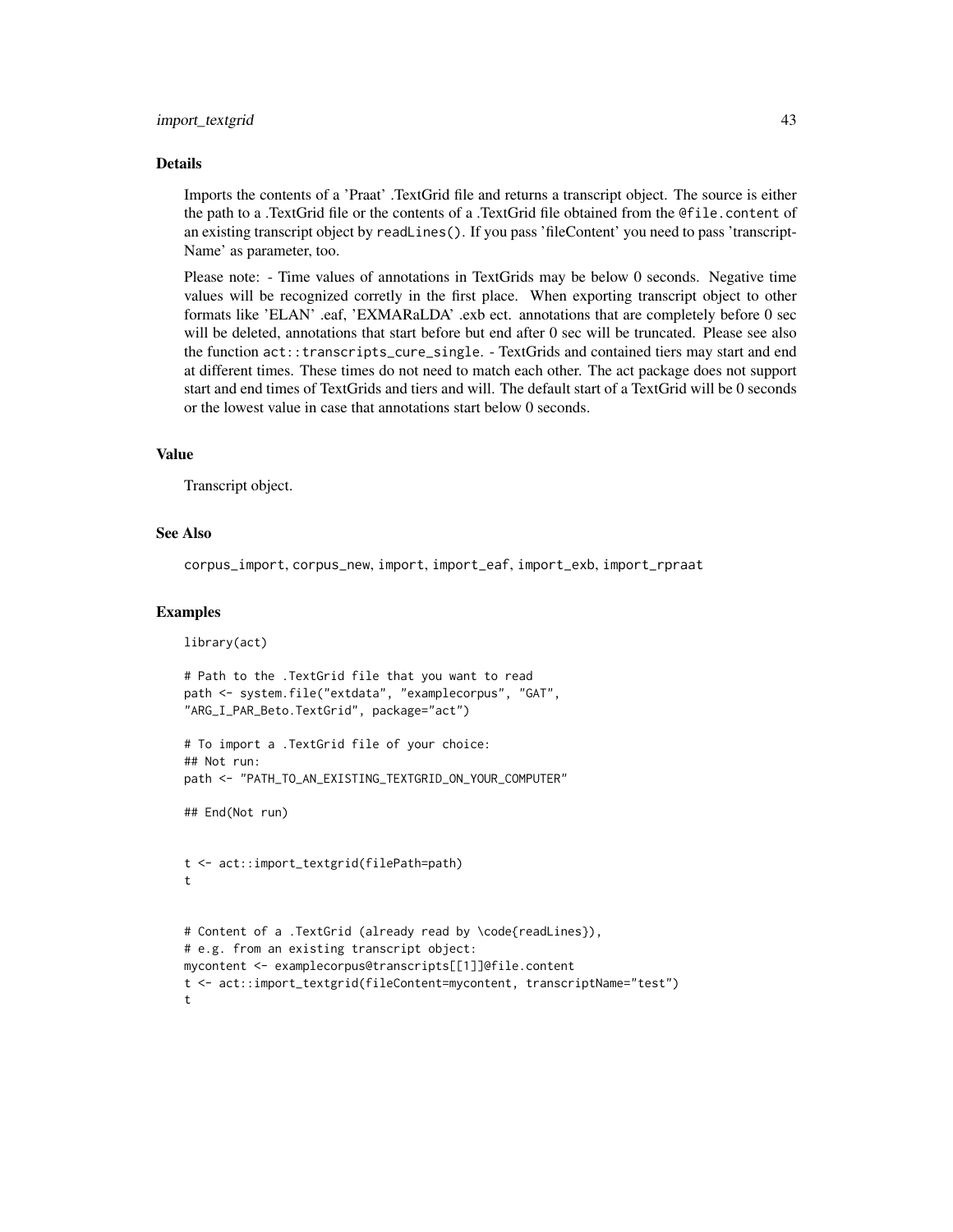<span id="page-43-0"></span>

Gives detailed information about the contents of a corpus object or a transcript object that is passed as parameter to the function. In the case that you want to pass a transcript object form a corpus object, make sure that you access the transcript using double [[]] brackets.

# Usage

 $info(...)$ 

### Arguments

... object; either a corpus or a transcript object.

# Details

To get summarized information about the transcript and corpus objects use act::info\_summarized.

### Value

List.

### See Also

[info\\_summarized](#page-44-0)

# Examples

library(act)

act::info(examplecorpus)

act::info(examplecorpus@transcripts[[1]])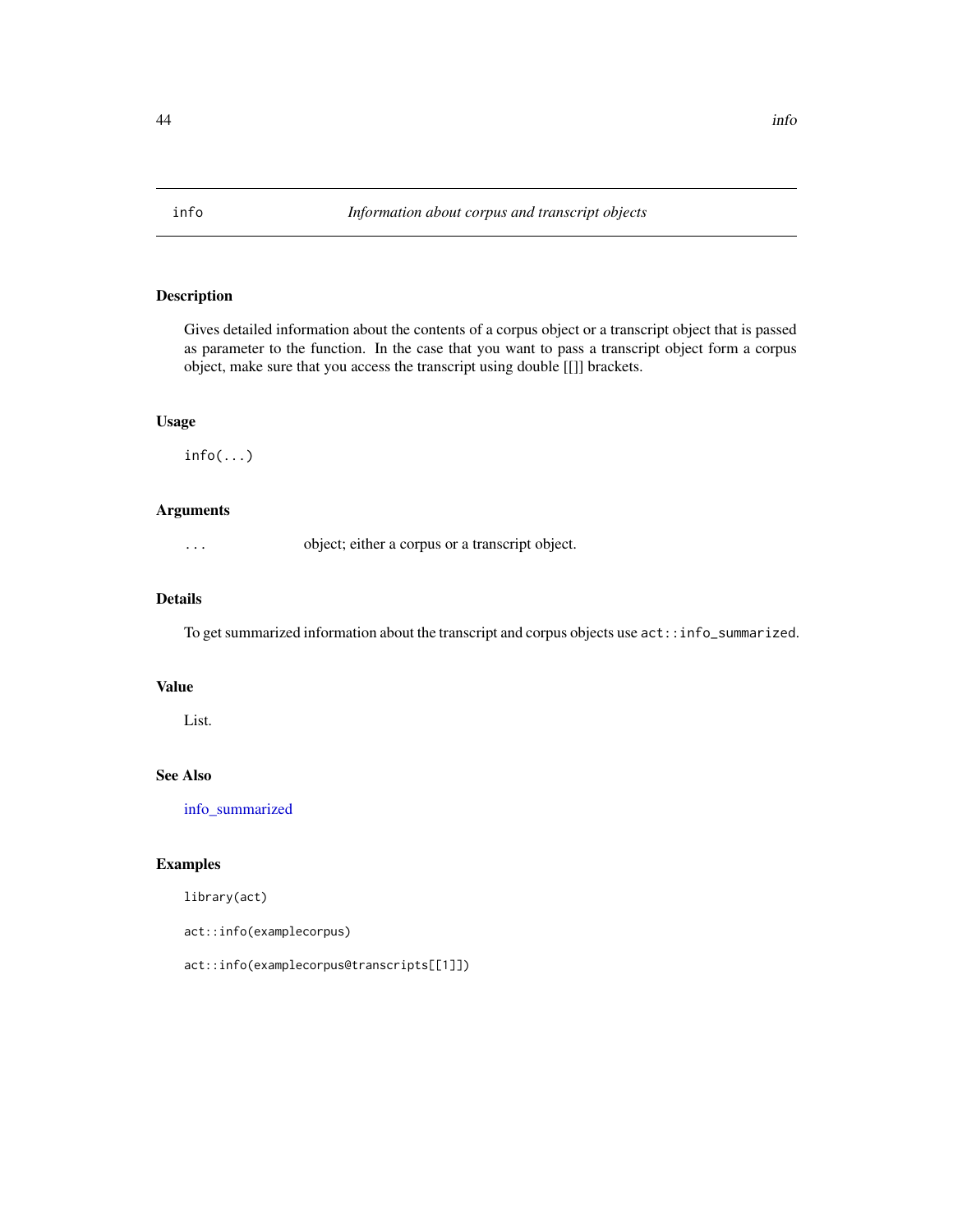<span id="page-44-0"></span>

Gives summarized information about the contents of a corpus object or a transcript object that is passed as parameter to the function. In the case that you want to pass a transcript object form a corpus object, make sure that you access the transcript using double [[]] brackets.

# Usage

```
info_summarized(...)
```
#### Arguments

... object; either a corpus or a transcript object.

### Details

To get more detailed information about the tiers in a corpus object use act::info.

# Value

List.

# See Also

[info](#page-43-0)

### Examples

library(act)

act::info\_summarized(examplecorpus)

act::info\_summarized(examplecorpus@transcripts[[1]])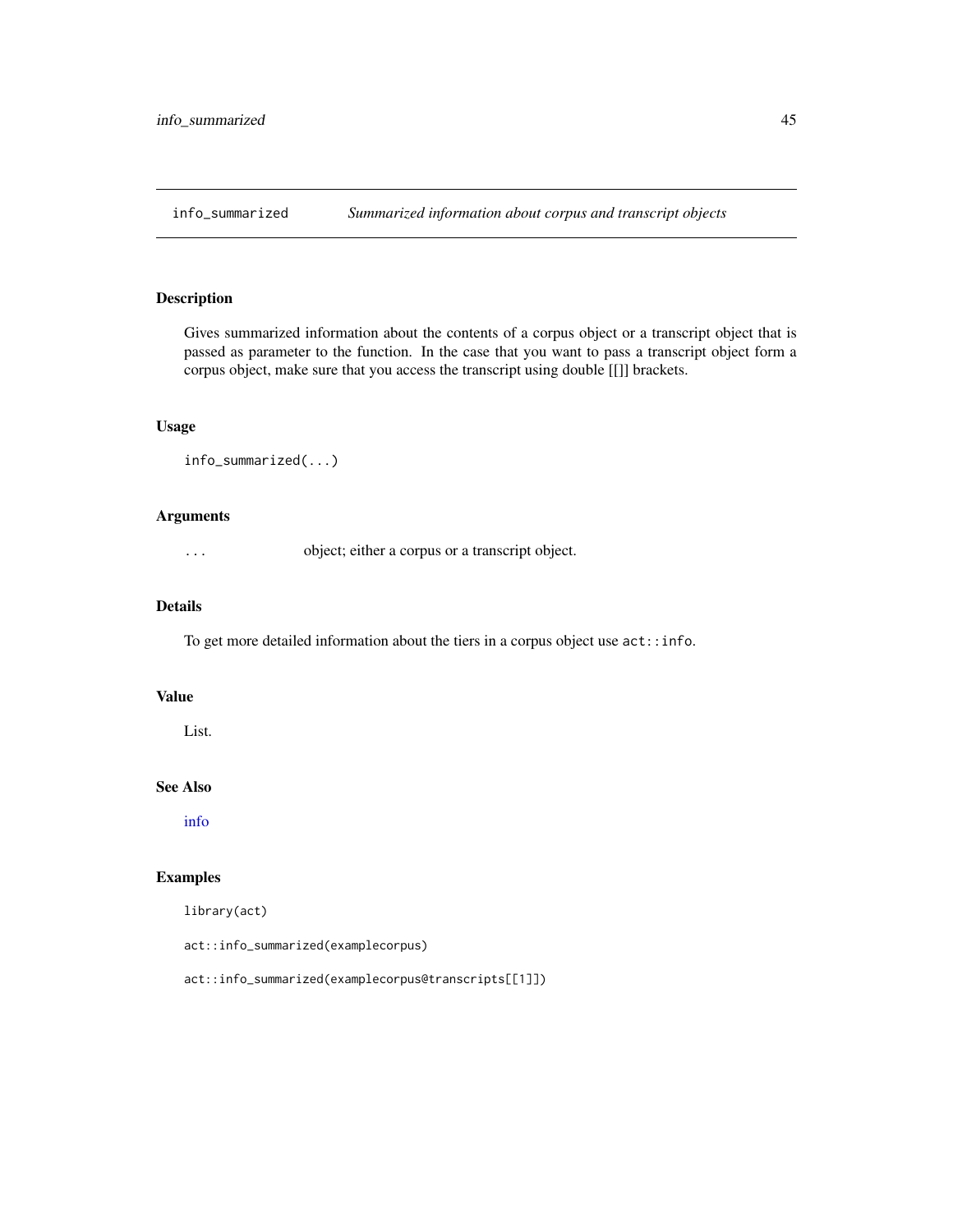You can create an new layout object with methods::new("layout"). This will give you a new layout object with the default settings uses by act. If you want to modify the layout of the print transcripts, create a new layout object with mylayout <-methods::new("layout"), modify the values in the @slots and pass it as argument l to the respective functions.

#### **Slots**

name Character string; Name of the layout.

- filter.tier.includeRegEx Character string; as regular expression, tiers matching the expression will be included in the print transcript.
- filter.tier.excludeRegEx Character string; as regular expression, tiers matching the expression will be excluded from the print transcript.

transcript.width Integer; width of transcript, -1 for no line wrapping.

speaker.width Integer; width of speaker abbreviation, -1 for full name without shortening.

speaker.ending Character string; string that is added at the end of the speaker name.

spacesbefore Integer; number of spaces inserted before line number.

- additionalline1.insert Logical; if TRUE an additional dummy line will be inserted after each annotation line, the text is defined in .additionalline1.text.
- additionalline1.text Character string; Content of additional dummy line 1.
- additionalline1.indent Logical; if TRUE the content of the dummy line 1 will be indented to begin where the content of the annotations start.
- additionalline2.insert Logical; if TRUE an additional dummy line will be inserted after each annotation line, the text is defined in .additionalline2.text.
- additionalline2.text Character string; Content of additional dummy line 2.
- additionalline2.indent Logical; if TRUE the content of the dummy line 2 will be indented to begin where the content of the annotations start.
- brackets.tryToAlign Logical; if TRUE act will try to align brackets [] for parallel speaking (Attention: experimental function; results may not satisfy).
- pauseTierRegEx Character string; regular expression to identify pause tier for auto formatting pauses.
- header.insert Logical; if TRUE a transcript header is inserted.
- header.heading.fromColumnName Character string; is only used when transcripts are made based on a search results; defines from which column of a search results table the heading is taken (if object@.header.insert==TRUE)
- header.firstInfo.fromColumnName Character string; is only used when transcripts are made based on a search results; defines from which column of a search results table the first info is taken (if object@.header.insert==TRUE)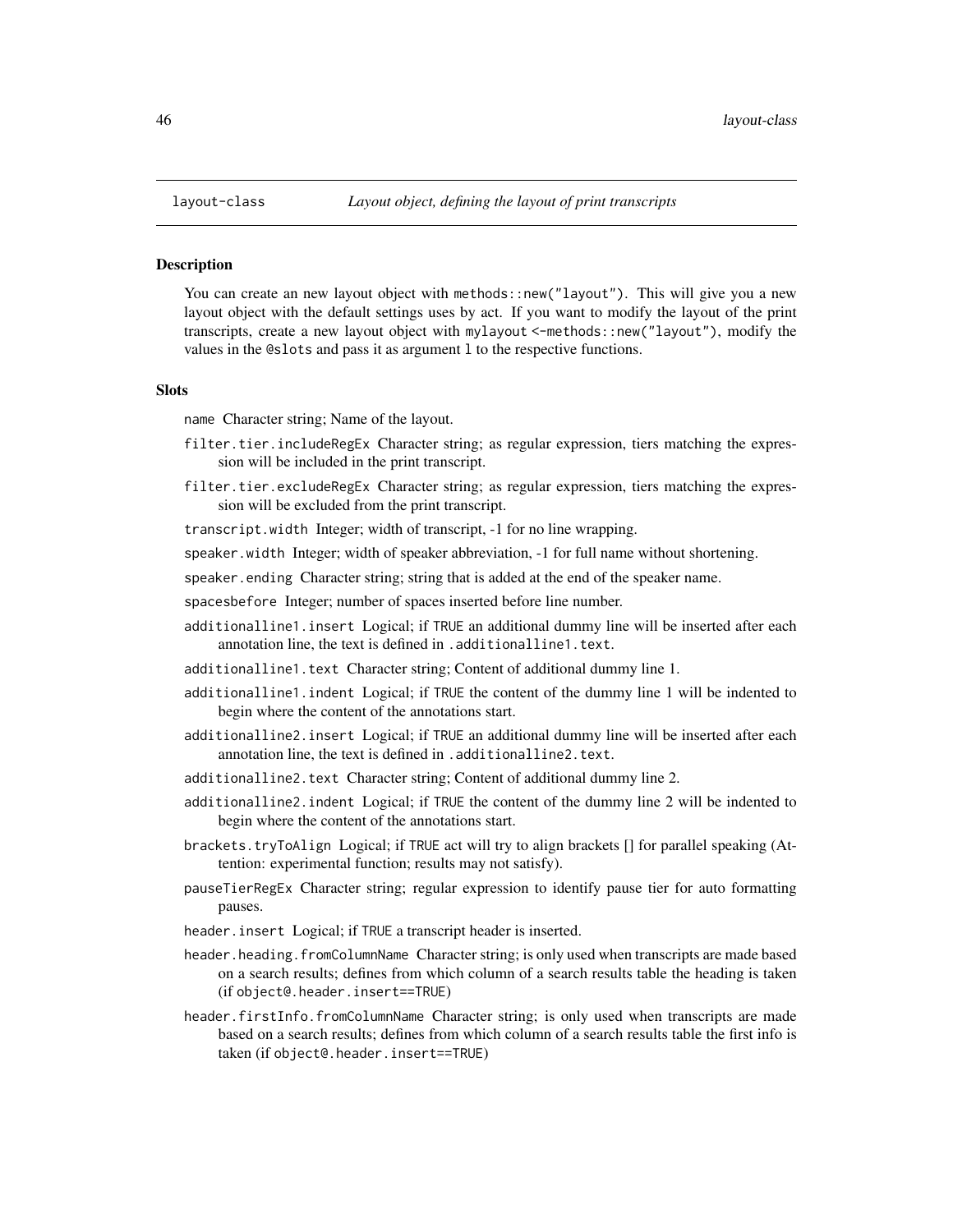arrow.insert Logical; is only used when transcripts are made based on a search results; if TRUE an arrow will be inserted, highlighting the transcript line containing the search hit.

arrow.shape Character string; shape of the arrow.

matrix\_load *Load replacement matrix*

# Description

This function is only for checking how the normalization matrix will be loaded internally.

#### Usage

```
matrix_load(path = NULL, myFileEncoding = "UTF-8")
```
# Arguments

| path | Character string; path to the replacement matrix (a CSV file). If argument is left |
|------|------------------------------------------------------------------------------------|
|      | open, the default replacement matrix of the package will be returned.              |
|      | myFileEncoding Character string; encoding of the file.                             |

### Value

Data.frame

# Examples

library(act)

```
# An example replacement matrix comes with the package.
path <- system.file("extdata", "normalization", "normalizationMatrix.csv", package="act")
```

```
# Load the matrix
mymatrix <- act::matrix_load(path)
```

```
# Have a look at the matrix
colnames(mymatrix)
mymatrix
```

```
#the original path of the matrix is stored in the attributes
attr(mymatrix, 'path')
```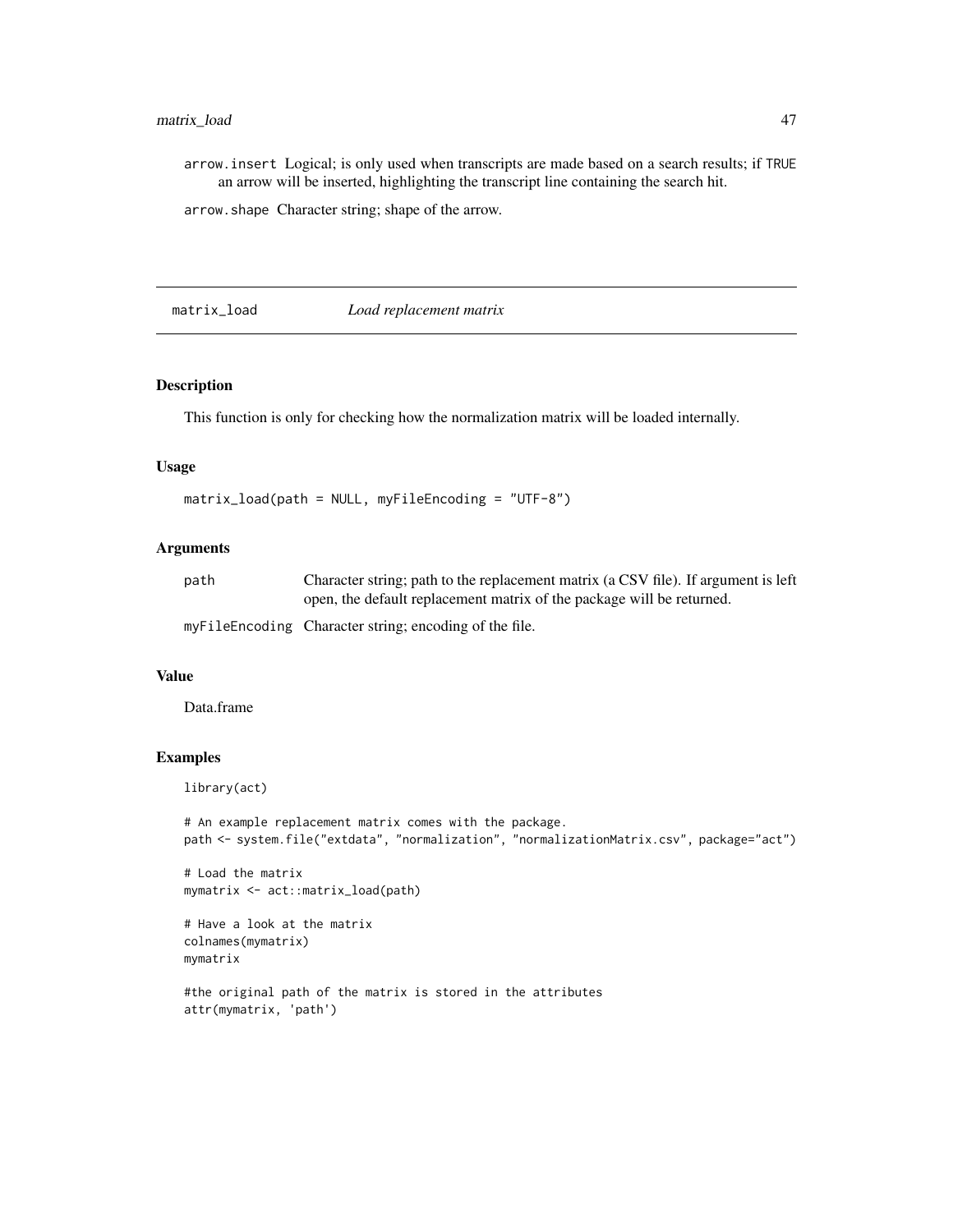Save replacement matrix

### Usage

```
matrix_save(replacementMatrix, path, myFileEncoding = "UTF-8")
```
#### Arguments

replacementMatrix Data frame; replacement matrix. path Character string; path where the matrix will be saved. myFileEncoding Character string; encoding of the file.

# Value

nothing

### Examples

library(act)

```
# An example replacement matrix comes with the package.
path <- system.file("extdata", "normalization", "normalizationMatrix.csv", package="act")
# Load the matrix
mymatrix <- act::matrix_load(path)
# ' # Create temporary file path
path <- tempfile(pattern = "mymatrix", tmpdir=tempdir(), fileext = ".csv")
# It makes more sense, however, to you define a destination folder
# that is easier to access on your computer:
## Not run:
path <- file.path("PATH_TO_AN_EXISTING_FOLDER_ON_YOUR_COMPUTER",
                  "mymatrix.csv")
## End(Not run)
# Save the matrix
act::matrix_save(mymatrix, path=path)
```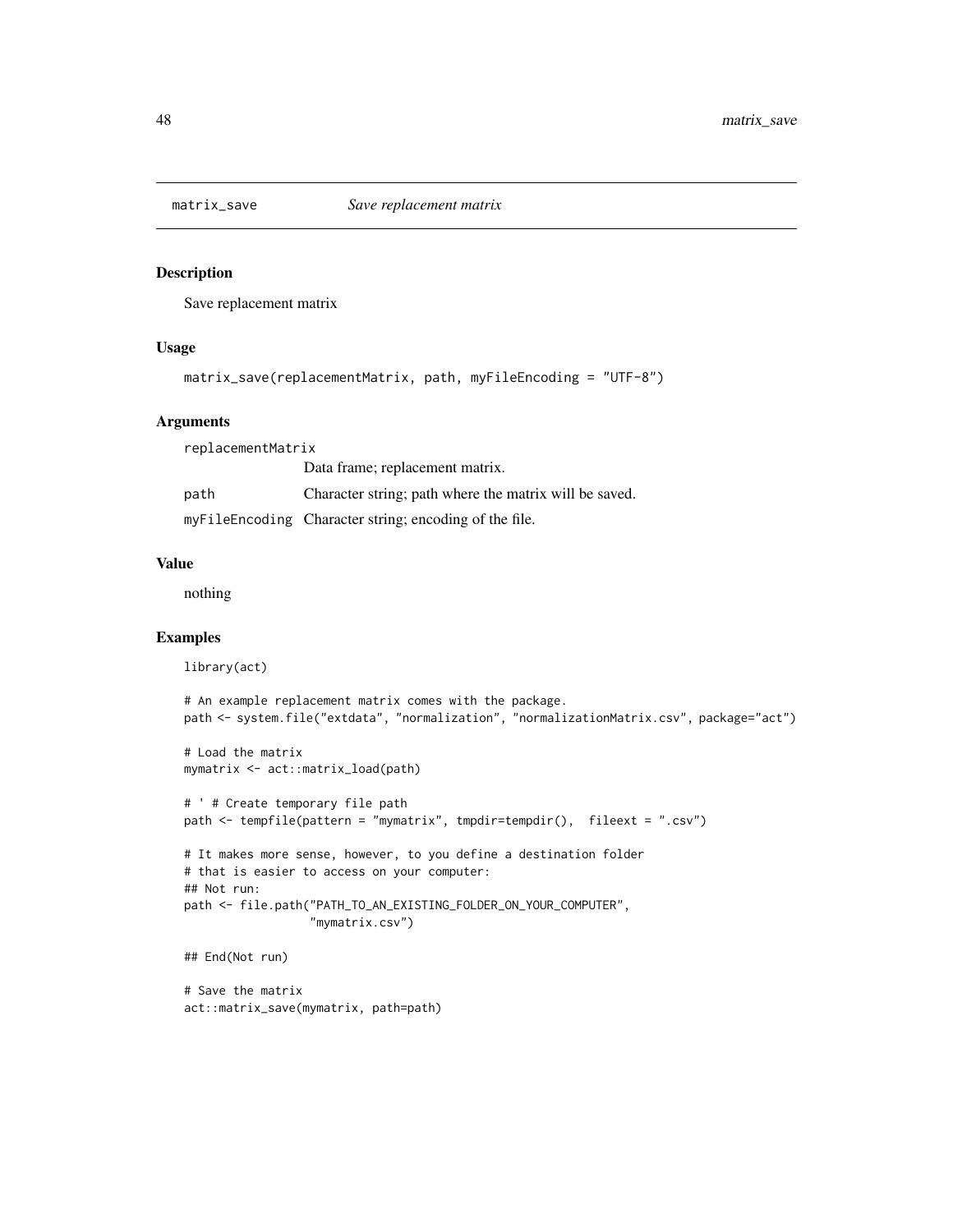<span id="page-48-0"></span>

Searches for media files in folders and assigns the links to transcript objects in a corpus. The function uses the name of the transcript to find the media files, e.g. the function assumes that the annotation files have the same name as the media files, except from the suffix/the file type.

#### Usage

```
media_assign(
  x,
  searchPaths = NULL,
  searchInSubfolders = TRUE,
  filterFile = "",
  transcriptNames = NULL,
  deleteExistingMedia = TRUE,
  onlyUniqueFiles = TRUE
)
```
# Arguments

| X                   | Corpus object.                                                                                                                                                                           |  |
|---------------------|------------------------------------------------------------------------------------------------------------------------------------------------------------------------------------------|--|
| searchPaths         | Vector of character strings; paths where media files should be searched; if path<br>is not defined, the paths given in x@paths.media.files will be used).                                |  |
| searchInSubfolders  |                                                                                                                                                                                          |  |
|                     | Logical; if FALSE only the main level of the directory will be scanned for media,<br>if TRUE sub folders will be scanned for media, too.                                                 |  |
| filterFile          | Character string; Regular expression of files to look for.                                                                                                                               |  |
| transcriptNames     |                                                                                                                                                                                          |  |
|                     | Vector of character strings; Names of the transcripts for which you want to<br>search media files; leave empty if you want to search media for all transcripts in<br>the corpus object.  |  |
| deleteExistingMedia |                                                                                                                                                                                          |  |
|                     | Logical; if TRUE existing media links will be deleted, if FALSE existing media<br>links will be preserved and new links will be added.                                                   |  |
| onlyUniqueFiles     |                                                                                                                                                                                          |  |
|                     | Logical; if TRUE media files with the same name (in different locations) will<br>only be added once; if FALSE all media files found will be added, irrespective of<br>possible doublets. |  |

# Details

Only the the file types set in options()\$act.fileformats.audio and options()\$act.fileformats.video will be recognized. You can modify these options to recognize other media types.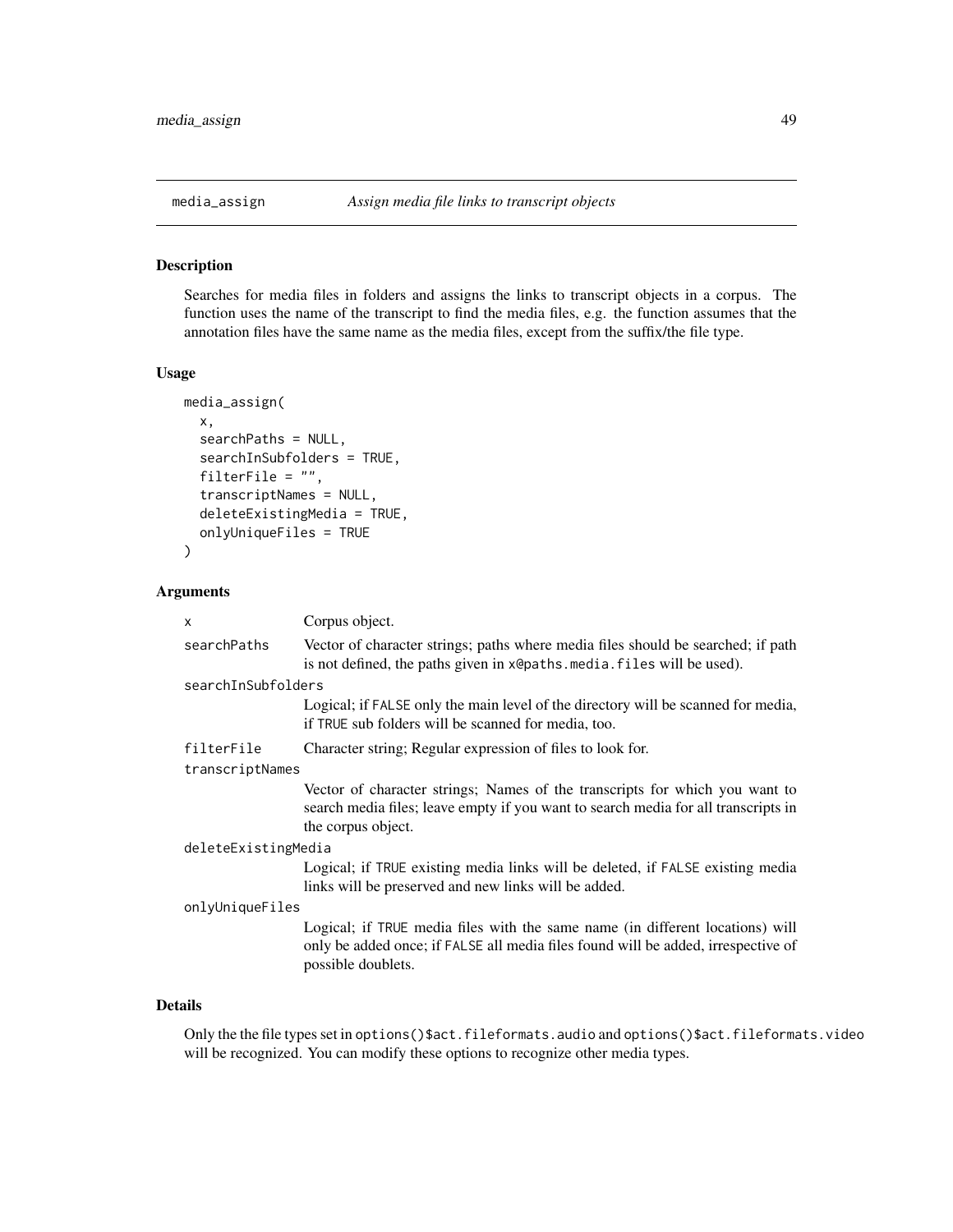# Value

Corpus object.

# See Also

[media\\_delete,](#page-49-0) [media\\_getPathToExistingFile](#page-50-0)

### Examples

library(act)

# Set the folder(s) where your media files are located in the corpus object # Please be aware that that the example corpus that comes with the package # does NOT contain media files. Please download the entire example corpus # with media files if you want to use this function reasonably. examplecorpus@paths.media.files <- c("", "")

examplecorpus <- act::media\_assign(examplecorpus)

<span id="page-49-0"></span>media\_delete *Delete media files links from transcript objects*

#### Description

Delete media files links from transcript objects

#### Usage

```
media_delete(x, transcriptNames = NULL)
```
# Arguments

x Corpus object.

transcriptNames

Vector of character strings; Names of the transcripts for which you want to search media files; leave empty if you want to search media for all transcripts in the corpus object.

# Value

Corpus object.

### See Also

[media\\_assign,](#page-48-0) [media\\_getPathToExistingFile](#page-50-0)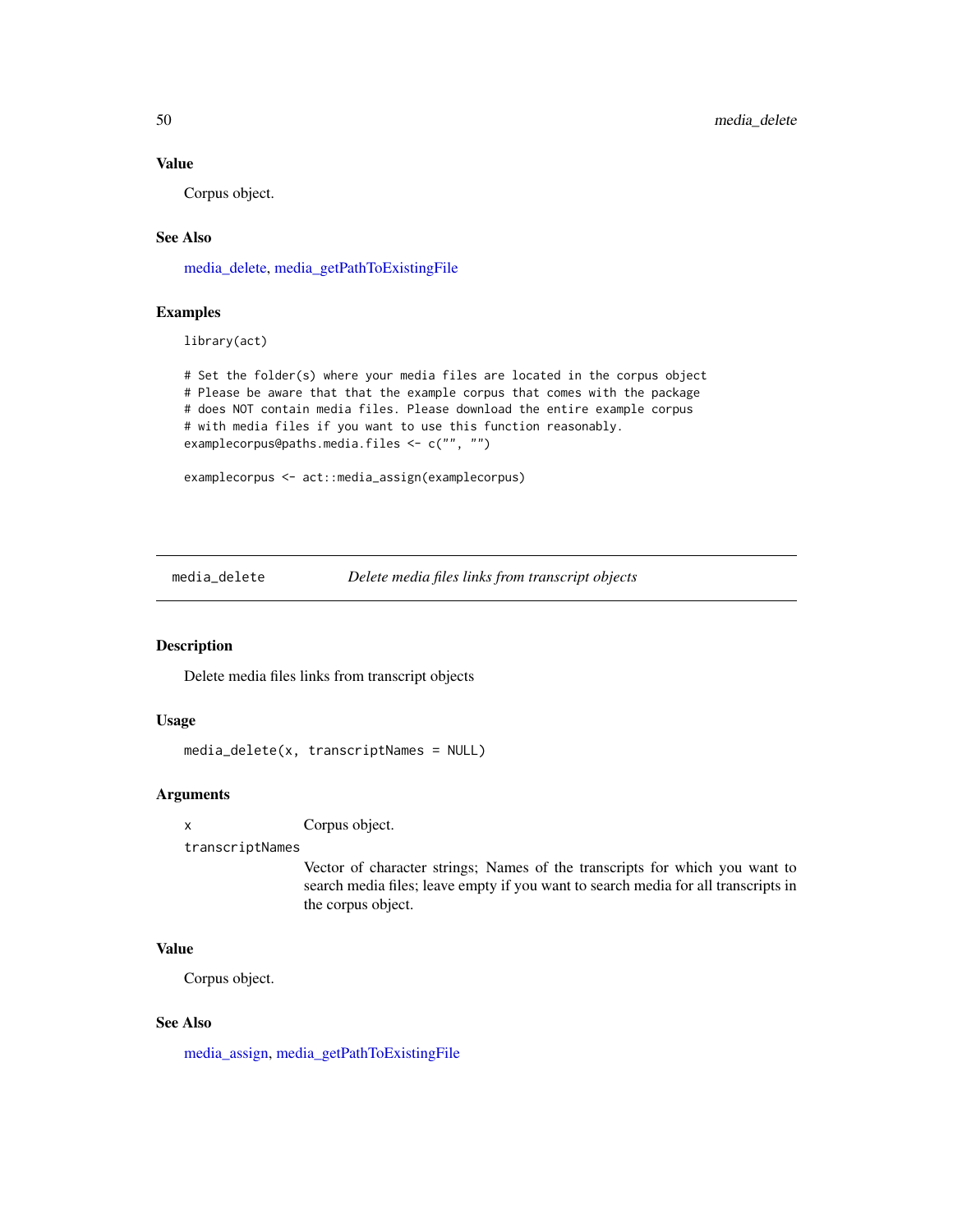### Examples

library(act)

```
examplecorpus <- act::media_delete(examplecorpus)
```
<span id="page-50-0"></span>media\_getPathToExistingFile

*Gets the path of a media file for a transcript*

# **Description**

Gets the path of a media file for a transcript

#### Usage

```
media_getPathToExistingFile(
  t,
 filterMediaFile = c(".*\\\. (mp4|mov)", ".*\\.(aiff|aif|wav)", ".*\\.mp3")
)
```
# Arguments

t transcript object; transcript for which you want to get the media path.

#### filterMediaFile

Vector of character strings; Each element of the vector is a regular expression. Expressions will be checked consecutively. The first match with an existing media file will be used for playing. The default checking order is video > uncompressed audio > compressed audio.

# Value

Character string; path to a media file, or NULL if no existing media file has been found.

#### See Also

[media\\_assign,](#page-48-0) [media\\_delete](#page-49-0)

# Examples

library(act)

```
# Please be aware that that the example corpus that comes with the package
# does NOT contain media files. Please download the entire example corpus
# with media files if you want to use this function reasonably.
```

```
# You can access the media files linked to a transcript directly using
```

```
# the object properties.
```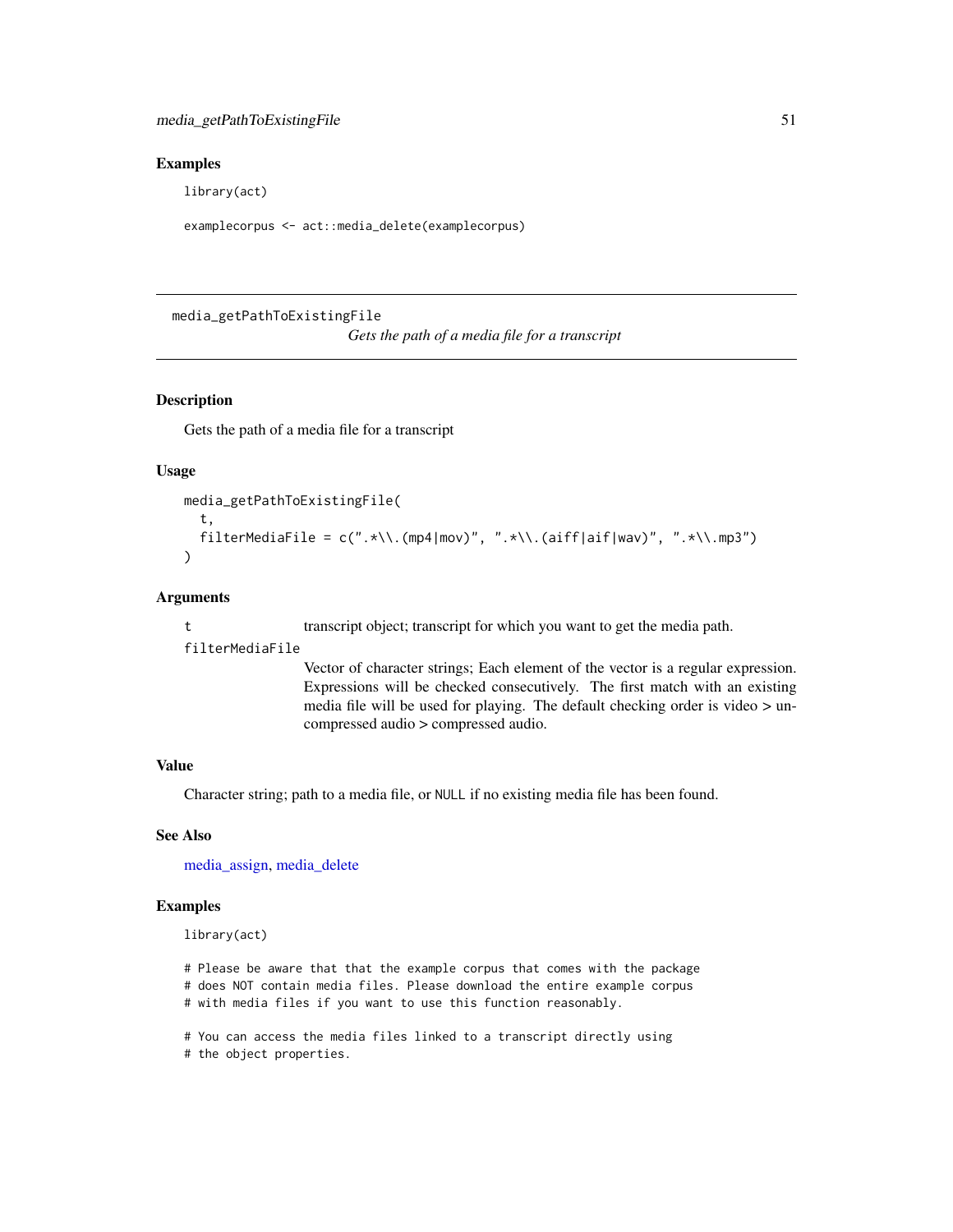examplecorpus@transcripts[["SYNC\_rotar\_y\_flexionar"]]@media.path

```
# Get only media files of a certain type, e.g. a wav file, and return only the first match:
act::media_getPathToExistingFile(examplecorpus@transcripts[["SYNC_rotar_y_flexionar"]],
filterMediaFile=".*\\.wav")
```
options\_delete *delete all options set by the package from R options*

# Description

delete all options set by the package from R options

# Usage

options\_delete()

# Examples

library(act) act::options\_delete()

options\_reset *Reset options to default values*

# Description

Reset options to default values

#### Usage

options\_reset()

### Examples

```
library(act)
act::options_reset()
```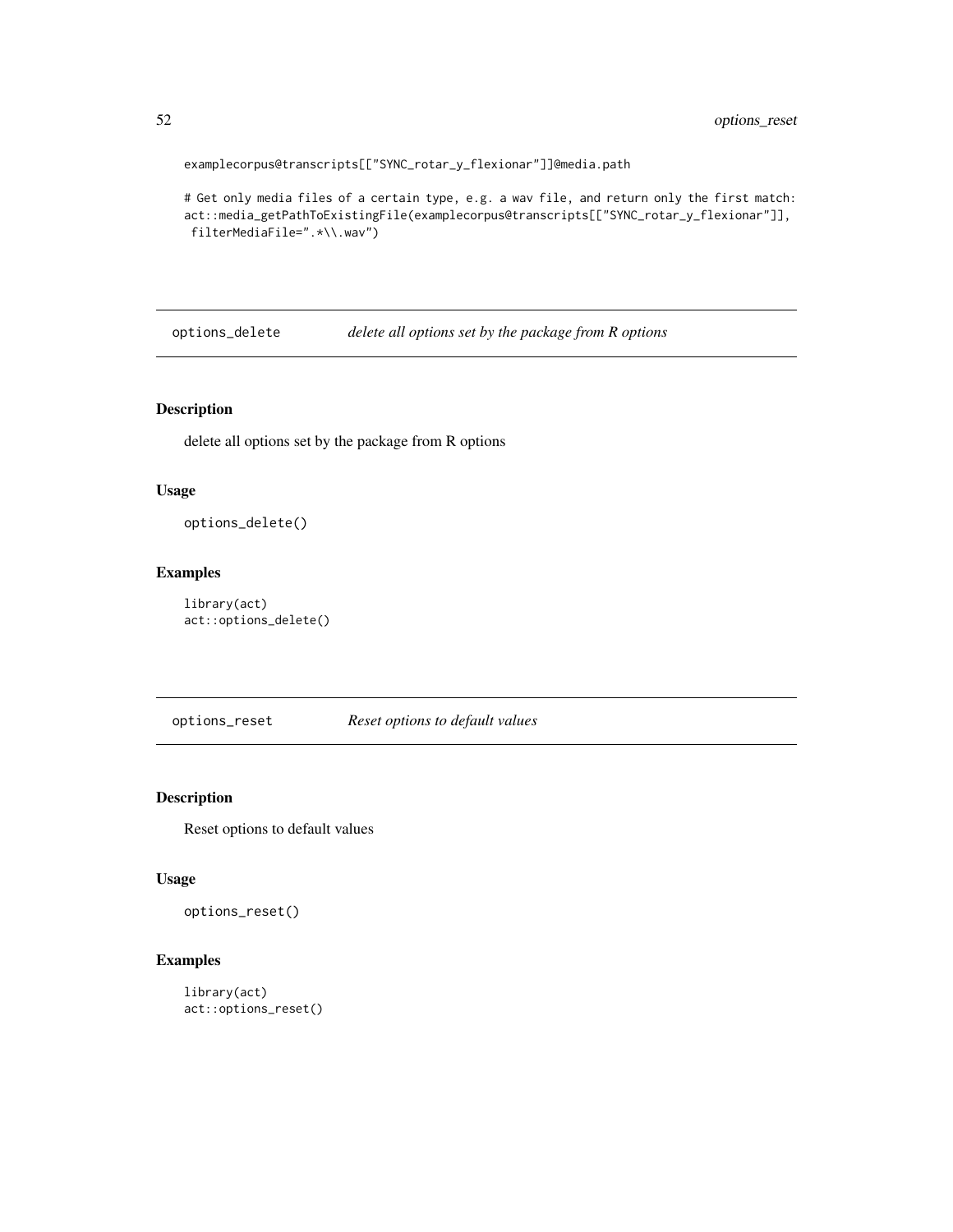The package has numerous options that change the internal workings of the package.

#### Usage

options\_show()

### Details

There are several options that change the way the package works. They are set globally. \* Use options(name.of.option = value) to set an option. \* Use options()\$name.of.option to get the current value of an option.  $*$  Use  $act: :$ options\_reset to set all options to the default value.  $*$ Use  $act: :options\_delete$  to clean up and delete all option settings.

The package uses the following options.

*Program* \* act.excamplecorpusURL character strings; where to download example media files. \* act.updateX Logical; If TRUE the original corpus object 'x' passed passed to the search functions search\_new and search\_run will also be updated, in case that during the search fulltexts are created or the normalization is performed. \* act.showprogress logical; if TRUE a progress bar will be shown during (possibly) time consuming operations.

*Paths* \* act.path.praat Character string; path to the 'Praat' executable on your computer. Only necessary if you use the functions to remote control Praat using Praat scripts. \* act.path.sendpraat Character string; path to the 'sendpraat' executable on your computer. Only necessary if you use the functions to remote control Praat using Praat scripts. \* act.path.elan Character string; path to the 'ELAN' executable on your computer. Only necessary if you want to open search results in ELAN.

*File formats* \* act.fileformats.video Vector of character strings; Suffixes of video files that will be identified; default is 'c("mp4", "mov")'. \* act.fileformats.audio Vector of character strings; Suffixes of audio files that will be identified; default is 'c("wav", "aif", "mp3")'.

*FFMPEG commands and options* \* act.ffmpeg.command Character string; 'FFmpeg' command that is used for cutting video files. \* act.ffmpeg.command.fastVideoPostioning Character string; 'FFmpeg' command that is used for cutting video files using the 'FFmpeg' option 'fast video positioning'. This is considerably faster when working with long video files. \* act.ffmpeg.command.audio Character string; 'FFmpeg' command that is used for cutting/generating uncompressed audio files. \* act.ffmpeg.command.UsefastVideoPostioning Logical; if TRUE the 'FFmpeg' option using fast video positioning (ant the respective commands as defined in the other options) will be used. \* act.ffmpeg.exportchannels.fromColumnName Character string; Name of the column in the data frame s@results from information, which audio channel to export, will be taken.

*Import annotation files* \* act.import.readEmptyIntervals Logical; if TRUE empty intervals in you annotation files will be read, if FALSE empty intervals will be skipped. \* act.import.scanSubfolders Logical; if TRUE sub folders will also be scanned for annotation files; if FALSE only the main level of the folders specified in paths.annotation.files of your corpus object will be scanned. \*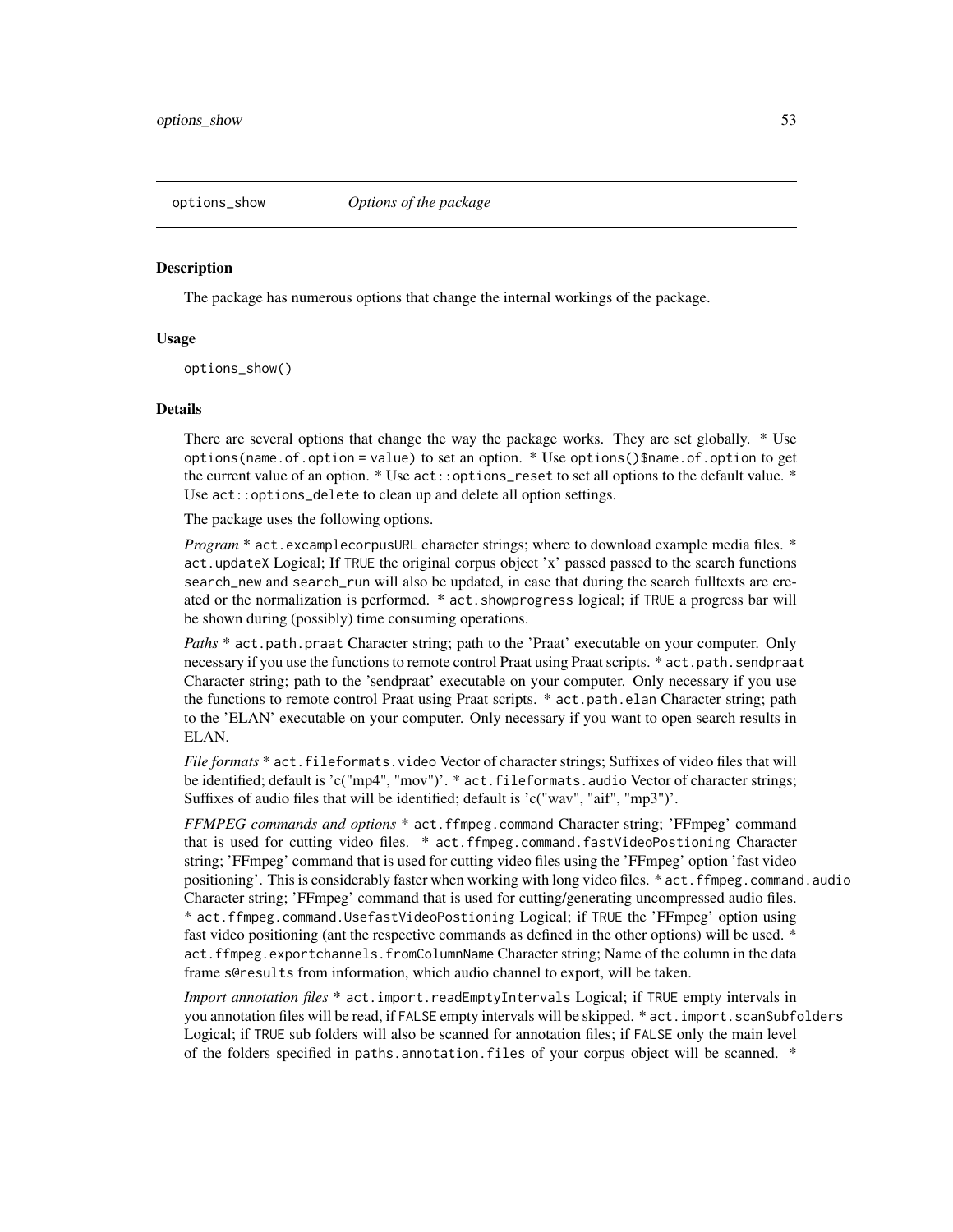act.import.storeFileContentInTranscript if TRUE the contents of the original annotation file will be stored in transcript@file.content. Set to FALSE if you want to keep your corpus object small.

*Export* \* act.export.foldergrouping1.fromColumnName Character string; Name of sub folders that will be created in the folder of the search result, level 1. \* act. export. foldergrouping2. fromColumnName Character string; Name of sub folders that will be created in the folder of the search result, level 2. \* act.export.filename.fromColumnName Character string; Name of the column from which the file names for exported files will be taken.

*Miscellaneous* \* act.separator\_between\_intervals Character; Single character that is used for separating intervals when creating the full text. \* act.separator\_between\_tiers Character; Single character that is used for separating tiers when creating the full text. \* act.separator\_between\_words Character string; regular expression with alternatives that count as separators between words. Used for preparing the concordance. \* act.wordCountRegEx Character string; regular expression that is used to count words.

#### Value

Nothing.

# Examples

library(act) ## Not run: act::options\_show()

## End(Not run)

search-class *Search object*

### Description

This object defines the properties of a search in act. It also contains the results of this search in a specific corpus, if the search has already been run. (Note that you can also create a search without running it immediately). A search object can be run on different corpora.

Some of the slots are defined by the user. Other slots are [READ ONLY], which means that they can be accessed by the user but should not be changed. They contain values that are filled when you execute functions on the object.

#### **Slots**

- name Character string; name of the search. Will be used, for example, as name of the sub folder when creating media cuts
- pattern Character string; search pattern as a regular expression.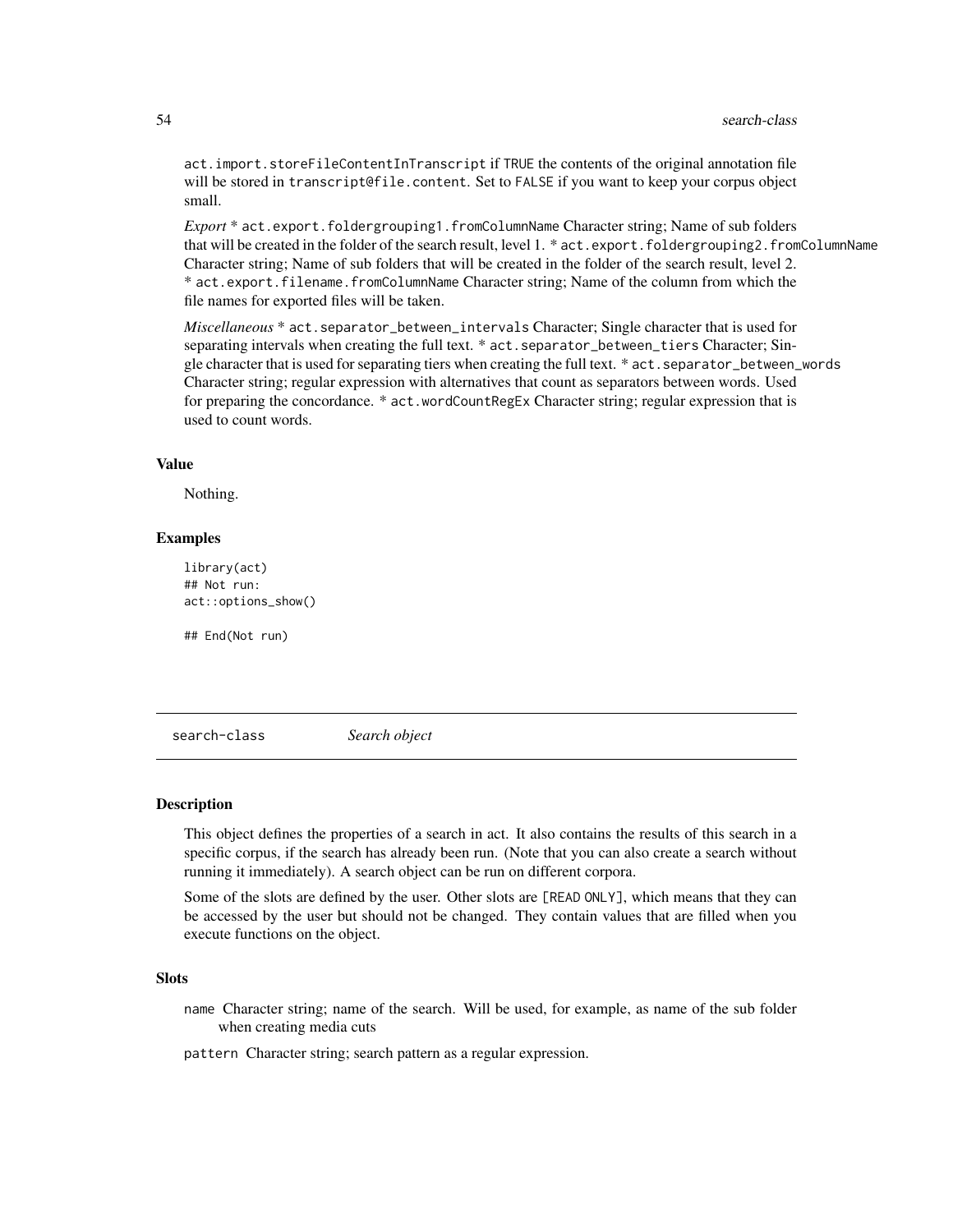- search.mode Character string; defines if the original contents of the annotations should be searched or if the full texts should be searched. Slot takes the following values: content, fulltext (=default, includes both full text modes), fulltext.byTime, fulltext.byTier.
- search.normalized logical. if TRUE the normalized annotations will be used for searching.
- resultidprefix Character string; search results will be numbered consecutively; This character string will be placed before the consecutive numbers.
- filter.transcript.names Vector of character strings; names of transcripts to include in the search. If the value is character() or "" filter will be ignored.
- filter.transcript.includeRegEx Character string; Regular expression that defines which transcripts should be INcluded in the search (matching the name of the transcript).
- filter.transcript.excludeRegEx Character string; Regular expression that defines which transcripts should be EXcluded in the search (matching the name of the transcript).
- filter.tier.names Vector of character strings; names of tiers to include in the search. If the value is character() or "" filter will be ignored.
- filter.tier.includeRegEx Character string; Regular expression that defines which tiers should be INcluded in the search (matching the name of the tier).
- filter.tier.excludeRegEx Character string; Regular expression that defines which tiers should be EXcluded in the search (matching the name of the tier).
- filter.section.startsec Double; Time value in seconds, limiting the search to a certain time span in each transcript, defining the start of the search window.
- filter.section.endsec Double; Time value in seconds, limiting the search to a certain time span in each transcript, defining the end of the search window.
- concordance.make Logical; If a concordance should be created when the search is run.
- concordance.width Integer; number of characters to include in the concordance.
- cuts.span.beforesec Double; Seconds how much the cuts (media and print transcripts) should start before the start of the search hit.
- cuts.span.aftersec Double; Seconds how much the cuts (media and print transcripts) should end after the end of the search hit.
- cuts.column.srt Character string; name of destination column in the search results data frame where the srt substitles will be inserted; column will be created if not present in data frame; set to "" for no insertion.
- cuts.column.printtranscript Character string; name of destination column in the search results data frame where the print transcripts will be inserted; column will be created if not present in data frame; set to "" for no insertion.
- cuts.printtranscripts Character string; [READ ONLY] All print transcripts for the search results (if generated previously)
- cuts.cutlist.mac Character string; [READ ONLY] 'FFmpeg' cut list for use on a Mac, to cut the media files for the search results.
- cuts.cutlist.win Character string; [READ ONLY] 'FFmpeg' cut list for use on Windows, to cut the media files for the search results.
- results Data.frame; Results of the search.1
- results.nr Integer; [READ ONLY] Number of search results.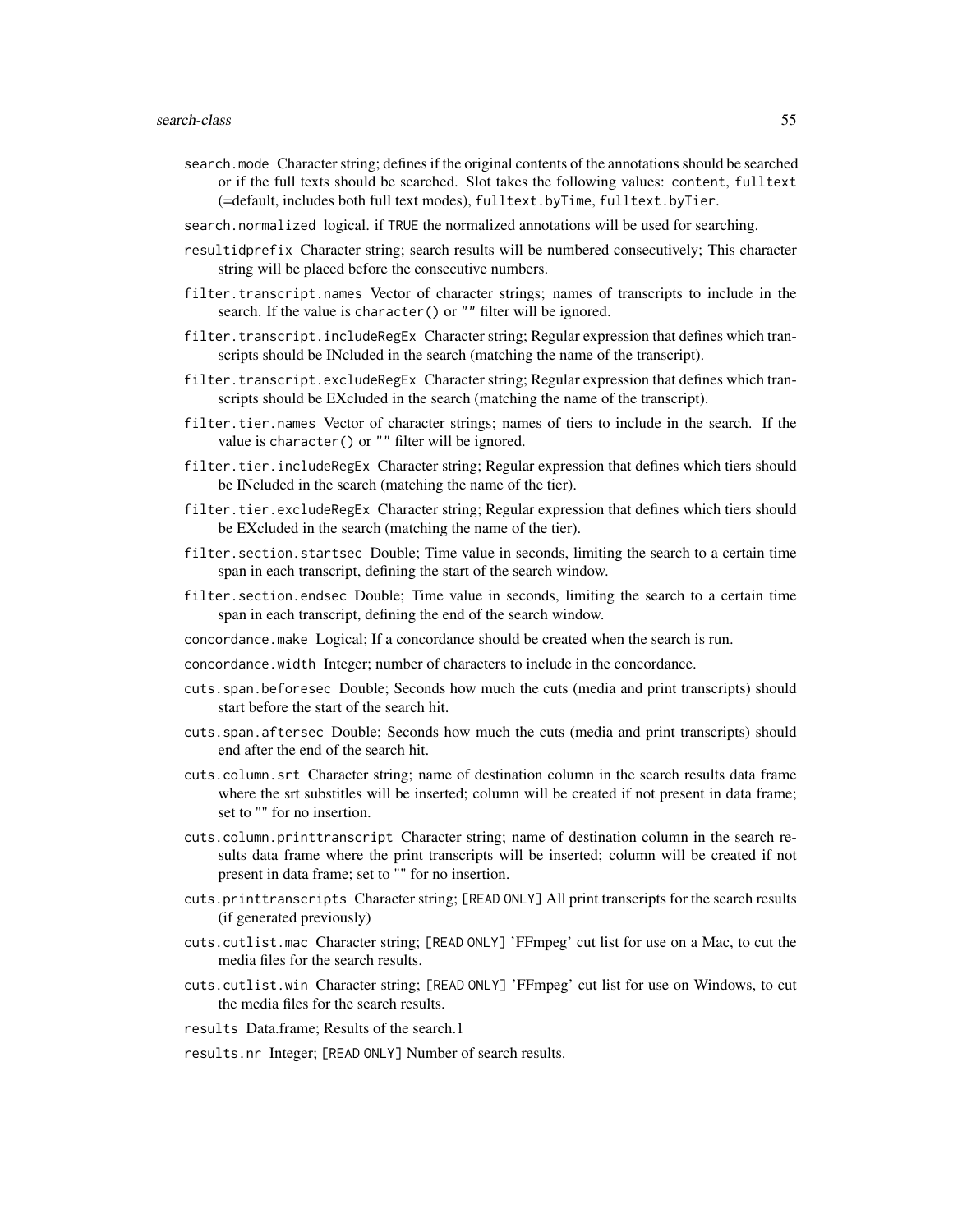- results.tiers.nr Integer; [READ ONLY] Number of tiers over which the search results are distrubuted.
- results.transcripts.nr Integer; [READ ONLY] Number of transcripts over which the search results are distrubuted.
- x.name Character string; [READ ONLY] name of the corpus object on which the search has been run.

# Examples

library(act)

```
# Search for the 1. Person Singular Pronoun in Spanish.
mysearch <- act::search_new(examplecorpus, pattern= "yo")
mysearch
# Search in normalized content vs. original content
mysearch.norm <- act::search_new(examplecorpus, pattern="yo", searchNormalized=TRUE)
mysearch.org <- act::search_new(examplecorpus, pattern="yo", searchNormalized=FALSE)
mysearch.norm@results.nr
mysearch.org@results.nr
# The difference is because during normalization capital letters will be converted
# to small letters. One annotation in the example corpus contains a "yo" with a
# capital letter:
mysearch <- act::search_new(examplecorpus, pattern="yO", searchNormalized=FALSE)
mysearch@results$hit
# Search in full text vs. original content.
# Full text search will find matches across annotations.
# Let's define a regular expression with a certain span.
# Search for the word "no" 'no' followed by a "pero" 'but'
# in a distance ranging from 1 to 20 characters.
myRegEx <- "\\bno\\b.{1,20}pero"
mysearch <- act::search_new(examplecorpus, pattern=myRegEx, searchMode="fulltext")
mysearch
mysearch@results$hit
```
search\_concordance *Make concordance for search results*

#### Description

Make concordance for search results

#### Usage

```
search_concordance(x, s, searchNormalized = TRUE)
```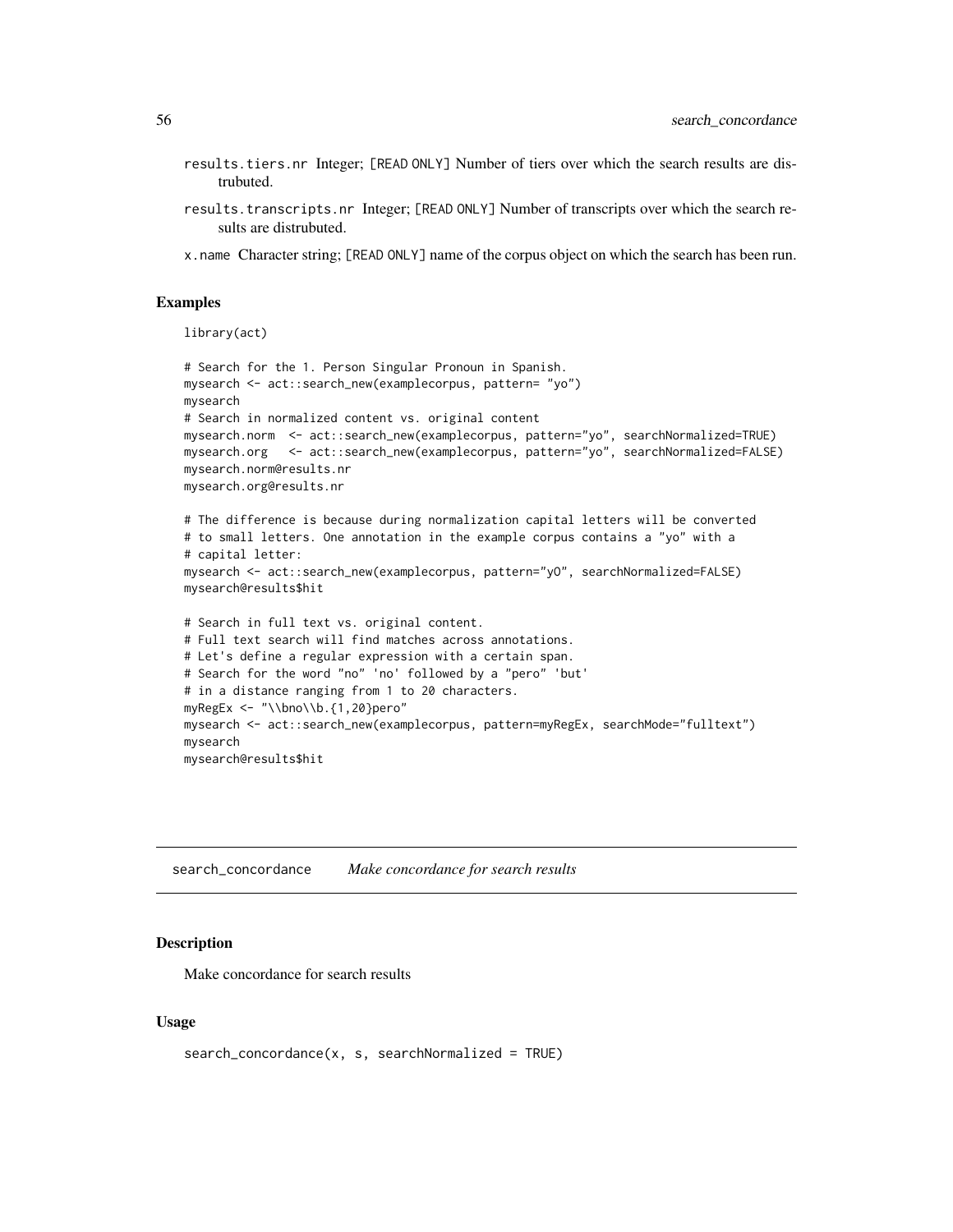# search\_cuts 57

#### **Arguments**

| x | Corpus object. |
|---|----------------|
| s | Search object. |

searchNormalized

Logical; if TRUE function will search in the normalized content, if FALSE function will search in the original content.

### Value

Search object.

#### Examples

library(act)

```
# Search for the 1. Person Singular Pronoun in Spanish
# Search without creating the concordance immediately.
# This is for example useful if you are working with a large corpus, since
# making the concordance may take a while.
mysearch <- act::search_new(examplecorpus, pattern="yo", concordanceMake=FALSE)
mysearch@results[1,]
```
# The results do not contain the concordance, it is only 15 columns ncol(mysearch@results)

```
# Make the concordance
mysearch.new <- act::search_concordance(x=examplecorpus, s=mysearch)
ncol(mysearch.new@results)
```
search\_cuts *Create print transcripts, media cutlists and srt subtitles for all search results*

#### Description

This function will call the following functions: - act\_cuts\_printtranscript to create print transcripts, - act::cuts\_media to create FFmpeg cutlist to make media snippets, - act::search\_cuts\_srt() to create .srt subtitles, for all search results.

For a detailed description including examples please refer to the documentation of the indidival functions. They also offer some more parameters than this functions. If you want to use those, call the functions individually.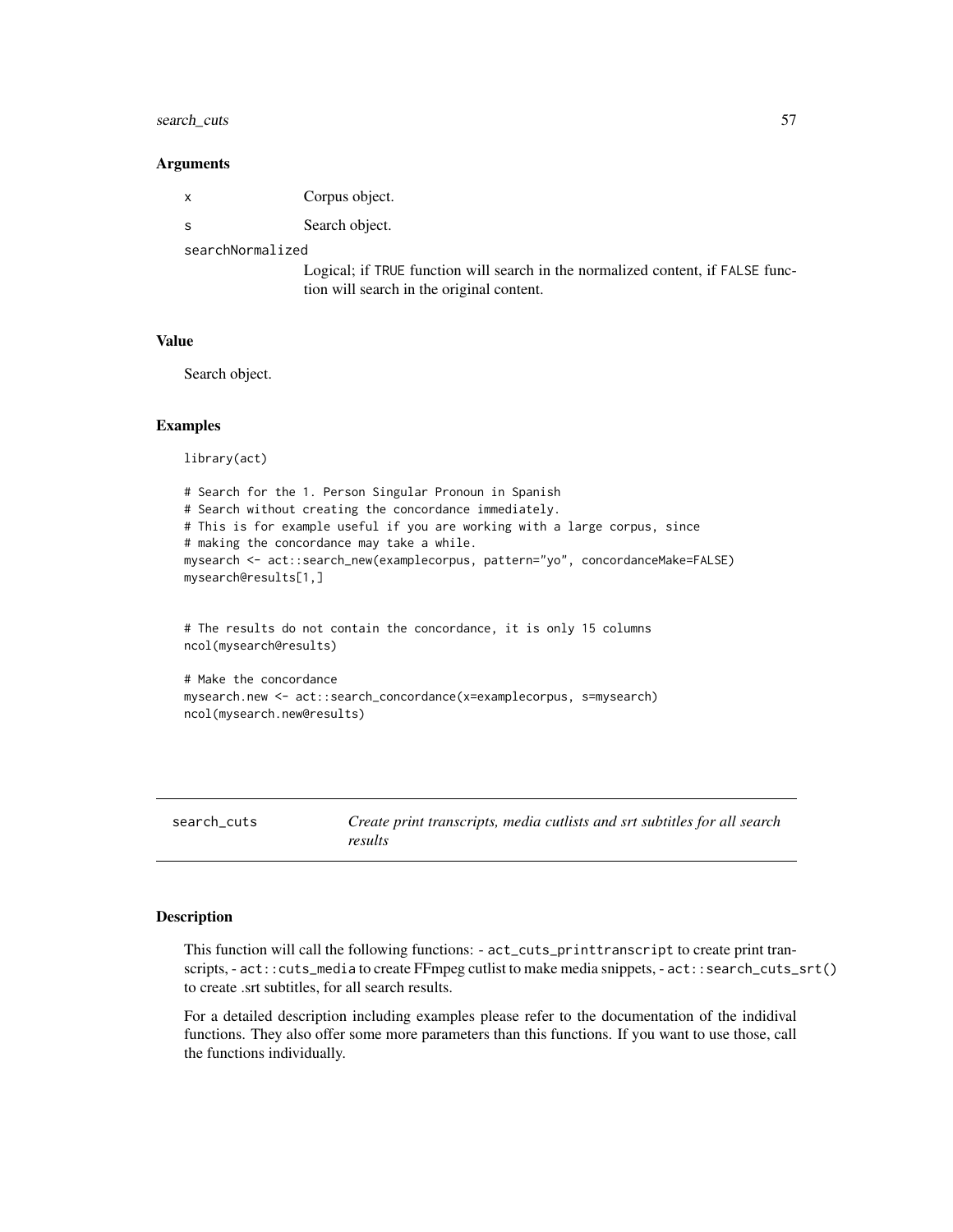# Usage

```
search_cuts(
 x,
  s,
 cutSpanBeforesec = NULL,
 cutSpanAftersec = NULL,
 l = NULL,outputFolder = NULL
)
```
#### Arguments

| X                | Corpus object.                                                                                                                                                                                    |  |
|------------------|---------------------------------------------------------------------------------------------------------------------------------------------------------------------------------------------------|--|
| S                | Search object.                                                                                                                                                                                    |  |
| cutSpanBeforesec |                                                                                                                                                                                                   |  |
|                  | Double; Start the cut some seconds before the hit to include some context; the<br>default NULL will take the value as set in @cuts.span.beforesec of the search<br>object.                        |  |
| cutSpanAftersec  |                                                                                                                                                                                                   |  |
|                  | Double; End the cut some seconds before the hit to include some context; the<br>default NULL will take the value as set in @cuts.span.beforesec of the search<br>object.                          |  |
|                  | Layout object.                                                                                                                                                                                    |  |
| outputFolder     | Character string; if parameter is not set, the print transcripts will only be inserted<br>in sere sults; if the path to a existing folder is given transcripts will be saved<br>in '.txt' format. |  |

# Value

Search object;

# Examples

library(act)

```
# IMPORTANT: In the example corpus all transcripts are assigned media links.
# The actual media files are, however, not included in when installing the package
# due to size limitations of CRAN.
# But you may download the media files separately.
# Please see the section 'examplecorpus' for instructions.
# --> You will need the media files to execute the following example code.
## Not run:
# Search
mysearch <- act::search_new(examplecorpus, pattern="yo")
# Create print transcripts, media cutlists and .srt subtitles
# for all search results
test <- act::search_cuts(x=examplecorpus, s=mysearch)
```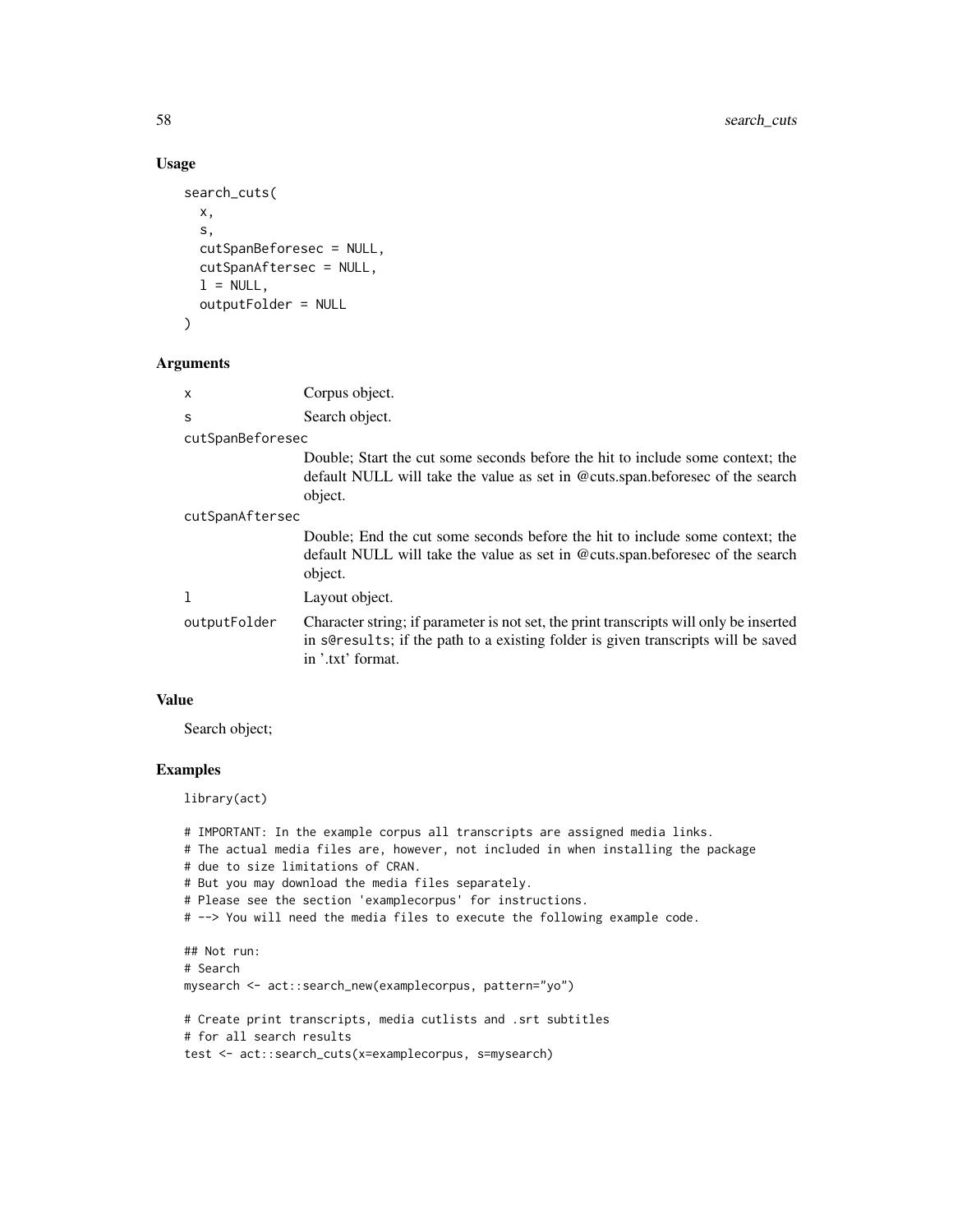```
# Display all print transcripts on screen from @cuts.printtranscripts
cat(test@cuts.printtranscripts)
# Display cutlist on screen from @cuts.cutlist.mac
cat(test@cuts.cutlist.mac)
# Display .srt subtitles
cat(test@results[, mysearch@cuts.column.srt])
## End(Not run)
```
search\_cuts\_media *Create cut lists for 'FFmpeg'*

### Description

This function creates FFmpeg commands to cut media files for each search results. If you want to execute the commands (and cut the media files) you need to have FFmpeg installed on you computer. To install FFmpeg you can follow the instructions given in the vignette 'installation-ffmpeg'. Show the vignette with vignette("installation-ffmpeg").

#### Usage

```
search_cuts_media(
 x,
  s,
  cutSpanBeforesec = NULL,
  cutSpanAftersec = NULL,
  outputFolder = NULL,
  filterMediaInclude = "",
  fastVideoPostioning = TRUE,
  videoCodecCopy = FALSE,
  audioCutsAsMP3 = FALSE,
  Panning = NULL
\lambda
```
#### Arguments

x Corpus object; Please note: all media paths for a transcript need to be given as a list in the corpus object in corpus@transcripts[[ ]]@media.path . You can use the respective media functions. .

s Search object.

cutSpanBeforesec

Double; Start the cut some seconds before the hit to include some context; the default NULL will take the value as set in @cuts.span.beforesec of the search object.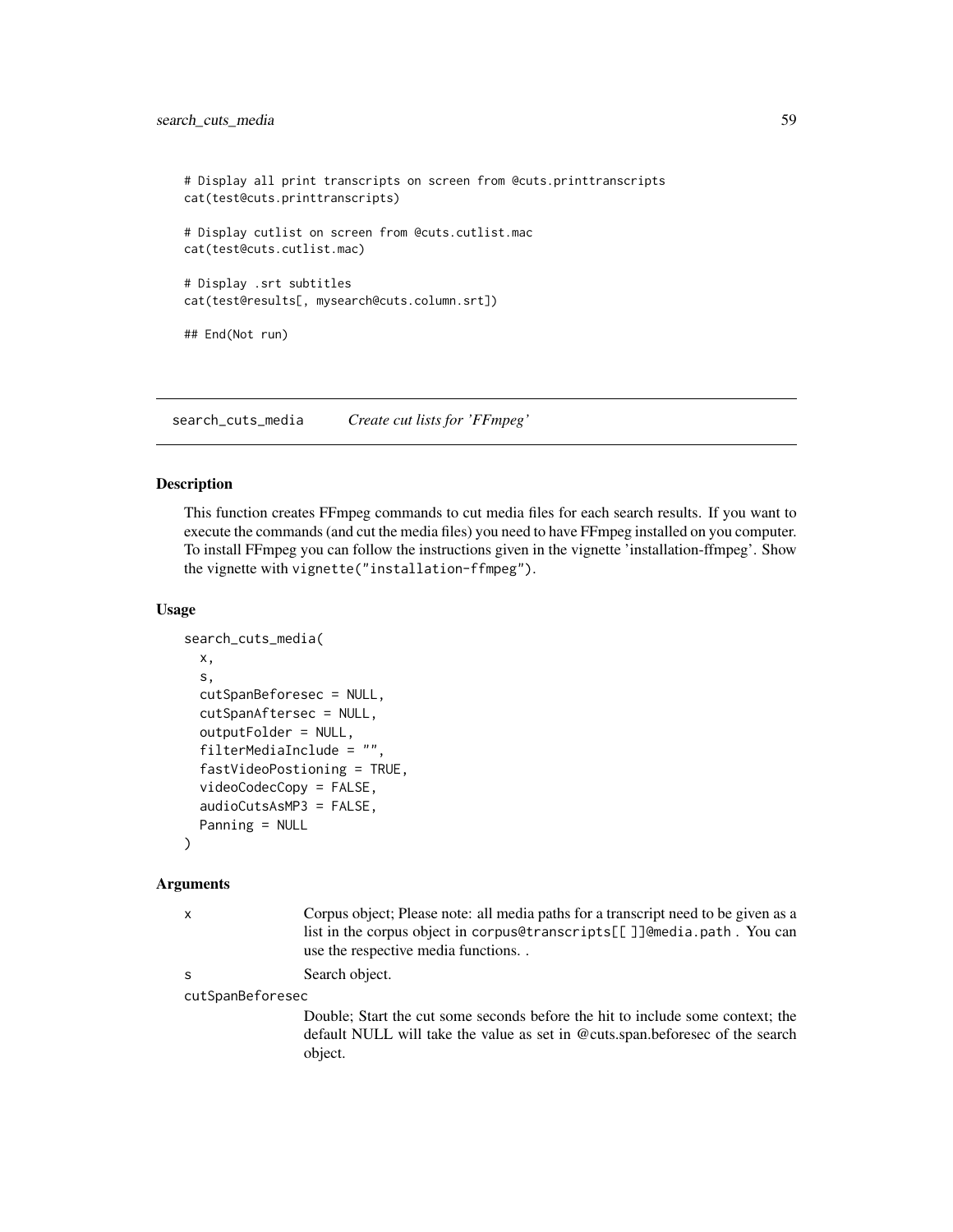| cutSpanAftersec     |                                                                                                                                                                                                                                                                              |  |
|---------------------|------------------------------------------------------------------------------------------------------------------------------------------------------------------------------------------------------------------------------------------------------------------------------|--|
|                     | Double; End the cut some seconds before the hit to include some context; the<br>default NULL will take the value as set in @cuts.span.beforesec of the search<br>object.                                                                                                     |  |
| outputFolder        | Character string; path to folder where files will be written.                                                                                                                                                                                                                |  |
| filterMediaInclude  |                                                                                                                                                                                                                                                                              |  |
|                     | Character string; regular expression to match only some of the media files in<br>corpus@transcripts[[]]@media.path.                                                                                                                                                          |  |
| fastVideoPostioning |                                                                                                                                                                                                                                                                              |  |
|                     | Logical; If TRUE the FFmpeg command will be using the parameter fast video<br>positioning as specified in options ()\$act.ffmpeg.command.fastVideoPostioning.                                                                                                                |  |
|                     | videoCodecCopy Logical; if TRUE FFMPEG will use the option <i>codec copy</i> for videos.                                                                                                                                                                                     |  |
|                     | audioCutsAsMP3 Logical; If TRUE audio cuts will be exported as '.mp3' files, using options()\$act.ffmpeg.command.aud                                                                                                                                                         |  |
| Panning             | Integer; 0=leave audio as is $(ch1\&ch2)$ , 1=only channel 1 $(ch1)$ , 2=only channel<br>2 (ch2), 3=both channels separated (ch1&ch2), 4=all three versions (ch1&ch2,<br>ch1, ch2). This setting will override the option made in 'act.ffmpeg.exportchannels.fromColumnName' |  |
|                     |                                                                                                                                                                                                                                                                              |  |

# Details

#### *Cut lists*

The commands are collected in cut lists. The cut lists will be stored in different ways:

- A cut list for for ALL search results will be stored in s@cuts.cutlist.mac to be used on MacOS and s@cuts.cutlist.win to be used on Windows.
- Individual cut lists for EACH search result will be stored in additional columns in the data frame s@results. The cut lists that can be executed in the Terminal (Apple) or the Command Line Interface (Windows).

### *Input media files*

The function will use all files in corpus@transcripts[[ ]]@media.path. Therefore you will need to set the options filterMediaInclude filtering for which input media files you want to create the cuts. The filter is a regular expression, e.g. '\.(wav|aif)' for '.wav' and '.aif' audio files or '\.mp4' for '.mp4' video files.

# *Output format*

The output format is predefined by in the options:

- act.ffmpeg.command defines the basic FFmpeg command
- act.ffmpeg.command.fastVideoPostioning defines the FFmpeg command to be used with large video files.

The default is to generate mp4 video cuts. You can also use the following commands to change the output format:

MP4 video cuts with original video quality:

• options(act.ffmpeg.command = 'ffmpeg -i "INFILEPATH" -ss TIMESTART -t TIMEDURATION OPTIONS -y "OUTFILEPATH.mp4" -hide\_banner')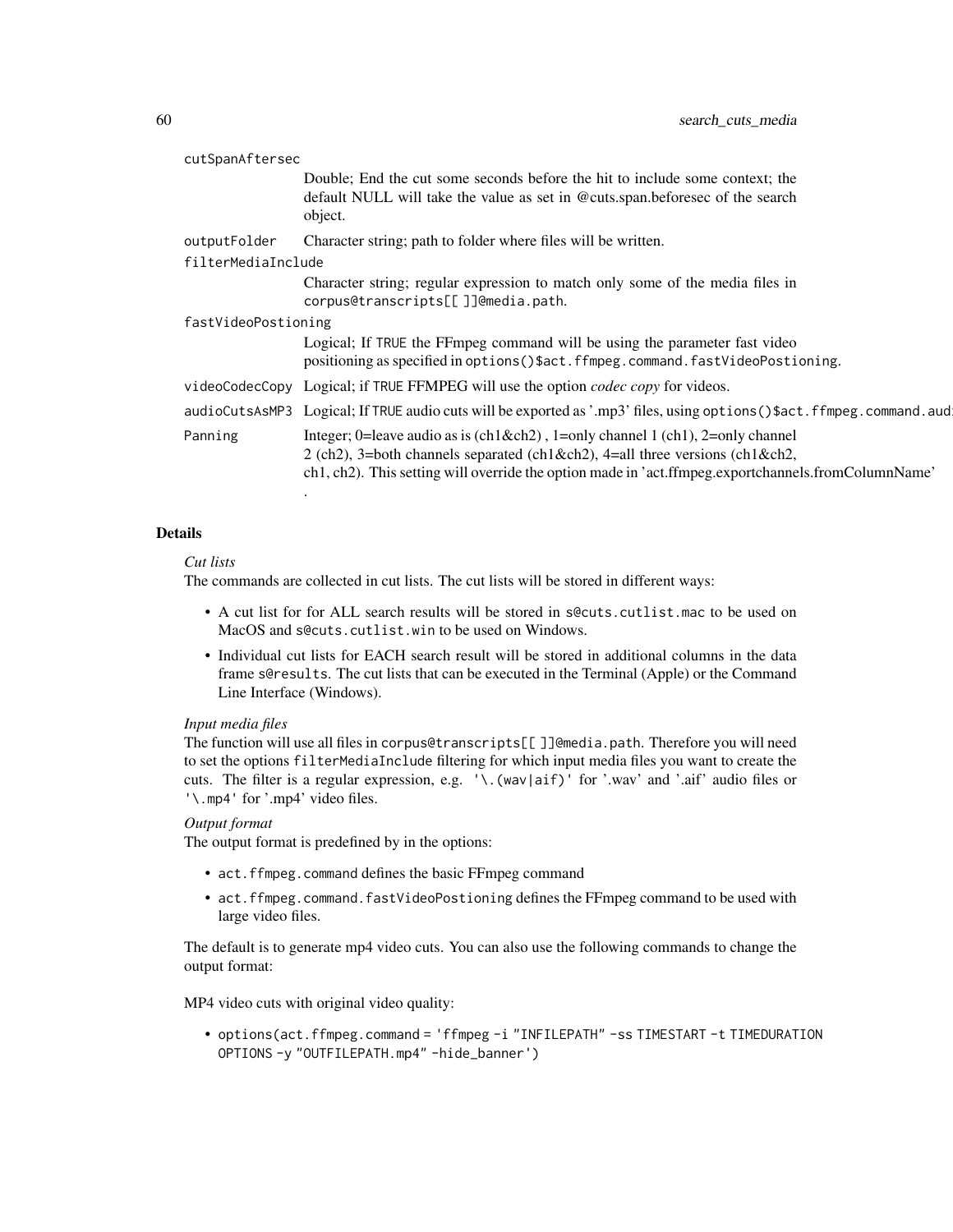• options(act.ffmpeg.command.fastVideoPostioning = 'ffmpeg -ss TIMESTARTMINUS10SECONDS -i "INFILEPATH" -ss 10.000 -t TIMEDURATION OPTIONS -y "OUTFILEPATH.mp4" -hide\_banner')

MP4 video cuts with reduced video quality:

- options(act.ffmpeg.command = 'ffmpeg -i "INFILEPATH" -ss TIMESTART -t TIMEDURATION OPTIONS -vf scale=1920:-1 -b:v 1M -b:a 192k -y "OUTFILEPATH.mp4" -hide\_banner')
- options(act.ffmpeg.command.fastVideoPostioning = 'ffmpeg -ss TIMESTARTMINUS10SECONDS -i "INFILEPATH" -ss 10.000 -t TIMEDURATION OPTIONS -vf scale=1920:-1 -b:v 6M -b:a 192k -y "OUTFILEPATH.mp4" -hide\_banner')

WAV audio cuts:

- options(act.ffmpeg.command = 'ffmpeg -i "INFILEPATH" -ss TIMESTART -t TIMEDURATION OPTIONS -y "OUTFILEPATH.wav" -hide\_banner')
- options(act.ffmpeg.command = 'ffmpeg -i "INFILEPATH" -ss TIMESTART -t TIMEDURATION OPTIONS -y "OUTFILEPATH.mp3" -hide\_banner')

#### *Advanced options*

You can adjust the FFmpeg commands according to your needs. The following options define the FFmpeg command that will be used by the package. The command needs to contain place holders which will be replaced by the actual values in the package. If you want to define your own ffmpeg command, please make sure to use the following placeholders:

- INFILEPATH path to the input media file.
- OUTFILEPATH path where the output media file will be saved
- OPTIONS FFmpeg options that will be applied additionally, in particular fast video positioning.
- TIMESTART time in seconds where to begin the cutting
- TIMESTARTMINUS10SECONDS time in seconds where to begin the cutting, in case that fast video positioning is being used.
- TIMEDURATION duration of cuts.

### Value

Search object; cut lists will be stored in s@cuts.cutlist.mac and s@cuts.cutlist.win.

#### Examples

```
library(act)
```

```
# IMPORTANT: In the example corpus all transcripts are assigned media links.
```
- # The actual media files are, however, not included in when installing the package
- # due to size limitations of CRAN.
- # But you may download the media files separately.
- # Please see the section 'examplecorpus' for instructions.
- # --> You will need the media files to execute the following example code.

```
## Not run:
# Search
mysearch <- act::search_new(examplecorpus, pattern="yo")
```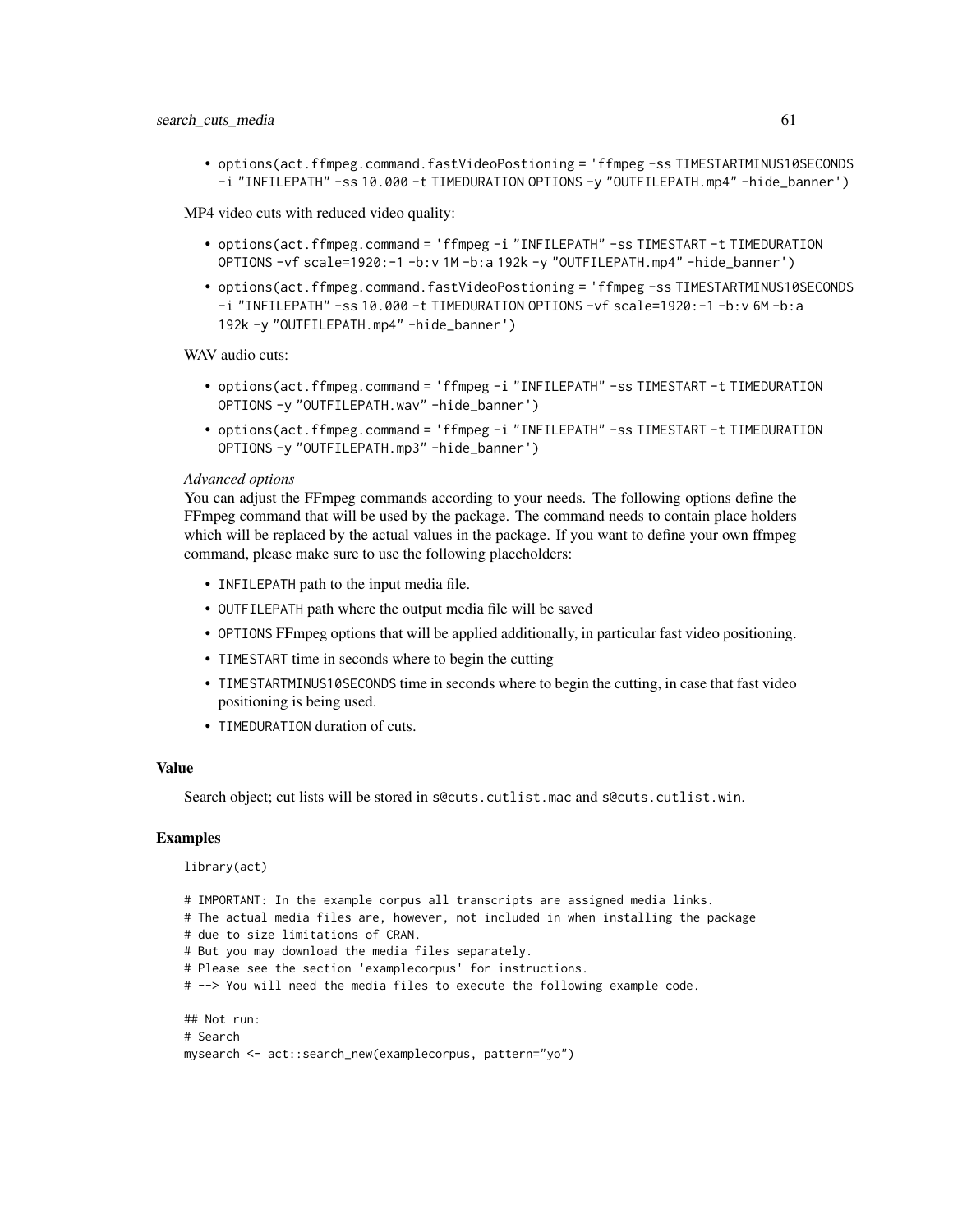# Create cut lists mysearch <- act::search\_cuts\_media (x=examplecorpus, s=mysearch) # Check results for Mac: # Get entire cut list for Mac and display on screen, # so you can copy&paste this into the Terminal mycutlist <- mysearch@cuts.cutlist.mac cat(mycutlist) # Cut list for first search result mycutlist <- mysearch@results\$cuts.cutlist.mac[[1]] cat(mycutlist) # Check results for Windows: # Get entire cut list for Mac and display on screen, # so you can copy&paste this into the CLI mycutlist <- mysearch@cuts.cutlist.win cat(mycutlist) # Cut list for first search result mycutlist <- mysearch@results\$cuts.cutlist.win[[1]] cat(mycutlist)

# It is, however, more convenient to specify the argument 'outputFolder' in order to get # the cut list as a (executable) file/batch list.

## End(Not run)

search\_cuts\_printtranscript

*Create print transcripts for all search results*

# Description

Print transcripts in the style of conversation analysis will be created for each search result. The transcripts will be inserted into the column defined in s@cuts.column.printtranscript. All transcripts will be stored in s@cuts.printtranscripts.

### Usage

```
search_cuts_printtranscript(
 x,
  s,
 cutSpanBeforesec = NULL,
  cutSpanAftersec = NULL,
  l = NULL,outputFolder = NULL
)
```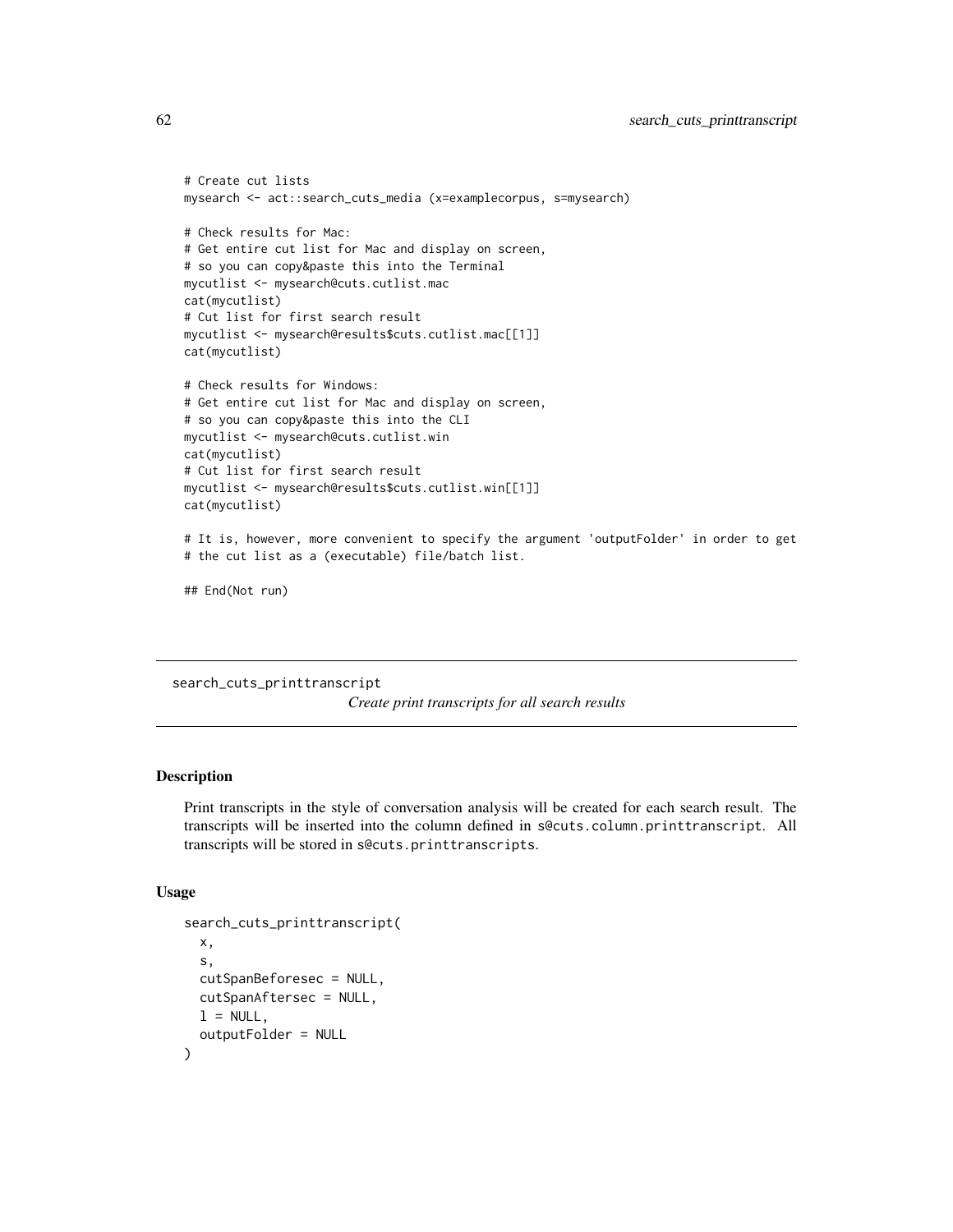#### **Arguments**

| X                | Corpus object.                                                                                                                                                                                             |  |
|------------------|------------------------------------------------------------------------------------------------------------------------------------------------------------------------------------------------------------|--|
| S                | Search object.                                                                                                                                                                                             |  |
| cutSpanBeforesec |                                                                                                                                                                                                            |  |
|                  | Double; Start the cut some seconds before the hit to include some context; the<br>default NULL will take the value as set in @cuts.span.beforesec of the search<br>object.                                 |  |
| cutSpanAftersec  |                                                                                                                                                                                                            |  |
|                  | Double; End the cut some seconds before the hit to include some context; the<br>default NULL will take the value as set in @cuts.span.beforesec of the search<br>object.                                   |  |
|                  | Layout object.                                                                                                                                                                                             |  |
| outputFolder     | Character string; if parameter is not set, the print transcripts will only be inserted<br>in series in serial set if the path to a existing folder is given transcripts will be saved<br>in '.txt' format. |  |

# Details

If you want to modify the layout of the print transcripts, create a new layout object with mylayout <-methods::new("layout"), modify the settings and pass it as argument l.

#### Value

Search object;

library(act)

# Examples

```
# Search
mysearch <- act::search_new(examplecorpus, pattern="yo")
```

```
# Create print transcripts for all search results
test <- act::search_cuts_printtranscript (x=examplecorpus, s=mysearch)
```
# Display all print transcripts on screen from @cuts.printtranscripts cat(test@cuts.printtranscripts)

```
# Display all print transcripts from results data frame
cat(test@results[,mysearch@cuts.column.printtranscript])
cat(test@results[,mysearch@cuts.column.printtranscript])
```

```
# Only single print transcript from results data frame
cat(test@results[1,mysearch@cuts.column.printtranscript])
```

```
# Create print transcript snippets including 1 sec before and 5 sec after
mysearch@cuts.span.beforesec =1
mysearch@cuts.span.aftersec = 5
test <- act::search_cuts_printtranscript (x=examplecorpus,
```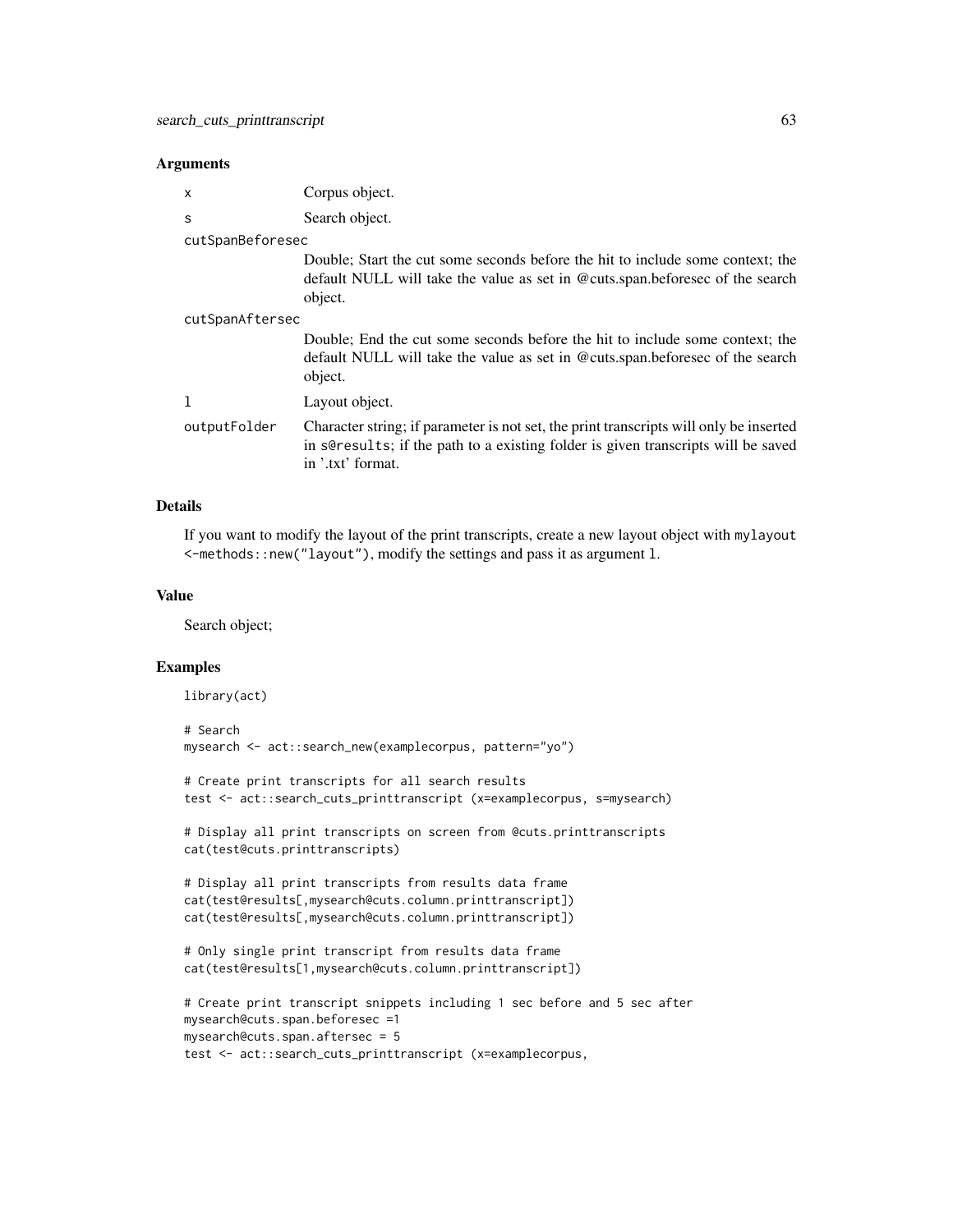```
s=mysearch)
```

```
# Display all transcript snippets on screen
cat(test@results[,mysearch@cuts.column.printtranscript])
```
search\_cuts\_srt *Create .srt subtitles for all search results*

# Description

Subtitles in 'Subrib Title' .srt format will be created for each search result. The subtitles will be inserted into the column defined in s@cuts.column.srt.

# Usage

```
search_cuts_srt(
 x,
 s,
 cutSpanBeforesec = NULL,
  cutSpanAftersec = NULL,
 outputFolder = NULL,
  speaker.show = TRUE,
  speaker.width = 3,
  speaker.ending = ":"
\mathcal{L}
```
# Arguments

| X                | Corpus object.                                                                                                                                                                               |
|------------------|----------------------------------------------------------------------------------------------------------------------------------------------------------------------------------------------|
| S                | Search object.                                                                                                                                                                               |
| cutSpanBeforesec |                                                                                                                                                                                              |
|                  | Double; Start the cut some seconds before the hit to include some context; the<br>default NULL will take the value as set in @cuts.span.beforesec of the search<br>object.                   |
| cutSpanAftersec  |                                                                                                                                                                                              |
|                  | Double; End the cut some seconds before the hit to include some context; the<br>default NULL will take the value as set in @cuts.span.beforesec of the search<br>object.                     |
| outputFolder     | Character string; if parameter is not set, the srt subtitles will only be inserted in<br>s@results; if the path to a existing folder is given transcripts will be saved in<br>'.srt' format. |
| speaker.show     | Logical; if TRUE name of speaker will be shown before the content of the anno-<br>tation.                                                                                                    |
| speaker.width    | Integer; width of speaker abbreviation, -1 for full name without shortening.                                                                                                                 |
| speaker.ending   | Character string; string that is added at the end of the speaker name.                                                                                                                       |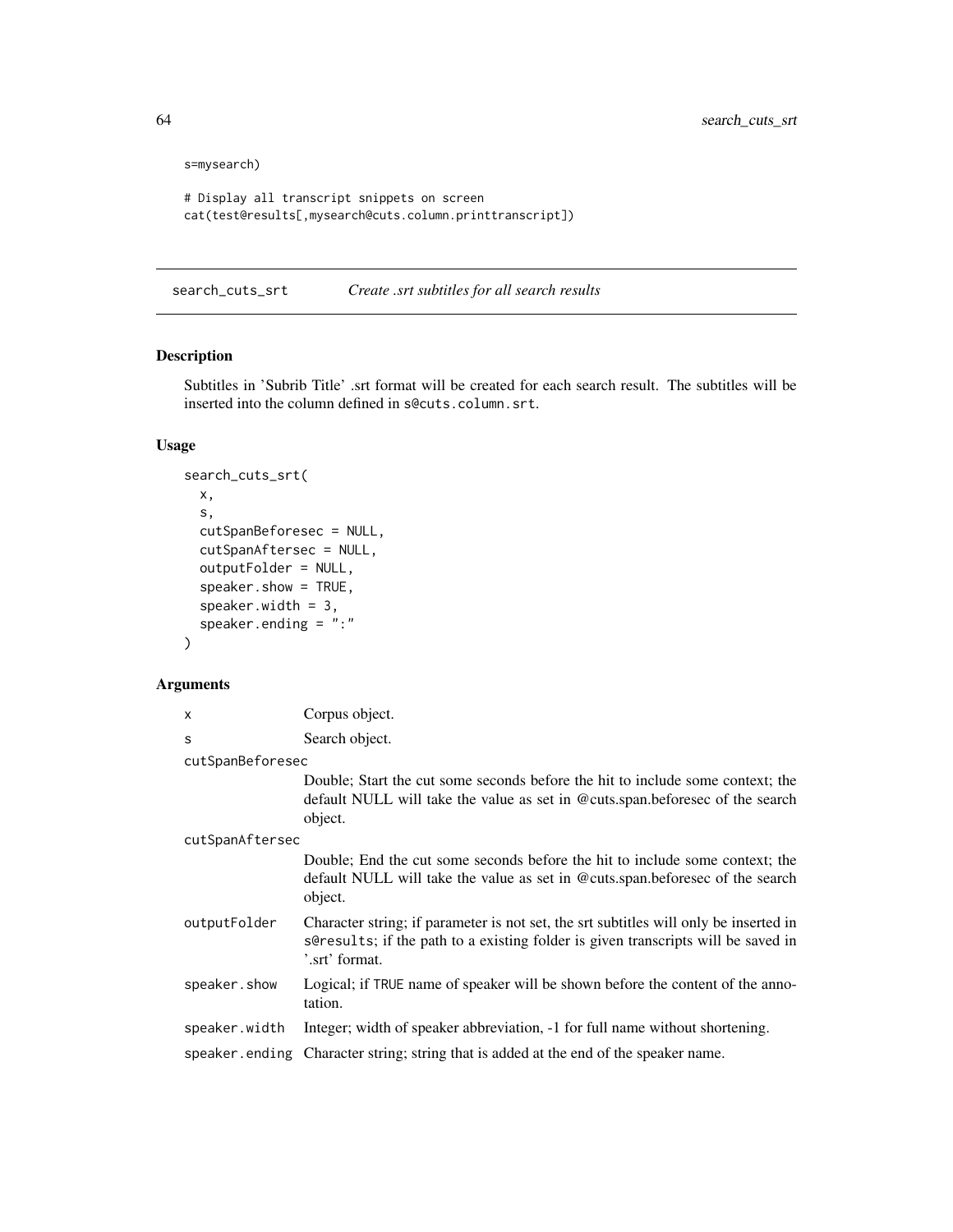# **Details**

#### *Span*

If you want to extend the cut before or after each search result, you can modify @cuts.span.beforesec and @cuts.span.aftersec in your search object. If you want to modify the layout of the print transcripts, create a new layout object with mylayout <-methods::new("layout"), modify the settings and pass it as argument l.

# Value

Search object;

### Examples

```
library(act)
```

```
# Search
mysearch <- act::search_new(examplecorpus, pattern="yo")
# Create srt subtitles for all search results
test <- act::search_cuts_srt (x=examplecorpus, s=mysearch)
# Display srt subtitle of first three results
cat(test@results[1:3, mysearch@cuts.column.srt])
# Create srt subtitle including 1 sec before and 5 sec after
mysearch@cuts.span.beforesec = 1
mysearch@cuts.span.aftersec = 5
test <- act::search_cuts_srt (x=examplecorpus,
s=mysearch)
# Display srt subtitle of first results
cat(test@results[1,mysearch@cuts.column.srt])
```
<span id="page-64-0"></span>search\_makefilter *Makes a filter for transcript and tier names*

### Description

Search a corpus object and return the names of all transcripts and tiers that match the given parameters. You can define parameters to include and/or exclude transcripts and tiers based on their names. All parameters passed to the function will be combined.

### Usage

```
search_makefilter(
  x,
  filterTranscriptNames = NULL,
  filterTranscriptIncludeRegEx = NULL,
```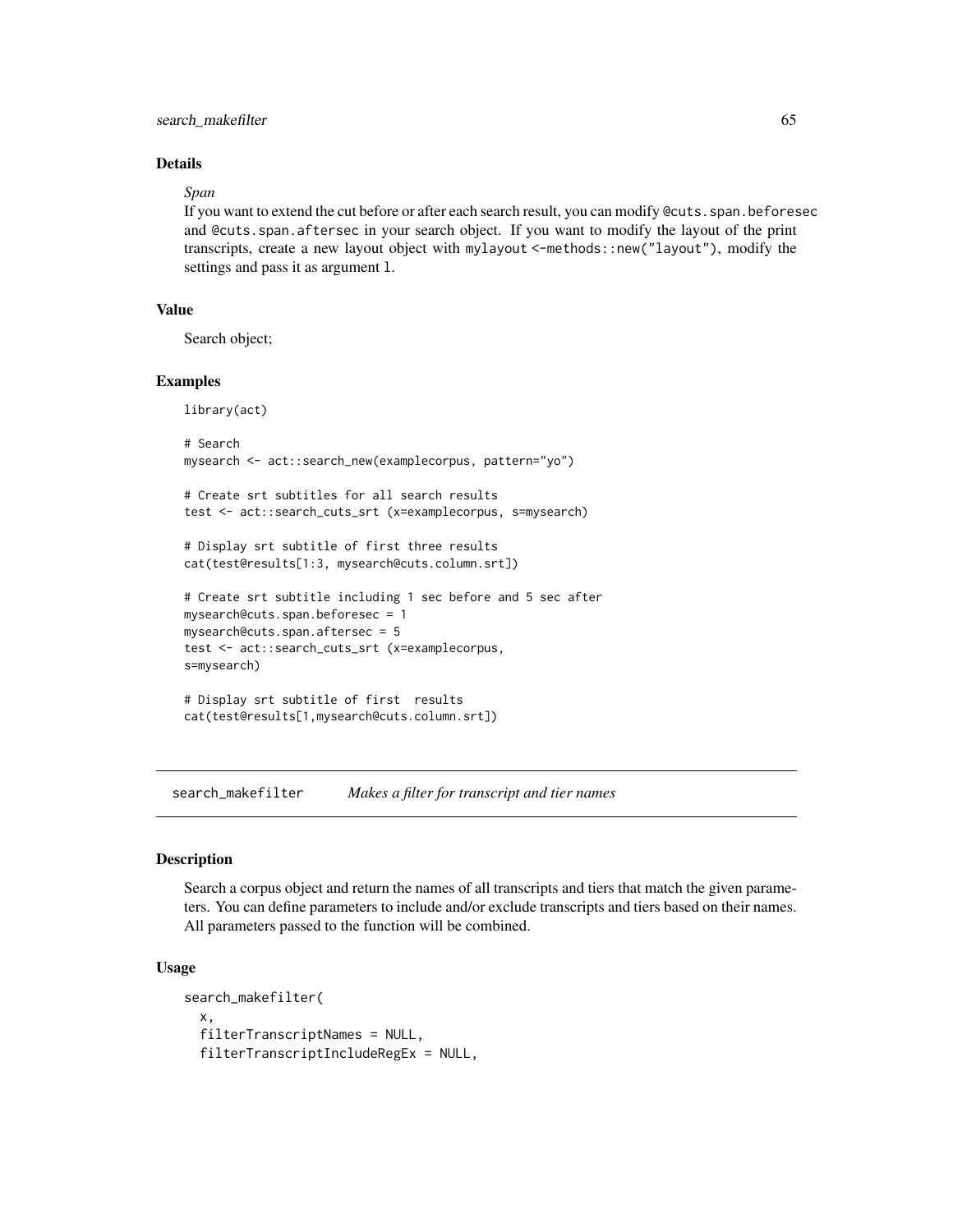```
filterTranscriptExcludeRegEx = NULL,
filterTierNames = NULL,
filterTierIncludeRegEx = NULL,
filterTierExcludeRegEx = NULL
```
#### Arguments

)

| Corpus object. |  |
|----------------|--|
|                |  |

filterTranscriptNames

Vector of character strings; Names of the transcripts that you want to include; to include all transcripts in the corpus object leave parameter empty or set to character() or "".

filterTranscriptIncludeRegEx

Character string; as regular expression, include transcripts matching the expression.

filterTranscriptExcludeRegEx

Character string; as regular expression, exclude transcripts matching the expression.

#### filterTierNames

Vector of character strings; Names of the tiers that you want to include; to include all tiers in the corpus object leave parameter empty or set to character() or  $"$ .

### filterTierIncludeRegEx

Character string; as regular expression, include tiers matching the expression.

### filterTierExcludeRegEx

Character string; as regular expression, exclude tiers matching the expression.

# Details

This functions is useful if you want to use functions of the package such as transcripts\_update\_normalization, transcripts\_update\_fulltexts, corpus\_export and limit them to only some of the transcripts.

# Value

List of character vectors. \$filterTranscriptNames contains all transcript names in the corpus matching the expressions, \$filterTierNames contains all tier names in the corpus matching the expressions.

### See Also

[search\\_new,](#page-66-0) [search\\_run,](#page-76-0) [search\\_sub](#page-78-0)

### Examples

library(act)

# Search all transcripts that have "ARG" (ignoring case sensitivity) in their name myfilter <- act::search\_makefilter(x=examplecorpus, filterTranscriptIncludeRegEx="(?i)arg")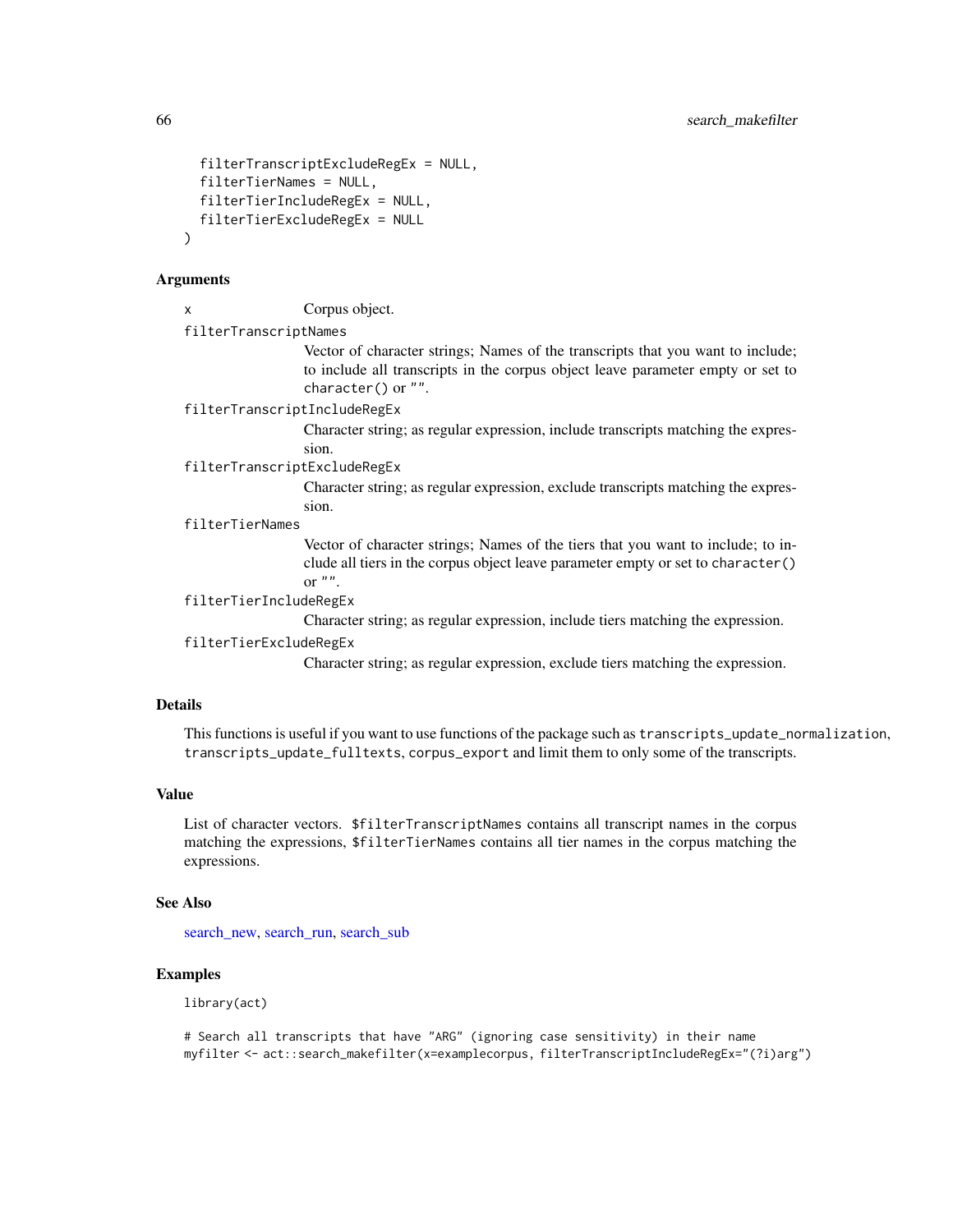# search\_new 67

myfilter\$transcript.names

```
# Search all transcripts that don't have "ARG" in their name
myfilter <- act::search_makefilter(x=examplecorpus, filterTranscriptExcludeRegEx="ARG")
myfilter$transcript.names
```

```
# Search all tiers that have an "A" or an "a" in their name
myfilter <- act::search_makefilter(x=examplecorpus, filterTierIncludeRegEx="(?i)A")
myfilter$tier.names
```

```
# Search all tiers that have a capital "A" in their name
myfilter <- act::search_makefilter(x=examplecorpus, filterTierIncludeRegEx="A")
myfilter$tier.names
```

```
# In which transcripts do these tiers occur?
myfilter$transcript.names
```

```
# Let's check the first of the transcripts, if this is really the case...
examplecorpus@transcripts[[myfilter$transcript.names[1]]]@tiers
```
<span id="page-66-0"></span>

#### search\_new *Create a new search*

#### **Description**

Creates a new search object and runs the search in a corpus object. Only 'x' and 'pattern' are obligatory. The other arguments can be left to their default values.

#### Usage

```
search_new(
  x,
  pattern,
  searchMode = c("content", "fulltext", "fulltext.byTime", "fulltext.byTier"),
  searchNormalized = TRUE,
  name = "mysearch",
  resultidprefix = "result",
  filterTranscriptNames = NULL,
  filterTranscriptIncludeRegEx = NULL,
  filterTranscriptExcludeRegEx = NULL,
  filterTierNames = NULL,
  filterTierIncludeRegEx = NULL,
  filterTierExcludeRegEx = NULL,
  filterSectionStartsec = NULL,
  filterSectionEndsec = NULL,
  concordanceMake = TRUE,
  concordanceWidth = NULL,
  cutSpanBeforesec = 0,
```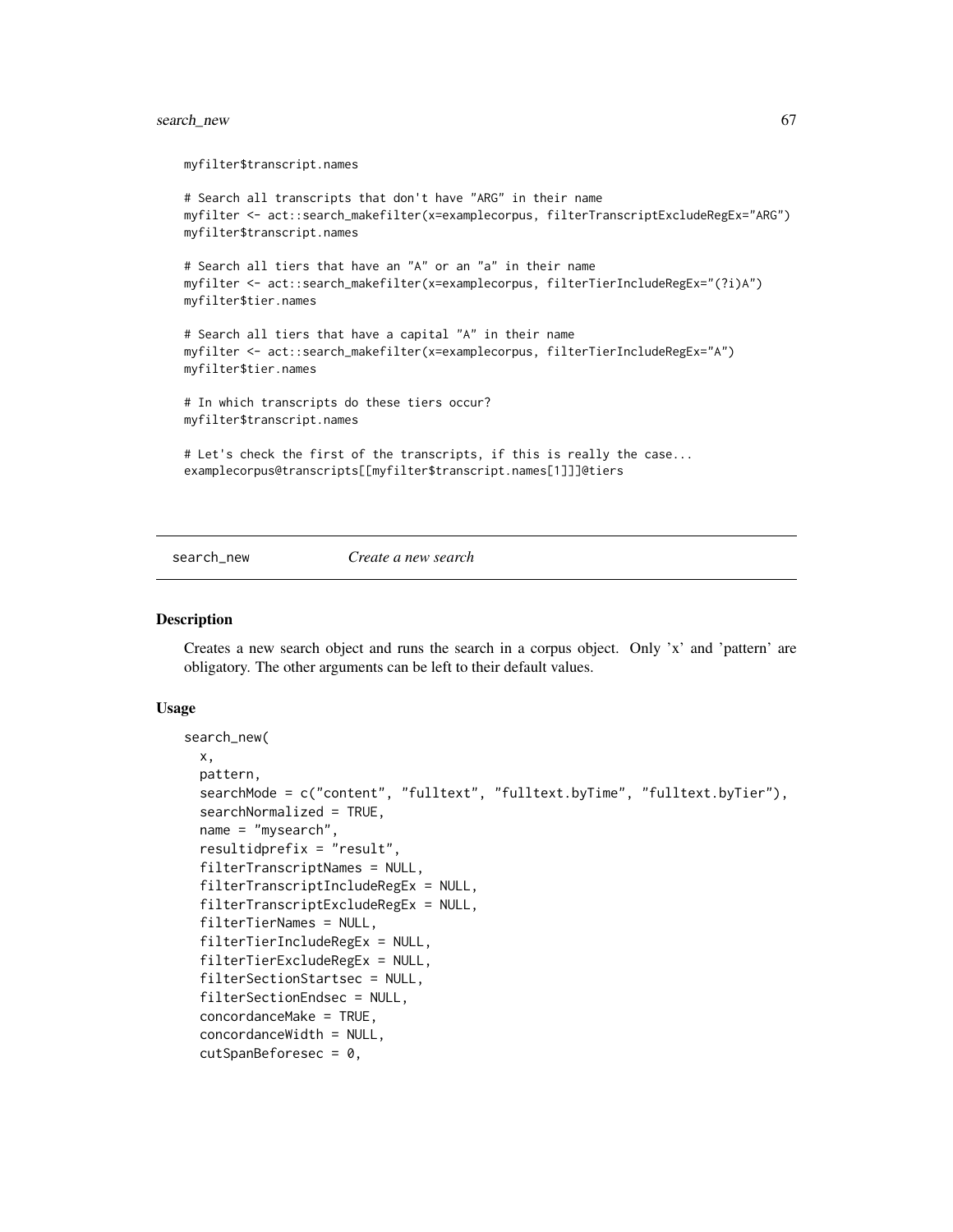```
cutSpanAftersec = <math>0</math>,runSearch = TRUE
\mathcal{L}
```
# Arguments

| х                            | Corpus object; basis in which will be searched.                                                                                                   |  |
|------------------------------|---------------------------------------------------------------------------------------------------------------------------------------------------|--|
| pattern                      | Character string; search pattern as regular expression.                                                                                           |  |
| searchMode                   | Character string; takes the following values: content, fulltext (=default, in-<br>cludes both full text modes), fulltext.byTime, fulltext.byTier. |  |
| searchNormalized             |                                                                                                                                                   |  |
|                              | Logical; if TRUE function will search in the normalized content, if FALSE func-<br>tion will search in the original content.                      |  |
| name                         | Character string; name of the search. Will be used, for example, as name of the<br>sub folder when creating media cuts.                           |  |
|                              | resultidprefix Character string; prefix for the name of the consecutively numbered search re-<br>sults.                                           |  |
| filterTranscriptNames        |                                                                                                                                                   |  |
|                              | Vector of character strings; names of transcripts to be included.                                                                                 |  |
| filterTranscriptIncludeRegEx |                                                                                                                                                   |  |
|                              | Character string; as regular expression, limit search to certain transcripts match-<br>ing the expression.                                        |  |
| filterTranscriptExcludeRegEx |                                                                                                                                                   |  |
|                              | Character string; as regular expression, exclude certain transcripts matching the<br>expression.                                                  |  |
| filterTierNames              |                                                                                                                                                   |  |
|                              | Vector of character strings; names of tiers to be included.                                                                                       |  |
| filterTierIncludeRegEx       |                                                                                                                                                   |  |
|                              | Character string; as regular expression, limit search to certain tiers matching the<br>expression.                                                |  |
| filterTierExcludeRegEx       |                                                                                                                                                   |  |
|                              | Character string; as regular expression, exclude certain tiers matching the ex-<br>pression.                                                      |  |
| filterSectionStartsec        |                                                                                                                                                   |  |
|                              | Double; start time of region for search.                                                                                                          |  |
| filterSectionEndsec          |                                                                                                                                                   |  |
|                              | Double; end time of region for search.                                                                                                            |  |
| concordanceMake              |                                                                                                                                                   |  |
|                              | Logical; if TRUE concordance will be added to search results.                                                                                     |  |
| concordanceWidth             |                                                                                                                                                   |  |
|                              | Integer; number of characters to the left and right of the search hit in the con-<br>cordance, the default is 120.                                |  |
| cutSpanBeforesec             |                                                                                                                                                   |  |
|                              | Double; Start the media and transcript cut some seconds before the hit to include<br>some context, the default is 0.                              |  |
|                              |                                                                                                                                                   |  |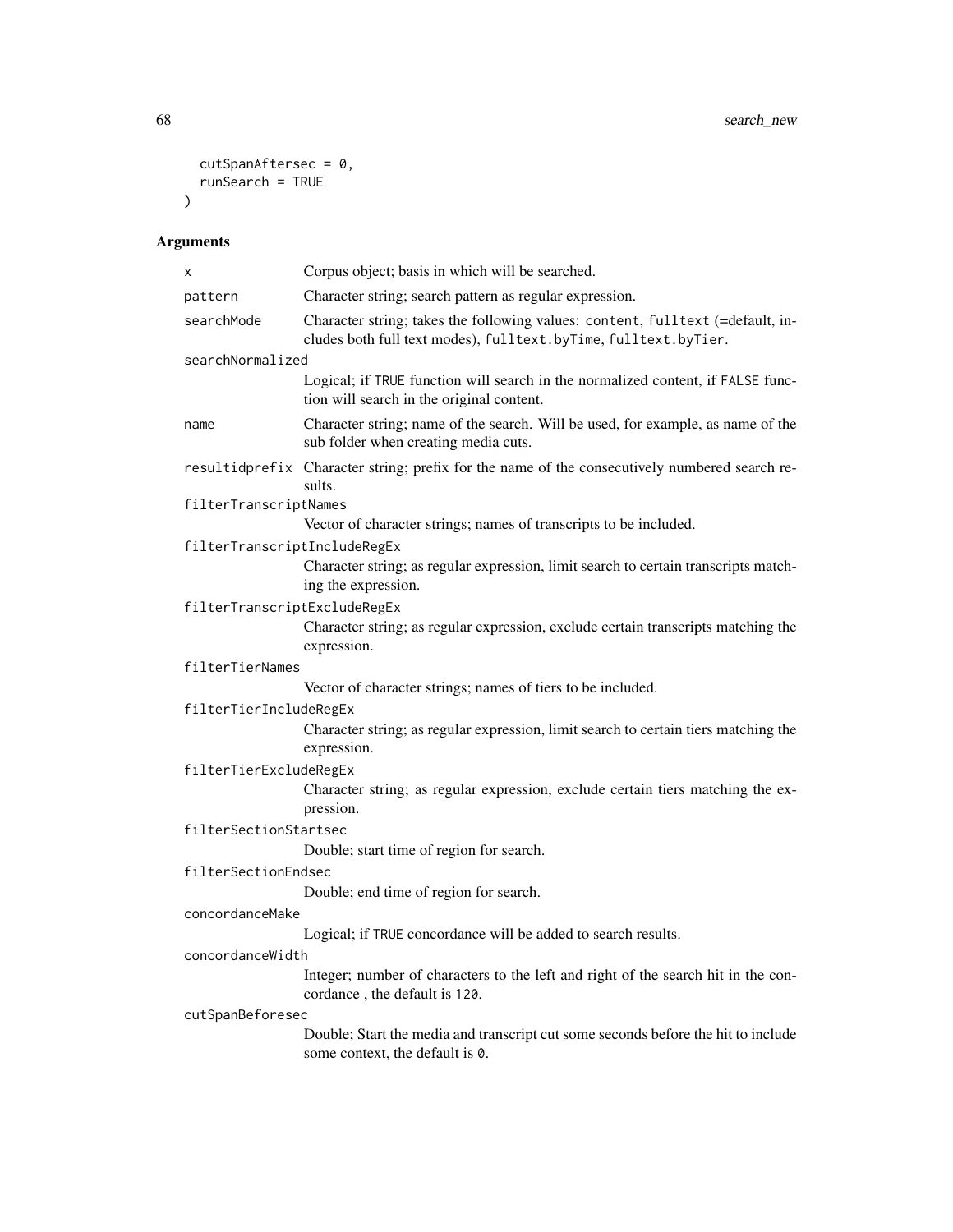| cutSpanAftersec |                                                                                                                    |
|-----------------|--------------------------------------------------------------------------------------------------------------------|
|                 | Double; End the media and transcript cut some seconds before the hit to include<br>some context, the default is 0. |
| runSearch       | Logical; if TRUE search will be run in corpus object, if FALSE only the search<br>object will be created.          |

#### Value

Search object.

#### See Also

[search\\_run,](#page-76-0) [search\\_makefilter,](#page-64-0) [search\\_sub](#page-78-0)

### Examples

library(act)

```
# Search for the 1. Person Singular Pronoun in Spanish.
mysearch <- act::search_new(examplecorpus, pattern= "yo")
mysearch
# Search in normalized content vs. original content
mysearch.norm <- act::search_new(examplecorpus, pattern="yo", searchNormalized=TRUE)
mysearch.org <- act::search_new(examplecorpus, pattern="yo", searchNormalized=FALSE)
mysearch.norm@results.nr
mysearch.org@results.nr
```

```
# The difference is because during normalization capital letters will be converted
# to small letters. One annotation in the example corpus contains a "yo" with a
# capital letter:
mysearch <- act::search_new(examplecorpus, pattern="yO", searchNormalized=FALSE)
mysearch@results$hit
```

```
# Search in full text vs. original content.
# Full text search will find matches across annotations.
# Let's define a regular expression with a certain span.
# Search for the word "no" 'no' followed by a "pero" 'but'
# in a distance ranging from 1 to 20 characters.
myRegEx <- "\\bno\\b.{1,20}pero"
mysearch <- act::search_new(examplecorpus, pattern=myRegEx, searchMode="fulltext")
mysearch
mysearch@results$hit
```
search\_openresult\_inelan

*Open a search result in 'ELAN'*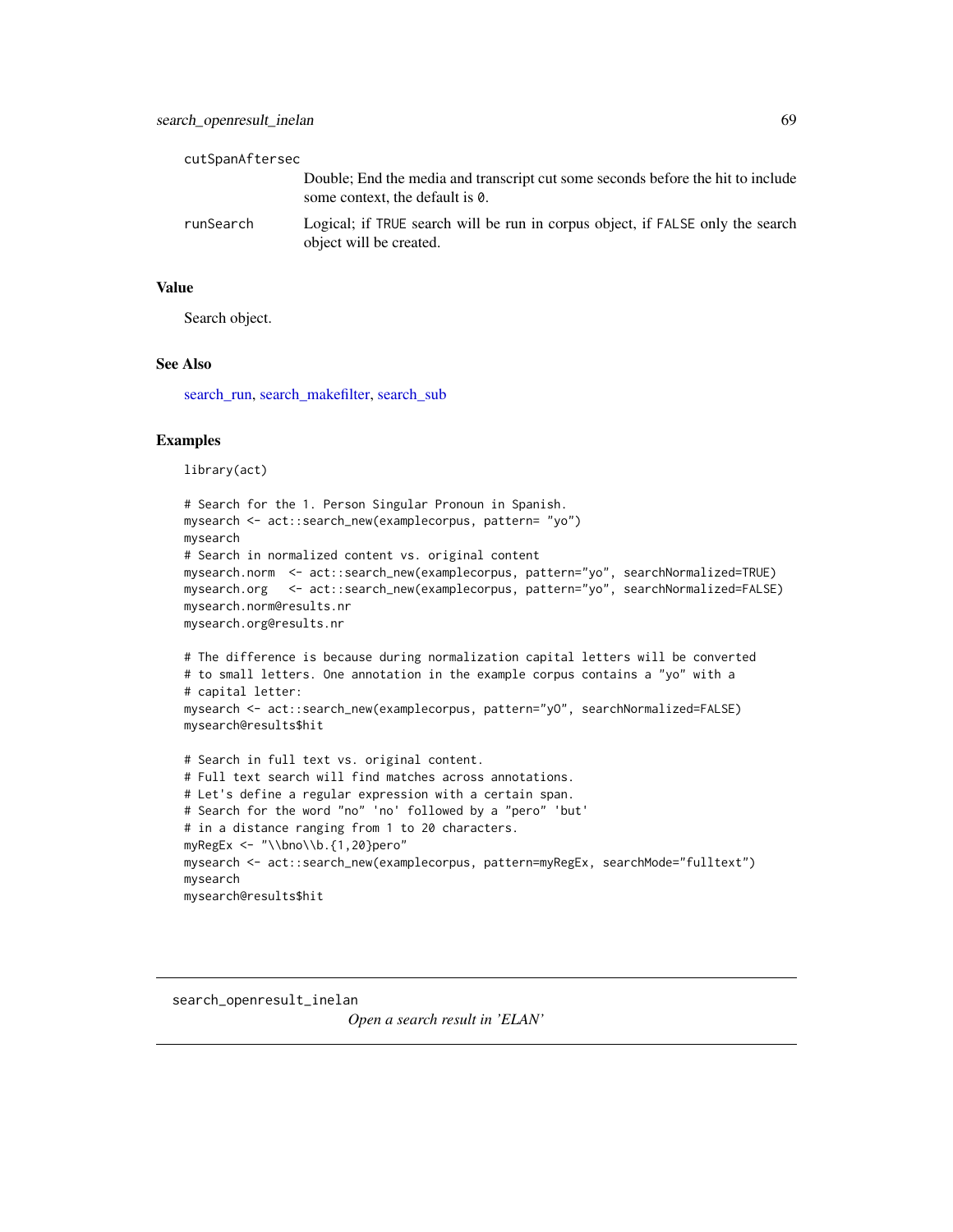The function creates an temporary .eaf file and a .psfx file that locates the search hit. These files will then be opened in ELAN. To make this function work you need to have 'ELAN' installed on your computer and tell the act package where ELAN is located. Therefore you need to set the path to the ELAN executable in the option 'act.path.elan' using options(act.path.elan='PATHTOYOURELANEXECUTABLE').

#### Usage

```
search_openresult_inelan(
  x,
  s,
  resultNr,
  openOriginalEafFileIfAvailable = FALSE
\mathcal{L}
```
## Arguments

| X        | Corpus object.                                                                          |
|----------|-----------------------------------------------------------------------------------------|
| S        | Search object.                                                                          |
| resultNr | Integer; Number of the search result (row in the data frame seresults) to be<br>opened. |
|          | openOriginalEafFileIfAvailable                                                          |
|          |                                                                                         |

Logical; if TRUE the function will check if the original annotation file was an .eaf file and if it still exists in the original location. If so, the function will not create a temporary .eaf file but open the original file. Warning: The original .pfsx file (if it exists) will be overwritten.

# Details

WARNING: This function will overwrite existing .psfx files.

Credits: Thanks to Han Sloetjes for feedback on the structure of the temporary .pfsx files. He actually made the code work.

#### Examples

```
library(act)
```
mysearch <- act::search\_new(x=examplecorpus, pattern = "yo")

```
# You can only use this function if you have installed ELAN on our computer.
## Not run:
options(act.path.elan='PATHTOYOURELANEXECUTABLE')
act::search_openresult_inelan(x=examplecorpus, s=mysearch, resultNr=1, TRUE)
```
## End(Not run)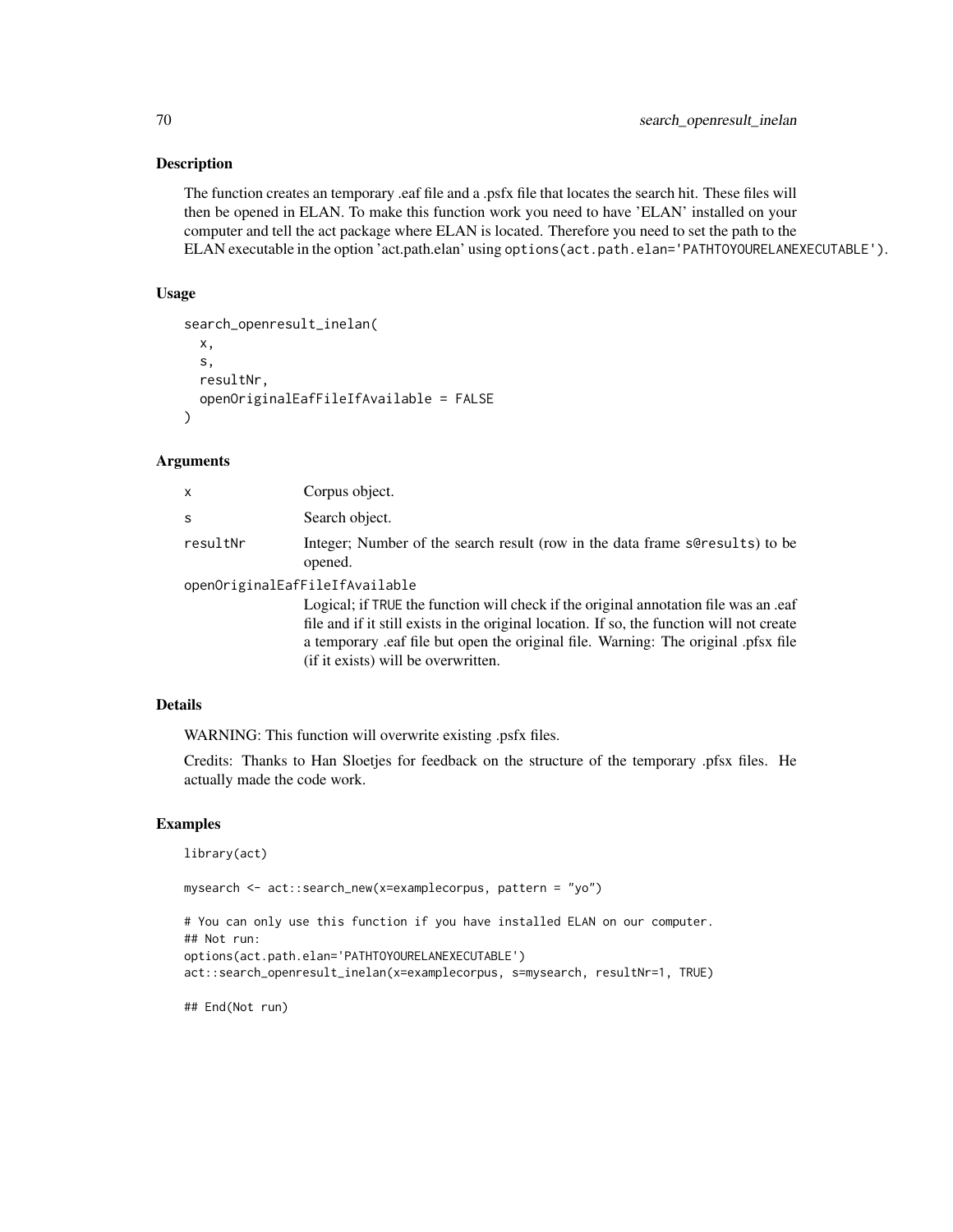search\_openresult\_inpraat

*Open a search result in 'Praat'*

# Description

The function remote controls 'Praat' by using 'sendpraat' and a 'Praat' script. It opens a search result in the 'Praat' TextGrid Editor.

#### Usage

```
search_openresult_inpraat(
 x,
  s,
  resultNr,
 play = TRUE,
  closeAfterPlaying = FALSE,
  filterMediaFile = c(".*\\.(aiff|aif|wav)", ".*\\.mp3"),
  delayBeforeOpen = 0.5
\lambda
```
# Arguments

| x                 | Corpus object.                                                                                                                                                                                                                                                                  |  |
|-------------------|---------------------------------------------------------------------------------------------------------------------------------------------------------------------------------------------------------------------------------------------------------------------------------|--|
| S                 | Search object.                                                                                                                                                                                                                                                                  |  |
| resultNr          | Integer; Number of the search result (row in the data frame sere sults) to be<br>played.                                                                                                                                                                                        |  |
| play              | Logical; If TRUE selection will be played.                                                                                                                                                                                                                                      |  |
| closeAfterPlaying |                                                                                                                                                                                                                                                                                 |  |
|                   | Logical; If TRUE TextGrid editor will be closed after playing (Currently non<br>functional!)                                                                                                                                                                                    |  |
| filterMediaFile   |                                                                                                                                                                                                                                                                                 |  |
|                   | Vector of character strings; Each element of the vector is a regular expression.<br>Expressions will be checked consecutively. The first match with an existing<br>media file will be used for playing. The default checking order is uncompressed<br>audio > compressed audio. |  |
| delayBeforeOpen   |                                                                                                                                                                                                                                                                                 |  |
|                   | Double; Time in seconds before the section will be opened in Praat. This is<br>useful if Praat opens but the section does not. In that case increase the delay.                                                                                                                 |  |

# Details

To make this function work you need to do two things first: - Install 'sendpraat' on your computer. To do so follow the instructions in the vignette 'installation-sendpraat'. Show the vignette with vignette("installation-sendpraat"). - Set the path to the 'sendpraat' executable correctly by using 'options(act.path.sendpraat = ...)'.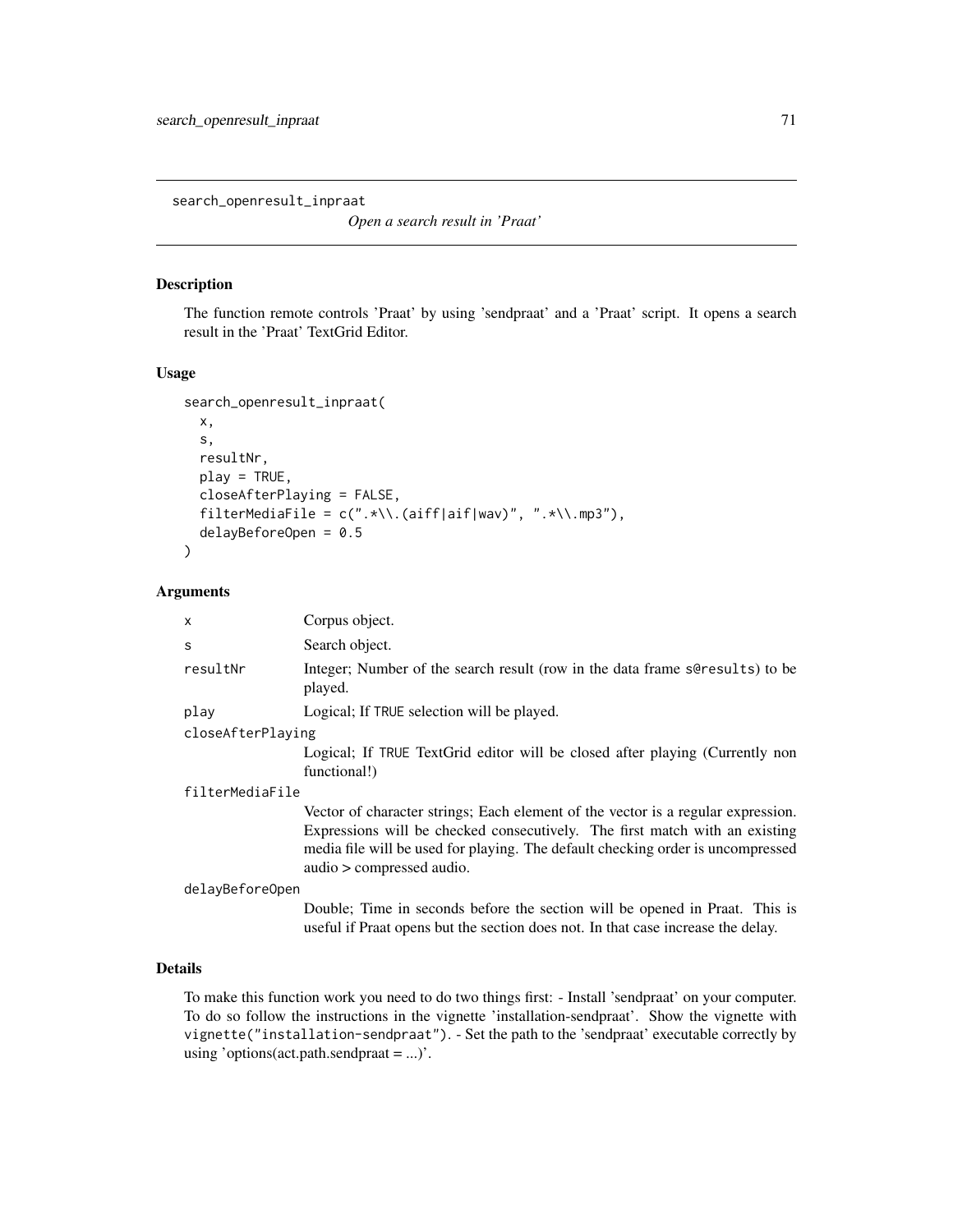# Examples

```
library(act)
mysearch <- act::search_new(x=examplecorpus, pattern = "pero")
# You can only use this functions if you have installed and
# located the 'sendpraat' executable properly in the package options.
## Not run:
act::search_openresult_inpraat(x=examplecorpus, s=mysearch, resultNr=1, TRUE, TRUE)
## End(Not run)
```
search\_openresult\_inquicktime

*Open a search result in 'Quicktime' (and play it)*

# Description

The function remote controls 'Quicktime' by using an Apple Script. It opens a search result in 'Quicktime' and plays it.

### Usage

```
search_openresult_inquicktime(
  x,
  s,
  resultNr,
 play = TRUE,
  closeAfterPlaying = FALSE,
 bringQuicktimeToFront = TRUE,
  filterFile = c(".*\\\. (mp4|mov)", ".*\\.(aiff|aif|wav)", ".*\\.mp3")
)
```
#### Arguments

| $\mathsf{x}$          | Corpus object.                                                                                  |  |
|-----------------------|-------------------------------------------------------------------------------------------------|--|
| S                     | Search object.                                                                                  |  |
| resultNr              | Integer; Number of the search result (row in the data frame sere sults) to be<br>played.        |  |
| play                  | Logical; If TRUE selection will be played.                                                      |  |
| closeAfterPlaying     |                                                                                                 |  |
|                       | Logical; if TRUE the Quicktime player will be closed after playing the cuts.                    |  |
| bringQuicktimeToFront |                                                                                                 |  |
|                       | Logical; if TRUE the Quicktime player will be activated and placed before all<br>other windows. |  |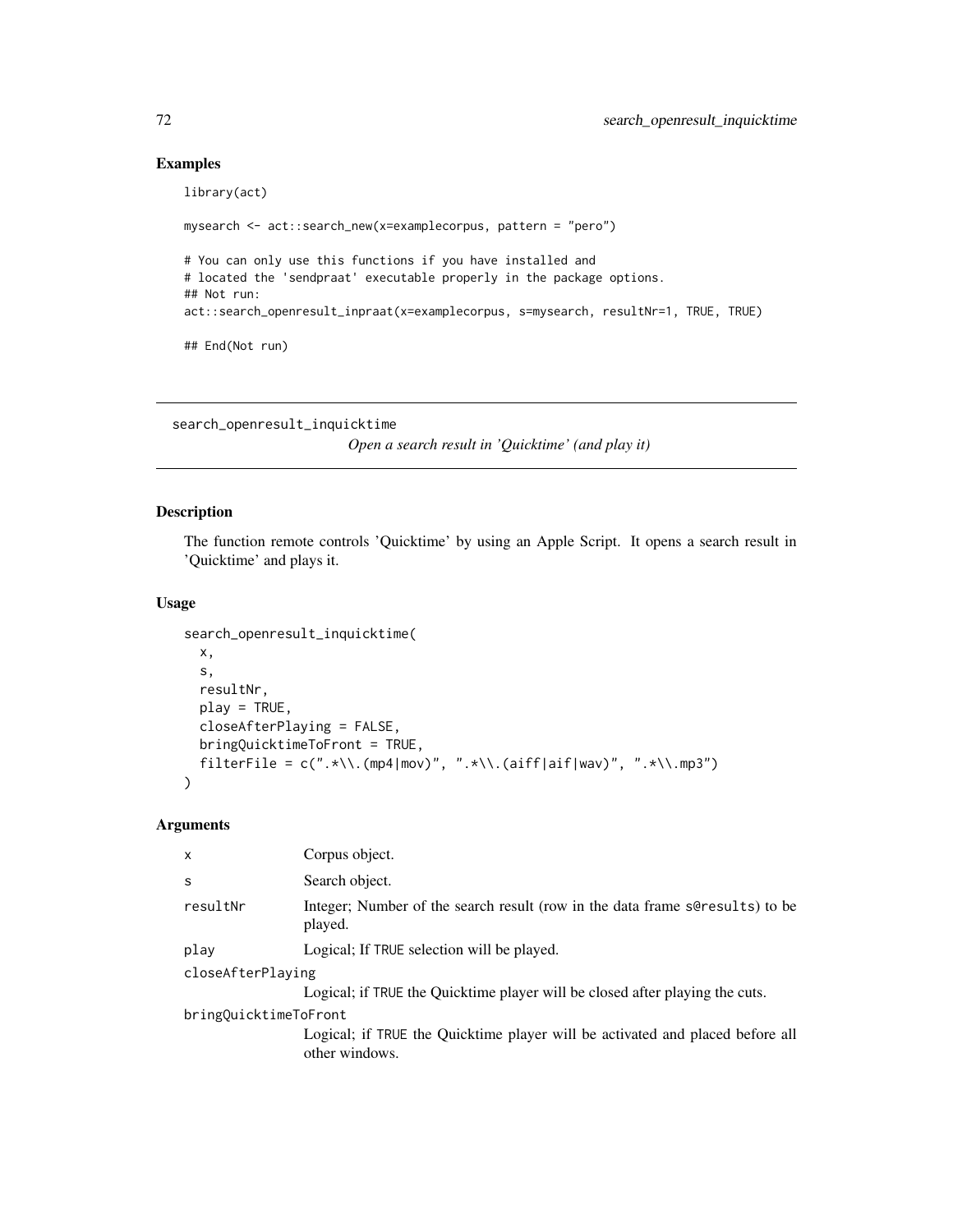filterFile Vector of character strings; Each element of the vector is a regular expression. Expressions will be checked consecutively. The first match with an existing media file will be used for playing. The default checking order is video > uncompressed audio > compressed audio.

#### Details

Note: You need to be on a Mac to use this function.

#### *Span*

If you want to extend the cut before or after each search result, you can modify @cuts.span.beforesec and @cuts.span.aftersec in your search object.

# Value

Logical; TRUE if media file has been played, or FALSE if not.

#### Examples

```
library(act)
mysearch <- act::search_new(x=examplecorpus, pattern = "pero")
# You can only use this function if you are on a Mac.
# In addition, you need to have downloaded the example media.
## Not run:
# Assign media files
examplecorpus@paths.media.files <- c("FOLDERWHEREMEDIAFILESARELOCATED")
examplecorpus <- act::media_assign(examplecorpus)
# Play the media for the first search result
act::search_openresult_inquicktime(x=examplecorpus,
s=mysearch,
resultNr = 1,
play=TRUE,
closeAfterPlaying=TRUE)
# Play all search results after one another.
for (i in 1:nrow(mysearch@results)) {
print(mysearch@results$content[i])
act::search_openresult_inquicktime(x=examplecorpus,
s=mysearch,
resultNr = i,
play=TRUE,
closeAfterPlaying=TRUE)
}
```
## End(Not run)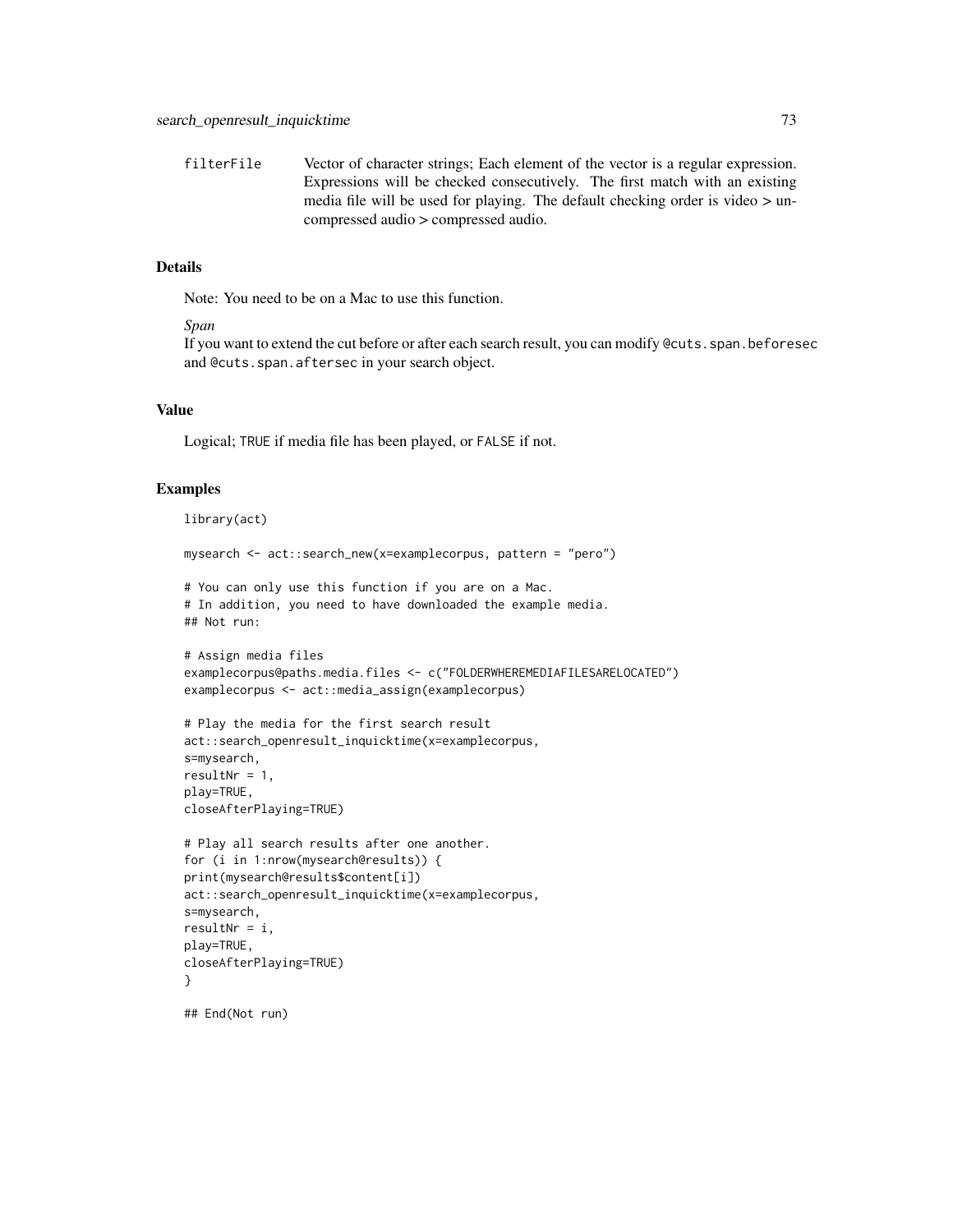search\_playresults\_inquicktime

*Open all search results in 'Quicktime' and play them*

## Description

The function remote controls 'Quicktime' by using an Apple Script. It opens consecutively all search results in 'Quicktime' and plays them.

## Usage

```
search_playresults_inquicktime(x, s, bringQuicktimeToFront = FALSE)
```
## **Arguments**

| X                     | Corpus object.                                                                                  |
|-----------------------|-------------------------------------------------------------------------------------------------|
| -S                    | Search object.                                                                                  |
| bringQuicktimeToFront |                                                                                                 |
|                       | Logical; if TRUE the Quicktime player will be activated and placed before all<br>other windows. |

# Details

Note: You need to be on a Mac to use this function.

#### Value

No return value.

# Examples

library(act)

```
mysearch <- act::search_new(x=examplecorpus, pattern = "pero")
```

```
# You can only use this function if you are on a Mac.
# In addition, you need to have downloaded the example media files.
## Not run:
# Assign media files
examplecorpus@paths.media.files <- c("FOLDERWHEREMEDIAFILESARELOCATED")
examplecorpus <- act::media_assign(examplecorpus)
```

```
# Create print transcripts. This is not necessary.
# But its nice to see them when playing all results.
mysearch <- act::search_cuts_printtranscript (x=examplecorpus, s=mysearch)
```

```
# Play all search results
act::search_playresults_inquicktime(x=examplecorpus, s=mysearch)
```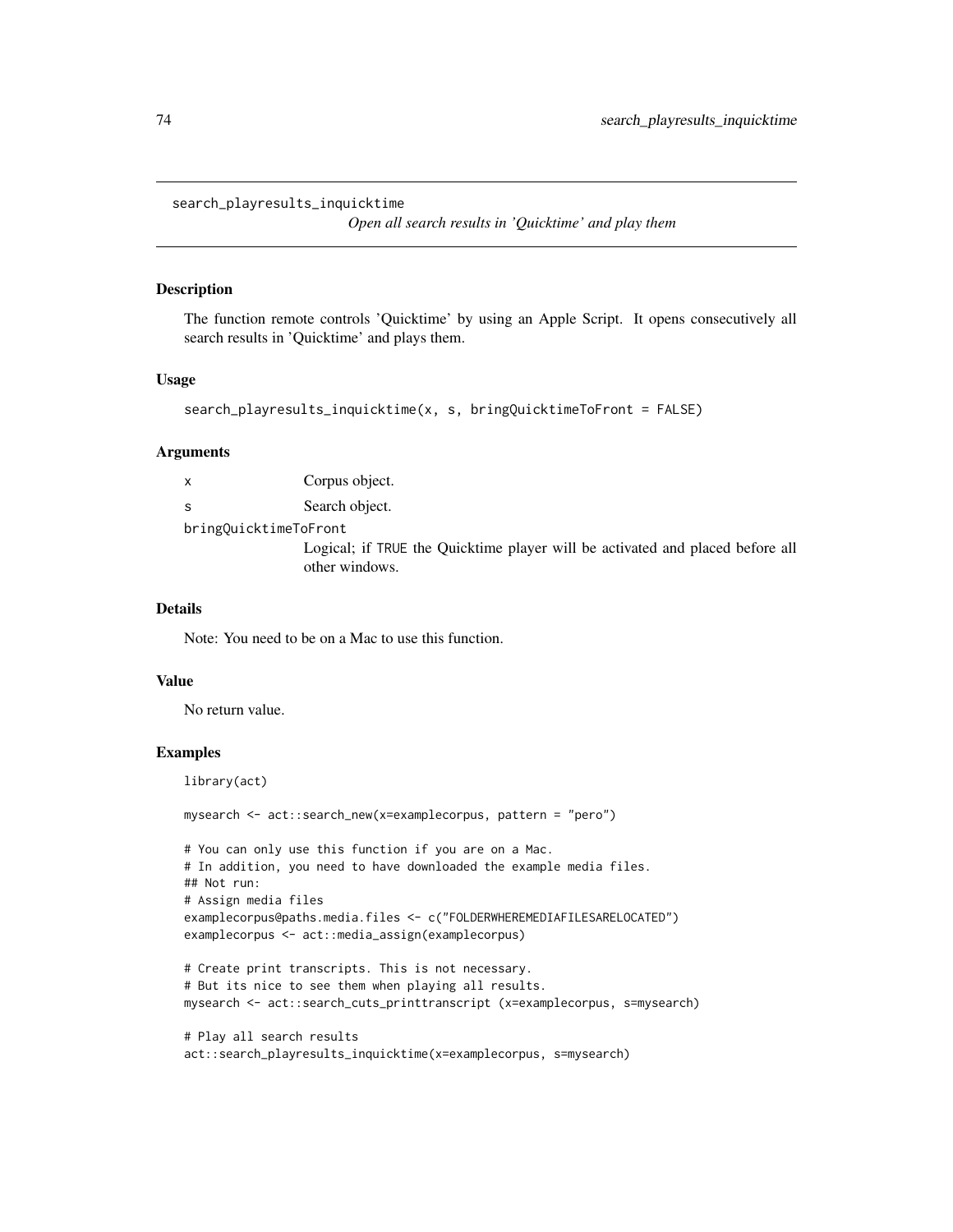## End(Not run)

search\_results\_export *Exports search results*

# Description

Search results from a search object will be saved to a Excel-XLSX or a CSV (comma separated values) file. By default a XLSX file will be saved. If you want to save a CSV file, use saveAsCSV=TRUE. Please note:  $\overline{\phantom{a}}$  - The function will '=' signs at the beginning of annotation by ".=". This is because the content would be interpreted as the beginning of a formula (leading to an error). - In the case of writing to an excel file, line breaks will be replaced by "|". This is because line breaks will lead to an error.

## Usage

```
search_results_export(
  s,
 path,
  sheetNameXLSX = "data",
  saveAsCSV = FALSE,
  encodingCSV = "UTF-8",
  separatorCSV = ",",
  overwrite = TRUE
)
```
# Arguments

| S.            | Search object. Search object containing the results you wish to export.                                       |
|---------------|---------------------------------------------------------------------------------------------------------------|
| path          | Character string; path where file will be saved. Please add the suffix '.csv' or<br>'.xlsx' to the file name. |
| sheetNameXLSX | Character string, set the name of the excel sheet.                                                            |
| saveAsCSV     | Logical; if TRUE results will be saved as CSV file; Logical; if FALSE a XLS file<br>will be saved.            |
| encodingCSV   | Character string; text encoding for CSV files.                                                                |
| separatorCSV  | Character; single character that is used to separate the columns.                                             |
| overwrite     | Logical; if TRUE existing files will be overwritten                                                           |

# Examples

library(act)

```
# Search
mysearch <- act::search_new(examplecorpus, pattern="yo")
nrow(mysearch@results)
```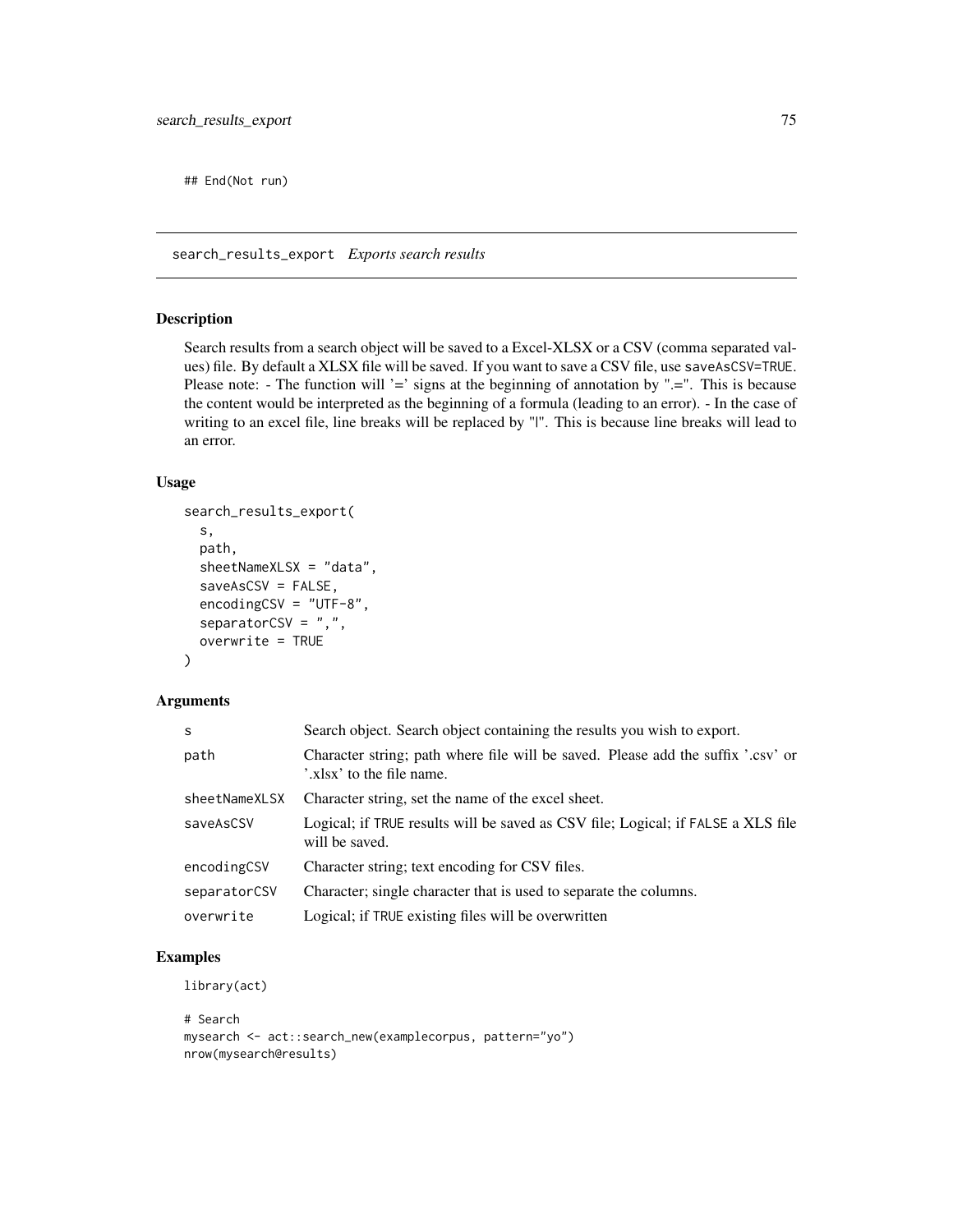```
# Create temporary file path
path <- tempfile(pattern = "searchresults", tmpdir = tempdir(),
      fileext = " . x l s x")
# It makes more sense, however, to you define a destination folder
# that is easier to access on your computer:
## Not run:
path <- tempfile(pattern = "searchresults",
   tmpdir = "PATH_TO_AN_EXISTING_FOLDER_ON_YOUR_COMPUTER",
  fileext = ".xlsx")
## End(Not run)
# Save search results
act::search_results_export(s=mysearch, path=path)
# Do your coding of the search results somewhere outside of act
# ...
# Load search results
mysearch.import <- act::search_results_import(path=path)
nrow(mysearch.import@results)
```
search\_results\_import *Import search results*

# Description

Search results will be imported from an Excel '.xlsx' file or a comma separated values '.csv' file into a search object.

#### Usage

```
search_results_import(
  path,
  revertReplacements = TRUE,
  sheetNameXLSX = "data",
  encodingCSV = "UTF-8",
  separatorCSV = ","
)
```
## Arguments

path Character string; path to file from where data will be loaded.

revertReplacements

Logical, when exporting search results from act, '=' at the beginning of lines are replaced by '.=", and in numbers the decimal separator '.' is replaced by a ",". If TRUE, this replacement will be reverted when importing search results.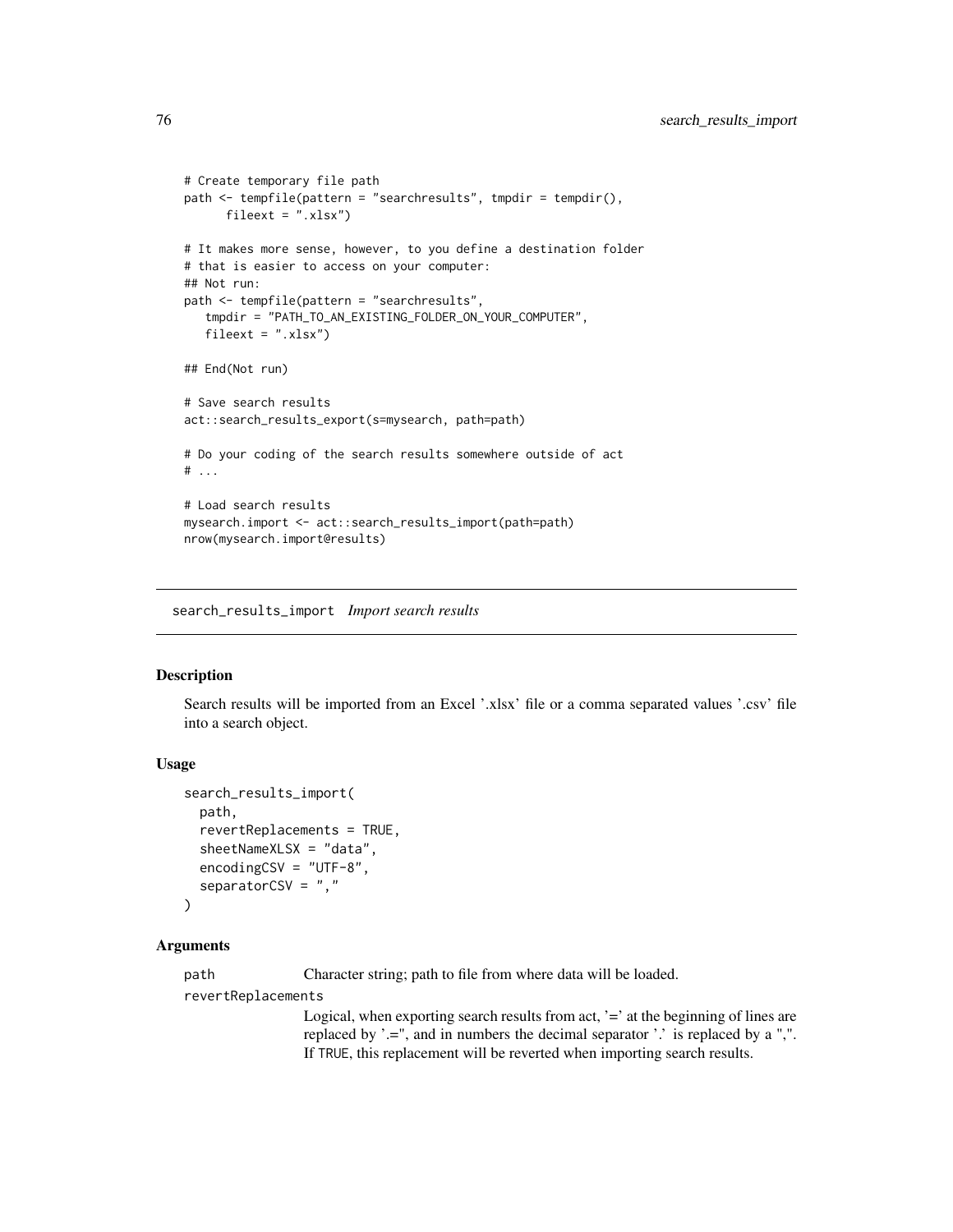#### search\_run 77

| sheetNameXLSX | Character string, set the name of the excel sheet containing the data.         |
|---------------|--------------------------------------------------------------------------------|
| encodingCSV   | Character string; text encoding in the case of CVS files.                      |
| separatorCSV  | Character; single character that is used to separate the columns in CSV files. |

# Value

Search object.

# Examples

```
library(act)
# Search
mysearch <- act::search_new(examplecorpus, pattern="yo")
nrow(mysearch@results)
# Create temporary file path
path <- tempfile(pattern = "searchresults", tmpdir = tempdir(),
      fileext = ".xlsx")# It makes more sense, however, to you define a destination folder
# that is easier to access on your computer:
## Not run:
path <- tempfile(pattern = "searchresults",
  tmpdir = "PATH_TO_AN_EXISTING_FOLDER_ON_YOUR_COMPUTER",
   fileext = " . x l s x")
## End(Not run)
# Save search results
act::search_results_export(s=mysearch, path=path)
# Do your coding of the search results somewhere outside of act
# ...
# Load search results
mysearch.import <- act::search_results_import(path=path)
nrow(mysearch.import@results)
```
<span id="page-76-0"></span>search\_run *Run a search*

#### Description

Runs a search, based on an existing search object s, in a corpus object x.

## Usage

search\_run(x, s)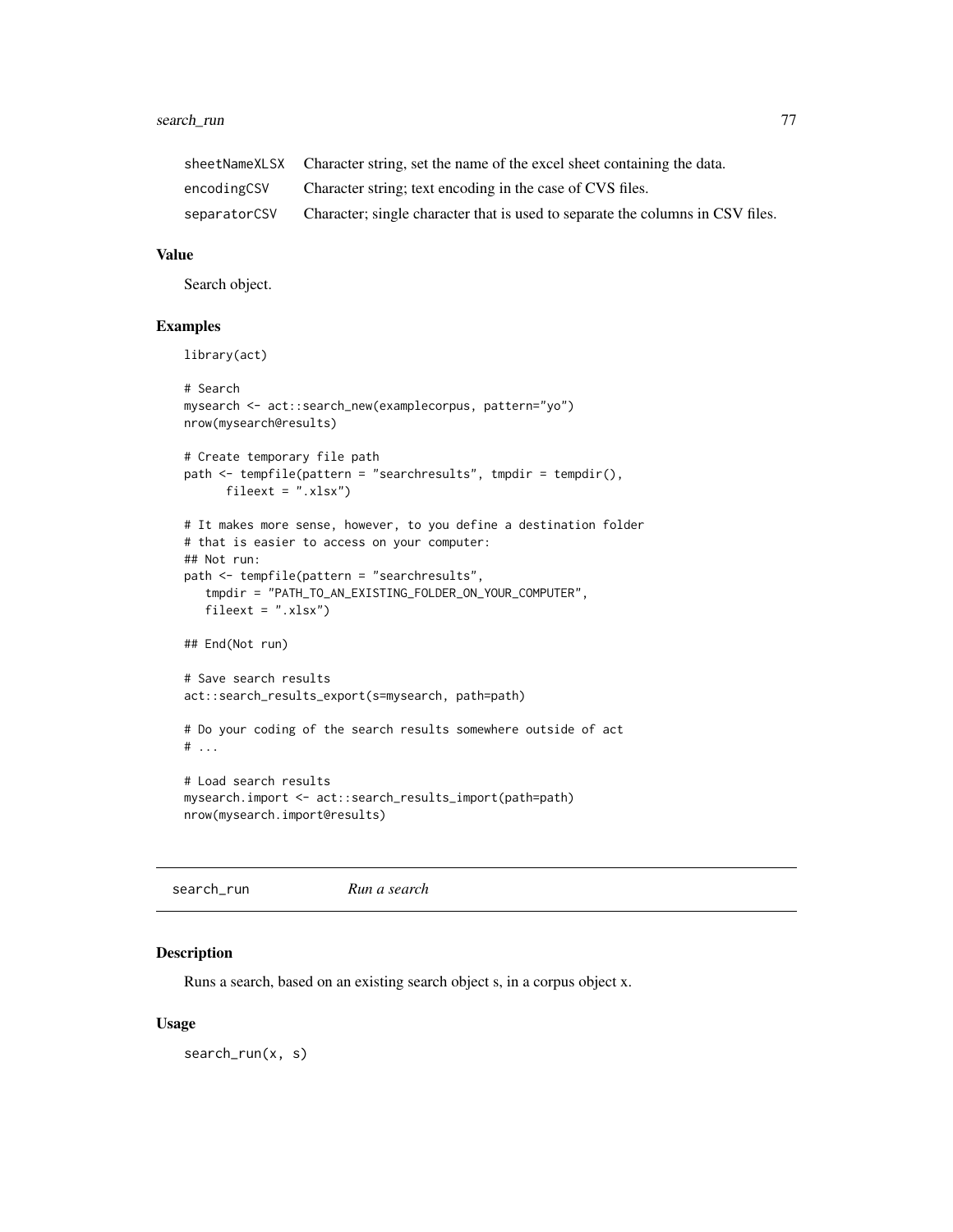#### **Arguments**

| x  | Corpus object. |
|----|----------------|
| -S | Search object. |

# Value

Search object.

### See Also

[search\\_new,](#page-66-0) [search\\_makefilter,](#page-64-0) [search\\_sub](#page-78-0)

## Examples

library(act)

```
# Search for the 1. Person Singular Pronoun in Spanish.
# Only create the search object without running the search.
mysearch <- act::search_new(x=examplecorpus, pattern= "yo", runSearch=FALSE)
```

```
# Run the search
mysearch <- act::search_run(x=examplecorpus, s=mysearch)
mysearch
mysearch@results$hit
```

```
# Search Only in tiers called "A", in any transcript
mysearch@filter.tier.names <-"A"
mysearch@filter.transcript.names <-""
mysearch <- act::search_run(x=examplecorpus, s=mysearch)
cbind(mysearch@results$transcript.name, mysearch@results$tier.name, mysearch@results$hit)
```

```
# Search Only in tiers called "A", only in transcript "ARG_I_PER_Alejo"
mysearch@filter.tier.names <-"A"
mysearch@filter.transcript.names <-"ARG_I_PER_Alejo"
mysearch <- act::search_run(x=examplecorpus, s=mysearch)
cbind(mysearch@results$transcript.name, mysearch@results$tier.name, mysearch@results$hit)
```
search\_searchandopen\_inpraat *Search corpus and open first result in Praat*

# Description

The function remote controls 'Praat' by using 'sendpraat' and a 'Praat' script. It first searches your corpus object and uses the first search hit. The corresponding TextGrid will be opened in the 'Praat' TextGrid Editor and the search hit will be displayed.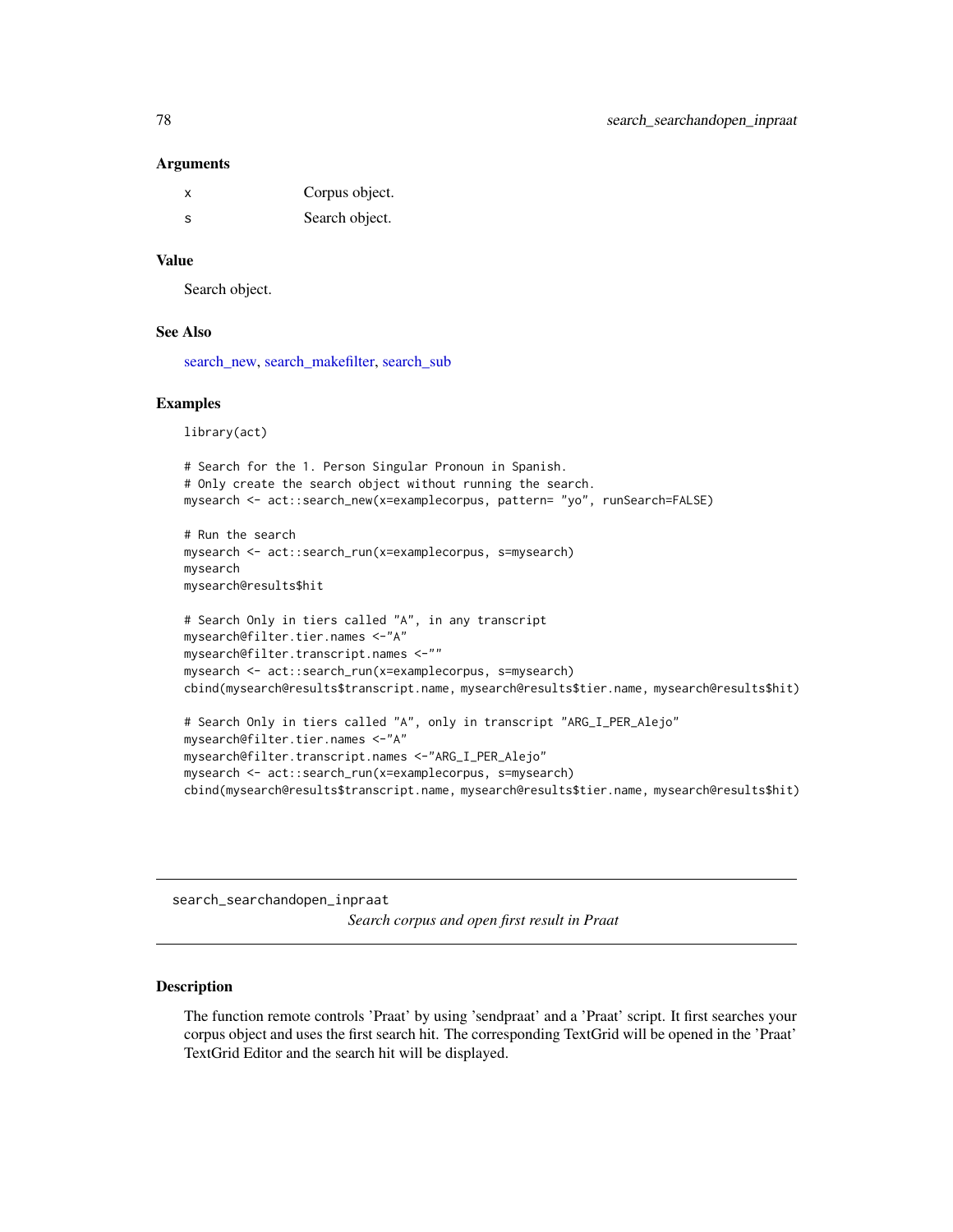#### search\_sub 79

## Usage

search\_searchandopen\_inpraat(x, pattern)

#### Arguments

|         | Corpus object.                                          |
|---------|---------------------------------------------------------|
| pattern | Character string; search pattern as regular expression. |

#### Details

To make this function work you need to do two things first: - Install 'sendpraat' on your computer. To do so follow the instructions in the vignette 'installation-sendpraat'. Show the vignette with vignette("installation-sendpraat"). - Set the path to the 'sendpraat' executable correctly by using 'options(act.path.sendpraat = ...)'.

## Examples

```
library(act)
```

```
# You can only use this functions if you have installed
# and located the 'sendpraat' executable properly in the package options.
## Not run:
act::search_searchandopen_inpraat(x=examplecorpus, "pero")
```
## End(Not run)

<span id="page-78-0"></span>search\_sub *Add a sub search to a prior search*

## Description

This function starts from the results of a prior search and performs a sub search for a temporal co-occurence. In the sub search all results from the prior search will be checked. The sub search will check annotations in other tiers that temporally overlap with the original search result. Those annotation will be checked if they match a search pattern. If so, the search hit of the sub search will be added to a new column in the original search results data frame.

# Usage

```
search_sub(
 x,
 s,
 pattern,
 searchMode = c("content", "fulltext", "fulltext.byTime", "fulltext.byTier"),
  searchNormalized = TRUE,
```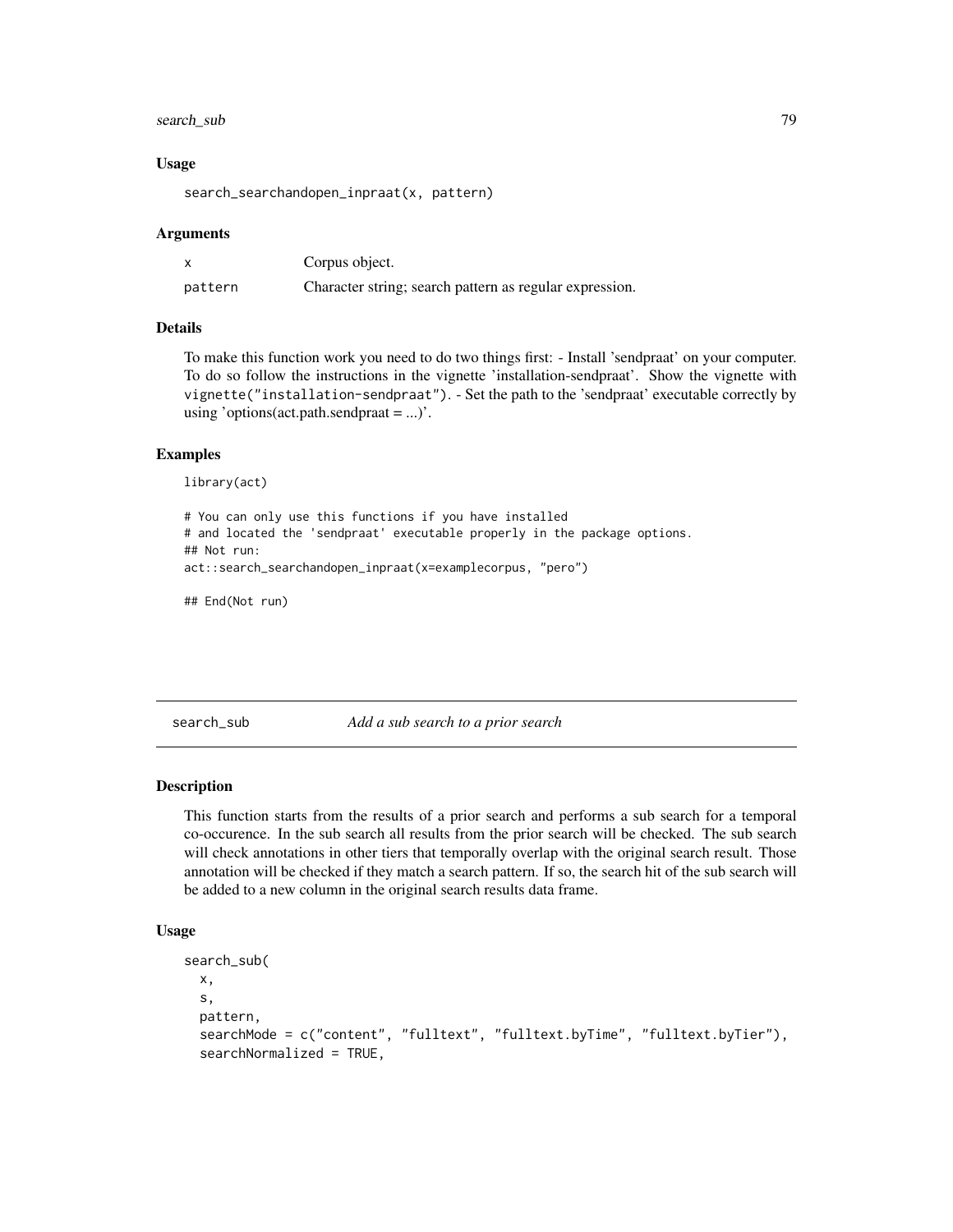```
filterTierIncludeRegEx = "",
filterTierExcludeRegEx = "",
destinationColumn = "subsearch",
deleteLinesWithNoResults = FALSE,
excludeHitsWithinSameTier = TRUE
```
# Arguments

)

|       | X                         | Corpus object.                                                                                                                                                                           |
|-------|---------------------------|------------------------------------------------------------------------------------------------------------------------------------------------------------------------------------------|
|       | S                         | Search object.                                                                                                                                                                           |
|       | pattern                   | Character string; search pattern as regular expression                                                                                                                                   |
|       | searchMode                | Character string; takes the following values: content, fulltext (=default, in-<br>cludes both full text modes), fulltext.byTime, fulltext.byTier.                                        |
|       | searchNormalized          |                                                                                                                                                                                          |
|       |                           | Logical; if TRUE function will search in the normalized content, if FALSE func-<br>tion will search in the original content.                                                             |
|       | filterTierIncludeRegEx    |                                                                                                                                                                                          |
|       |                           | Character string; limit search to tiers that match the regular expression                                                                                                                |
|       | filterTierExcludeRegEx    |                                                                                                                                                                                          |
|       |                           | Character string; limit search to tiers that match the regular expression                                                                                                                |
|       | destinationColumn         |                                                                                                                                                                                          |
|       |                           | Character string; name of column where results of sub search will be stored                                                                                                              |
|       | deletelinesWithNoResults  |                                                                                                                                                                                          |
|       |                           | Logical; if TRUE search results will be deleted for which the sub search does not<br>give any results                                                                                    |
|       | excludeHitsWithinSameTier |                                                                                                                                                                                          |
|       |                           | Logical; if TRUE the function will not add hits from the same tier as the original<br>search result; if FALSE hits from the same tier as the original search result will<br>be included. |
| Value |                           |                                                                                                                                                                                          |

Search object.

# See Also

[search\\_new,](#page-66-0) [search\\_run,](#page-76-0) [search\\_makefilter](#page-64-0)

# Examples

library(act)

```
# Lets search for instances where participants laugh together
# First search for annotations that contain laughter (in original content)
myRegEx <- "(\\brie\\b|\\briendo\\b)"
mysearch <- act::search_new(x=examplecorpus,
pattern=myRegEx,
```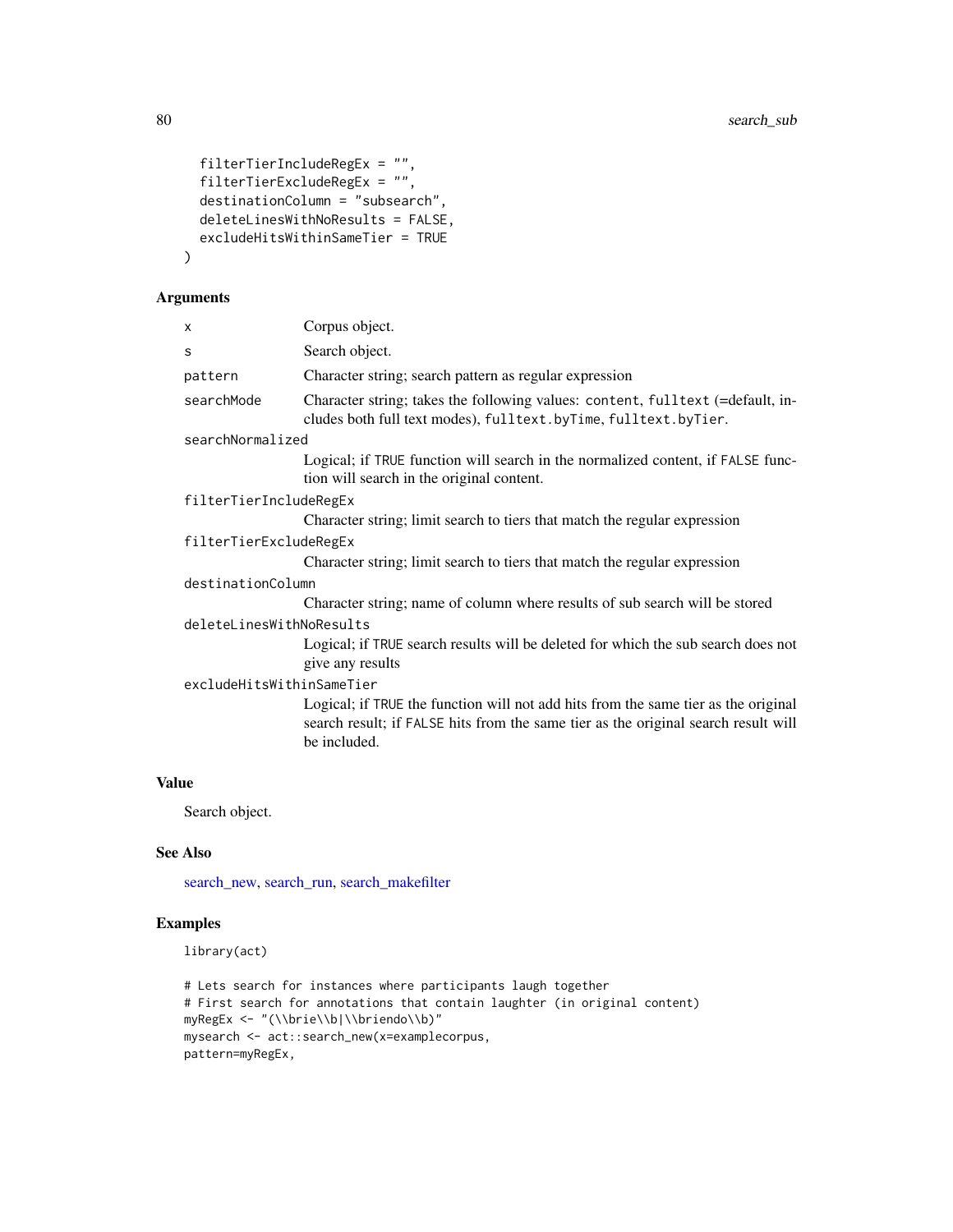# search\_transcript\_content 81

searchNormalized = FALSE) mysearch@results.nr # Now perform sub search, also on laughs/laughing test <- act::search\_sub(x=examplecorpus, s=mysearch, pattern=myRegEx) # Check the co-occurring search hits

```
test@results$subsearch
```
search\_transcript\_content

*Search in original content of a single transcript*

## Description

Search in original content of a single transcript

## Usage

```
search_transcript_content(t, s)
```
# Arguments

|    | Transcript object; transcript to search in. |
|----|---------------------------------------------|
| -S | Search object.                              |

# Value

Data.frame; data frame with search results.

# @example inst/examples/search\_transcript\_content.R

search\_transcript\_fulltext

*Search in full text of a single transcript*

# Description

Search in full text of a single transcript

## Usage

search\_transcript\_fulltext(t, s)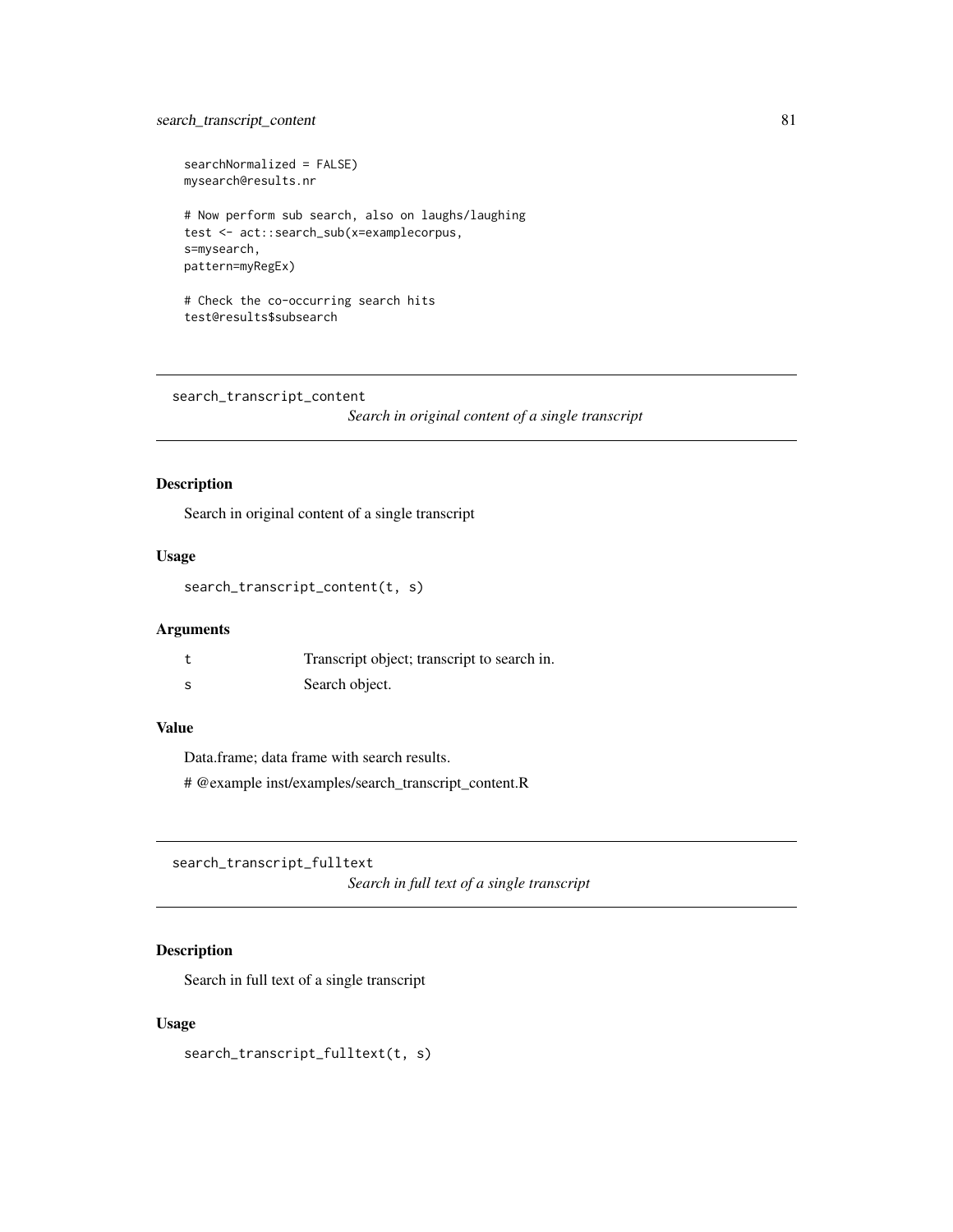# Arguments

| Transcript object; transcript to search in. |
|---------------------------------------------|
| Search object.                              |

# Value

Data.frame; data frame with search results.

# @example inst/examples/search\_transcript\_fulltext.R

<span id="page-81-0"></span>tiers\_add *Add tiers*

# Description

Adds a tiers in all transcript objects of a corpus. If tiers should be added only in certain transcripts, set the parameter filterTranscriptNames. In case that you want to select transcripts by using regular expressions use the function act::search\_makefilter first.

## Usage

```
tiers_add(
  x,
  tierName,
  tierType = c("IntervalTier", "TextTier"),
  absolutePosition = NULL,
  destinationTier = NULL,
  relativePositionToDestinationTier = <math>0</math>,insertOnlyIfDestinationExists = FALSE,
  filterTranscriptNames = NULL,
  skipIfTierAlreadyExists = TRUE
)
```
#### Arguments

| X                | Corpus object.                                                                                                                                                                                                               |
|------------------|------------------------------------------------------------------------------------------------------------------------------------------------------------------------------------------------------------------------------|
| tierName         | Character string; names of the tier to be added.                                                                                                                                                                             |
| tierType         | Character string; type of the tier to be added.                                                                                                                                                                              |
| absolutePosition |                                                                                                                                                                                                                              |
|                  | Integer; Absolute position where the tier will be inserted. Value 1 and values<br>beloe 1 will insert the tier in the first position; To insert the tier at the end, leave<br>'absolutePosition' and 'destinationTier' open. |
| destinationTier  |                                                                                                                                                                                                                              |
|                  | Character string; insert the tier relative to this tier.                                                                                                                                                                     |
|                  | relativePositionToDestinationTier                                                                                                                                                                                            |
|                  | Integer; position relative to the destination tier; 1=immediately after; 0 and -<br>1=immediately before; bigger numbers are also allowed.                                                                                   |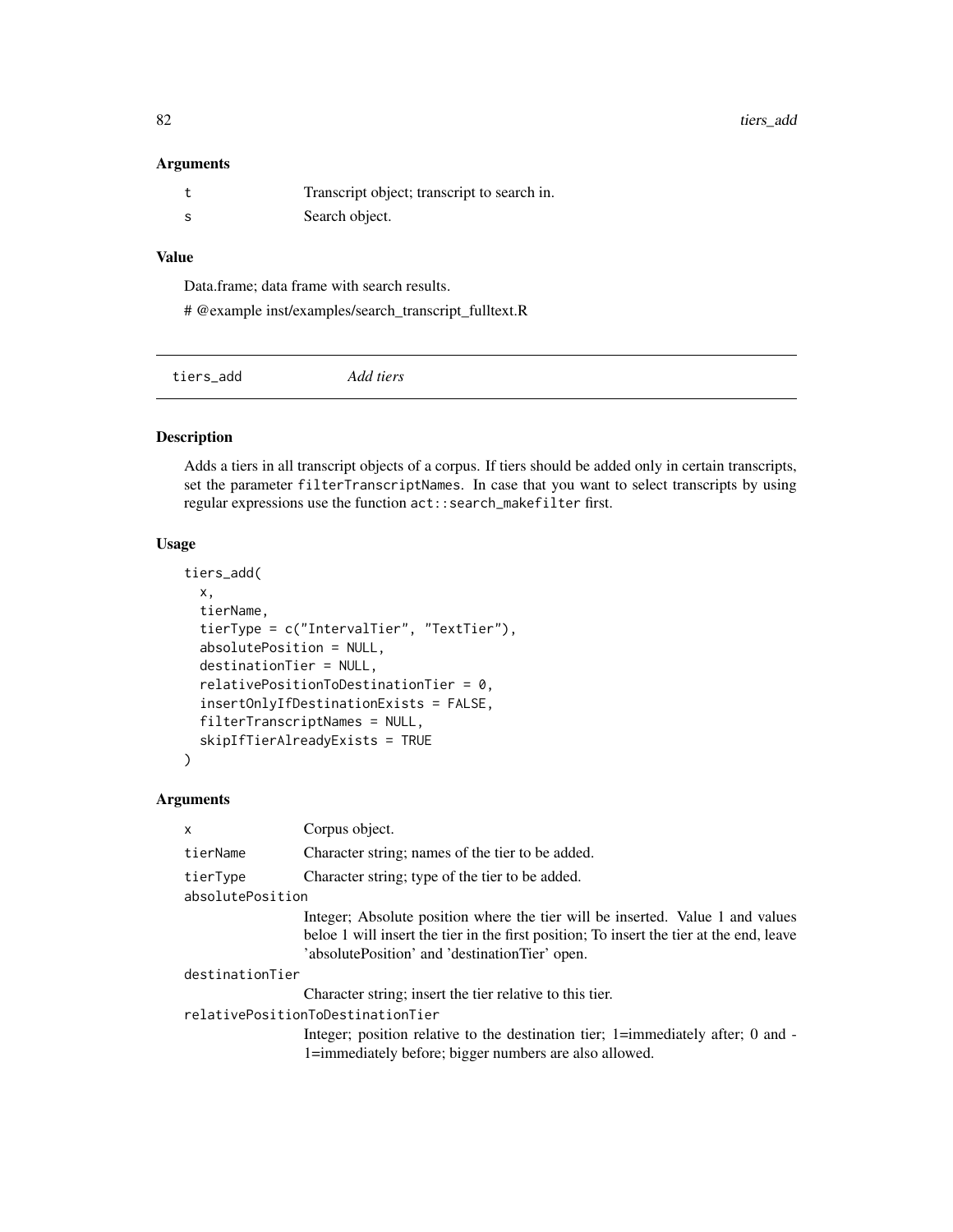#### insertOnlyIfDestinationExists

Logical; if TRUE the new tier will only be added if the destination tier 'destinationTier' exists in the transcript object. If FALSE the new tier will only be added in any case. If the destination tier 'destinationTier' does not exist in the transcript object, the tier will be inserted at the end.

## filterTranscriptNames

Vector of character strings; names of the transcripts to be modified. If left open, the tier will be added to all transcripts in the corpus.

## skipIfTierAlreadyExists

Logical; if TRUE the new tier will be skipped if a tier with this name already exists in the transcript; if FALSE an error will be raised.

# Details

You can either insert the new tier at a specific position (e.g. 'absolutePosition=1') or in relation to a existing tier (e.g. destinationTier='speaker1'). To insert a tier at the end, leave 'absolutePosition' and 'destinationTier' open.

Results will be reported in @history of the transcript objects.

## Value

Corpus object.

# See Also

[tiers\\_delete,](#page-86-0) [tiers\\_rename,](#page-87-0) [tiers\\_convert,](#page-84-0) [tiers\\_sort](#page-88-0)

### Examples

```
library(act)
```

```
# --- Add new interval tier.
# Since not position is set it will be inserted in the end, by default.
x <- act::tiers_add(examplecorpus,
tierName="TEST")
#check results
x@history[length(x@history)]
#have a look at the first transcript
x@transcripts[[1]]@tiers
#--> New tier is inserted in the end.
# --- Add new interval tier in position 2
x <- act::tiers_add(examplecorpus,
tierName="TEST",
absolutePosition=2)
#check results
x@history[length(x@history)]
#have a look at the first transcript
x@transcripts[[1]]@tiers
```

```
#--> New tier is inserted as second tier.
```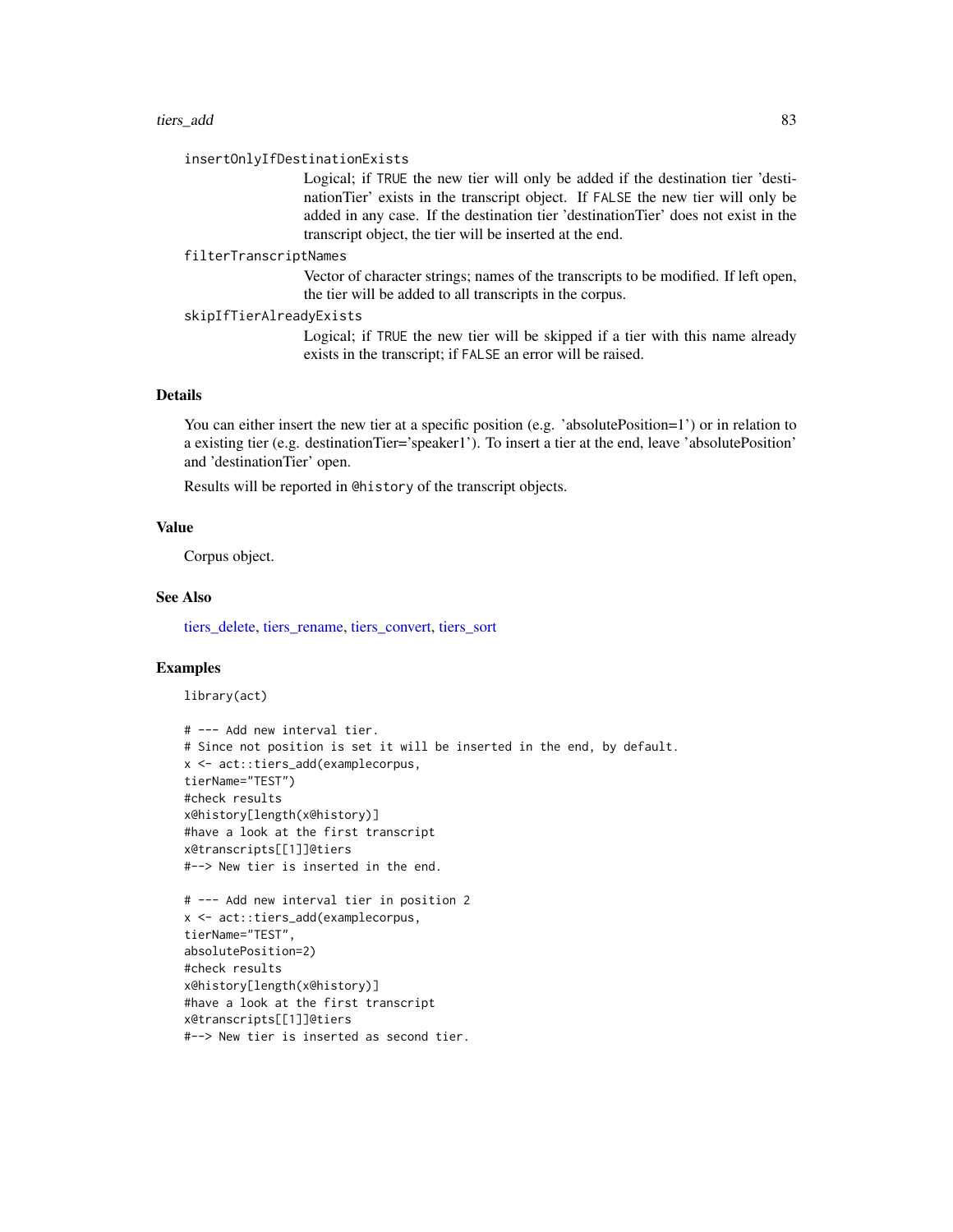```
# --- Add new interval tier at the position of "Entrevistador", only if this tier exists,
# If the destination tier does not exist, the new tier will NOT be inserted.
#Have a look at the first and the second transcript.
examplecorpus@transcripts[[1]]@tiers
#Transcript 1 does contain a tier "Entrevistador" in the first position.
examplecorpus@transcripts[[2]]@tiers
#Transcript 2 does contain a tier "Entrevistador" in the first position.
#Insert new tier
x <- act::tiers_add(examplecorpus,
tierName="TEST",
destinationTier="Entrevistador",
relativePositionToDestinationTier=0,
insertOnlyIfDestinationExists=TRUE)
#Check results
x@history[length(x@history)]
#Have a look at the transcript 1:
# Tier 'TEST' was in first position (e.g. where 'Entrevistador' was before).
x@transcripts[[1]]@tiers
#Have a look at the transcript 2:
#Tier 'TEST' was not inserted, since there was no destination tier 'Entrevistador'.
x@transcripts[[2]]@tiers
# --- Add new interval tier AFTER tier="Entrevistador"
# If the destination tier does not exist, the new tier will be inserted at the end in any case.
x <- act::tiers_add(examplecorpus,
tierName="TEST",
destinationTier="Entrevistador",
relativePositionToDestinationTier=1,
insertOnlyIfDestinationExists=FALSE)
#check results
x@history[length(x@history)]
#Have a look at the transcript 1:
# Tier 'TEST' was inserted after the tier 'Entrevistador'.
x@transcripts[[1]]@tiers
#Have a look at the transcript 2:
#Tier 'TEST' was insertedat the end.
x@transcripts[[2]]@tiers
```
tiers\_all *All tiers in a corpus*

## Description

Merges tiers from all transcripts in a corpus and returns a data frame.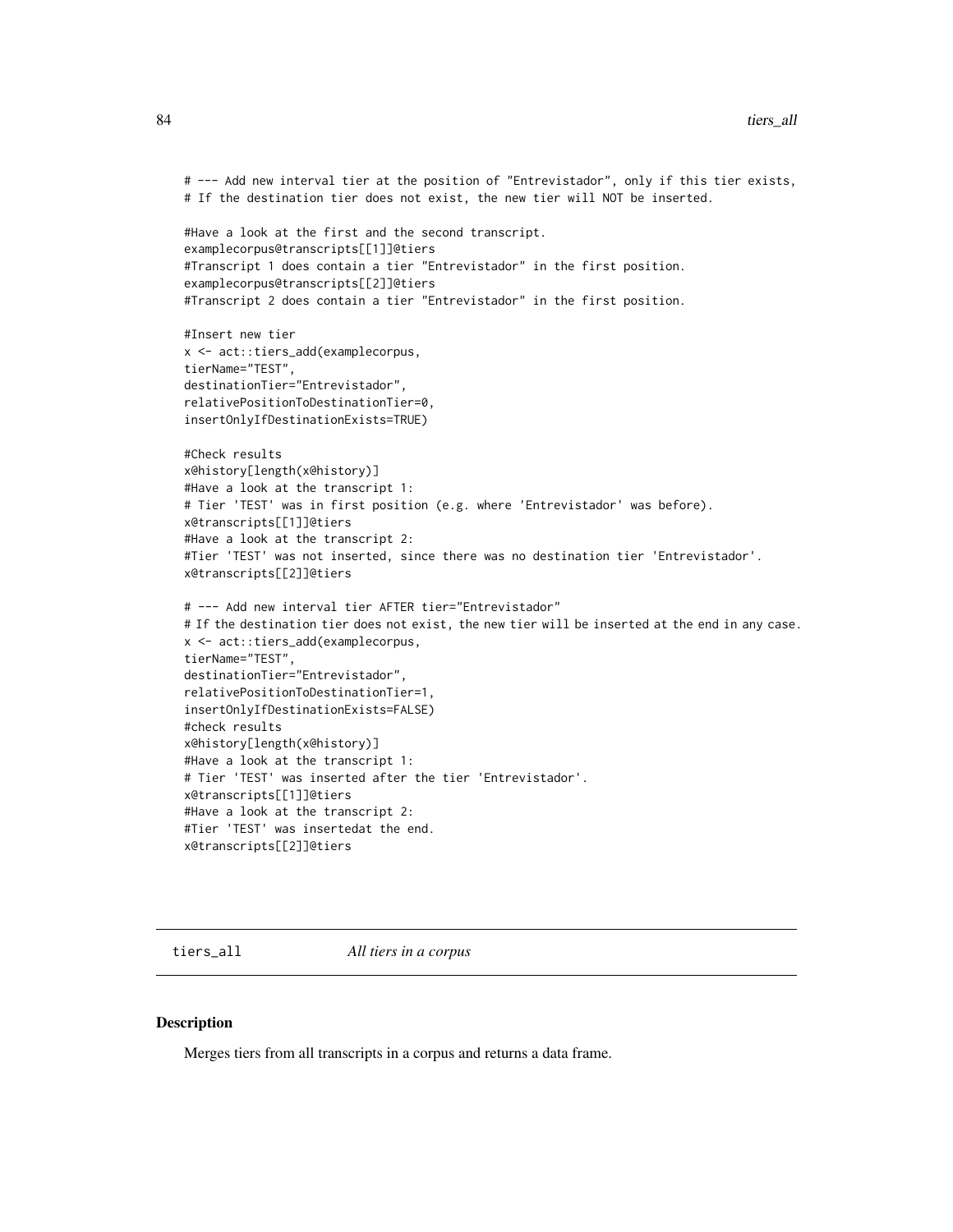# tiers\_convert 85

# Usage

tiers\_all(x, compact = TRUE)

#### Arguments

|         | Corpus object.                                                              |
|---------|-----------------------------------------------------------------------------|
| compact | Logical; if TRUE a condensed overview will be returned, if FALSE a detailed |
|         | overview will be returned.                                                  |

## Value

Data frame

## Examples

```
library(act)
```

```
#Get data frame with all tiers
alltiers <- act::tiers_all(examplecorpus)
alltiers
#Get data frame with a simplified version
alltiers <- act::tiers_all(examplecorpus, compact=TRUE)
alltiers
```
<span id="page-84-0"></span>tiers\_convert *Convert tiers*

# Description

Converts tier types between 'interval' and 'point' tier. Applies to all tiers in all transcript objects of a corpus. If only certain transcripts or tiers should be affected set the parameter filterTranscriptNames. In case that you want to select transcripts by using regular expressions use the function act::search\_makefilter first.

#### Usage

```
tiers_convert(
 x,
 intervalToPoint = FALSE,
 pointToInterval = FALSE,
 filterTierNames = NULL,
 filterTranscriptNames = NULL
)
```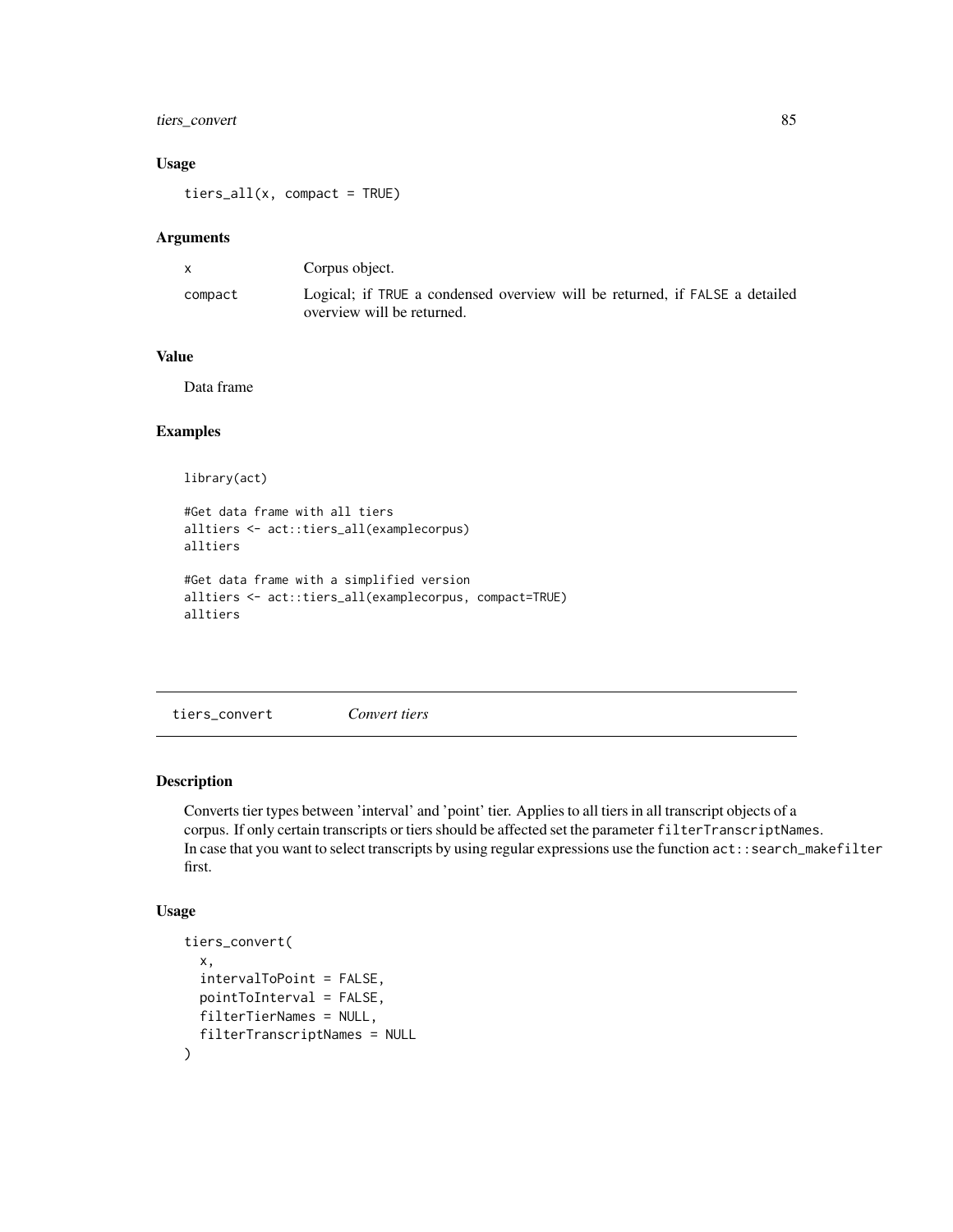## Arguments

x Corpus object. intervalToPoint

Logical; if TRUE interval tiers will be converted to point/text tiers.

#### pointToInterval

Logical; if TRUE point/text tiers will be converted to interval tiers.

#### filterTierNames

Vector of character strings; names of the tiers to be included.

#### filterTranscriptNames

Vector of character strings; names of the transcripts to be checked. If left open, all transcripts will be checked

## Details

Note: When converting from interval > point tier, the original end times of the annotations will be lost definitely.

## Value

Corpus object.

# See Also

[tiers\\_add,](#page-81-0) [tiers\\_delete,](#page-86-0) [tiers\\_rename,](#page-87-0) [tiers\\_sort,](#page-88-0) [helper\\_tiers\\_new\\_table,](#page-30-0) [helper\\_tiers\\_sort\\_table](#page-31-0)

## Examples

#### library(act)

```
# Check the names and types of the existing tiers in the first two transcripts
examplecorpus@transcripts[[1]]@tiers
examplecorpus@transcripts[[2]]@tiers
```

```
# Convert interval tiers to point tiers
newcorpus <- act::tiers_convert(examplecorpus, intervalToPoint=TRUE)
```

```
# the names and types of the existing tiers
newcorpus@transcripts[[1]]@tiers
newcorpus@transcripts[[2]]@tiers
```

```
# Convert point tiers to interval tiers
newcorpus <- act::tiers_convert(newcorpus, pointToInterval=TRUE)
```
# Note: In this round trip conversion from 'interval > point > interval tier' # the original end times of the annotations get lost (when converting from interval > point).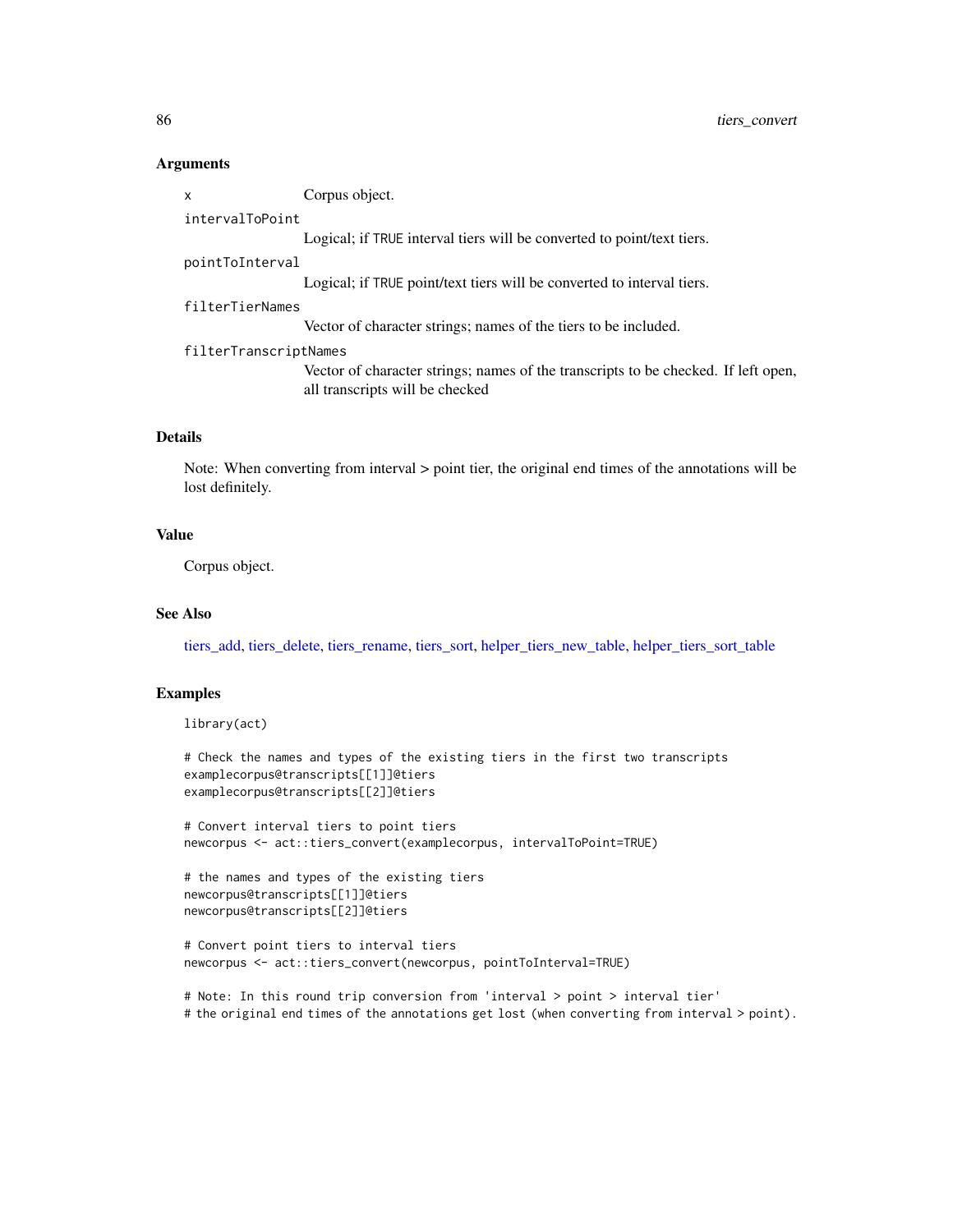<span id="page-86-0"></span>tiers\_delete *Delete tiers*

## Description

Deletes tiers in all transcript objects of a corpus. If only tiers in certain transcripts should be affected set the parameter filterTranscriptNames. In case that you want to select tiers and/or transcripts by using regular expressions use the function act::search\_makefilter first. Results will be reported in @history of the transcript objects.

### Usage

```
tiers_delete(x, tierNames, filterTranscriptNames = NULL)
```
## Arguments

|                       | Corpus object.                                                                                                          |
|-----------------------|-------------------------------------------------------------------------------------------------------------------------|
| tierNames             | Character string; names of the tiers to be deleted.                                                                     |
| filterTranscriptNames |                                                                                                                         |
|                       | Vector of character strings; names of the transcripts to be modified. If left open,<br>all transcripts will be checked. |

## Value

Corpus object.

### See Also

[tiers\\_add,](#page-81-0) [tiers\\_rename,](#page-87-0) [tiers\\_convert,](#page-84-0) [tiers\\_sort,](#page-88-0) [helper\\_tiers\\_new\\_table,](#page-30-0) [helper\\_tiers\\_sort\\_table](#page-31-0)

## Examples

```
library(act)
```

```
# get info about all tiers
all.tiers <- act::info(examplecorpus)$tiers
# tiers 'A' and 'B' occur 6 times in 6 transcripts
all.tiers["A", "tier.count"]
all.tiers["B", "tier.count"]
# delete tiers
tierNames <- c("A", "B")
x<- examplecorpus
x <- act::tiers_delete(examplecorpus, tierNames=tierNames)
x@history[length(x@history)]
# tiers 'A' and 'B' do not occur anymore
act::info(x)$tiers$tier.name
```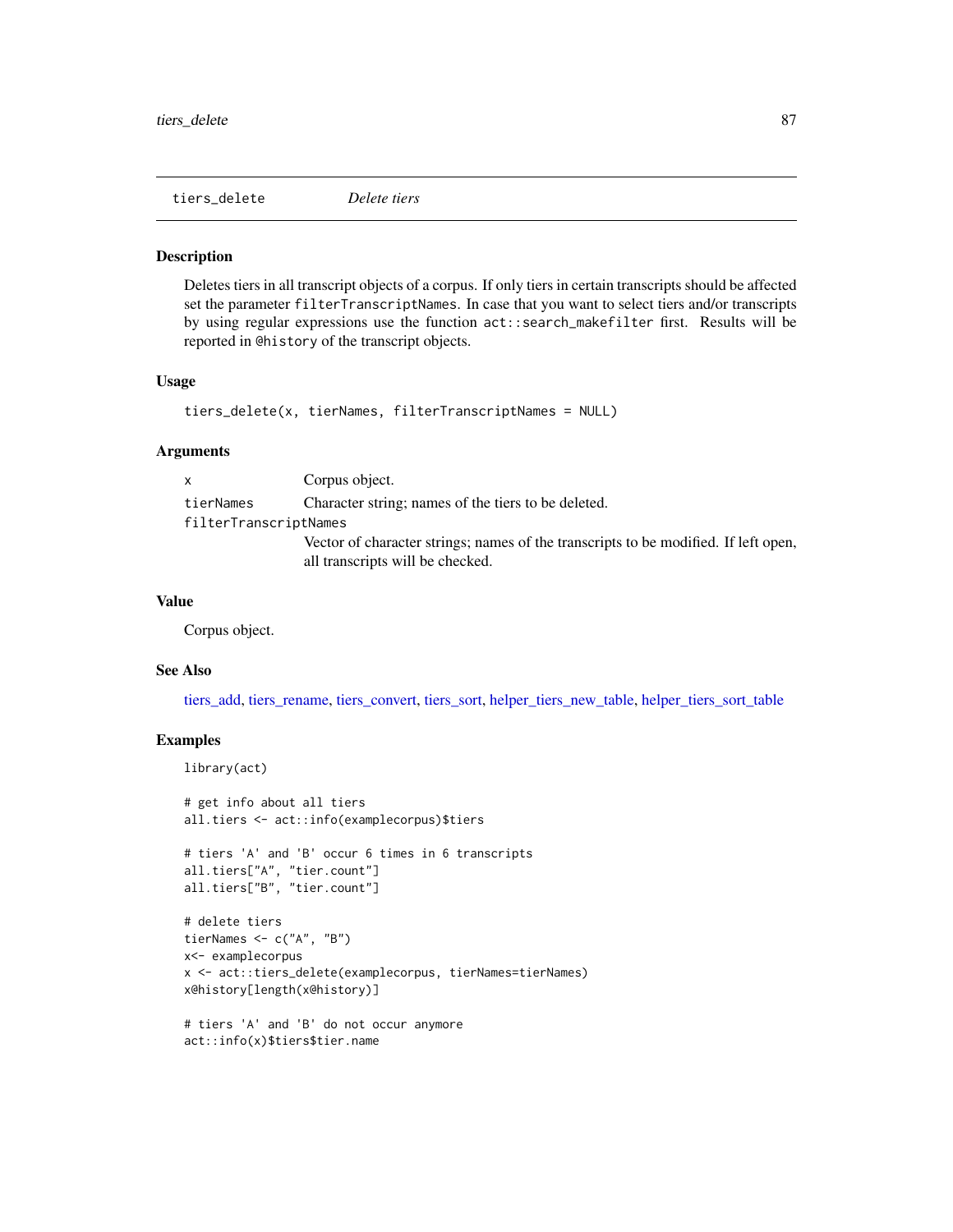<span id="page-87-0"></span>tiers\_rename *Rename tiers*

#### Description

Renames all tiers in all transcript objects of a corpus. If only certain transcripts should be affected set the parameter filterTranscriptNames. In case that you want to select transcripts by using regular expressions use the function act::search\_makefilter first.

#### Usage

tiers\_rename(x, searchPattern, searchReplacement, filterTranscriptNames = NULL)

#### Arguments

x Corpus object. searchPattern Character string; search pattern as regular expression. searchReplacement Character string; replacement string. filterTranscriptNames

Vector of character strings; names of the transcripts to be included.

#### Details

The tiers will only be renamed if the resulting names preserve the uniqueness of the tier names. Results will be reported in @history of the transcript objects. Please be aware that this function is not optimized for speed and may take quite a while to run, depending on the size of your corpus object.

## Value

Corpus object.

## See Also

[tiers\\_add,](#page-81-0) [tiers\\_convert,](#page-84-0) [tiers\\_rename,](#page-87-0) [tiers\\_sort,](#page-88-0) [helper\\_tiers\\_new\\_table,](#page-30-0) [helper\\_tiers\\_sort\\_table](#page-31-0)

#### Examples

library(act)

```
# Check the names of the existing tiers in the first two transcripts
examplecorpus@transcripts[[1]]@tiers$name
examplecorpus@transcripts[[2]]@tiers$name
```
x <- act::tiers\_rename(examplecorpus, "Entrevistador", "E")

x@transcripts[[1]]@tiers\$name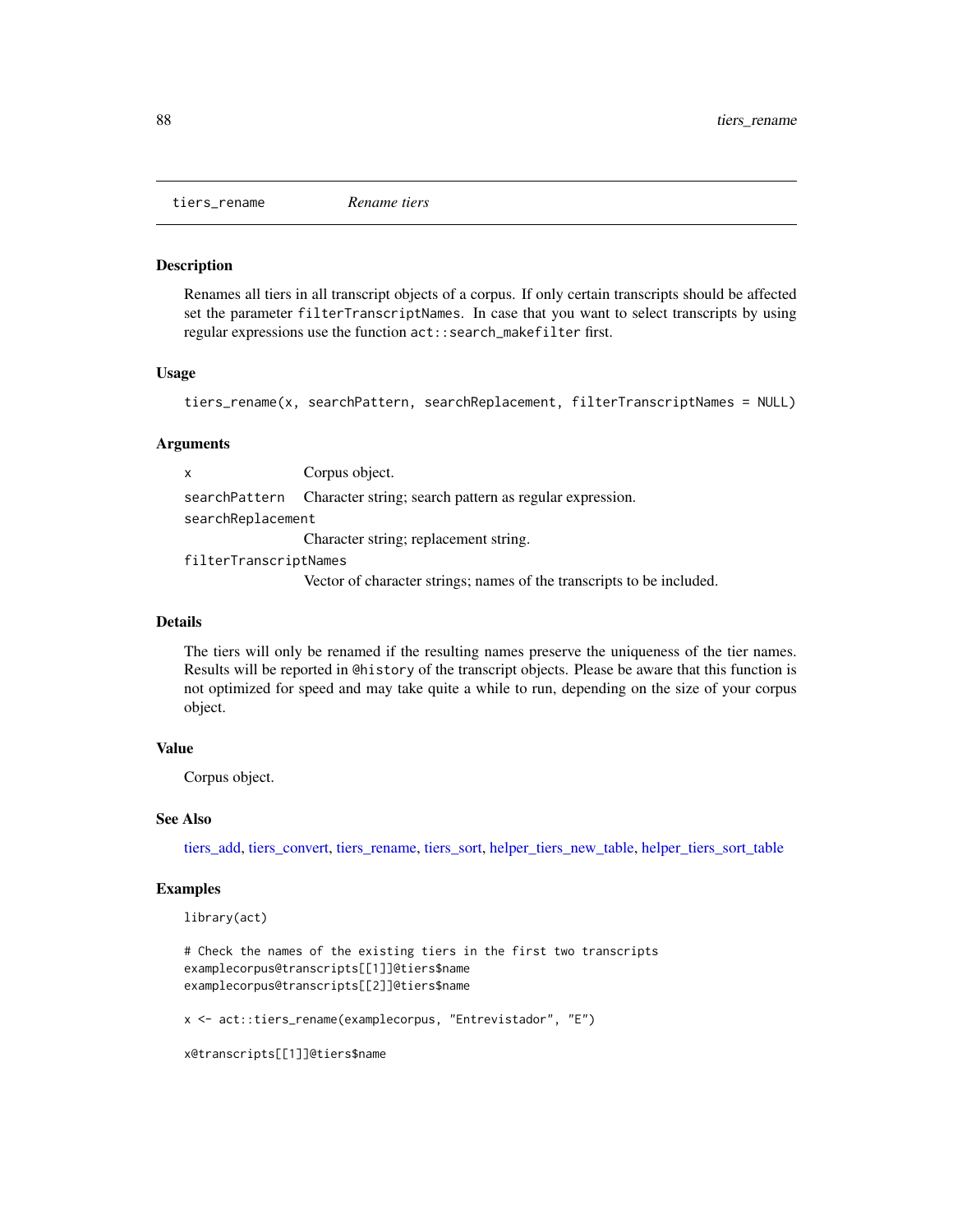#### tiers\_sort 89

x@transcripts[[2]]@tiers\$name

## <span id="page-88-0"></span>tiers\_sort *Reorder tiers in all transcripts of a corpus*

# Description

Reorder the positions of tiers in all transcripts of a corpus object. The ordering of the tiers will be done according to a vector of regular expressions defined in 'sortVector'. If only certain transcripts or tiers should be affected set the parameter filterTranscriptNames. In case that you want to select transcripts by using regular expressions use the function  $act::search\_makefilter$  first.

# Usage

```
tiers_sort(
 x,
  sortVector,
 filterTranscriptNames = NULL,
  addMissingTiers = FALSE,
  deleteTiersThatAreNotInTheSortVector = FALSE
)
```
# Arguments

| x                     | Corpus object.                                                                                                                                                                                                                                                                                                      |
|-----------------------|---------------------------------------------------------------------------------------------------------------------------------------------------------------------------------------------------------------------------------------------------------------------------------------------------------------------|
| sortVector            | Vector of character strings; regular expressions to match the tier names. The<br>order within the vector presents the new order of the tiers. Use " $\mathcal{E}$ " (=two back-<br>slashes and a star) to indicate where tiers that are not present in the sort vector<br>but in the transcript should be inserted. |
| filterTranscriptNames |                                                                                                                                                                                                                                                                                                                     |
|                       | Vector of character strings; names of the transcripts to be included.                                                                                                                                                                                                                                               |
| addMissingTiers       |                                                                                                                                                                                                                                                                                                                     |
|                       | Logical; if TRUE all tiers that are given in 'the 'sortVector' but are missing in the<br>transcripts will be added.                                                                                                                                                                                                 |
|                       | deleteTiersThatAreNotInTheSortVector                                                                                                                                                                                                                                                                                |
|                       | Logical; if TRUE tiers that are not matched by the regular expressions in 'sortVec-<br>tor' will be deleted. Otherwise the will be inserted at the end of the table or at<br>the position defined by ''\*' in 'sortVector.                                                                                          |

# Value

Corpus object.

# See Also

[tiers\\_add,](#page-81-0) [tiers\\_convert,](#page-84-0) [tiers\\_delete,](#page-86-0) [tiers\\_rename,](#page-87-0) [helper\\_tiers\\_new\\_table,](#page-30-0) [helper\\_tiers\\_sort\\_table](#page-31-0)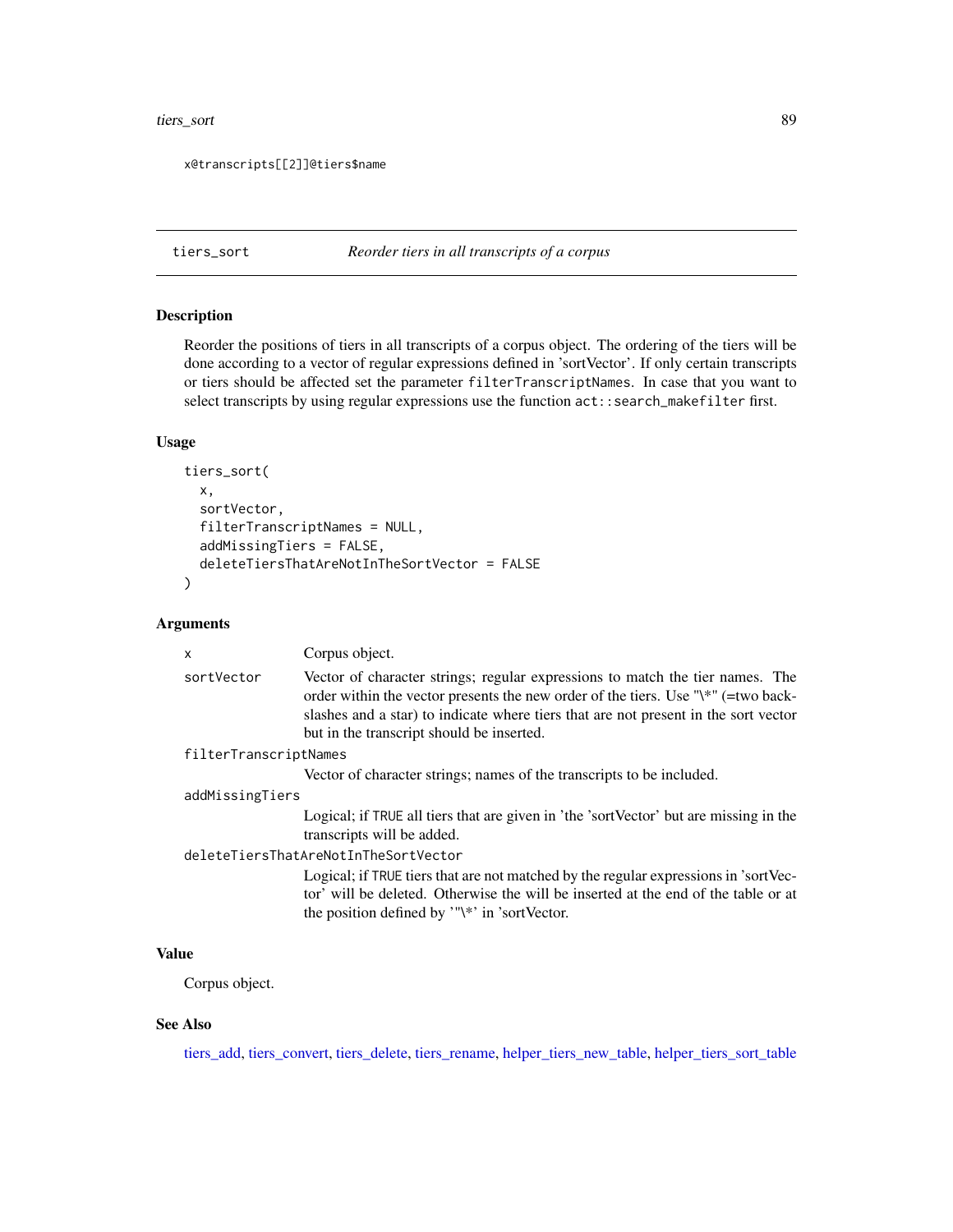## Examples

library(act)

```
# Check the order of the existing tiers in the first two transcripts
examplecorpus@transcripts[[1]]@tiers$name[order(examplecorpus@transcripts[[1]]@tiers$position)]
examplecorpus@transcripts[[2]]@tiers$name[order(examplecorpus@transcripts[[2]]@tiers$position)]
# Get tier names to create the sort vector
sortVector <- c(examplecorpus@transcripts[[1]]@tiers$name,
                examplecorpus@transcripts[[2]]@tiers$name)
# Revert the vector for demonstration.
sortVector <- sortVector[length(sortVector):1]
# This will only reorder the tiers.
examplecorpus <- act::tiers_sort(x=examplecorpus,
sortVector=sortVector)
# Check again the order of the tiers
examplecorpus@transcripts[[1]]@tiers$name[order(examplecorpus@transcripts[[1]]@tiers$position)]
examplecorpus@transcripts[[2]]@tiers$name[order(examplecorpus@transcripts[[2]]@tiers$position)]
# This will reorder the tiers and additionally add tiers that are given
# in the sort vector but not present in the transcript.
examplecorpus <- act::tiers_sort(x=examplecorpus,
sortVector=sortVector,
addMissingTiers=TRUE)
# Check again the order of the tiers
examplecorpus@transcripts[[1]]@tiers$name[order(examplecorpus@transcripts[[1]]@tiers$position)]
examplecorpus@transcripts[[2]]@tiers$name[order(examplecorpus@transcripts[[2]]@tiers$position)]
# Insert a tier called "newTier" into all transcripts in the corpus:
for (t in examplecorpus@transcripts) {
sortVector <- c(t@tiers$name, "newTier")
examplecorpus <- act::tiers_sort(x=examplecorpus,
sortVector=sortVector,
filterTranscriptNames=t@name,
addMissingTiers=TRUE)
}
# Check for example the first transcript: it now contains a tier called "newTier"
examplecorpus@transcripts[[1]]@tiers
```
# To get more examples and information about sorting see 'helper\_tiers\_sort\_table()'.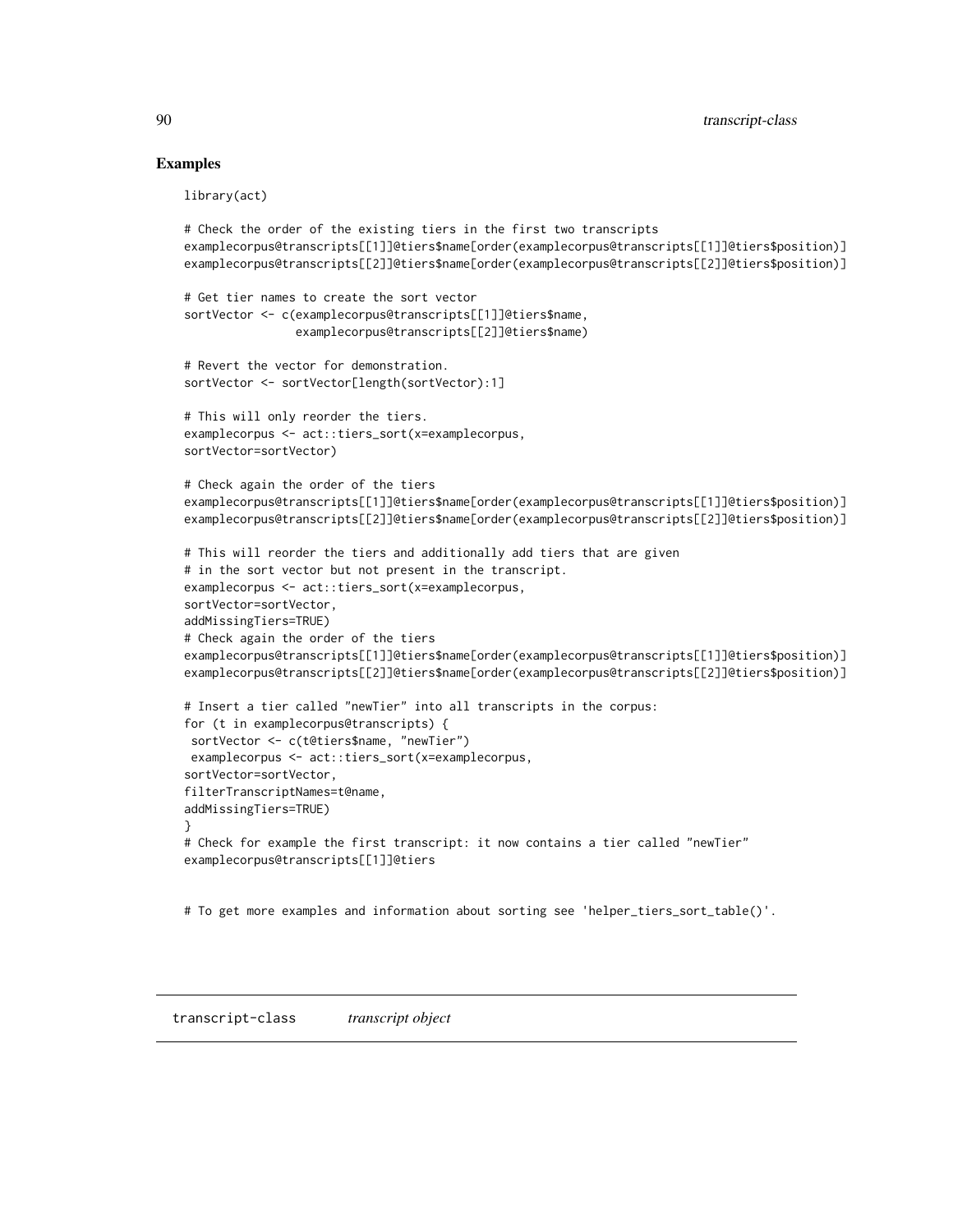# transcript-class 91

### Description

A transcript object contains the annotations of a loaded annotation file and some meta data . In addition, it contains information that is auto generated by the act package, which is necessary for some functions (e.g. the full text search)

#### Details

Some of the slots are defined by the user. Other slots are [READ ONLY], which means that they can be accessed by the user but should not be changed. They contain values that are filled when you execute functions on the object.

#### **Slots**

- name Character string; [READ ONLY] Name of the transcript, generated from the annotation file name.
- file.path Character string; [READ ONLY] Original location of the annotation file.
- file.encoding Character string; [READ ONLY] Encoding applied to the file when reading.
- file.type Character string; [READ ONLY] Type of the original annotation file/object, e.g. 'eaf' or 'textgrid' for files and 'rpraat' for a rPraat .TextGrid object.
- file.content Character string; [READ ONLY] Content of the original annotation file/object.
- import.result Character string; [READ ONLY] Information about the success of the import of the annotation file.
- load.message Character string; [READ ONLY] Possibly messages about errors that occurred on importing the annotation file.
- length.sec Double; [READ ONLY] Duration of the transcript in seconds.
- tiers Data.frame; [READ ONLY] Table with the tiers. To modify the tiers it is highly recommended to use functions of the package to ensure for consistency of the data.
- annotations Data.frame; Table with the annotations.
- media.path Character string; Path(s) to the media files that correspond to this transcript object.
- normalization.systime POSIXct; Time of the last normalization.
- fulltext.systime POSIXct; [READ ONLY] Time of the last creation of the full texts.
- fulltext.filter.tier.names Vector of character strings; names of tiers that were included in the full text..
- fulltext.bytime.orig Character string; [READ ONLY] full text of the transcript based on the ORIGINAL content of the annotations, sorting the annotations by TIME
- fulltext.bytime.norm Character string; [READ ONLY] full text of the transcript based on the NORMALIZED content of the annotations, sorting the annotations by TIME
- fulltext.bytier.orig Character string; [READ ONLY] full text of the transcript based on the ORIGINAL content of the annotations, sorting the annotations first by TIERS and then by time
- fulltext.bytier.norm Character string; [READ ONLY] full text of the transcript based on the NORMALIZED content of the annotations, sorting the annotations first by TIERS and then by time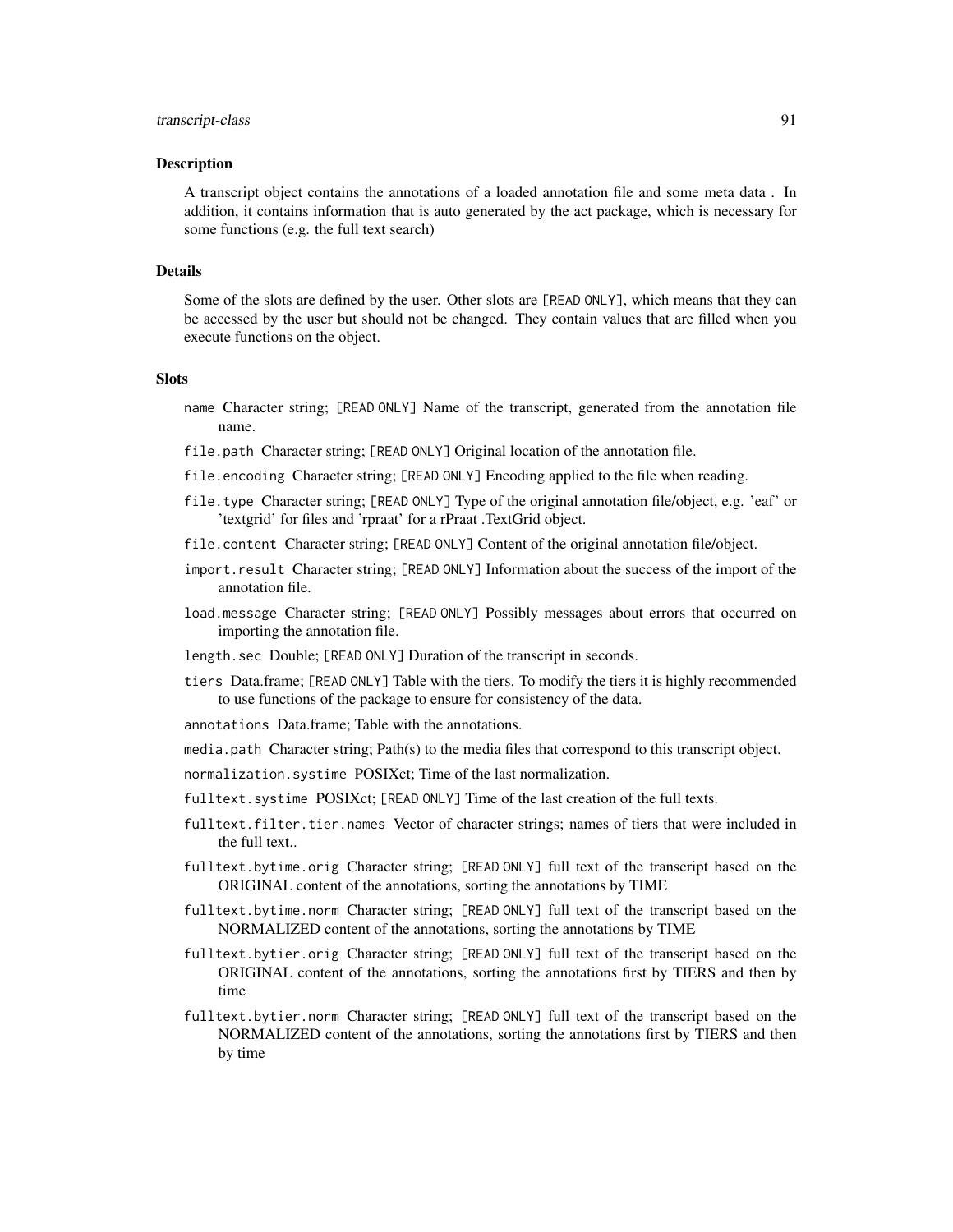modification.systime POSIXct; [READ ONLY] Time of the last modification of the transcript. Modifications after importing the annotation file by applying one/some of the packages function(s). Manual changes of the transcript by the user are not tracked!

history List; [READ ONLY] History of the modifications made to the transcript object.

## Examples

```
library(act)
```
examplecorpus@transcripts[[1]]

transcripts\_add *Add transcripts to a corpus*

## Description

Add a single or multiple transcript objects to a corpus object.

#### Usage

```
transcripts_add(
  x,
  ...,
  skipDuplicates = FALSE,
  createFullText = TRUE,
  assignMedia = TRUE
\mathcal{L}
```
#### Arguments

| X           | Corpus object                                                                                                                                  |
|-------------|------------------------------------------------------------------------------------------------------------------------------------------------|
| $\ddots$    | transcript object, list of transcript objects, corpus object.                                                                                  |
|             | skipDuplicates Logical; If FALSE double transcripts will be renamed to make the names unique,<br>if TRUE double transcripts will not be added. |
|             | createFullText Logical; if TRUE full text will be created.                                                                                     |
| assignMedia | Logical; if TRUE the folder(s) specified in @paths.media.files of your corpus<br>object will be scanned for media.                             |

# Details

The name of the transcript objects have to be unique in the act package. The @name attribute of each transcript object will be set as identifier in the list of transcripts in the corpus object. By default, transcripts with non unique names will be renamed. If you prefer to import.skip.double.files, set the parameter skipDuplicates=TRUE. Skipped/renamed transcripts will be reported in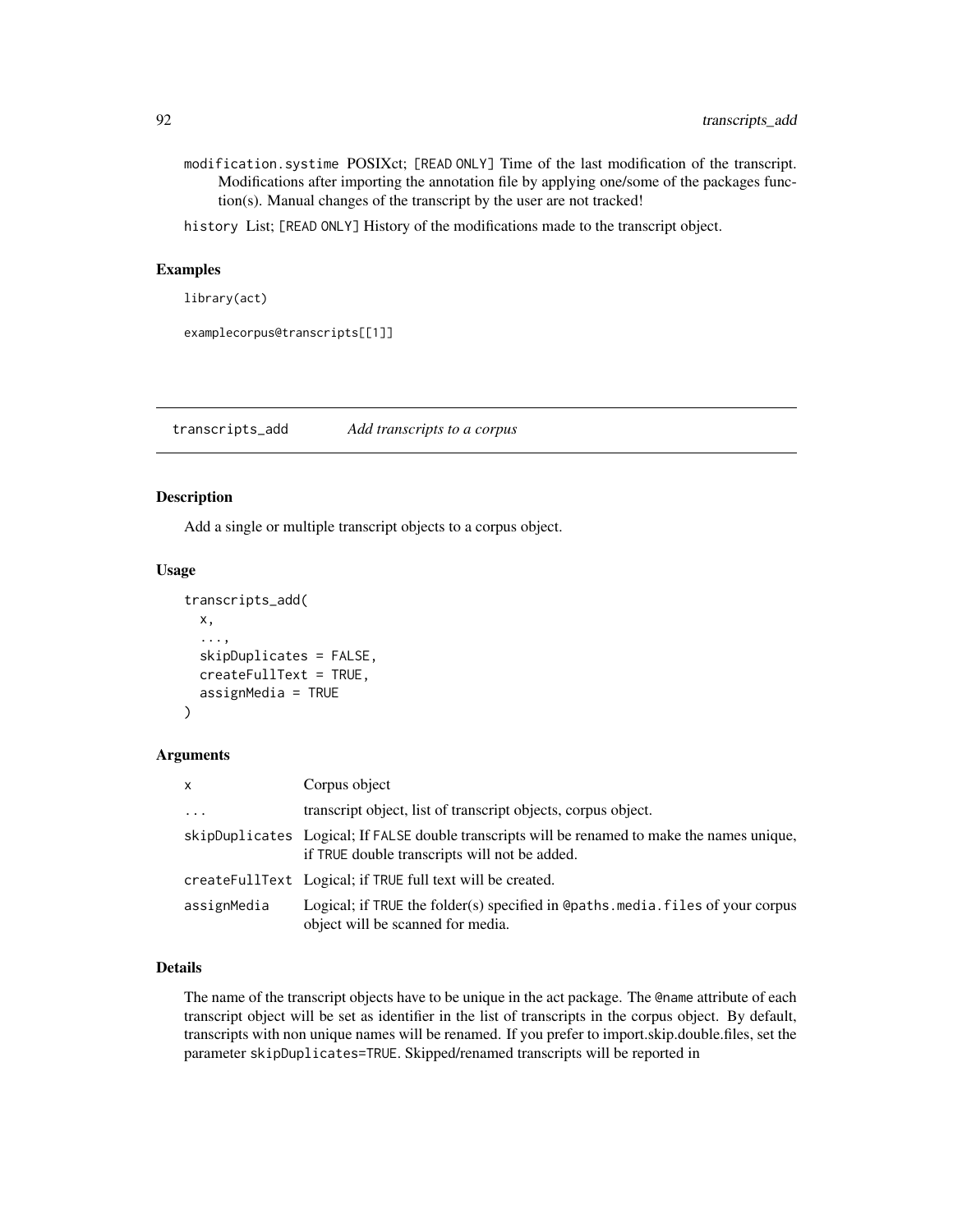transcripts\_cure 93

## Value

Corpus object

### Examples

```
library(act)
# get one of the already existing transcript in the examplecorpus
newtrans <- examplecorpus@transcripts[[1]]
# add this transcript to the examplecorpus
newcorpus <- act::transcripts_add(examplecorpus, newtrans)
# compare the two corpus objects
length(examplecorpus@transcripts)
length(newcorpus@transcripts)
names(examplecorpus@transcripts)
names(newcorpus@transcripts)
```
<span id="page-92-0"></span>transcripts\_cure *Cure all transcript objects in a corpus*

## Description

Transcript object may contain errors, e.g. because of defect annotation input files or user modifications. This function may cure some of these errors in all transcript objects of a corpus. - Annotations with reversed times: annotations with endSec lower than startSec will be deleted. - Overlapping annotations: earlier annotations will end where the next annotation starts. - Annotations below 0 sec: Annotations that are starting and ending before 0 sec will be deleted; Annotations starting before but ending after 0 sec will be truncated. - Missing tiers: Tiers that are present in the annotations but missing in the list of tiers in @tiers of the transcript object will be added.

## Usage

```
transcripts_cure(
  x,
  filterTranscriptNames = NULL,
  annotationsWithReversedTimes = TRUE,
  overlappingAnnotations = TRUE,
  annotationsWithTimesBelowZero = TRUE,
 missingTiers = TRUE,
  showWarning = FALSE
)
```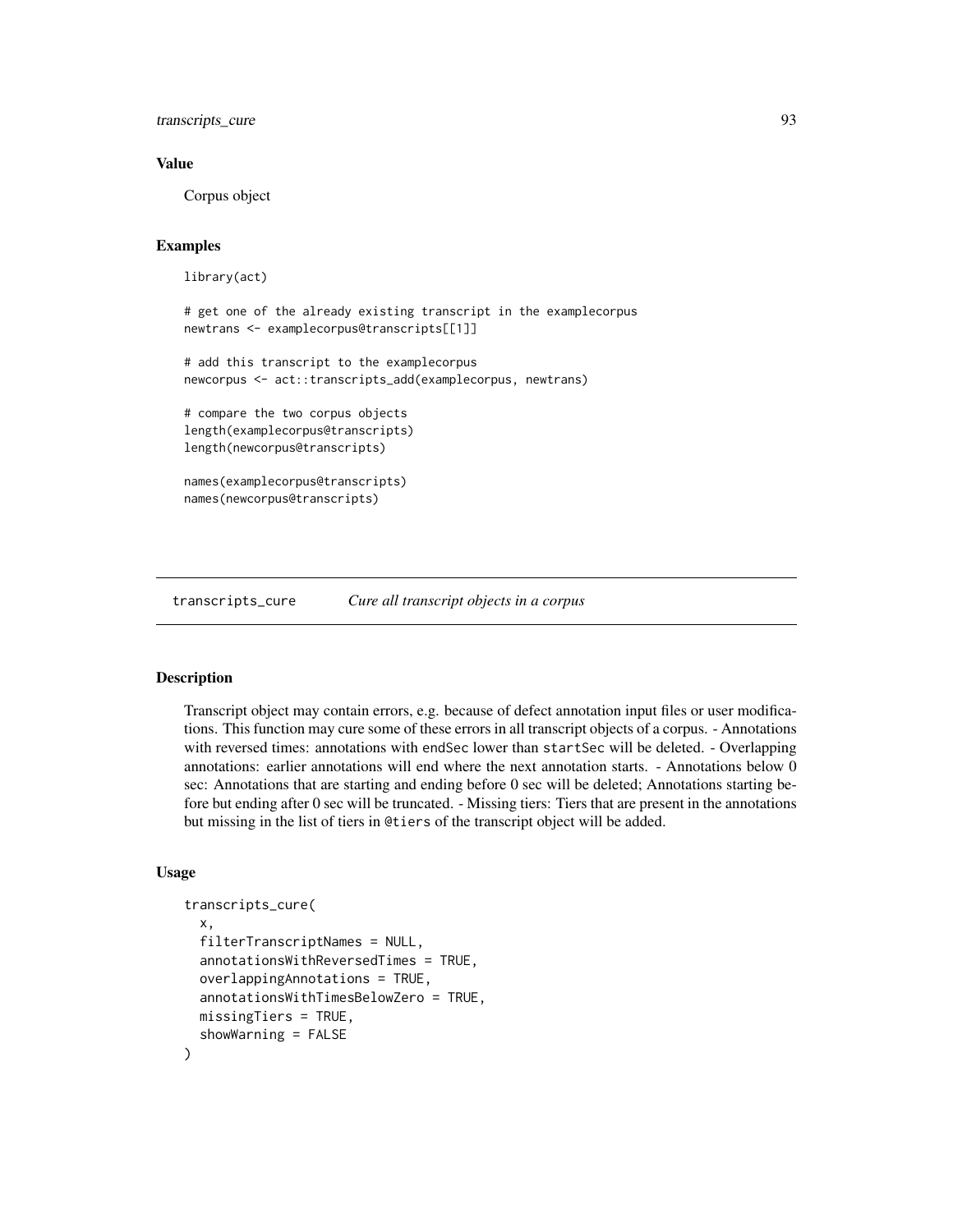## **Arguments**

| $\mathsf{x}$                  | Corpus object.                                                                           |
|-------------------------------|------------------------------------------------------------------------------------------|
| filterTranscriptNames         |                                                                                          |
|                               | Vector of character strings; names of the transcripts to be included.                    |
| annotationsWithReversedTimes  |                                                                                          |
|                               | Logical; If TRUE annotations with reversed times will be deleted                         |
| overlappingAnnotations        |                                                                                          |
|                               | Logical; If TRUE overlapping annotations will be corrected.                              |
| annotationsWithTimesBelowZero |                                                                                          |
|                               | Logical; If TRUE annotations before 0 sec will be corrected.                             |
| missingTiers                  | Logical; If TRUE tiers missing in @tiers slot of the transcript object will be<br>added. |
| showWarning                   | Logical; If TRUE a warning notice will be shown upon correction.                         |
|                               |                                                                                          |

# Value

Corpus object;

# See Also

[transcripts\\_cure\\_single](#page-93-0)

# Examples

library(act)

```
# The example corpus does not contain any errors.
# But let's use the function anyway.
x<- act::transcripts_cure(examplecorpus)
x@history[[length(x@history)]]
```
# See \code{act::cure\_transcript} for actual examples.

<span id="page-93-0"></span>transcripts\_cure\_single

*Cure a single transcript*

## Description

Transcript object may contain errors, e.g. because of defect annotation input files or user modifications. This function may cure some of these errors. - Annotations with reversed times: annotations with endSec lower than startSec will be deleted. - Overlapping annotations: earlier annotations will end where the next annotation starts. - Annotations below 0 sec: Annotations that are starting and ending before 0 sec will be deleted; Annotations starting before but ending after 0 sec will be truncated. - Missing tiers: Tiers that are present in the annotations but missing in the list of tiers in @tiers of the transcript object will be added.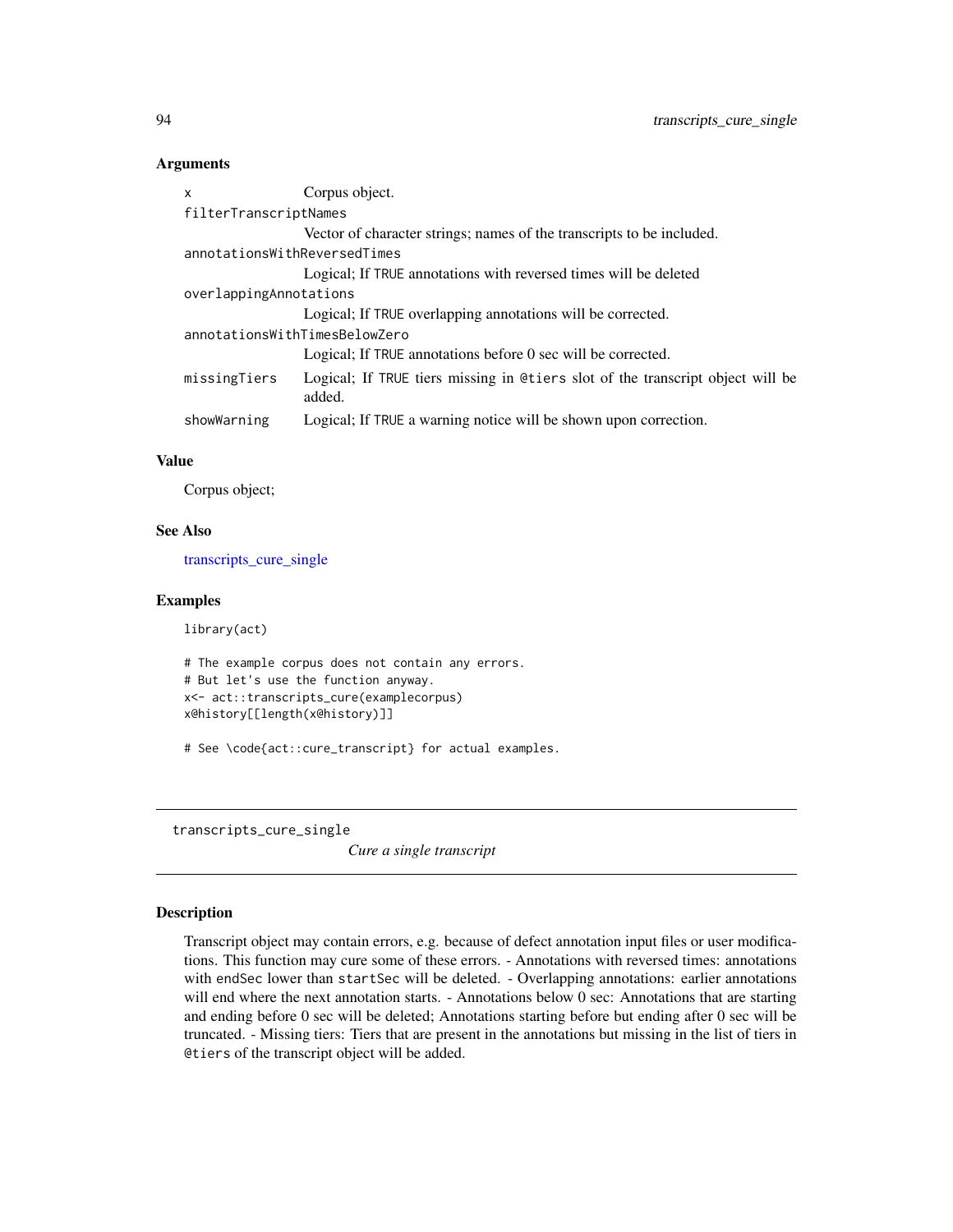# transcripts\_cure\_single 95

# Usage

```
transcripts_cure_single(
  t,
  annotationsWithReversedTimes = TRUE,
 overlappingAnnotations = TRUE,
  annotationsWithTimesBelowZero = TRUE,
 missingTiers = TRUE,
  showWarning = FALSE
)
```
## Arguments

| t                             | Transcript object.                                                                       |
|-------------------------------|------------------------------------------------------------------------------------------|
| annotationsWithReversedTimes  |                                                                                          |
|                               | Logical; If TRUE annotations with reversed times will be deleted                         |
| overlappingAnnotations        |                                                                                          |
|                               | Logical; If TRUE overlapping annotations will be corrected.                              |
| annotationsWithTimesBelowZero |                                                                                          |
|                               | Logical; If TRUE annotations before 0 sec will be corrected.                             |
| missingTiers                  | Logical; If TRUE tiers missing in @tiers slot of the transcript object will be<br>added. |
| showWarning                   | Logical; If TRUE a warning notice will be shown upon correction.                         |

## Value

Transcript object;

# See Also

[transcripts\\_cure](#page-92-0)

# Examples

library(act)

```
# --- annotationsWithReversedTimes: will be deleted
# get example transcript and reverse the times of an annotation
t <- examplecorpus@transcripts[[1]]
t@annotations$startSec[1] <- 20
t@annotations$endSec[1] <- 10
t2 <- act::transcripts_cure_single(t)
tail(t2@history, n=1)
```

```
# --- annotationsWithTimesBelowZero: will be deleted or start at 0 sec
t <- examplecorpus@transcripts[[1]]
t@annotations$startSec[1] <- -2
t@annotations$endSec[1] <- -1
t2 <- act::transcripts_cure_single(t)
```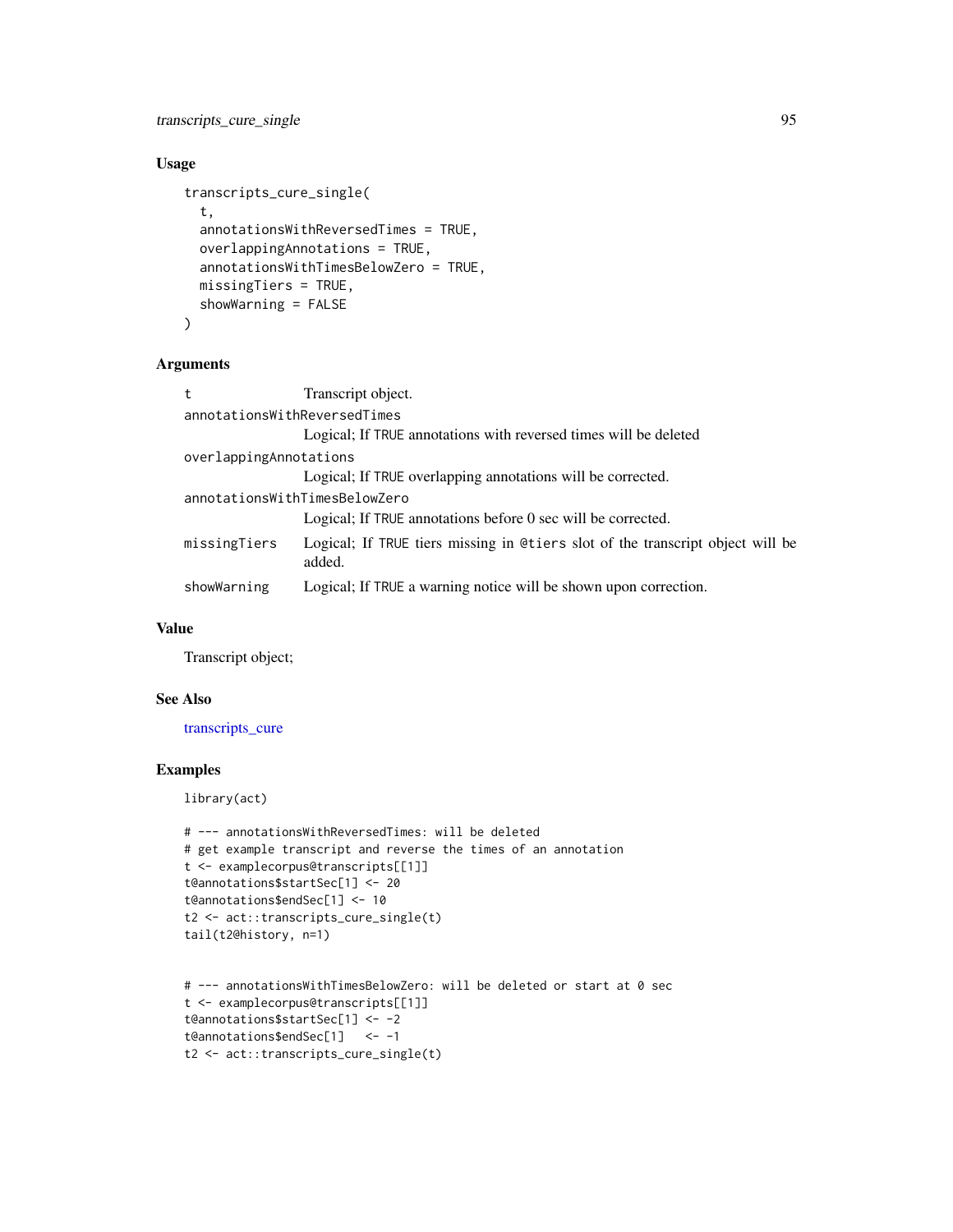```
tail(t2@history, n=1)
t <- examplecorpus@transcripts[[1]]
t@annotations$startSec[2] <- -5
t2 <- act::transcripts_cure_single(t)
tail(t2@history, n=1)
# --- overlappingAnnotations: will end where the next starts
t<- examplecorpus@transcripts[[1]]
t@annotations <- t@annotations[order(t@annotations$tier.name, t@annotations$startSec), ]
t@annotations$endSec[1] <- 8
t2 <- act::transcripts_cure_single(t)
tail(t2@history, n=1)
# --- missingTiers: will be added to @tiers in transcript object
t<- examplecorpus@transcripts[[1]]
t@annotations <- t@annotations[order(t@annotations$tier.name, t@annotations$startSec), ]
t@annotations$tier.name[1] <- "NEW"
t2 <- act::transcripts_cure_single(t)
tail(t2@history, n=1)
t2@tiers
# compare with original tiers
t@tiers
# --- several things at once
t<- examplecorpus@transcripts[[1]]
t@annotations <- t@annotations[order(t@annotations$tier.name, t@annotations$startSec), ]
# annotation completely below 0 sec
t@annotations$startSec[1] <- -6
t@annotations$endSec[1] <- -5
# annotation starts before but ends after 0 sec
t@annotations$startSec[2] <- -3
# annotation with reversed times
t@annotations$startSec[3] <- 6.9
t@annotations$endSec[3] <- -6.8
# annotation overlaps with next annotation
t@annotations$endSec[6] <- 9
# new tier, missing tier list
t@annotations$tier.name[8] <- "NEW"
t2 <- act::transcripts_cure_single(t, showWarning=TRUE)
tail(t2@history, n=1)
```
examplecorpus@transcripts[[1]]@history

transcripts\_delete *Delete transcripts from a corpus*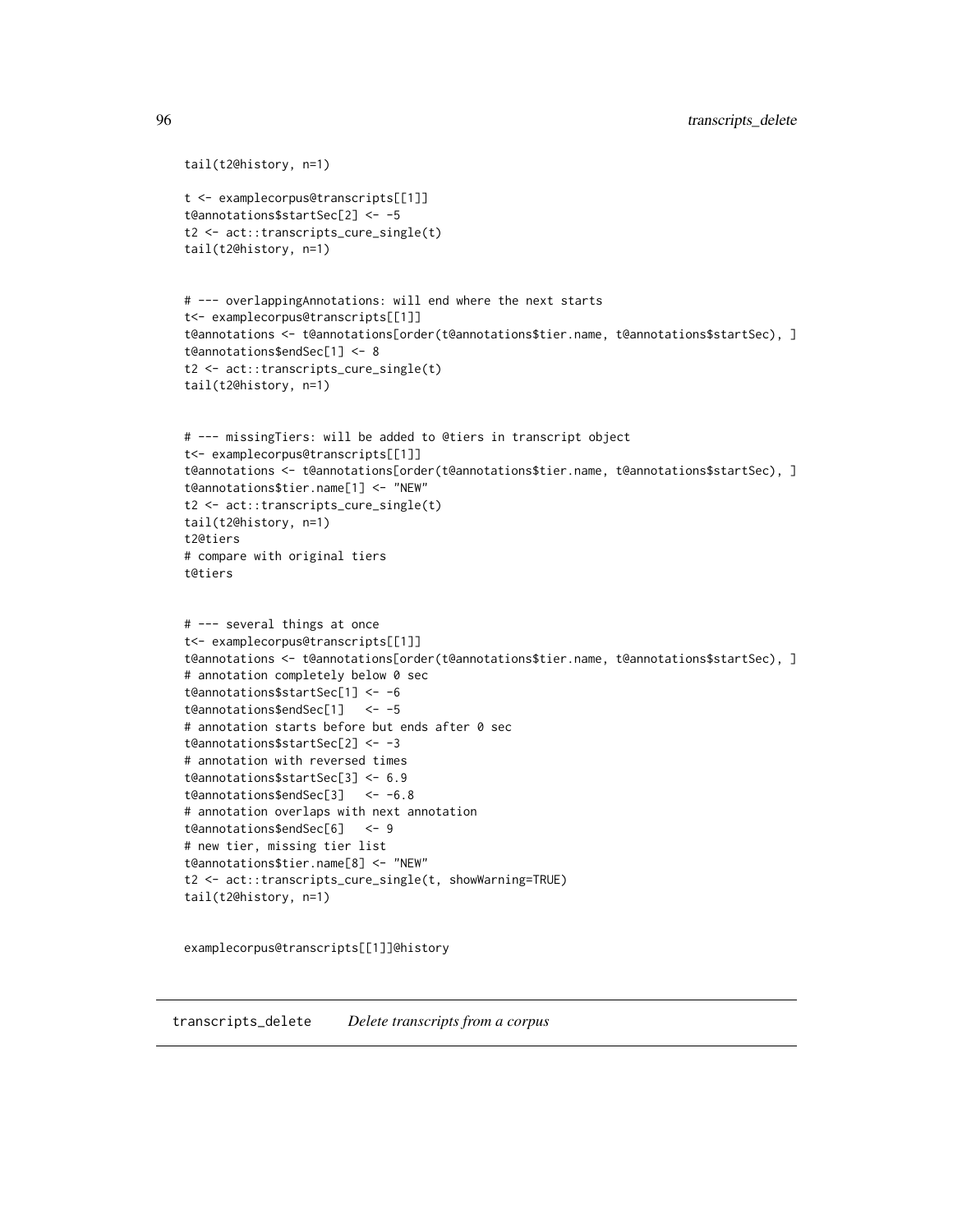## Description

Delete transcript objects from a corpus object. You need to name the transcripts to delete directly in the parameter 'transcriptNames'. If you want to delete transcripts based on a search pattern (regular expression) use act::search\_sub first.

## Usage

```
transcripts_delete(x, transcriptNames)
```
# **Arguments**

x Corpus object

transcriptNames

Vector of character strings; names of the transcript object to be deleted.

## Value

Corpus object

## Examples

library(act)

```
# delete two transcripts by their name
test <- act::transcripts_delete(examplecorpus,
c("BOL_CCBA_SP_MeryGaby1",
"BOL_CCBA_SP_MeryGaby2"))
```

```
# compare the the original and modified corpus object
length(examplecorpus@transcripts)
length(test@transcripts)
setdiff(names(examplecorpus@transcripts), names(test@transcripts))
test@history[length(test@history)]
```

```
# delete transcripts that match a filter, e.g. all transcripts from Bolivia "BOL_"
myfilter <- act::search_makefilter(examplecorpus, filterTranscriptIncludeRegEx = "BOL_")
test <- act::transcripts_delete(examplecorpus,
myfilter$transcript.names)
```

```
# compare the the original and modified corpus object
length(examplecorpus@transcripts)
length(test@transcripts)
setdiff(names(examplecorpus@transcripts), names(test@transcripts))
```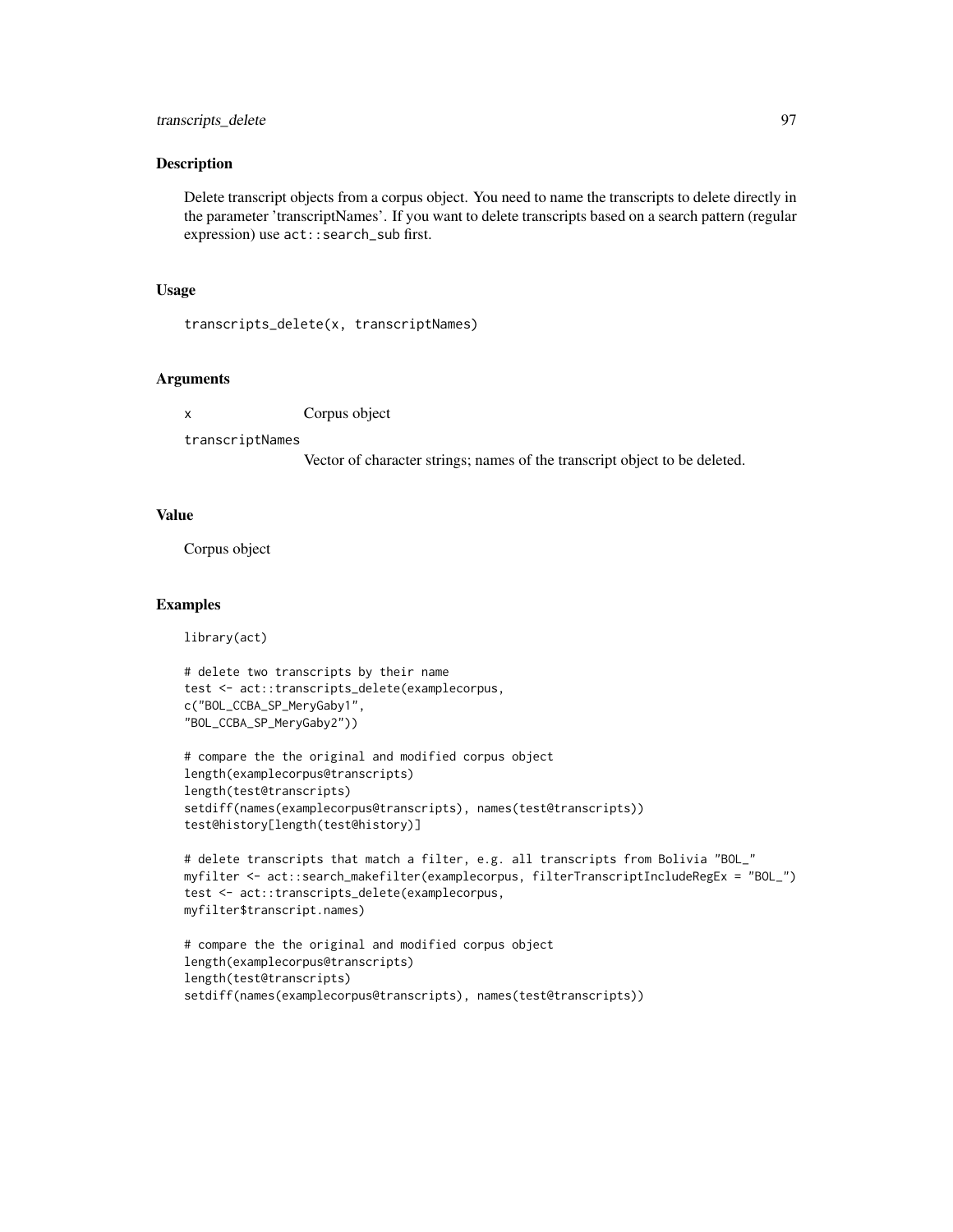transcripts\_filter *Filter all transcripts in a corpus*

# Description

Filter all transcript objects in a corpus and return the filtered corpus object. It is possible to filter out temporal sections and tiers. In case that you want to select tiers by using regular expressions use the function act::search\_makefilter first.

# Usage

```
transcripts_filter(
 x,
 filterTranscriptNames = NULL,
  filterOnlyTheseTranscripts = NULL,
  filterTierNames = NULL,
  filterSectionStartsec = NULL,
  filterSectionEndsec = NULL,
 preserveTimes = TRUE,
 sort = c("none", "tier>startSec", "startSec>tier")
)
```
# Arguments

| $\mathsf{x}$               | Corpus object;                                                                                                                                                                 |
|----------------------------|--------------------------------------------------------------------------------------------------------------------------------------------------------------------------------|
| filterTranscriptNames      |                                                                                                                                                                                |
|                            | Vector of character strings; names of transcripts to remain in the transcripts. If<br>left unspecified, all transcripts will remain in the transcripts.                        |
| filterOnlyTheseTranscripts |                                                                                                                                                                                |
|                            | Vector of character strings; names of transcripts to which filters will be applied.<br>If left unspecified, all transcripts will be filtered.                                  |
| filterTierNames            |                                                                                                                                                                                |
|                            | Vector of character strings; names of tiers to remain in the transcripts. If left<br>unspecified, all tiers will remain in the transcripts.                                    |
| filterSectionStartsec      |                                                                                                                                                                                |
|                            | Double, start of selection in seconds.                                                                                                                                         |
| filterSectionEndsec        |                                                                                                                                                                                |
|                            | Double, end of selection in seconds.                                                                                                                                           |
| preserveTimes              | Logical; Parameter is used if filter Section Startsec it set. If TRUE start times<br>will be preserved, if FALSE the selection will start from 0.                              |
| sort                       | Logical; Annotations will be sorted: 'none' (=no sorting), 'tier>startSec' (=sort<br>first by tier, then by startSec), 'startSec>tier' (=sort first by startSec, then by tier) |

## Value

Corpus object;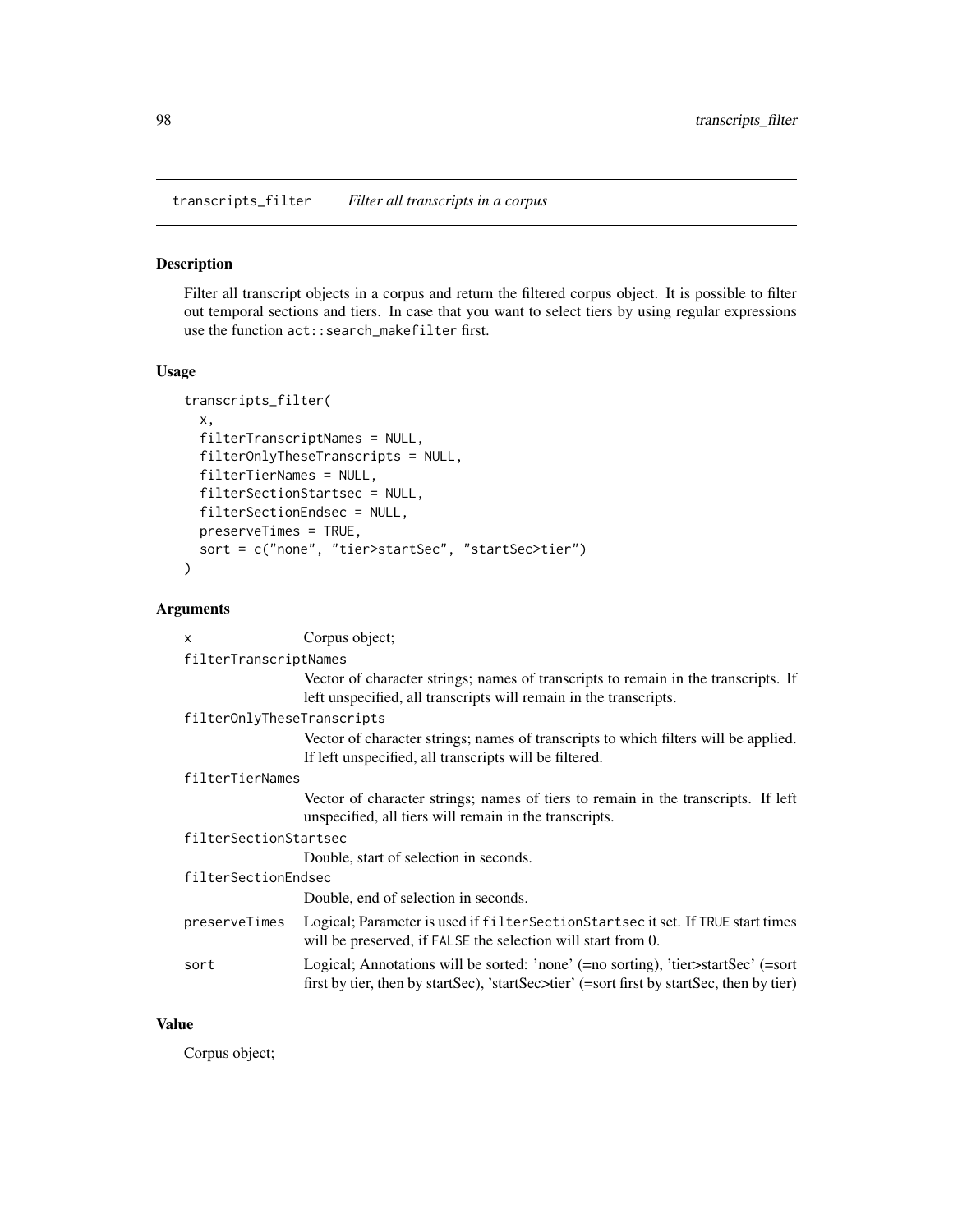# transcripts\_filter\_single 99

# Examples

library(act)

```
# Filter corpus to only contain some tiers
all.tier.names <- unique(act::tiers_all(examplecorpus)$name)
some.tier.names <- all.tier.names[1:10]
x <- act::transcripts_filter(examplecorpus, filterTierNames=some.tier.names)
x@history[[length(x@history)]]
```
transcripts\_filter\_single

*Filter a single transcript*

# Description

Filter a transcript object and return the filtered transcript object. It is possible to filter out temporal sections and tiers. In case that you want to select tiers by using regular expressions use the function act::search\_makefilter first.

# Usage

```
transcripts_filter_single(
  t,
 filterTierNames = NULL,
 filterSectionStartsec = NULL,
 filterSectionEndsec = NULL,
 preserveTimes = TRUE,
  sort = c("none", "tier>startSec", "startSec>tier")
)
```
# Arguments

| t                     | Transcript object.                                                                                                                                                             |
|-----------------------|--------------------------------------------------------------------------------------------------------------------------------------------------------------------------------|
| filterTierNames       |                                                                                                                                                                                |
|                       | Vector of character strings; names of tiers to be remain in the transcripts. If left<br>unspecified, all tiers will remain in the transcript exported.                         |
| filterSectionStartsec |                                                                                                                                                                                |
|                       | Double, start of selection in seconds.                                                                                                                                         |
| filterSectionEndsec   |                                                                                                                                                                                |
|                       | Double, end of selection in seconds.                                                                                                                                           |
| preserveTimes         | Logical; Parameter is used if filter Section Startsec it set. If TRUE start times<br>will be preserved, if FALSE the selection will start from 0.                              |
| sort                  | Logical; Annotations will be sorted: 'none' (=no sorting), 'tier>startSec' (=sort<br>first by tier, then by startSec), 'startSec>tier' (=sort first by startSec, then by tier) |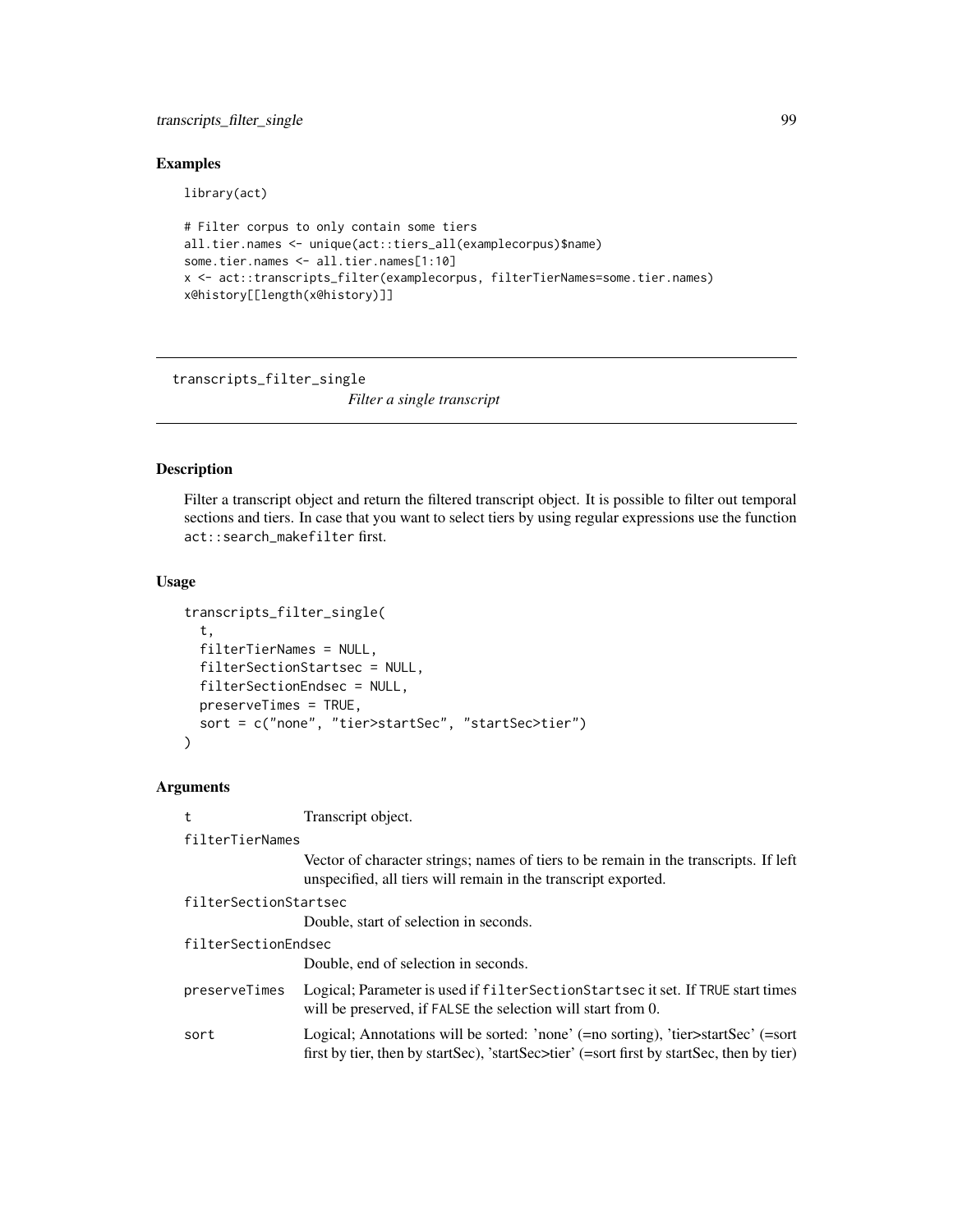## Value

Transcript object;

## Examples

library(act)

```
# get an example transcript
t1 <- examplecorpus@transcripts[[1]]
```
filterSectionStartsec=6, filterSectionEndsec=8, preserveTime=FALSE)

cbind(t2@annotations\$startSec,t2@annotations\$endSec)

```
# --- Filter by tiers
# The example transcript contains two tiers that contain four annotations each.
t1@tiers
table(t1@annotations$tier.name)
# Filter transcript to only contain annotations of the FIRST tier
t2 <- act::transcripts_filter_single(t1, filterTierNames=t1@tiers$name[1])
t2@tiers
table(t2@annotations$tier.name)
# Use act::search_makefilter() first to get the tier names,
# in this case search for tiers with a capital 'I',
# which is the second tier, called 'ISanti'
myfilter <- act::search_makefilter(examplecorpus,
filterTranscriptNames=t2@name,
filterTierIncludeRegEx="I"
\lambdat2 <- act::transcripts_filter_single(t1, filterTierNames=myfilter$tier.names)
t2@tiers
table(t2@annotations$tier.name)
# --- Filter by time section
# only set start of section (until the end of the transcript)
t2 <- act::transcripts_filter_single(t1, filterSectionStartsec=6)
cbind(t2@annotations$startSec,t2@annotations$endSec)
# only set end of section (from the beginning of the transcript)
t2 <- act::transcripts_filter_single(t1, filterSectionEndsec=8)
cbind(t2@annotations$startSec,t2@annotations$endSec)
# set start and end of section
t2 <- act::transcripts_filter_single(t1, filterSectionStartsec=6, filterSectionEndsec=8)
cbind(t2@annotations$startSec,t2@annotations$endSec)
# set start and end of section, start new times from 0
t2 <- act::transcripts_filter_single(t1,
```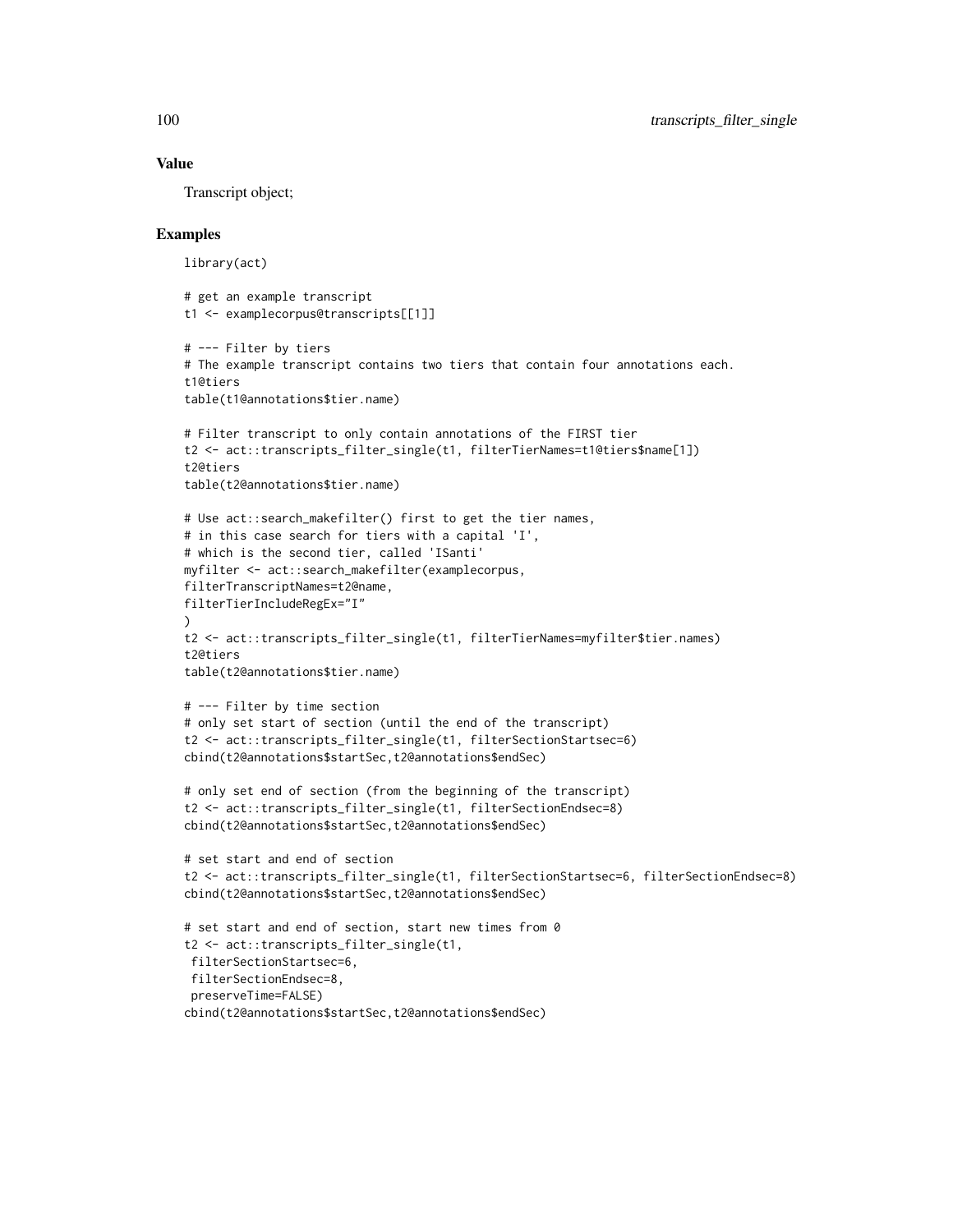<span id="page-100-0"></span>transcripts\_merge *Merge several transcripts*

#### Description

Merges several transcript objects in a corpus object. One transcript is the destination transcript (the transcript that will be updated and receives the new data). The other transcripts are the update transcripts (they contain the data that will replace data in teh destination transcript). The update transcripts need to contain a tier in which the update sections are marked with a specific character string.

## Usage

```
transcripts_merge(
  x,
  destinationTranscriptName,
  updateTranscriptNames,
  identifierTier = "update",
  identifierPattern = ".+",
  eraseUpdateSectionsCompletely = TRUE
)
```
# Arguments

| x                             | Corpus object:                                                                                                                                                                                                                                    |
|-------------------------------|---------------------------------------------------------------------------------------------------------------------------------------------------------------------------------------------------------------------------------------------------|
| destinationTranscriptName     |                                                                                                                                                                                                                                                   |
|                               | Character strings; name of transcript hat willl be updated.                                                                                                                                                                                       |
| updateTranscriptNames         |                                                                                                                                                                                                                                                   |
|                               | Vector of character strings; names of transcripts that contain the updates.                                                                                                                                                                       |
|                               | identifier Tier Character string; regular expression that identifies the tier in which the sections<br>are marked, that will be inserted into transDestination.                                                                                   |
| identifierPattern             |                                                                                                                                                                                                                                                   |
|                               | Character string; regular expression that identifies the sections that will be in-<br>serted into transDestination.                                                                                                                               |
| eraseUpdateSectionsCompletely |                                                                                                                                                                                                                                                   |
|                               | Logical; if TRUE update sections in destination transcript will be erased com-<br>pletely, if FALSE update sections in the destination tier will not be erased com-<br>pletely but only the tiers that are present in the transUpdates be erased. |
|                               |                                                                                                                                                                                                                                                   |

## Details

You may chose between the following two options: - The update sections in the destination transcript will first be erased completely and then the updates will be filled in. - The update sections in the destination transcript will NOT be erased completely. Rater only the contents of tiers will be erased that are also present in the update tiers. e.g. if your destination transcript contains more tiers than the update transcripts, the contents of those tiers will be preserved in the destination tier during the update.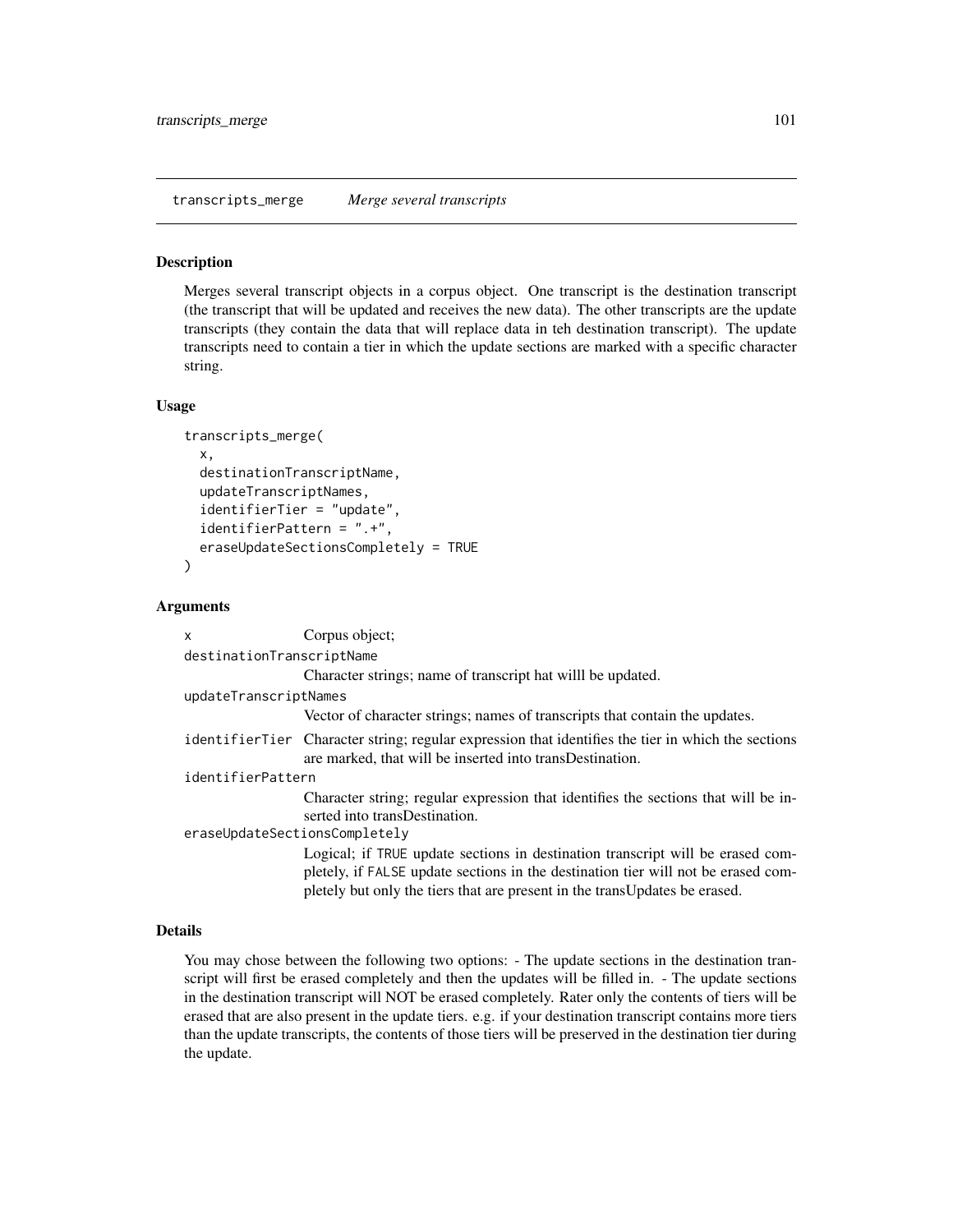## Value

Transcript object

## See Also

[transcripts\\_merge2](#page-102-0)

#### Examples

library(act)

```
# We need three transcripts to demonstrate the function \code{transcripts_merge}:
# - the destination transcript: "update_destination"
# - two transcripts that contain updates: "update_update1 and "update_update2"
#Have a look at the annotations in the destination transcript first.
#It contains 2 annotations:
examplecorpus@transcripts[["update_destination"]]@annotations
#Have a look at the annotations in the update_update1 transcript, too:
#It contains 3 annotations:
examplecorpus@transcripts[["update_update1"]]@annotations
# Run the function with only one update:
test <- act::transcripts_merge(x=examplecorpus,
   destinationTranscriptName="update_destination",
   updateTranscriptNames = "update_update1")
#Have a look at the annotations in the destination transcript again.
#It now contains 5 annotations:
test@transcripts[["update_destination"]]@annotations
# Run the function with two transcript objects for updates:
test <- act::transcripts_merge(x=examplecorpus,
destinationTranscriptName="update_destination",
updateTranscriptNames = c("update_update1","update_update2"))
#Have a look at the annotations in the destination transcript again.
#It now contains 8 annotations:
test@transcripts[["update_destination"]]@annotations
# Compare the transcript in the original and in the modified corpus object.
# The update transcript objects are gone:
act::info_summarized(examplecorpus)$transcript.names
act::info_summarized(test)$transcript.names
```

```
#Have a look at the history of the corpus object
test@history
```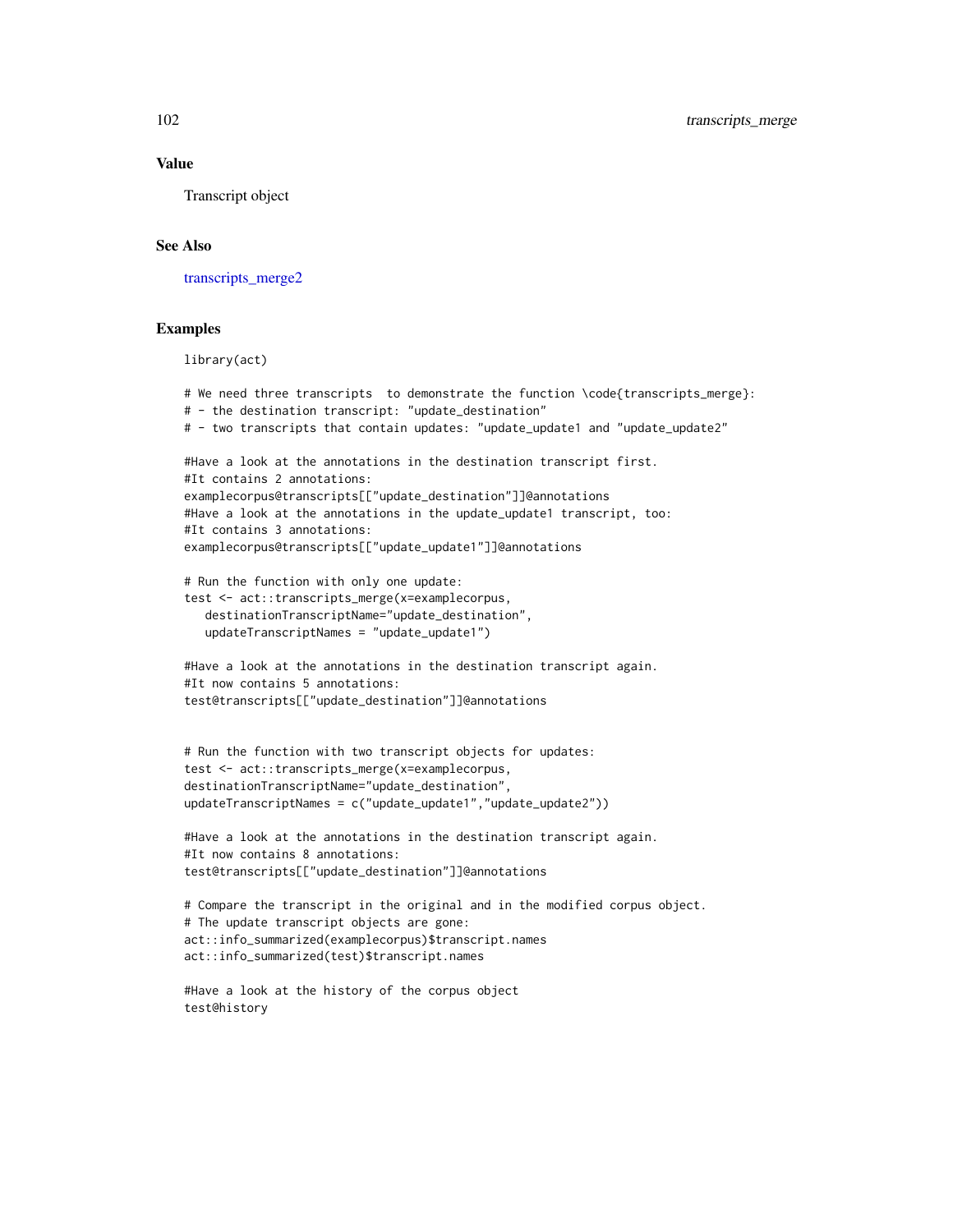<span id="page-102-0"></span>transcripts\_merge2 *Merge several transcripts (works with transcript objects directly)*

#### Description

Merges several transcripts. One transcript is the destination transcript (the transcript that will be updated). The other transcripts are the update transcripts and contain the updates. The update transcripts need to contain a tier in which the update sections are marked with a specific character string.

#### Usage

```
transcripts_merge2(
  destinationTranscript,
  updateTranscripts,
  identifierTier = "update",
  identifierPattern = ".+",
  eraseUpdateSectionsCompletely = TRUE
)
```
## Arguments

destinationTranscript

Transcript object; transcript that serves as destination (and will receive the updates).

#### updateTranscripts

List of transcript objects; transcript objects that will be inserted into the destination transcripts (entirely or in part).

- identifierTier Character string; regular expression that identifies the tier in which the sections are marked, that will be inserted into destinationTranscript.
- identifierPattern

Character string; regular expression that identifies the sections that will be inserted into destinationTranscript.

eraseUpdateSectionsCompletely

Logical; if TRUE update sections in destination transcript will be erased completely, if FALSE update sections in the destination tier will not be erased completely but only the tiers that are present in the updateTranscripts be erased.

## Details

You may chose between the following two options: - The update sections in the destination transcript will first be erased completely and then the updates will be filled in. - The update sections in the destination transcript will NOT be erased completely. Rater only the contents of tiers will be erased that are also present in the update tiers. e.g. if your destination transcript contains more tiers than the update transcripts, the contents of those tiers will be preserved in the destination tier during the update.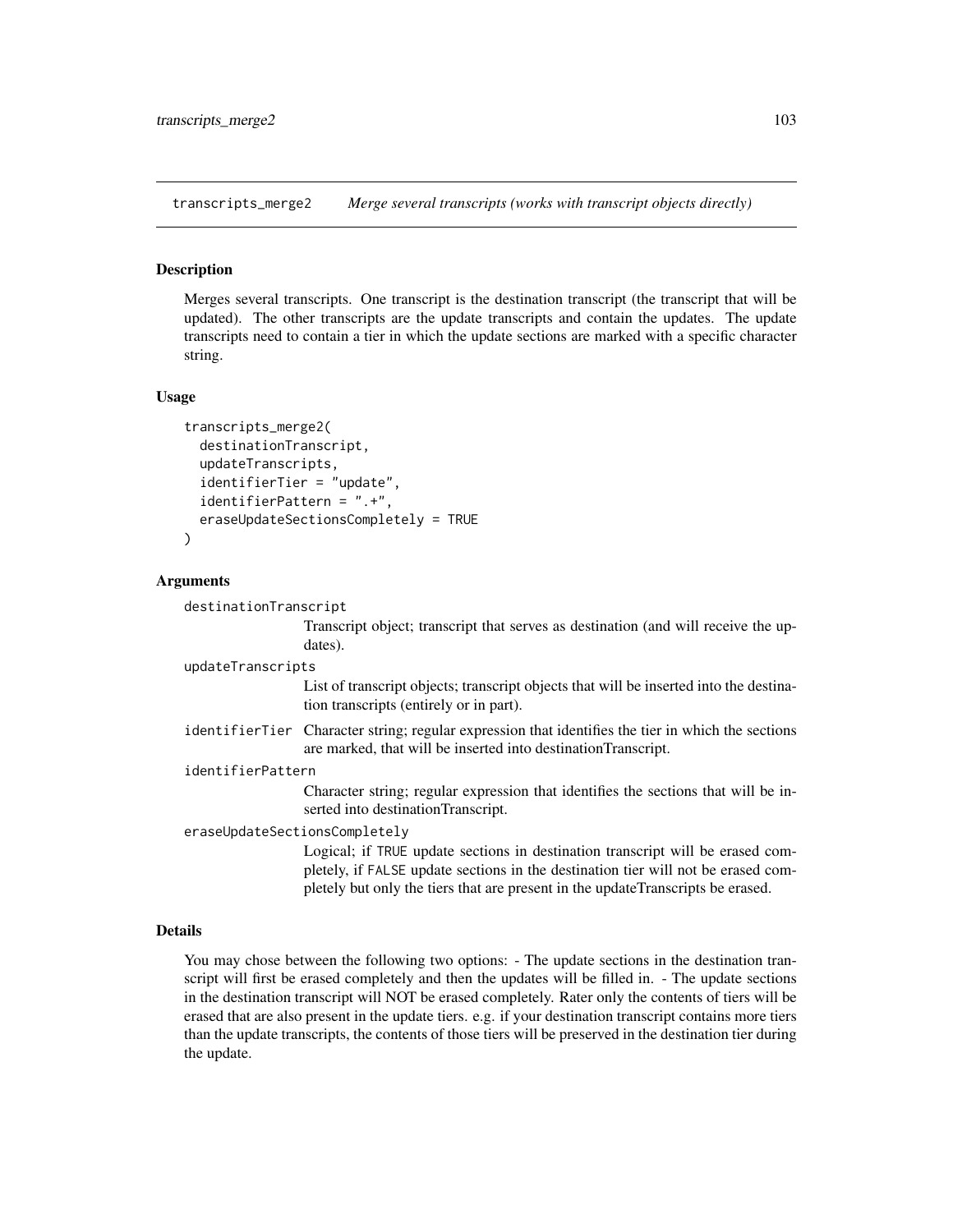# Value

Transcript object

# See Also

[transcripts\\_merge](#page-100-0)

## Examples

library(act)

```
# We need three transcripts to demonstrate the function \code{transcripts_merge}:
# - the destination transcript
destinationTranscript <- examplecorpus@transcripts[["update_destination"]]
# - two transcripts that contain updates
updateTranscripts <- c(examplecorpus@transcripts[["update_update1" ]],
                           examplecorpus@transcripts[["update_update2" ]])
# Run the function
test <- transcripts_merge2(destinationTranscript, updateTranscripts)
# Save the transcript to a TextGrid file.
# Set the destination file path
path <- tempfile(pattern = "merge_test", tmpdir = tempdir(),
                 fileext = ".TextGrid")
# It makes more sense, however, to you define a destination folder
# that is easier to access on your computer:
## Not run:
path <- file.path("PATH_TO_AN_EXISTING_FOLDER_ON_YOUR_COMPUTER",
                    paste(t@name, ".TextGrid", sep=""))
## End(Not run)
# Export
act::export_textgrid( t=test, outputPath=path)
```
transcripts\_rename *Rename transcripts in a corpus*

## Description

Rename transcript objects in a corpus object. This function changes both the names of the transcripts in the list x@transcripts and in the @name slot of the transcript. The function ensures that each transcript object preserves a unique name.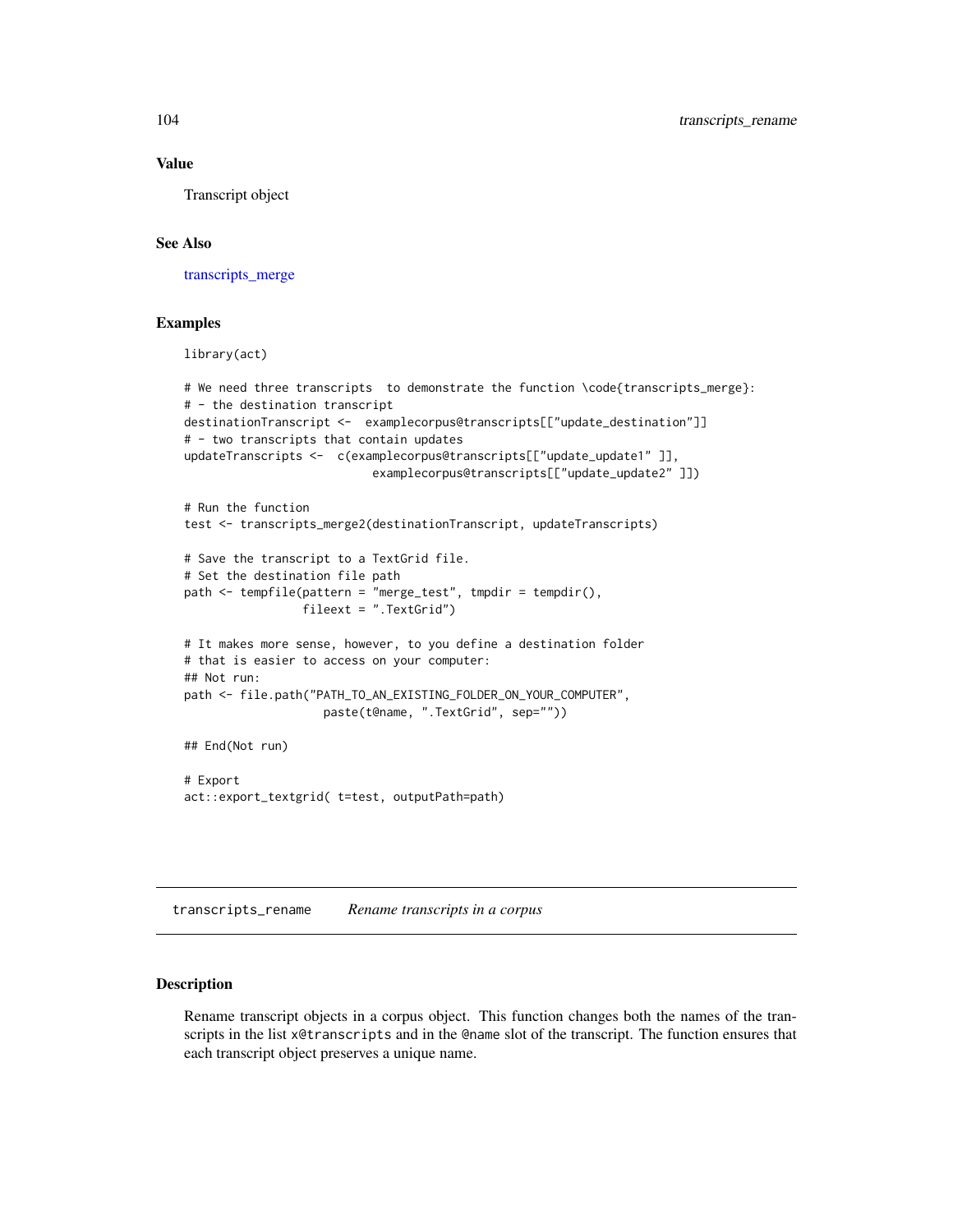# transcripts\_rename 105

# Usage

```
transcripts_rename(
  x,
  newTranscriptNames = NULL,
  searchPatterns = NULL,
  searchReplacements = NULL,
  toUpperCase = FALSE,
  toLowerCase = FALSE,
  trim = FALSE,stopIfNotUnique = TRUE
)
```
# Arguments

| X                  | Corpus object                                                                                                                                        |
|--------------------|------------------------------------------------------------------------------------------------------------------------------------------------------|
| newTranscriptNames |                                                                                                                                                      |
|                    | Vector of character strings; new names for the transcripts. If left open, the cur-<br>rent names in the corpus object will be taken as basis.        |
|                    | searchPatterns Character string; Search pattern as regular expression applied to the names of<br>the transcripts.                                    |
| searchReplacements |                                                                                                                                                      |
|                    | Character string; String to replace the hits of the search.                                                                                          |
| toUpperCase        | Logical; Convert transcript names all to upper case.                                                                                                 |
| toLowerCase        | Logical; Convert transcript names all to lower case.                                                                                                 |
| trim               | Logical; Remove leading and trailing spaces in names.                                                                                                |
| stopIfNotUnique    |                                                                                                                                                      |
|                    | Logical; If TRUE the function will stop if replacement would lead to non-unique<br>names; If FALSE names will be automatically changed to be unique. |

#### Value

Corpus object

# Examples

```
library(act)
```

```
# get current names
old.names <- names(examplecorpus@transcripts)
```

```
# make vector of names with the same length
new.names <- paste("transcript", 1:length(old.names), sep="")
```

```
# rename the transcripts
test <- act::transcripts_rename(examplecorpus, newTranscriptNames=new.names)
```
# check names(test@transcripts)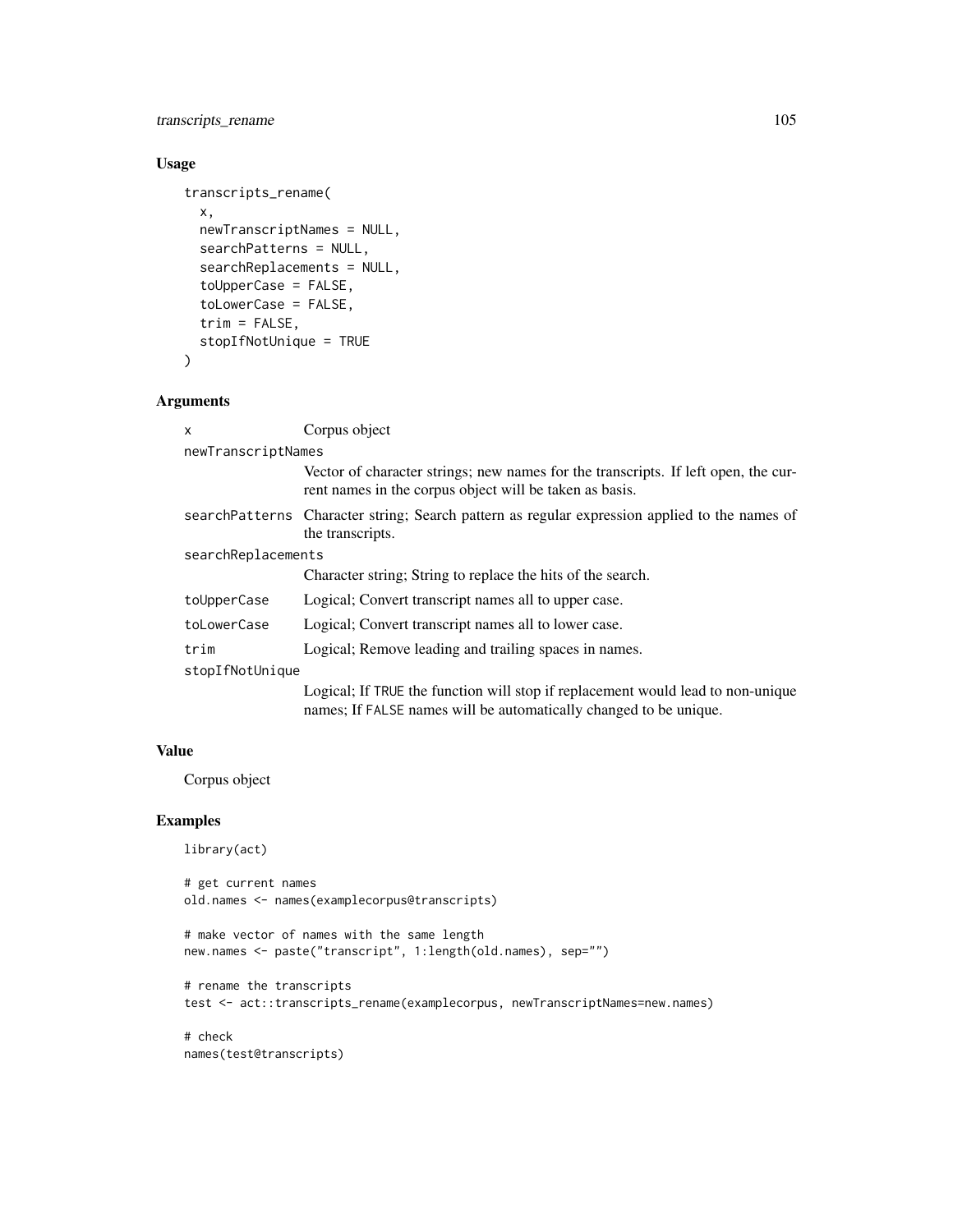```
test@transcripts[[1]]@name
test@history[length(test@history)]
# convert to lower case
test <- act::transcripts_rename(examplecorpus, toLowerCase=TRUE)
test@history[length(test@history)]
# search replace
test <- act::transcripts_rename(examplecorpus,
searchPatterns=c("ARG", "BOL"),
searchReplacements = c("ARGENTINA", "BOLIVIA")
\lambdatest@history[length(test@history)]
# search replace ignoring upper and lower case
test <- act::transcripts_rename(examplecorpus,
searchPatterns=c("(?i)arg", "(?i)bol"),
searchReplacements = c("ARGENTINA", "BOLIVIA")
\mathcal{L}test@history[length(test@history)]
# search replace too much
test <- act::transcripts_rename(x=examplecorpus,
searchPatterns="ARG_I_CHI_Santi",
 searchReplacements = "")
names(test@transcripts)[1]
```
transcripts\_update\_fulltexts *Update full texts*

## Description

Creates/updates the full texts of the transcripts in a corpus. The full text may be created in two different ways: - The contents of a transcription will be joined consecutively based on the time information. - The contents of each tier will be joined consecutively, and then the next tier will be joined.

#### Usage

```
transcripts_update_fulltexts(
  x,
  searchMode = c("fulltext", "fulltext.bytier", "fulltext.bytime"),
  transcriptNames = NULL,
  tierNames = NULL,
  forceUpdate = FALSE
)
```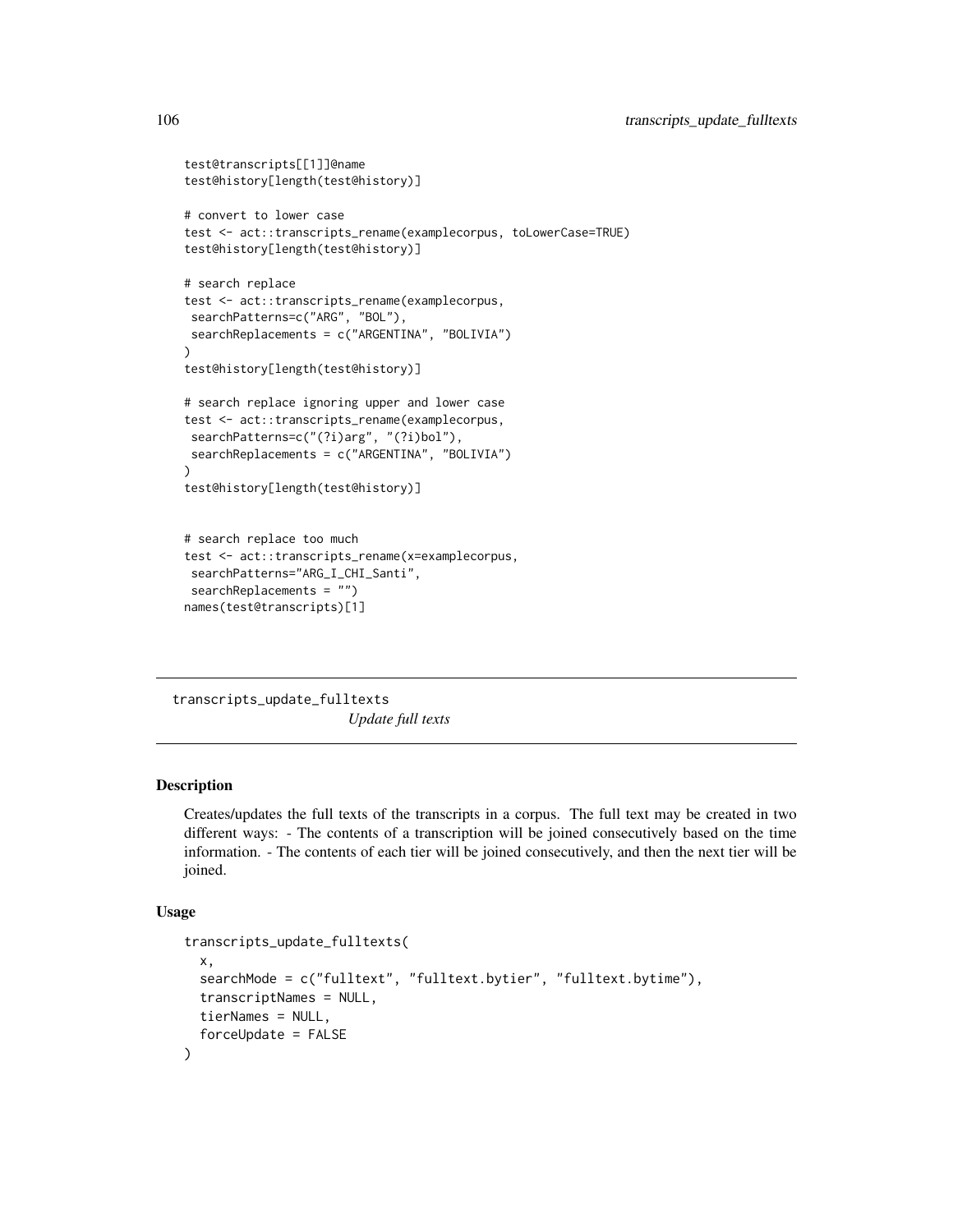# Arguments

| $\boldsymbol{\mathsf{x}}$ | Corpus object.                                                                                                                                                                                   |
|---------------------------|--------------------------------------------------------------------------------------------------------------------------------------------------------------------------------------------------|
| searchMode                | Character string; Which full text should be created; accepts the following values:<br>fulltext.bytier, fulltext.bytime, fulltext.                                                                |
| transcriptNames           |                                                                                                                                                                                                  |
|                           | Vector of character strings; Names of the transcripts you want to update; leave<br>empty if you want to process all transcripts that need an update.                                             |
| tierNames                 | Vector of character strings; Names of the tiers to include in the fulltext.                                                                                                                      |
| forceUpdate               | Logical; If TRUE fulltexts will be created in any case, if FALSE fulltexts will be<br>only be created if there was a modification to the transcript since the last creation<br>of the fulltexts. |

# Value

Corpus object.

# Examples

library(act)

examplecorpus <- act::transcripts\_update\_fulltexts(x=examplecorpus)

transcripts\_update\_normalization *Normalize transcriptions*

# Description

Normalizes the contents of transcriptions in a corpus object using a normalization matrix. Function returns a corpus object with normalized transcription and updates the original corpus object passed as argument to x.

# Usage

```
transcripts_update_normalization(
  x,
 path_replacementMatrixCSV = "",
  transcriptNames = NULL,
  forceUpdate = FALSE
\mathcal{E}
```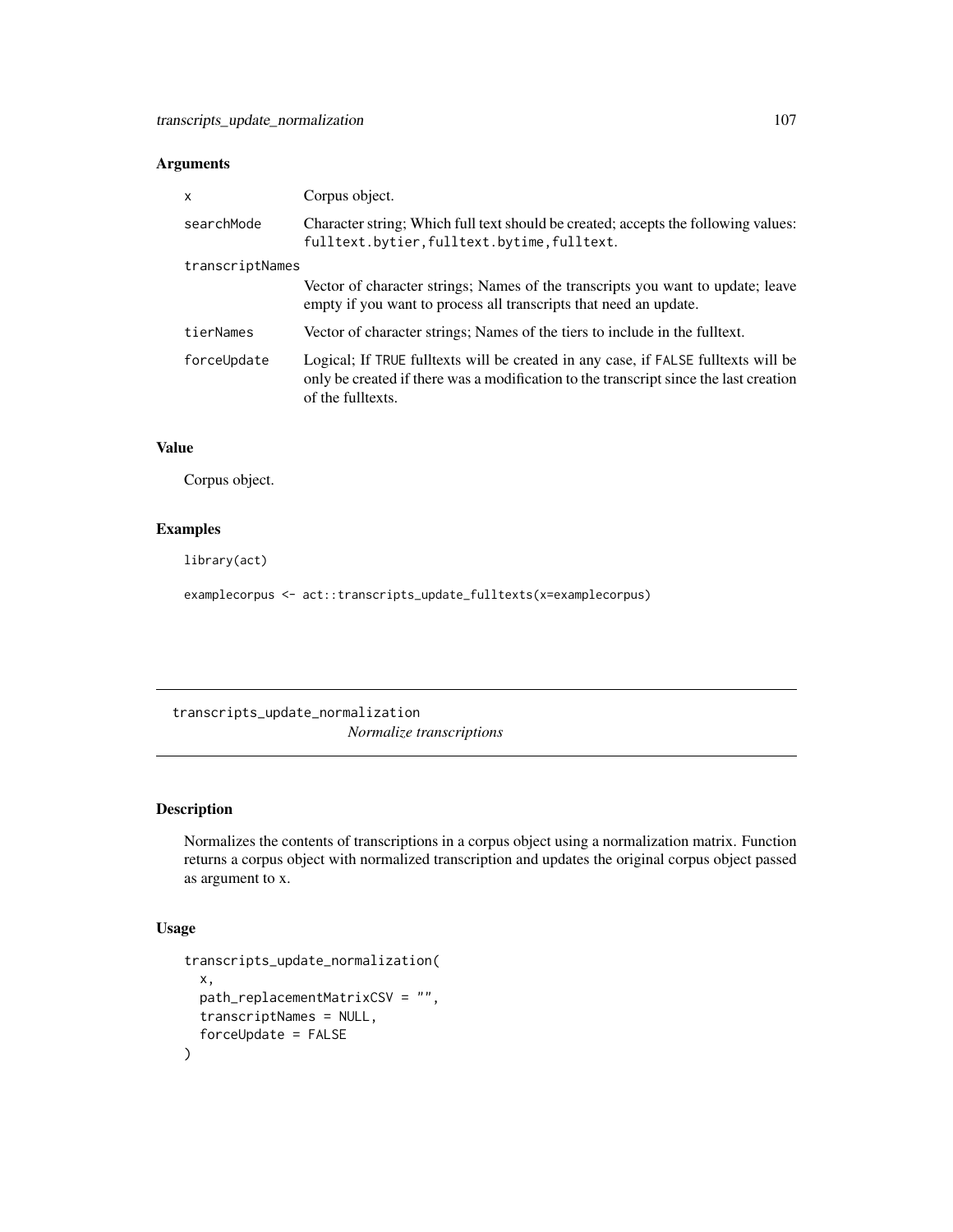# Arguments

| x                         | Corpus object.                                                                                                                                                                              |
|---------------------------|---------------------------------------------------------------------------------------------------------------------------------------------------------------------------------------------|
| path_replacementMatrixCSV |                                                                                                                                                                                             |
|                           | Character string; path to replacement matrix in CSV format. If empty, the de-<br>fault replacement matrix that comes with the package will be used.                                         |
| transcriptNames           |                                                                                                                                                                                             |
|                           | Vector of character strings; Names of the transcripts for which you want to<br>search media files; leave empty if you want to search media for all transcripts in<br>the corpus object.     |
| forceUpdate               | Logical; If TRUE transcripts will be normalized in any case, if FALSE transcripts<br>will be only normalized if there was a modification to the transcript since the<br>last normalization. |
|                           |                                                                                                                                                                                             |

# Examples

library(act)

examplecorpus <- act::transcripts\_update\_normalization(x=examplecorpus)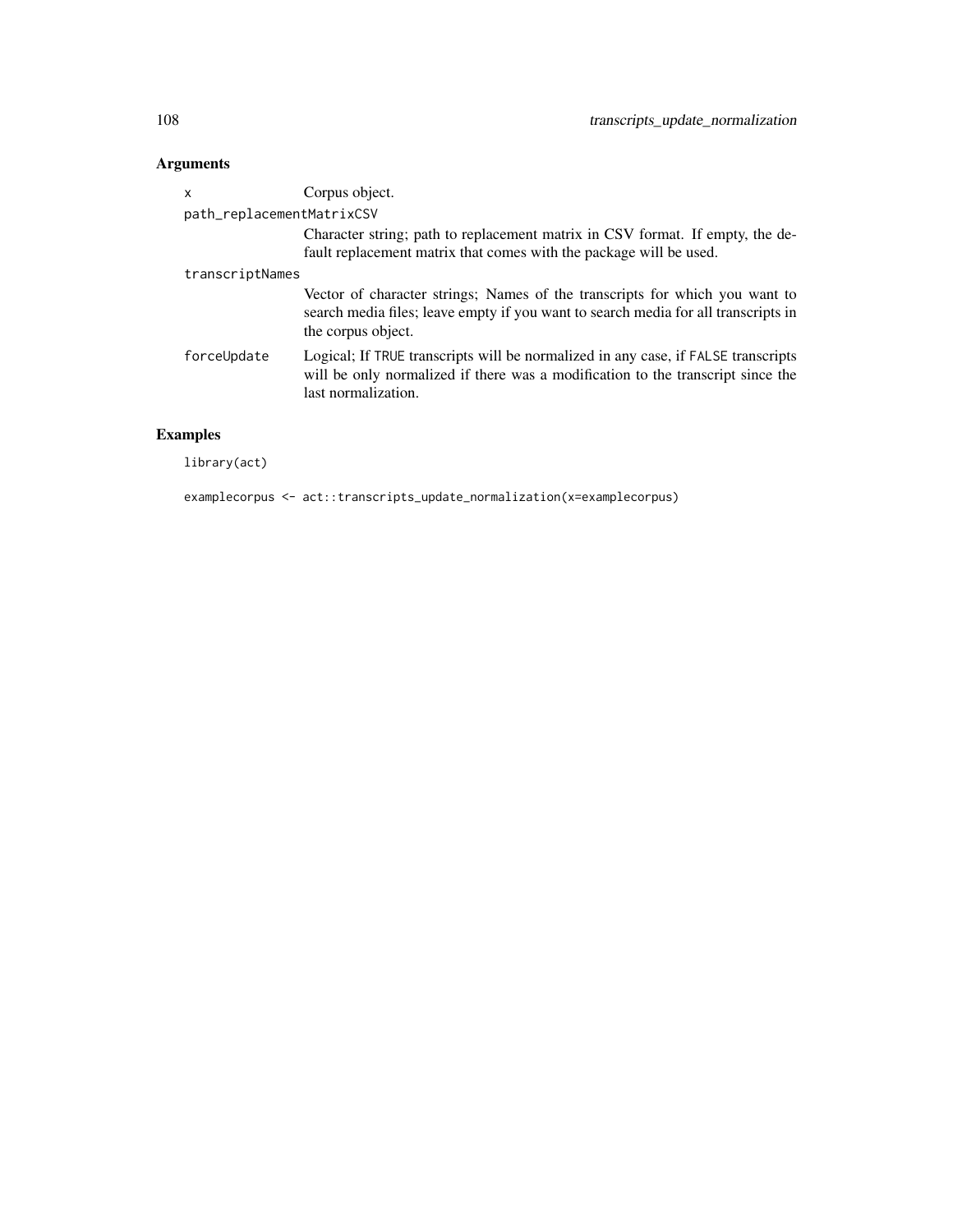## **Index**

∗ datasets examplecorpus, [19](#page-18-0) act, [3](#page-2-0) annotations\_all, [7](#page-6-0) annotations\_delete, [7](#page-6-0) annotations\_delete\_empty, [8](#page-7-0) annotations\_matrix, [10](#page-9-0) annotations\_replace\_copy, [11](#page-10-0) corpus-class, [13](#page-12-0) corpus\_export, [14](#page-13-0) corpus\_import, [16,](#page-15-0) *[17](#page-16-0)*, *[19,](#page-18-0) [20](#page-19-0)* corpus\_new, *[17](#page-16-0)*, [17,](#page-16-0) *[20](#page-19-0)* examplecorpus, *[17](#page-16-0)*, *[19](#page-18-0)*, [19](#page-18-0) export\_eaf, *[15](#page-14-0)*, [21](#page-20-0) export\_exb, [22](#page-21-0) export\_printtranscript, [24](#page-23-0) export\_rpraat, [25,](#page-24-0) *[41](#page-40-0)* export\_srt, [26](#page-25-0) export\_textgrid, *[15](#page-14-0)*, [28](#page-27-0) helper\_format\_time, [29](#page-28-0) helper\_tiers\_merge\_tables, [30,](#page-29-0) *[31–](#page-30-0)[33](#page-32-0)* helper\_tiers\_new\_table, [31,](#page-30-0) *[33](#page-32-0)*, *[86–](#page-85-0)[89](#page-88-0)* helper\_tiers\_sort\_table, *[31,](#page-30-0) [32](#page-31-0)*, [32,](#page-31-0) *[86](#page-85-0)[–89](#page-88-0)* helper\_transcriptNames\_get, [34](#page-33-0) helper\_transcriptNames\_make, [35](#page-34-0) helper\_transcriptNames\_set, [36](#page-35-0) import, [37,](#page-36-0) *[41](#page-40-0)* import\_eaf, [38,](#page-37-0) *[41](#page-40-0)* import\_exb, [40](#page-39-0) import\_rpraat, [41](#page-40-0)

```
layout-class, 46
```
info\_summarized, *[44](#page-43-0)*, [45](#page-44-0)

info, [44,](#page-43-0) *[45](#page-44-0)*

import\_textgrid, *[15](#page-14-0)*, *[41](#page-40-0)*, [42](#page-41-0)

matrix\_load, [47](#page-46-0) matrix\_save, [48](#page-47-0) media\_assign, [49,](#page-48-0) *[50,](#page-49-0) [51](#page-50-0)* media\_delete, *[10](#page-9-0)*, *[50](#page-49-0)*, [50,](#page-49-0) *[51](#page-50-0)* media\_getPathToExistingFile, *[10](#page-9-0)*, *[50](#page-49-0)*, [51](#page-50-0) options\_delete, [52](#page-51-0) options\_reset, [52](#page-51-0) options\_show, [53](#page-52-0) search-class, [54](#page-53-0) search\_concordance, [56](#page-55-0) search cuts, [57](#page-56-0) search\_cuts\_media, [59](#page-58-0) search\_cuts\_printtranscript, [62](#page-61-0) search\_cuts\_srt, [64](#page-63-0) search\_makefilter, [65,](#page-64-0) *[69](#page-68-0)*, *[78](#page-77-0)*, *[80](#page-79-0)* search\_new, *[66](#page-65-0)*, [67,](#page-66-0) *[78](#page-77-0)*, *[80](#page-79-0)* search\_openresult\_inelan, [69](#page-68-0) search\_openresult\_inpraat, [71](#page-70-0) search\_openresult\_inquicktime, [72](#page-71-0) search\_playresults\_inquicktime, [74](#page-73-0) search\_results\_export, [75](#page-74-0) search\_results\_import, [76](#page-75-0) search\_run, *[66](#page-65-0)*, *[69](#page-68-0)*, [77,](#page-76-0) *[80](#page-79-0)* search\_searchandopen\_inpraat, [78](#page-77-0) search\_sub, *[66](#page-65-0)*, *[69](#page-68-0)*, *[78](#page-77-0)*, [79](#page-78-0) search\_transcript\_content, [81](#page-80-0) search\_transcript\_fulltext, [81](#page-80-0)

tiers\_add, [82,](#page-81-0) *[86](#page-85-0)[–89](#page-88-0)* tiers\_all, [84](#page-83-0) tiers\_convert, *[31,](#page-30-0) [32](#page-31-0)*, *[83](#page-82-0)*, [85,](#page-84-0) *[87](#page-86-0)[–89](#page-88-0)* tiers\_delete, *[83](#page-82-0)*, *[86](#page-85-0)*, [87,](#page-86-0) *[89](#page-88-0)* tiers\_rename, *[31,](#page-30-0) [32](#page-31-0)*, *[83](#page-82-0)*, *[86](#page-85-0)[–88](#page-87-0)*, [88,](#page-87-0) *[89](#page-88-0)* tiers\_sort, *[31](#page-30-0)[–33](#page-32-0)*, *[83](#page-82-0)*, *[86](#page-85-0)[–88](#page-87-0)*, [89](#page-88-0) transcript-class, [90](#page-89-0) transcripts\_add, [92](#page-91-0) transcripts\_cure, [93,](#page-92-0) *[95](#page-94-0)* transcripts\_cure\_single, *[94](#page-93-0)*, [94](#page-93-0)